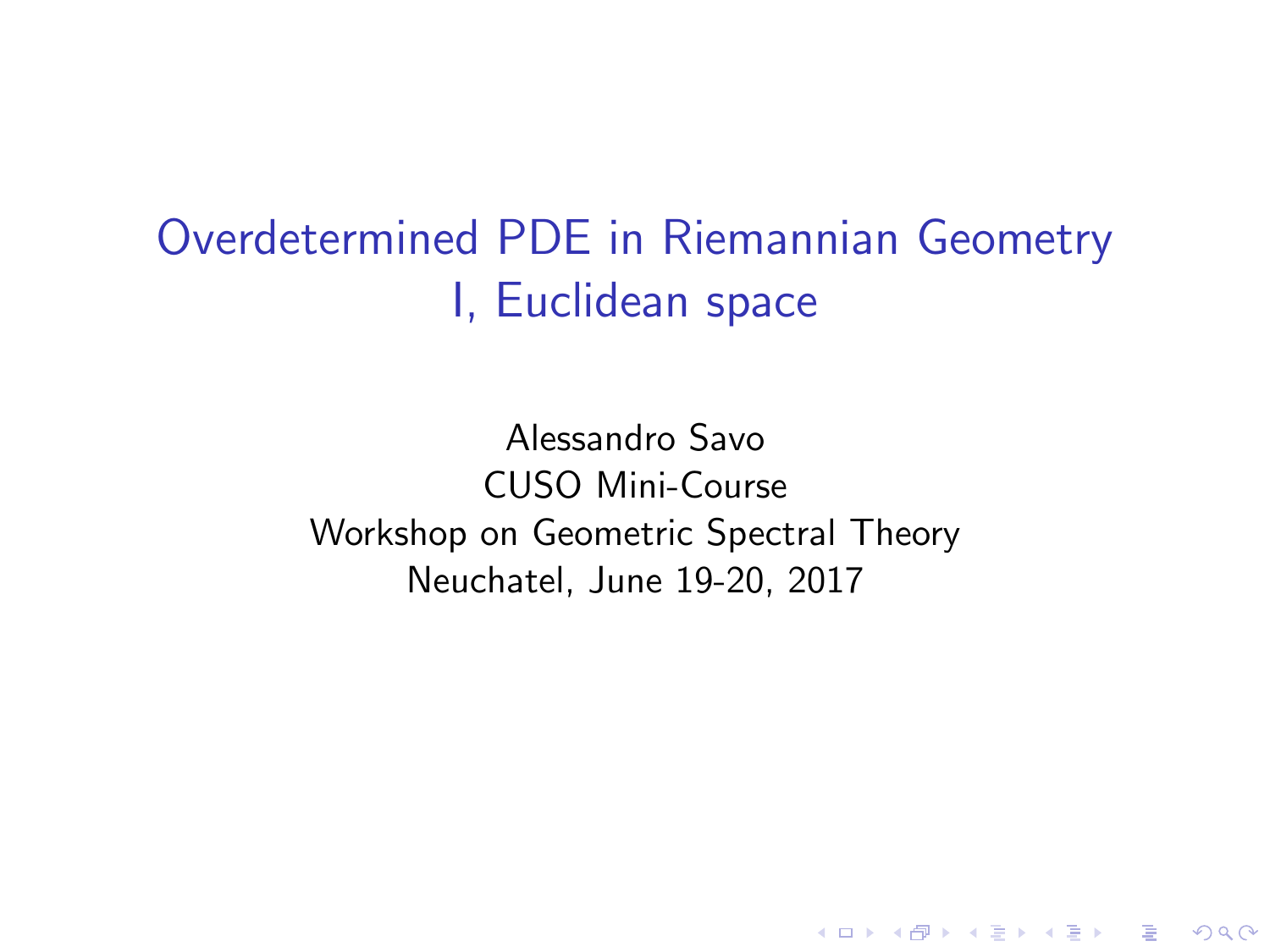#### Pompeiu problem

In what follows,  $\Omega$  is a compact Riemannian manifold with smooth boundary and  $\Delta$  is the Laplace-Beltrami operator associated to the metric. The sign convention is that, in Euclidean space:

$$
\Delta u = -\sum_{j} \frac{\partial^2 u}{\partial x_j^2}
$$

**K ロ ▶ K @ ▶ K 할 X X 할 X 및 할 X X Q Q O** 

By N we denote the inner unit normal vector to  $\partial \Omega$ .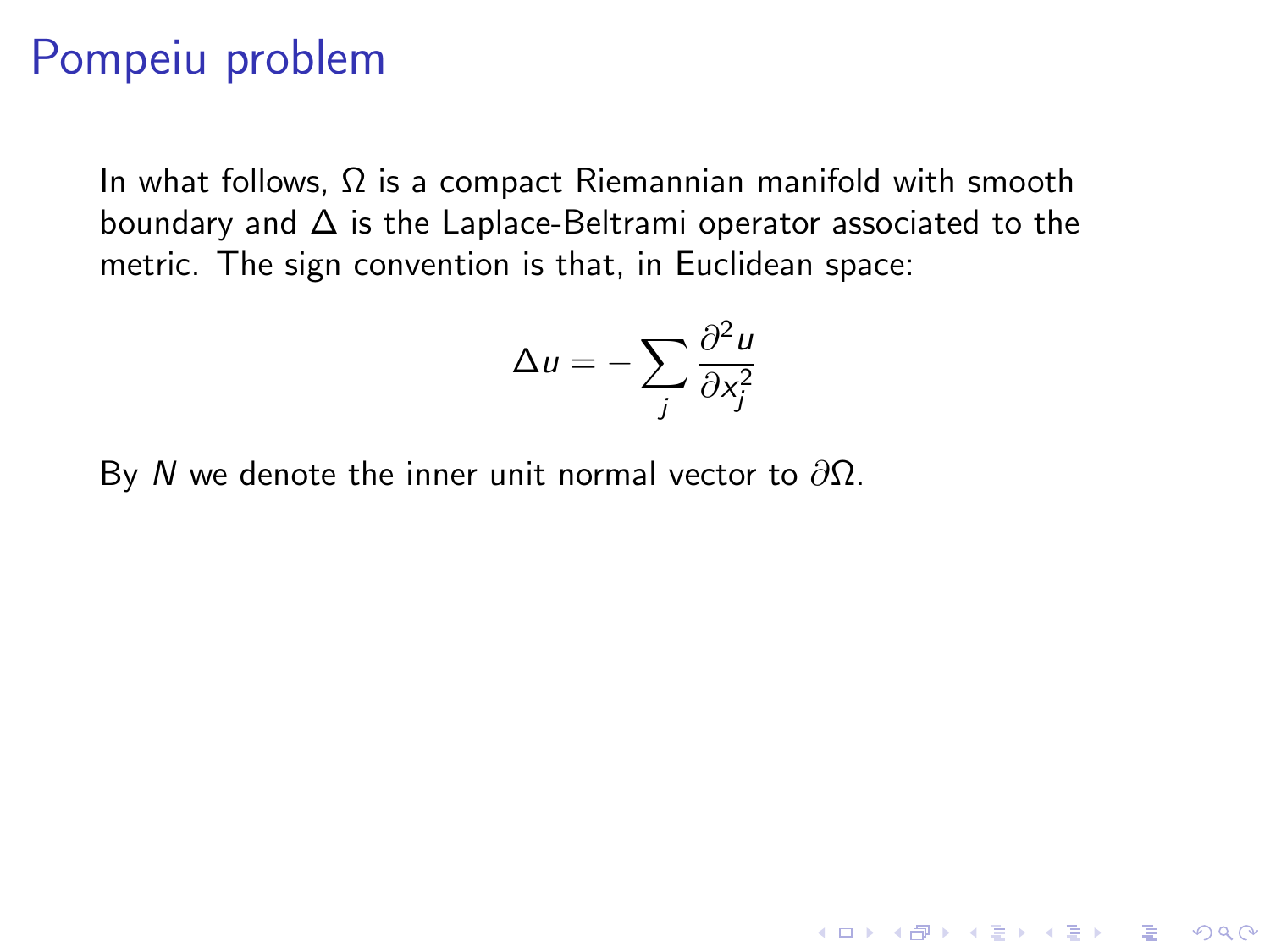#### Pompeiu problem

In what follows,  $\Omega$  is a compact Riemannian manifold with smooth boundary and  $\Delta$  is the Laplace-Beltrami operator associated to the metric. The sign convention is that, in Euclidean space:

$$
\Delta u = -\sum_{j} \frac{\partial^2 u}{\partial x_j^2}
$$

By N we denote the inner unit normal vector to  $\partial \Omega$ .

The following question was asked by Pompeiu in 1929. Fix  $\Omega$ , a compact domain in  $\mathsf{R}^n$ , and assume that  $f\in C^0(\mathsf{R}^n)$  is such that

$$
\int_{g(\Omega)} f = 0 \quad \text{for all rigid motions } g.
$$

**K ロ ▶ K @ ▶ K 할 X X 할 X 및 할 X X Q Q O**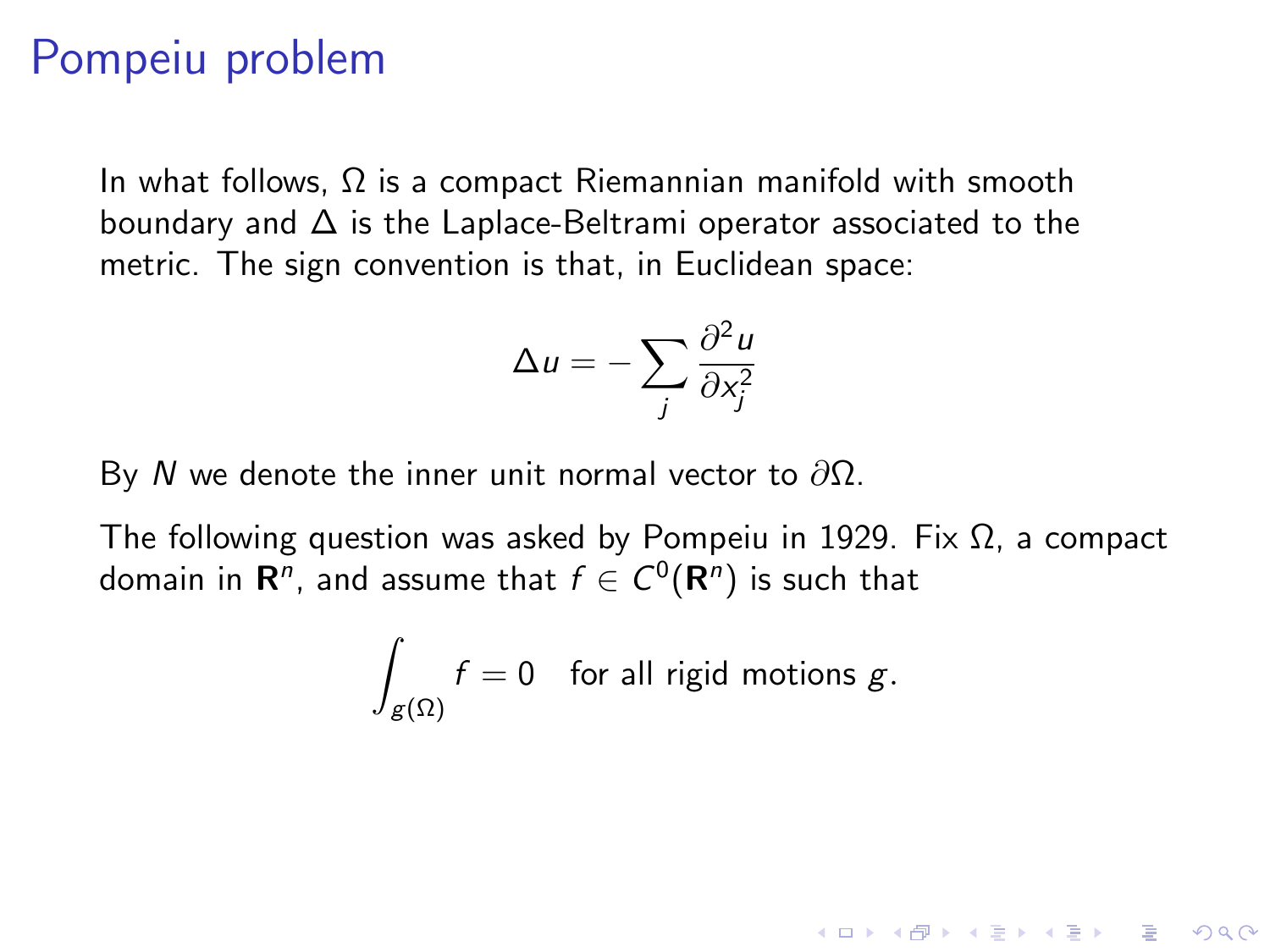#### Pompeiu problem

In what follows,  $\Omega$  is a compact Riemannian manifold with smooth boundary and  $\Delta$  is the Laplace-Beltrami operator associated to the metric. The sign convention is that, in Euclidean space:

$$
\Delta u = -\sum_{j} \frac{\partial^2 u}{\partial x_j^2}
$$

By N we denote the inner unit normal vector to  $\partial \Omega$ .

The following question was asked by Pompeiu in 1929. Fix  $\Omega$ , a compact domain in  $\mathsf{R}^n$ , and assume that  $f\in C^0(\mathsf{R}^n)$  is such that

$$
\int_{g(\Omega)} f = 0 \quad \text{for all rigid motions } g.
$$

**KORK ERKER ADE YOUR** 

Does this imply that  $f = 0$  ?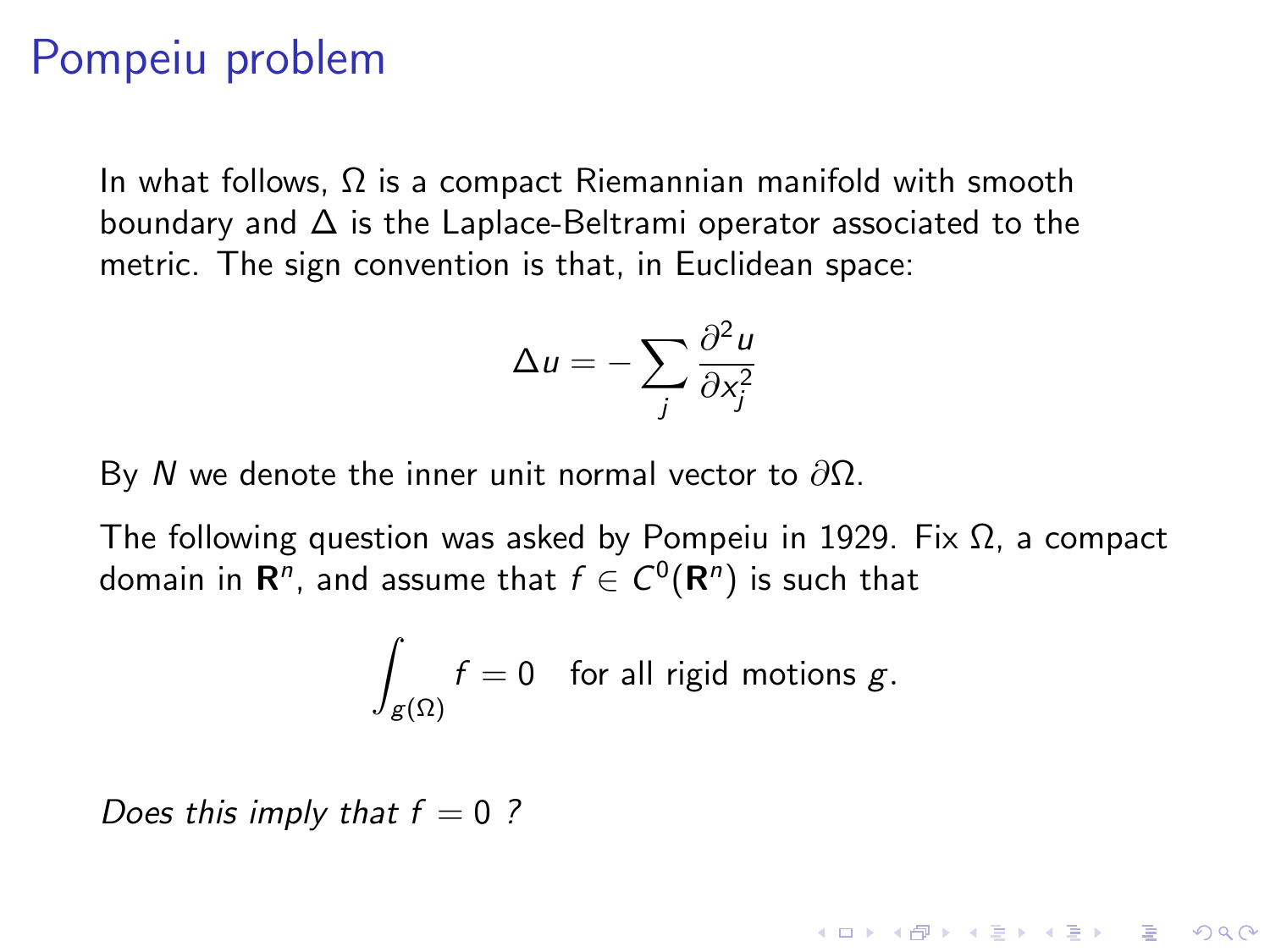$$
\int_{B(x_0,R)}f=0
$$

K ロ ▶ K @ ▶ K 할 ▶ K 할 ▶ | 할 | © 9 Q @

for all  $x_0 \in \mathbf{R}^n$ . Is it true that this can happen only when  $f \equiv 0$  ?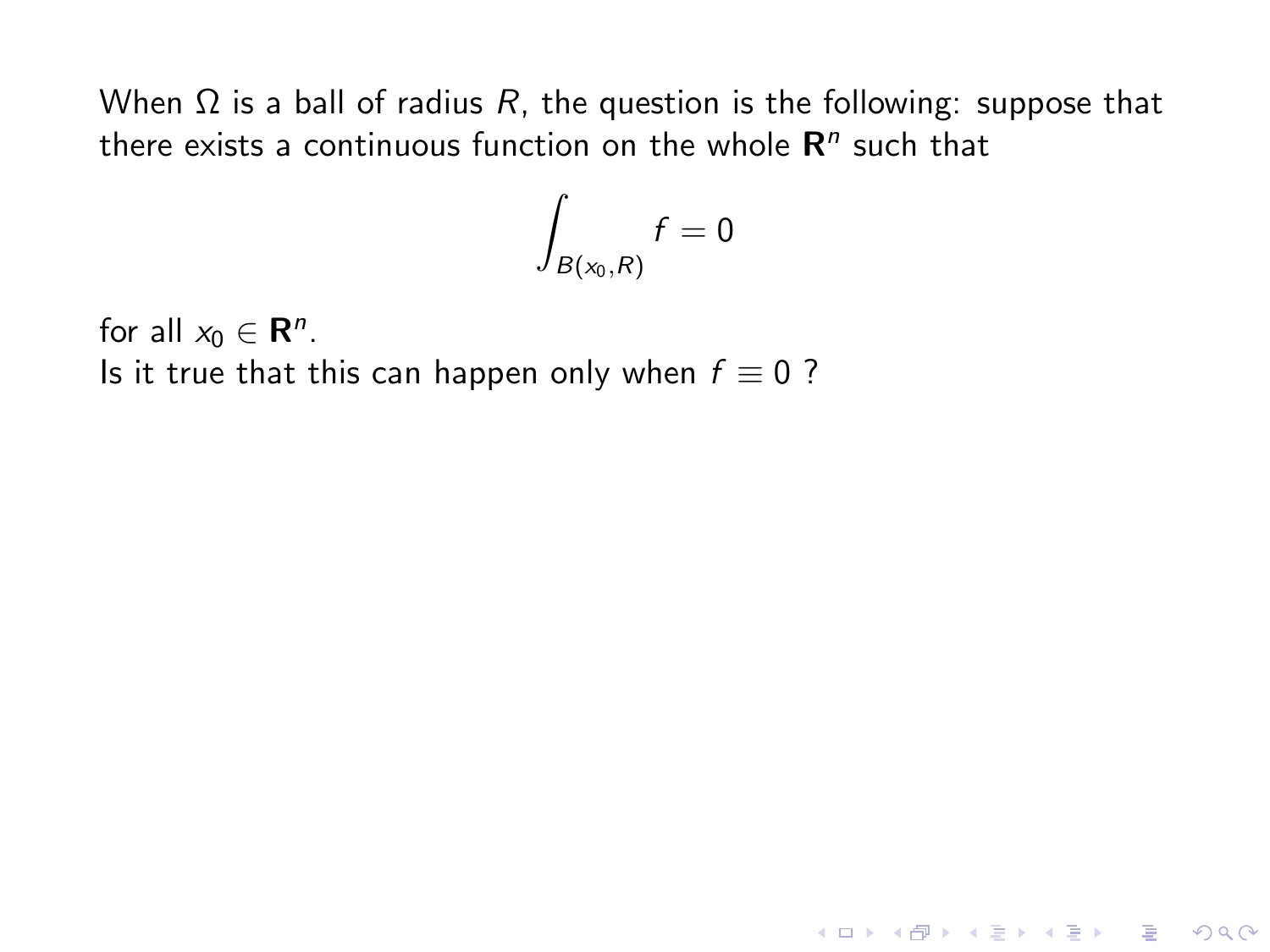$$
\int_{B(x_0,R)}f=0
$$

for all  $x_0 \in \mathbf{R}^n$ .

Is it true that this can happen only when  $f \equiv 0$  ?

Pompeiu thought that this was the case, and he actually provided a (wrong) proof of this fact when  $\Omega$  is a ball.

**KORK STRATER STRAKES**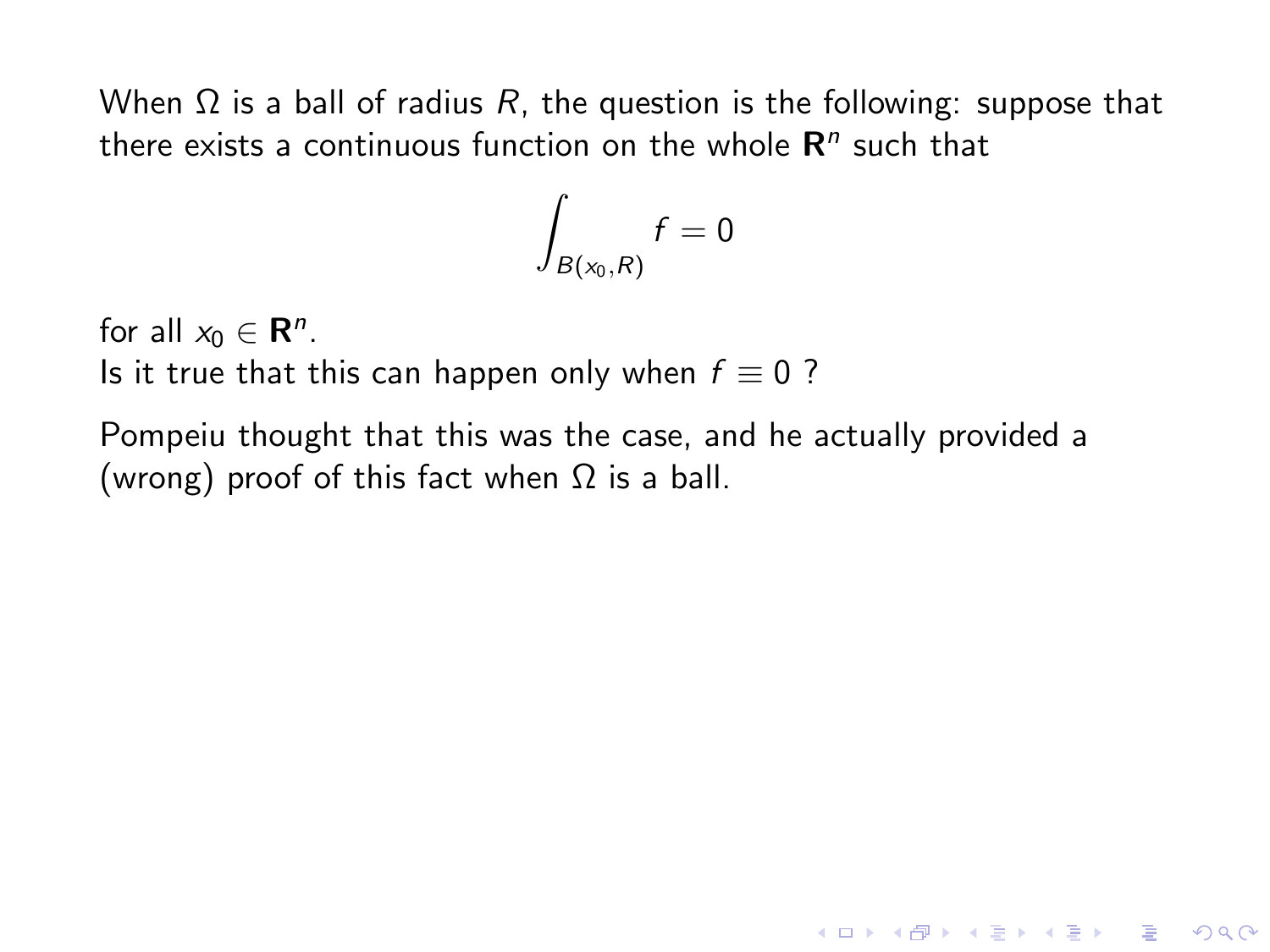$$
\int_{B(x_0,R)}f=0
$$

for all  $x_0 \in \mathbf{R}^n$ .

Is it true that this can happen only when  $f \equiv 0$  ?

Pompeiu thought that this was the case, and he actually provided a (wrong) proof of this fact when  $\Omega$  is a ball.

**KORK ERKER ADE YOUR** 

In fact, there are counterexamples !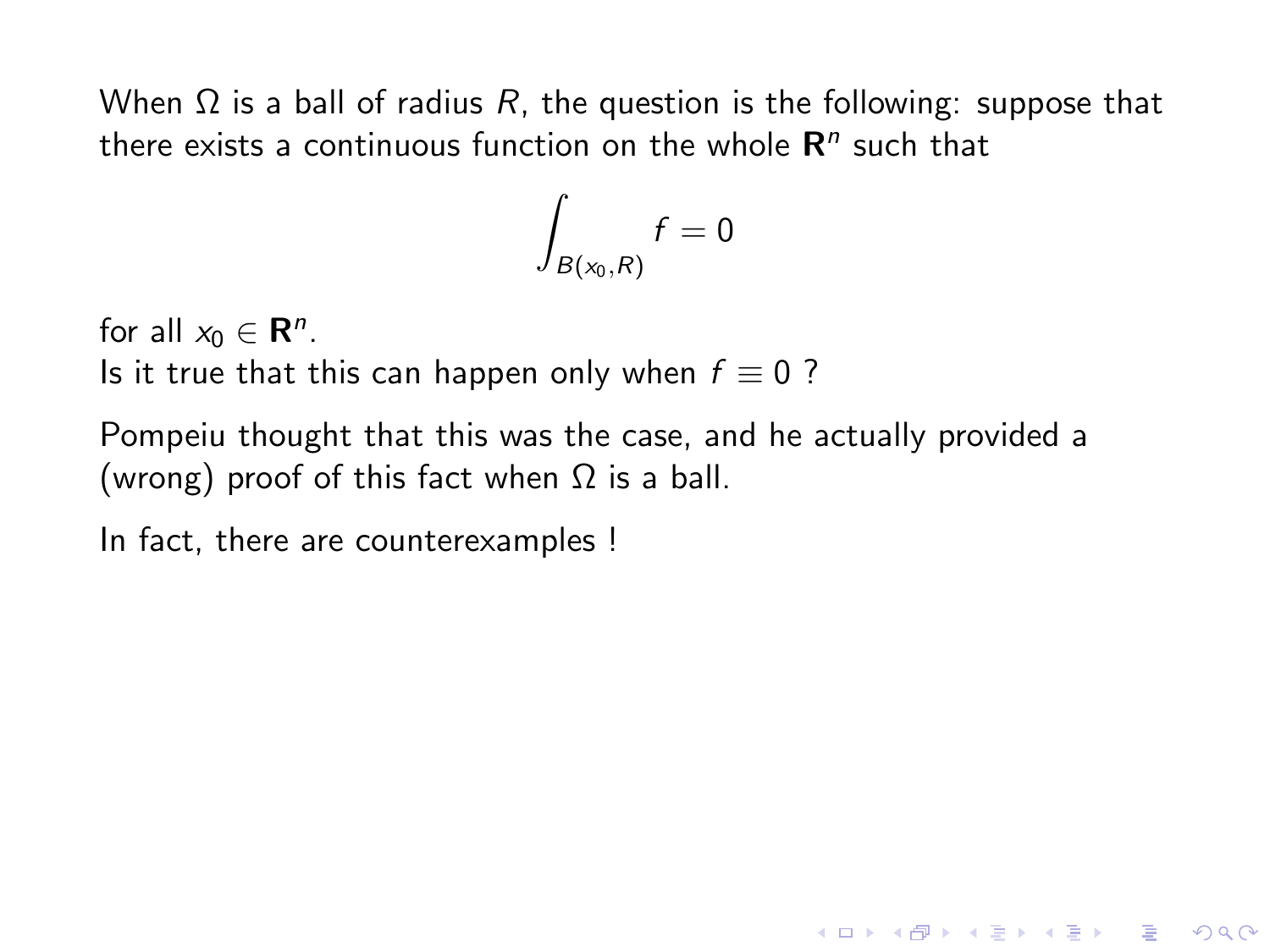$$
\int_{B(x_0,R)}f=0
$$

for all  $x_0 \in \mathbf{R}^n$ .

Is it true that this can happen only when  $f \equiv 0$  ?

Pompeiu thought that this was the case, and he actually provided a (wrong) proof of this fact when  $\Omega$  is a ball.

In fact, there are counterexamples !

The first was given by Chakalov few years later and is given by the function

$$
f(x_1,\ldots,x_n)=\sin(ax_1)
$$

**KORK ERKER ADE YOUR** 

where *aR* is a zero of the Bessel function  $J_{\frac{n}{2}}.$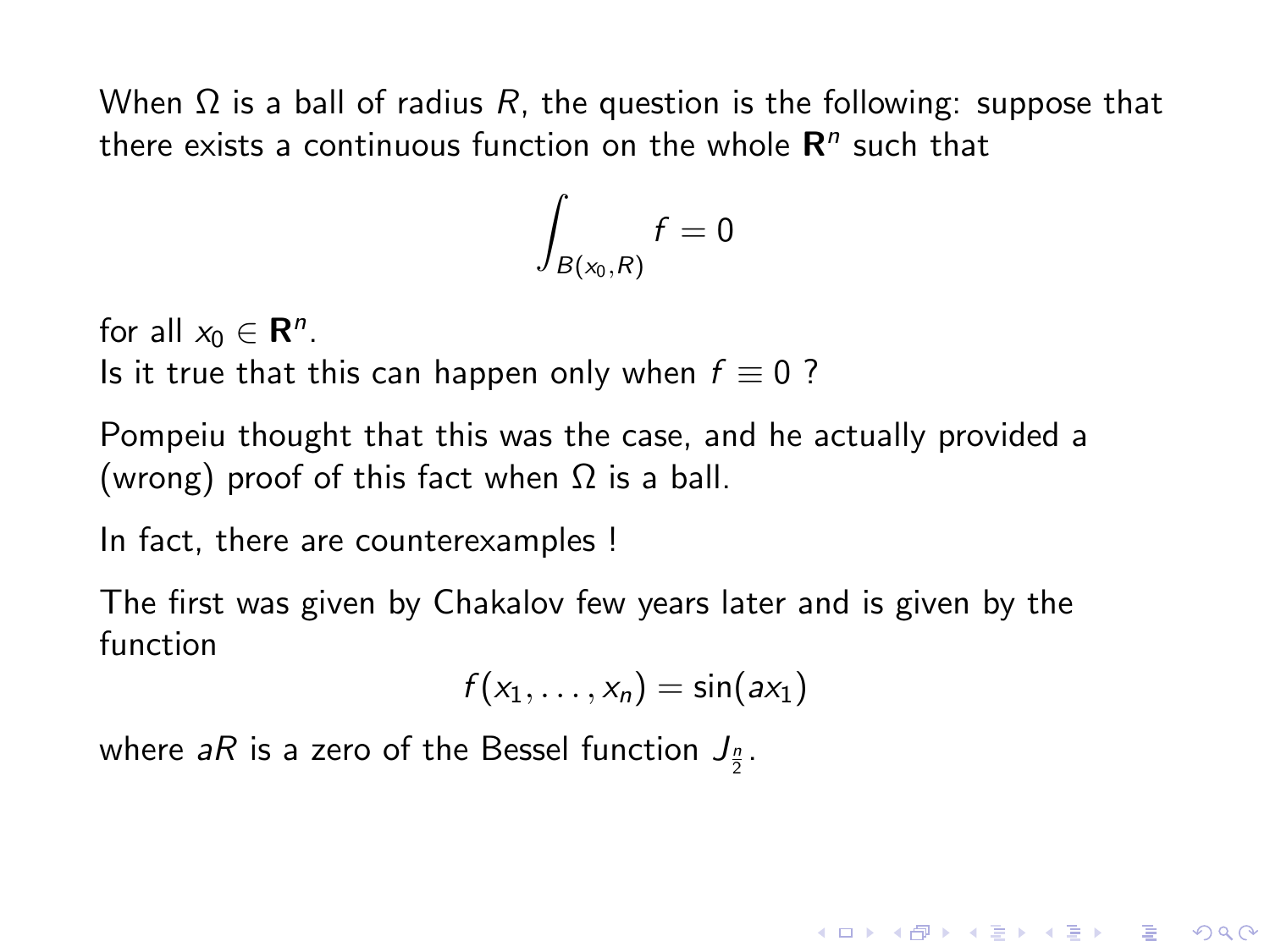$$
\int_{B(x_0,R)}f=0
$$

for all  $x_0 \in \mathbf{R}^n$ .

Is it true that this can happen only when  $f \equiv 0$  ?

Pompeiu thought that this was the case, and he actually provided a (wrong) proof of this fact when  $\Omega$  is a ball.

In fact, there are counterexamples !

The first was given by Chakalov few years later and is given by the function

$$
f(x_1,\ldots,x_n)=\sin(ax_1)
$$

**KORK ERKER ADE YOUR** 

where *aR* is a zero of the Bessel function  $J_{\frac{n}{2}}.$ 

We will discuss the proof below.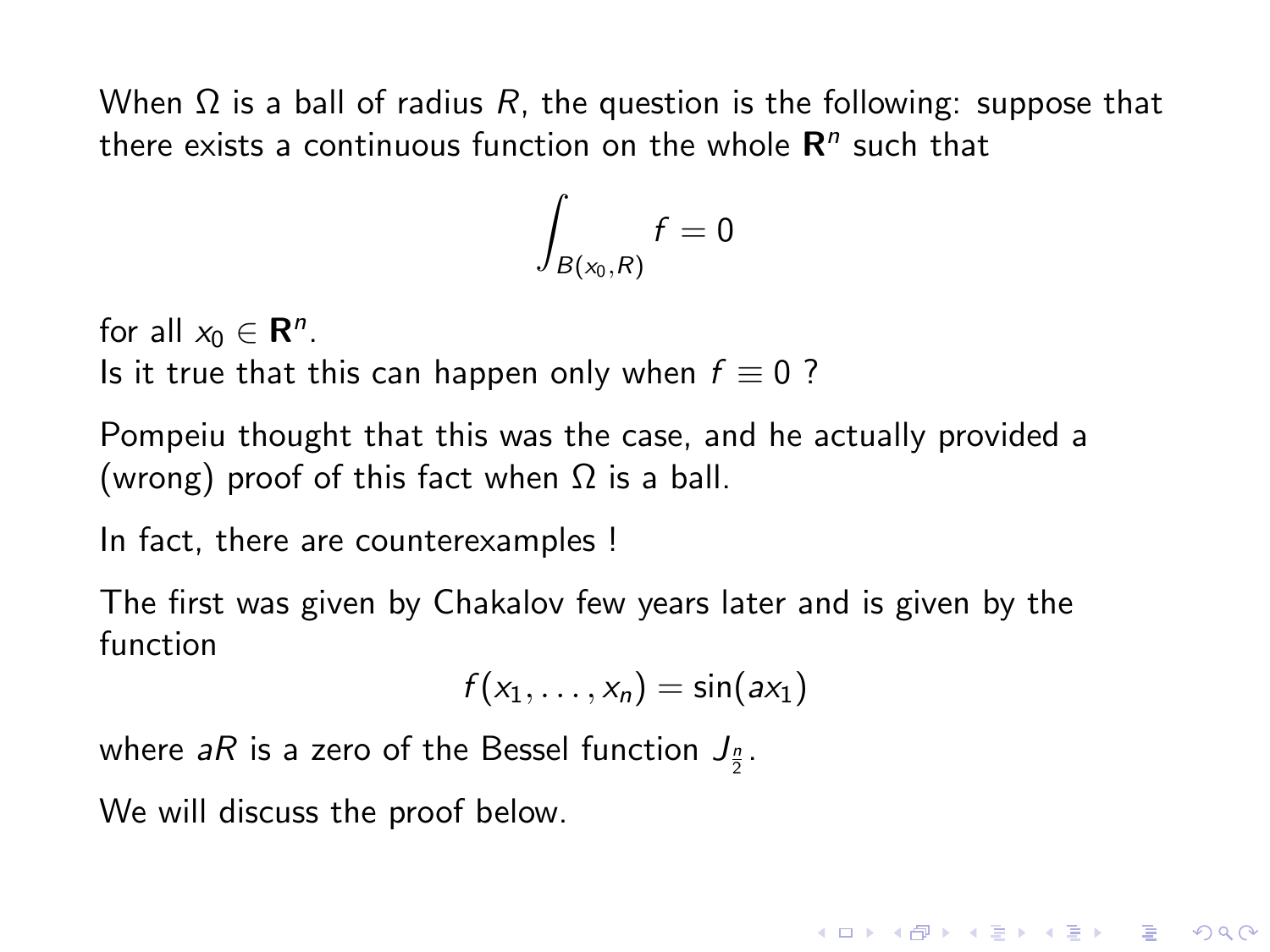We say that the domain  $\Omega\subseteq \hbox{\bf R}^n$  has the *Pompeiu property* if any function  $f\in C^0(\mathbf{R}^n)$  such that  $\int_{\mathcal{g}(\Omega)}f=0$  for all rigid motions  $g$  is identically zero.

**K ロ ▶ K @ ▶ K 할 X X 할 X 및 할 X X Q Q O**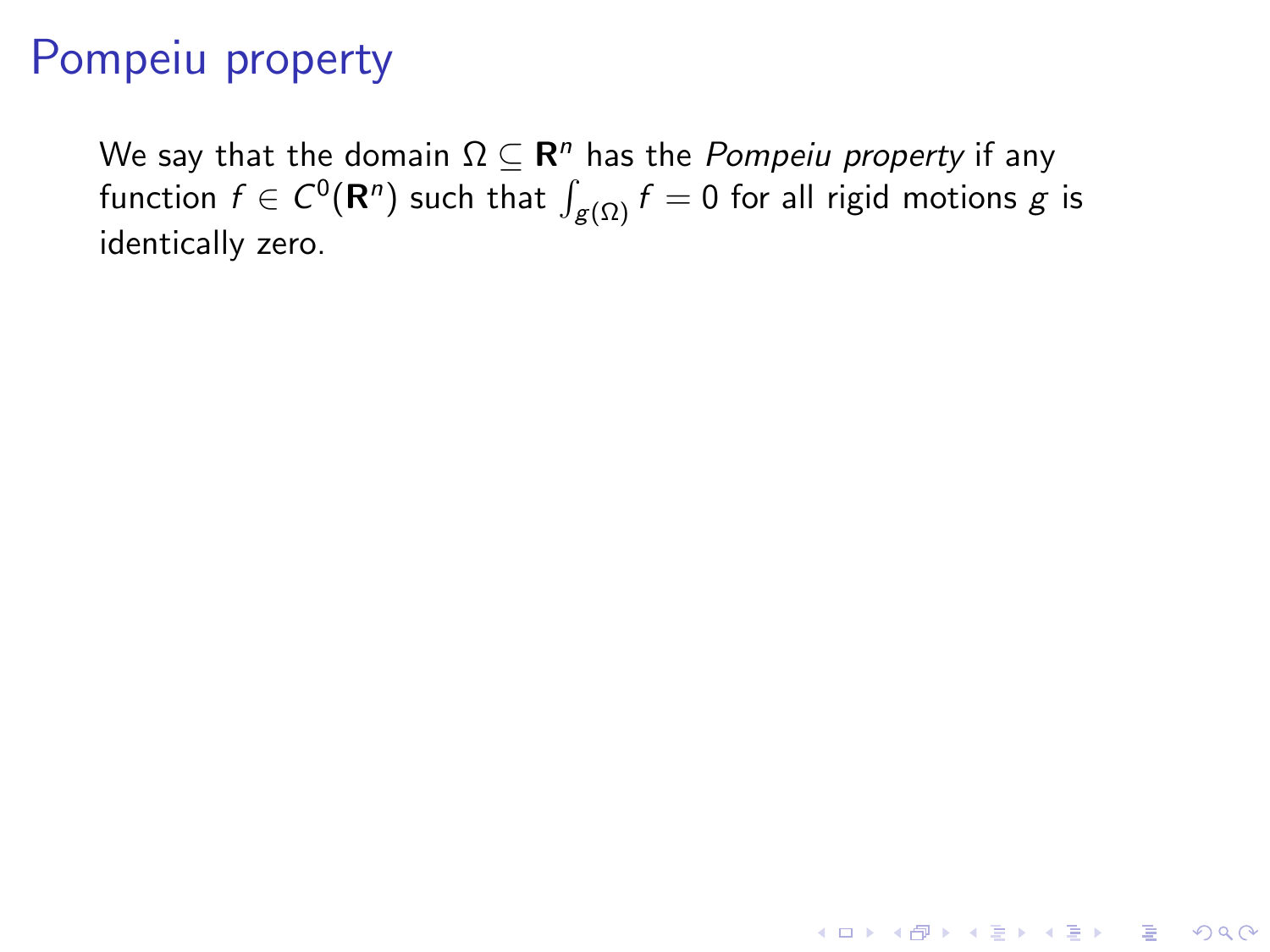We say that the domain  $\Omega\subseteq \hbox{\bf R}^n$  has the *Pompeiu property* if any function  $f\in C^0(\mathbf{R}^n)$  such that  $\int_{\mathcal{g}(\Omega)}f=0$  for all rigid motions  $g$  is identically zero.

We have just seen that a ball does not have the Pompeiu property.

**K ロ ▶ K @ ▶ K 할 X X 할 X 및 할 X X Q Q O**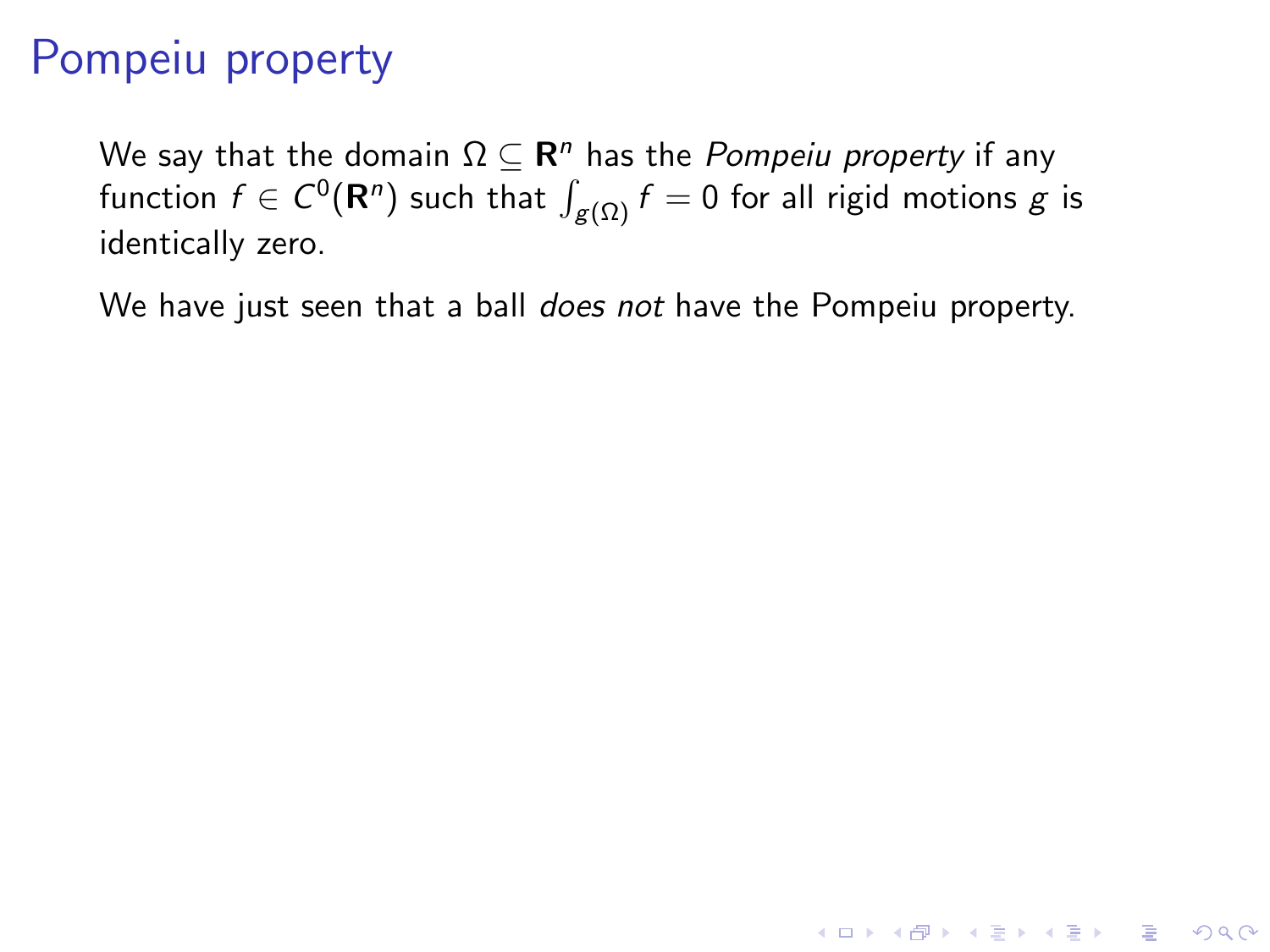We say that the domain  $\Omega\subseteq \hbox{\bf R}^n$  has the *Pompeiu property* if any function  $f\in C^0(\mathbf{R}^n)$  such that  $\int_{\mathcal{g}(\Omega)}f=0$  for all rigid motions  $g$  is identically zero.

We have just seen that a ball *does not* have the Pompeiu property.

**K ロ ▶ K @ ▶ K 할 X X 할 X 및 할 X X Q Q O** 

Are there other domains not possessing Pompeiu property ?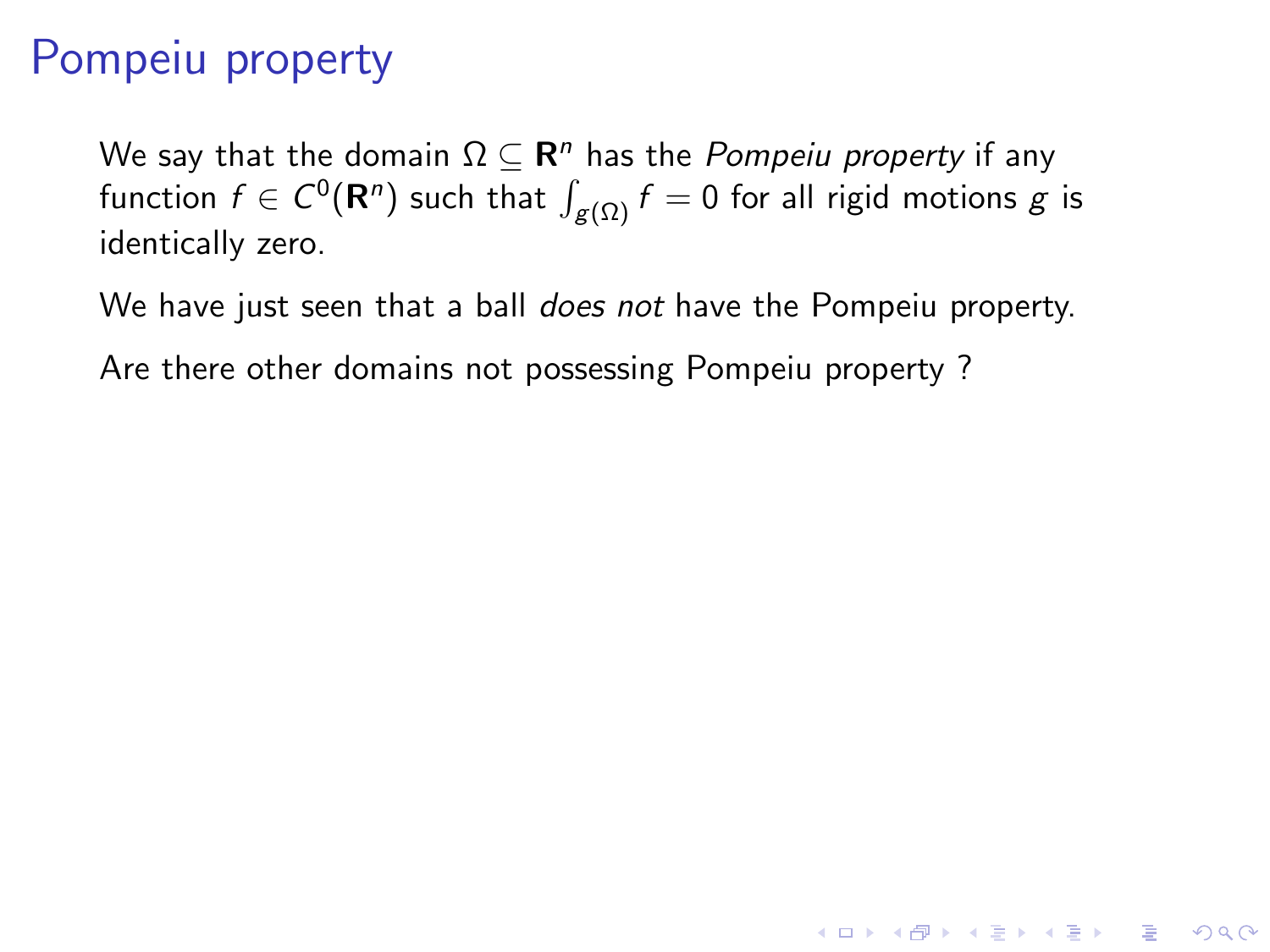We say that the domain  $\Omega\subseteq \hbox{\bf R}^n$  has the *Pompeiu property* if any function  $f\in C^0(\mathbf{R}^n)$  such that  $\int_{\mathcal{g}(\Omega)}f=0$  for all rigid motions  $g$  is identically zero.

We have just seen that a ball *does not* have the Pompeiu property.

Are there other domains not possessing Pompeiu property ?

Conjecture: Pompeiu problem. Let  $\Omega \subseteq \mathbb{R}^n$  be a domain homeomorphic to a ball. Assume that it does not have the Pompeiu property. Then  $\Omega$  is a ball.

**KORK ERKER ADE YOUR**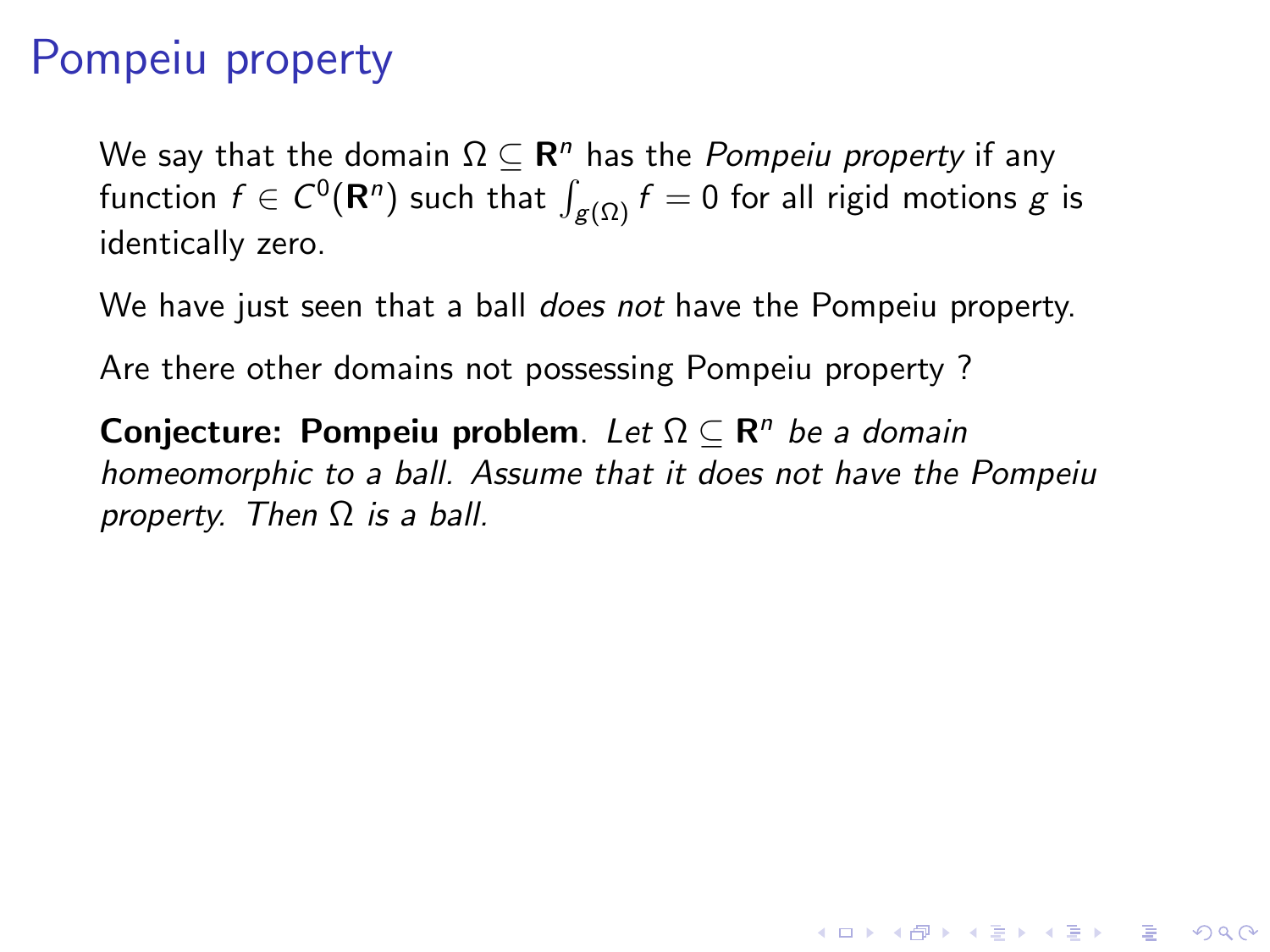We say that the domain  $\Omega\subseteq \hbox{\bf R}^n$  has the *Pompeiu property* if any function  $f\in C^0(\mathbf{R}^n)$  such that  $\int_{\mathcal{g}(\Omega)}f=0$  for all rigid motions  $g$  is identically zero.

We have just seen that a ball *does not* have the Pompeiu property.

Are there other domains not possessing Pompeiu property ?

Conjecture: Pompeiu problem. Let  $\Omega \subseteq \mathbb{R}^n$  be a domain homeomorphic to a ball. Assume that it does not have the Pompeiu property. Then  $\Omega$  is a ball.

The Pompeiu problem is still open, at least in dimensions different from 2 and 3, and has generated a great deal of research.

**KORKAR KERKER E VOOR**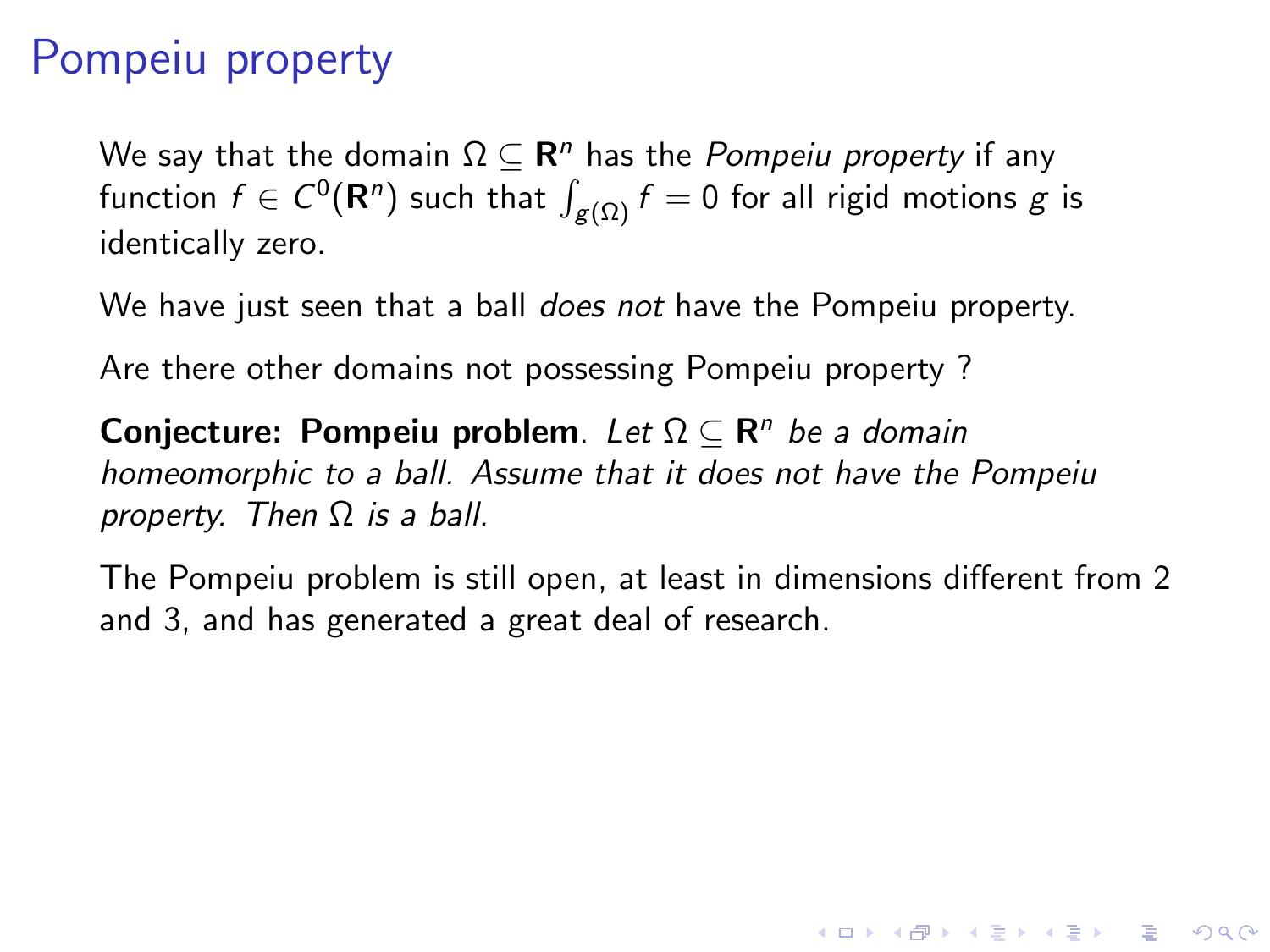We say that the domain  $\Omega\subseteq \hbox{\bf R}^n$  has the *Pompeiu property* if any function  $f\in C^0(\mathbf{R}^n)$  such that  $\int_{\mathcal{g}(\Omega)}f=0$  for all rigid motions  $g$  is identically zero.

We have just seen that a ball *does not* have the Pompeiu property.

Are there other domains not possessing Pompeiu property ?

Conjecture: Pompeiu problem. Let  $\Omega \subseteq \mathbb{R}^n$  be a domain homeomorphic to a ball. Assume that it does not have the Pompeiu property. Then  $\Omega$  is a ball.

The Pompeiu problem is still open, at least in dimensions different from 2 and 3, and has generated a great deal of research.

Note: A.G. Ramm published a paper (Solution to the Pompeiu problem and the related symmetry problem Applied Mathematics Letters 63 (2017) 28-33) in which he proves Pompeiu problem in dimension 3. However, he does not assume explicitly that  $\partial\Omega$  is connected (which is a necessary assumption).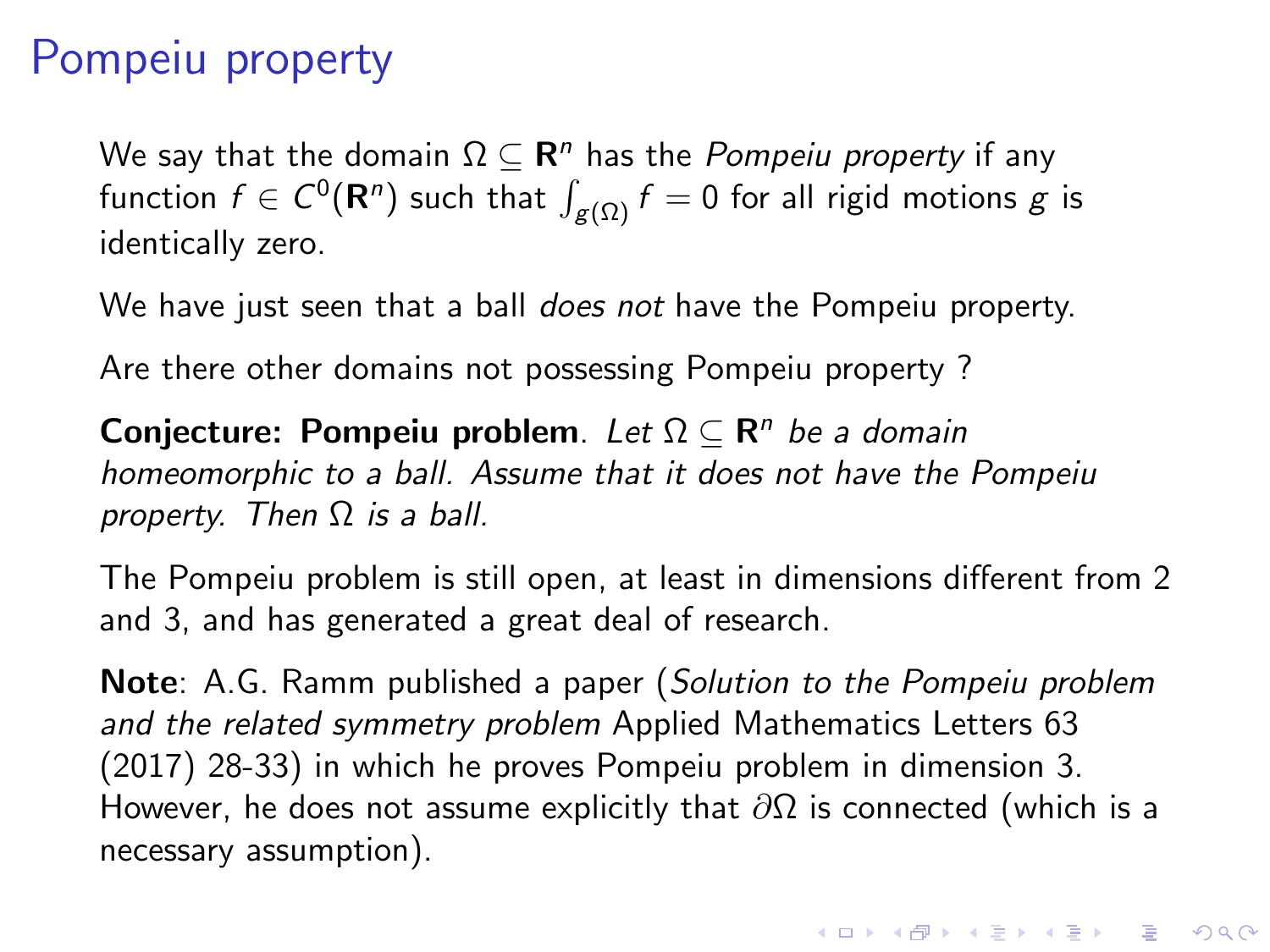He also posted a preprint on Arxiv A solution to Pompeiu problem arXiv 1304.2297v2 13 Apr. 2013 in which he proves Pompeiu problem in dimension 2: however, the preprint has not been published yet.

K ロ ▶ K @ ▶ K 할 X X 할 X | 할 X 1 9 Q Q ^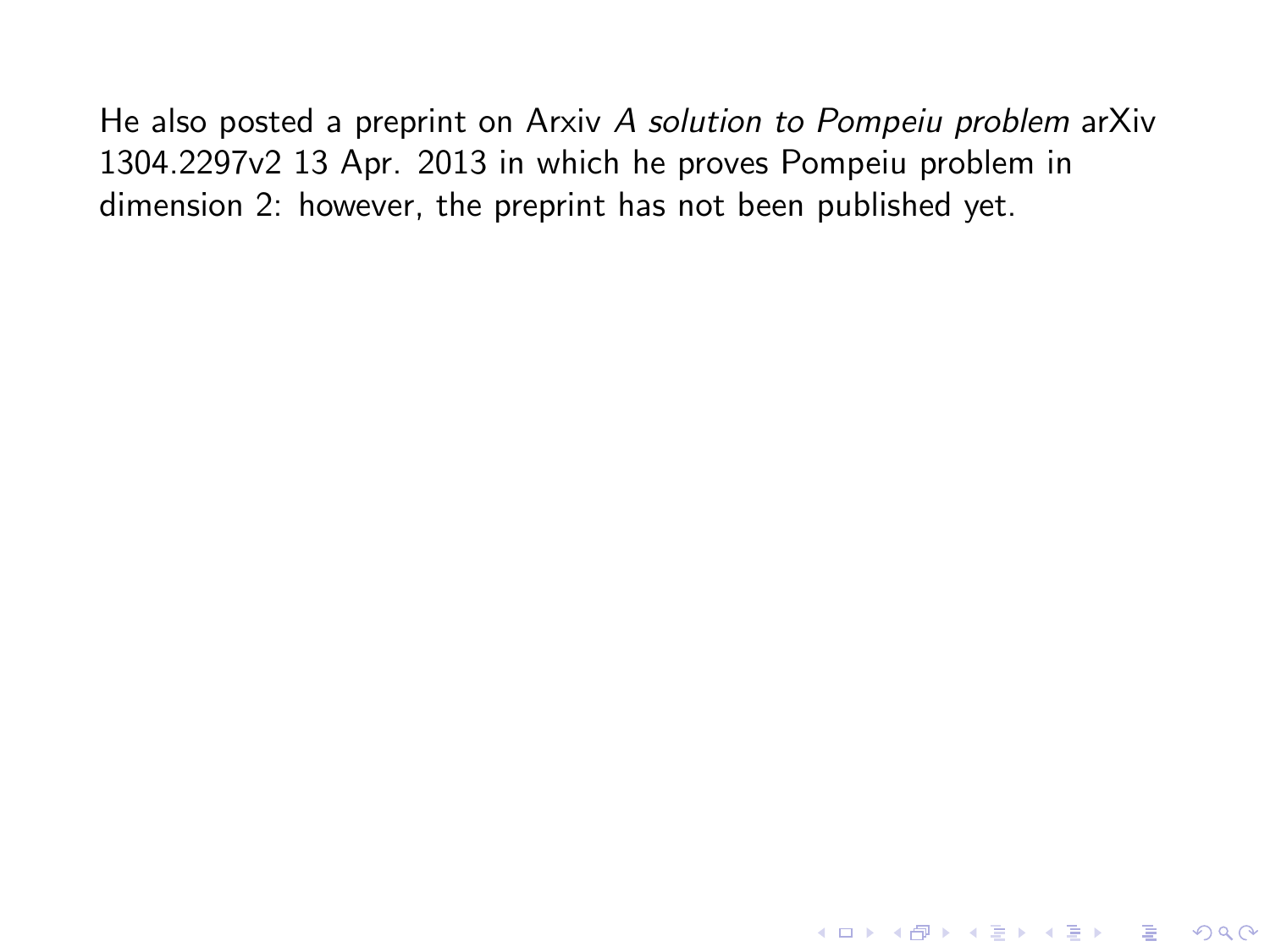He also posted a preprint on Arxiv A solution to Pompeiu problem arXiv 1304.2297v2 13 Apr. 2013 in which he proves Pompeiu problem in dimension 2: however, the preprint has not been published yet.

**KORK STRATER STRAKES** 

We now prove that a ball does not have the Pompeiu property.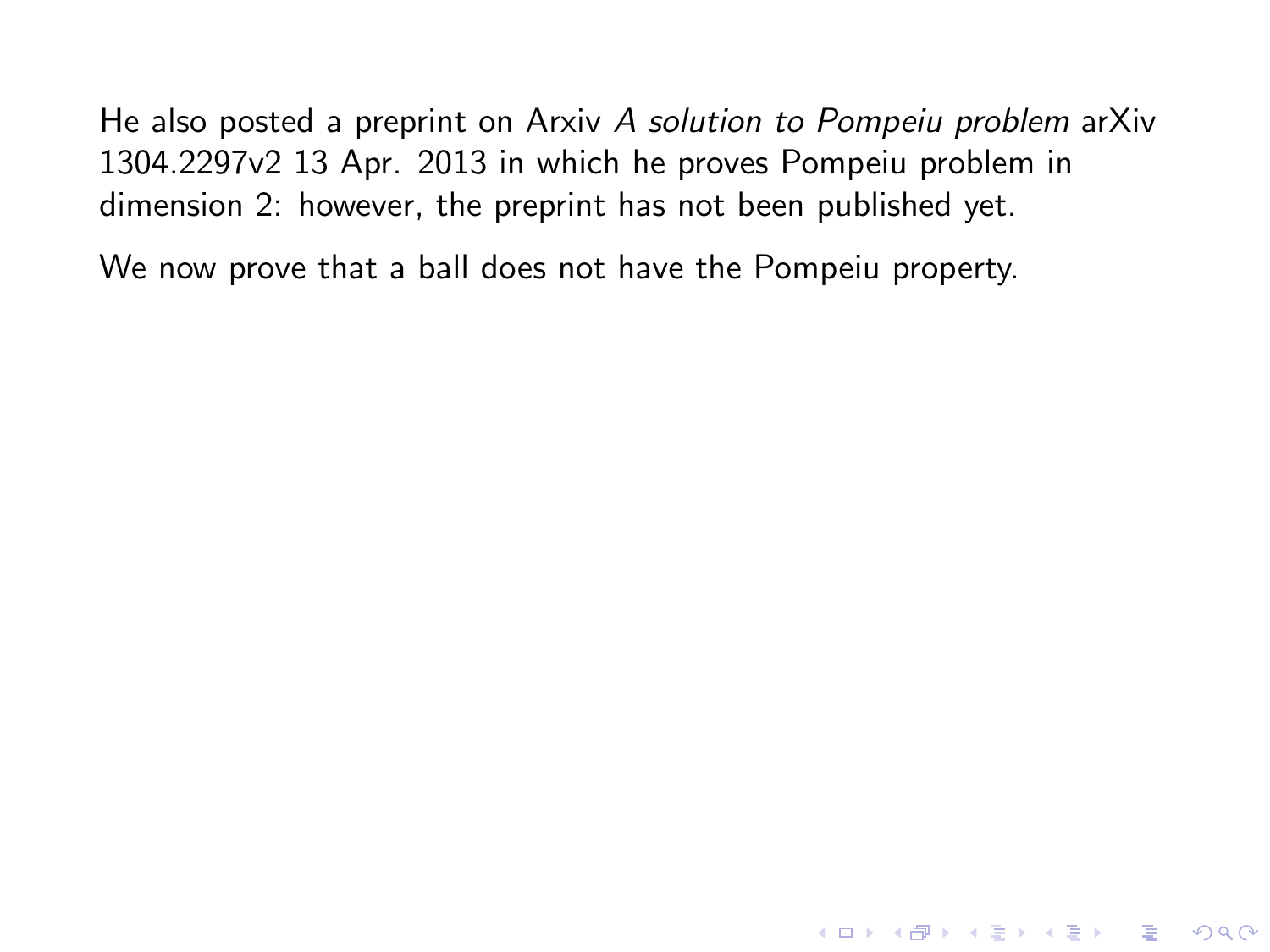<span id="page-17-0"></span>He also posted a preprint on Arxiv A solution to Pompeiu problem arXiv 1304.2297v2 13 Apr. 2013 in which he proves Pompeiu problem in dimension 2: however, the preprint has not been published yet.

We now prove that a ball does not have the Pompeiu property.

#### Proposition

Let  $\Omega = B^{n}(R)$  and consider any eigenfunction of the Laplacian which is defined on the whole  $\mathbb{R}^n$ , for example

$$
f(x_1,\ldots,x_n)=\sin(\sqrt{\lambda}x_1),\quad \lambda>0
$$

Take any  $\lambda > 0$  so that  $\sqrt{\lambda}R$  is a positive zero of the Bessel function  $J_{\frac{n}{2}}$ . Then

$$
\int_{B(x_0,R)} f = 0
$$

**KORKAR KERKER E VOOR** 

for all  $x_0 \in \mathbb{R}^n$ .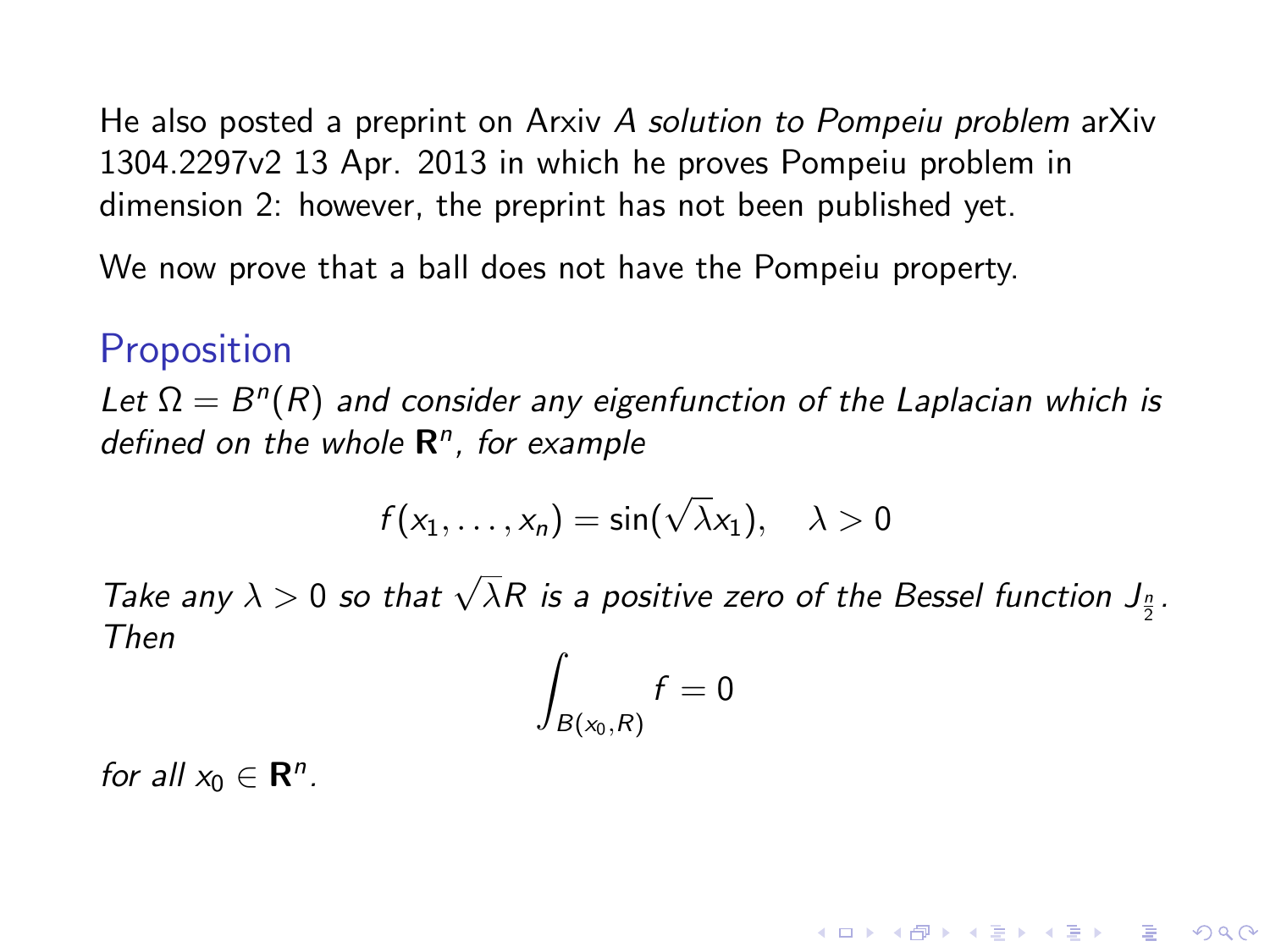<span id="page-18-0"></span>**K ロ ▶ K 레 ▶ K 로 ▶ K 로 ▶ - 로 - K 이 이 이 이**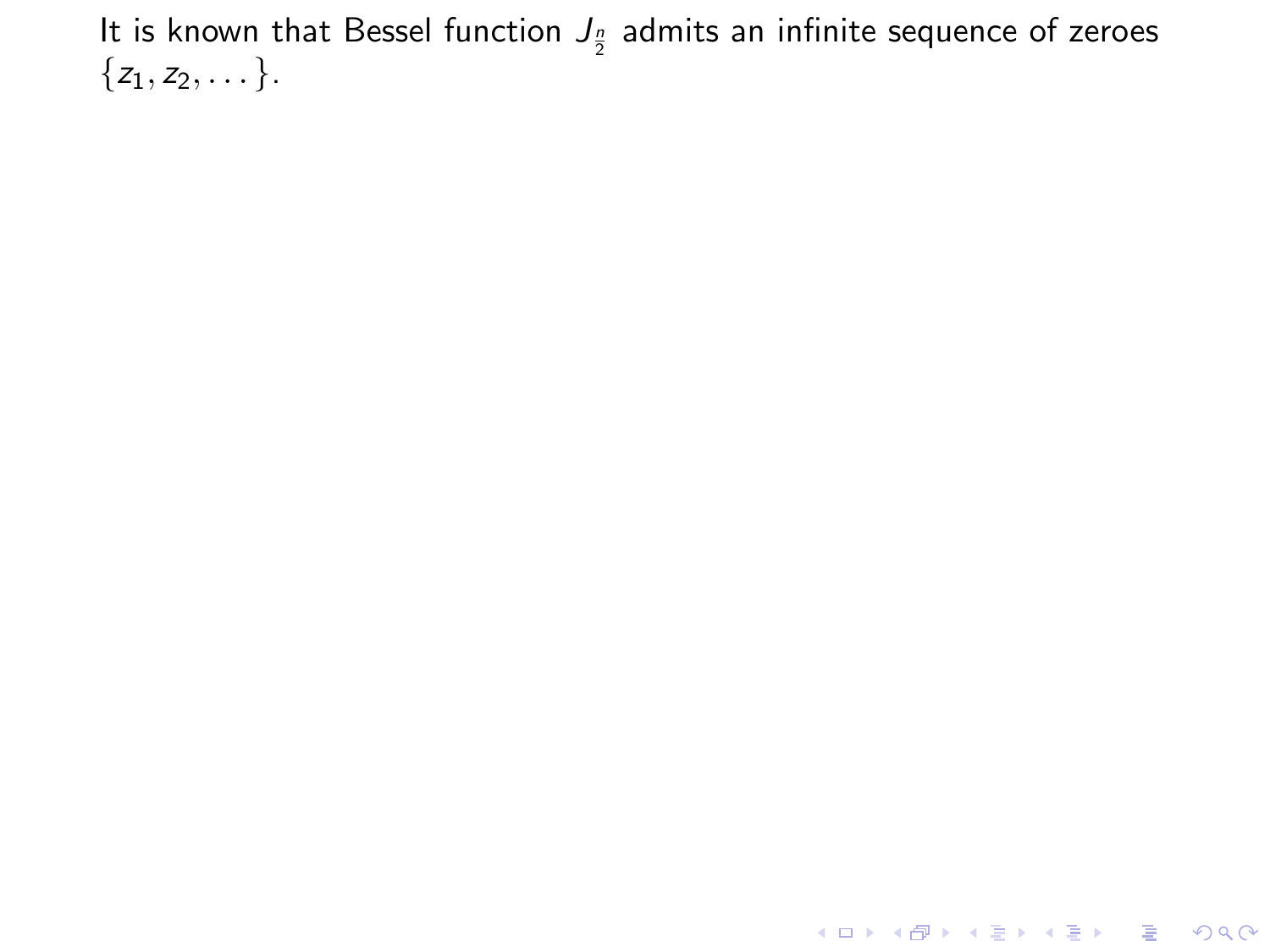It follows that if we take

$$
\sqrt{\lambda} \in \{ \frac{z_k}{R} : k \in \mathbf{N} \}
$$

then any function  $f(x_1,\ldots,x_n)=\sin(\sqrt{\lambda}x_1)$  will give a counterexample.

**K ロ ▶ K 御 ▶ K 할 ▶ K 할 ▶ 이 할 → 이익단**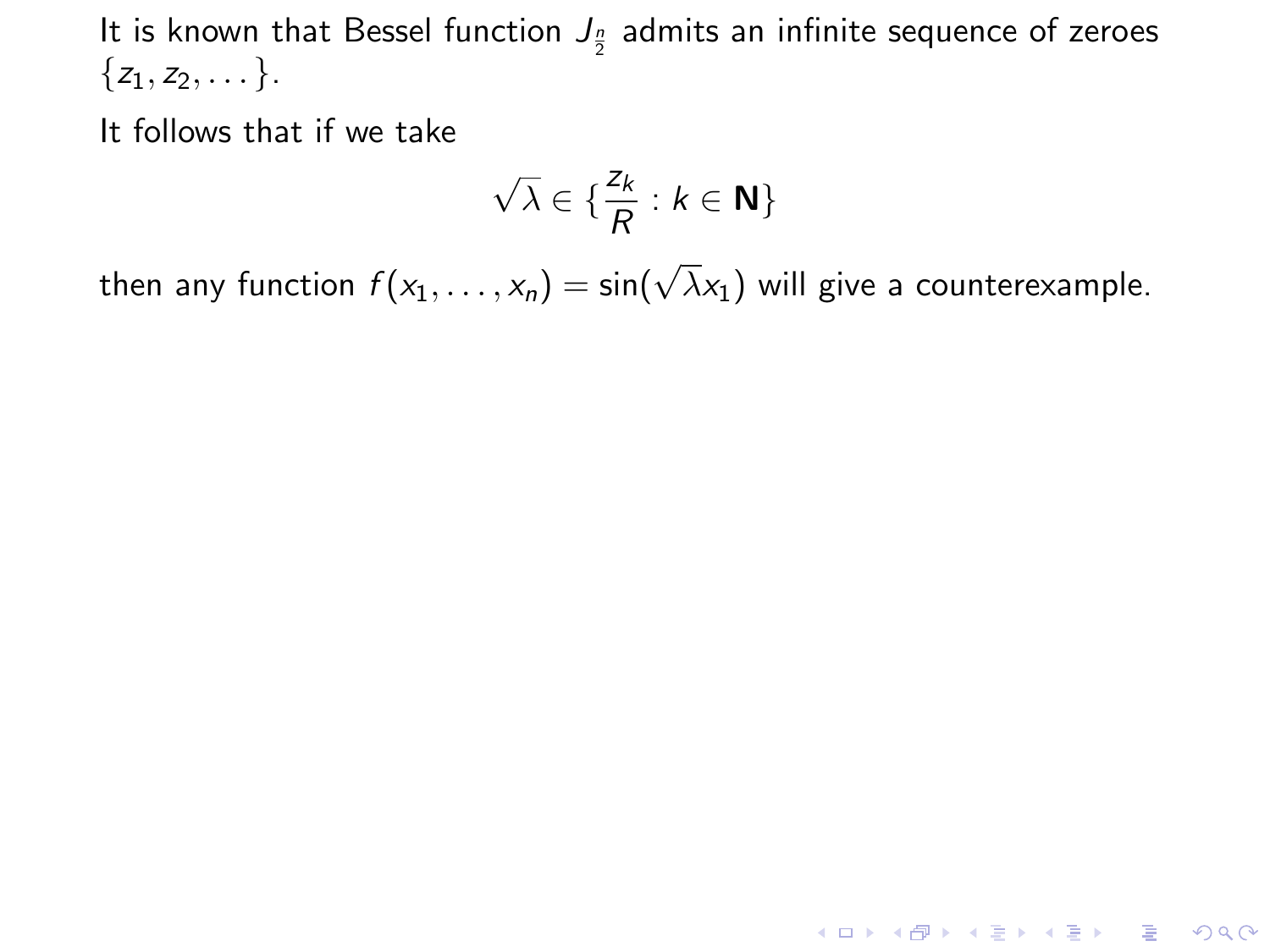It follows that if we take

$$
\sqrt{\lambda} \in \{ \frac{z_k}{R} : k \in \mathbf{N} \}
$$

then any function  $f(x_1,\ldots,x_n)=\sin(\sqrt{\lambda}x_1)$  will give a counterexample. In particular, on the ball of radius  $R$ , we have infinitely many such functions.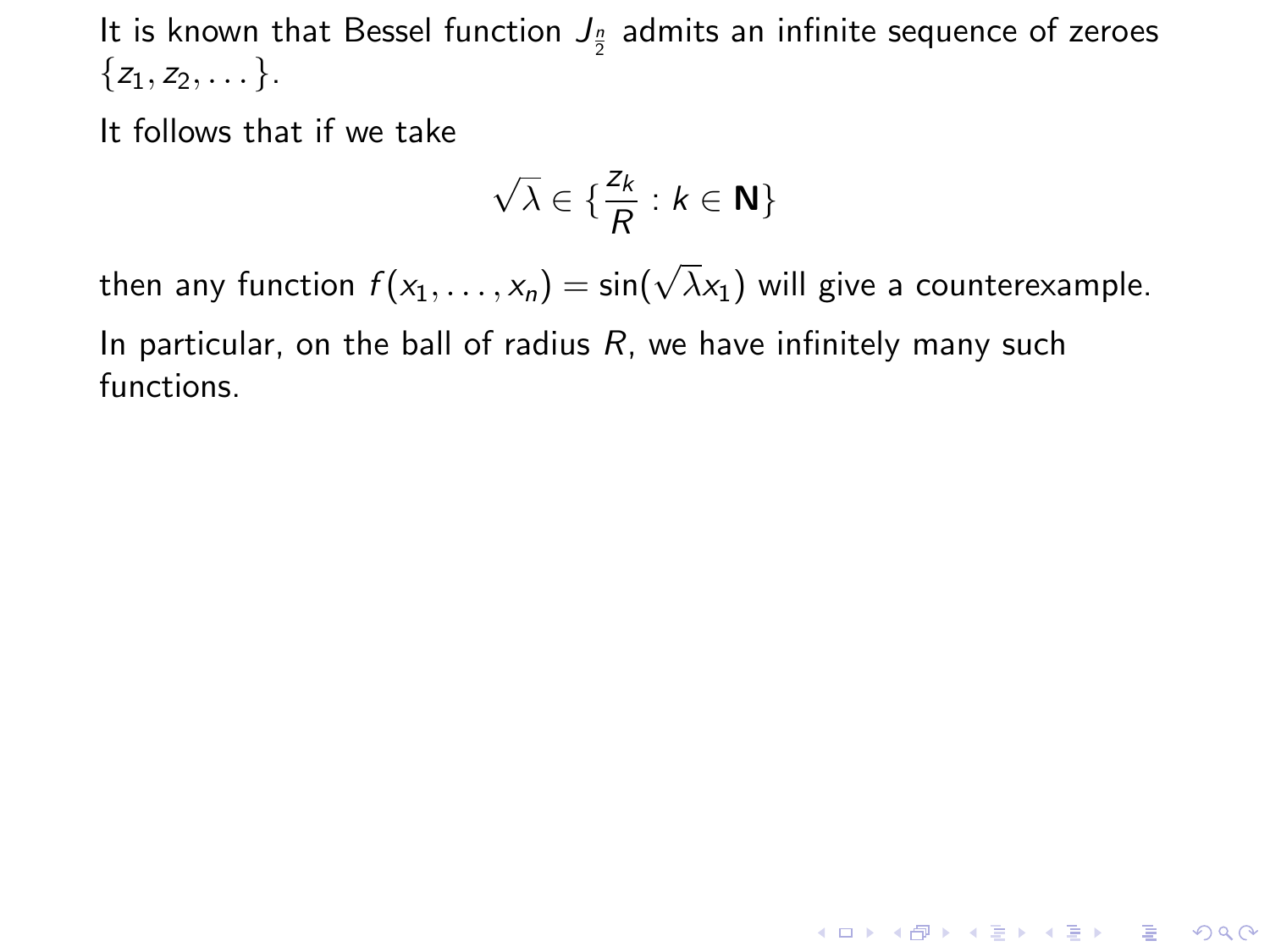It follows that if we take

$$
\sqrt{\lambda} \in \{ \frac{z_k}{R} : k \in \mathbf{N} \}
$$

then any function  $f(x_1,\ldots,x_n)=\sin(\sqrt{\lambda}x_1)$  will give a counterexample. In particular, on the ball of radius  $R$ , we have infinitely many such functions.

In fact, consider  $z_2 > z_1 > 0$  and let  $r < R$  be such that

$$
\frac{z_2}{R} = \frac{z_1}{r}, \quad \text{that is} \quad r = \frac{z_1}{z_2}R.
$$

KID KA KERKER KID KO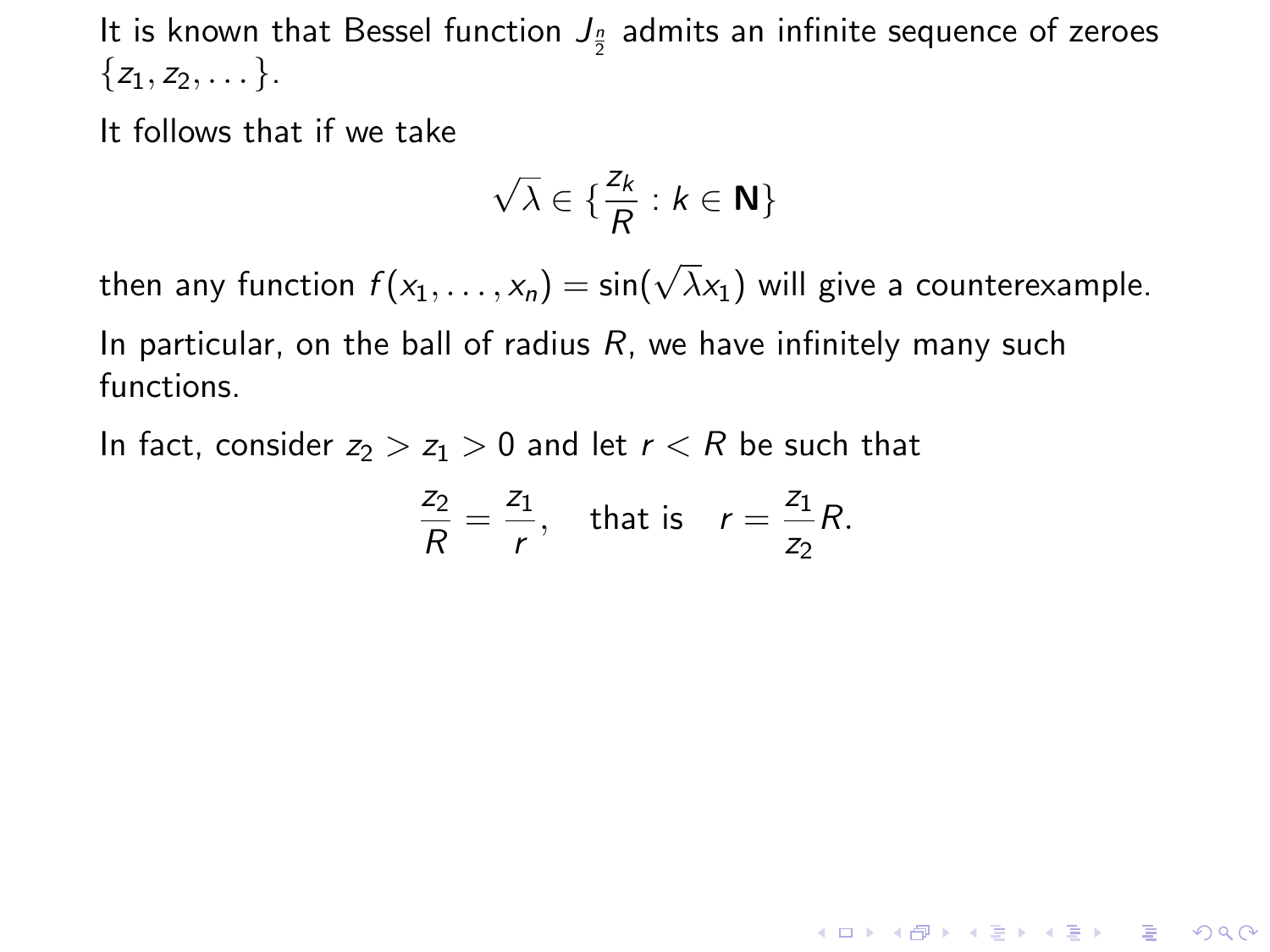<span id="page-22-0"></span>It follows that if we take

$$
\sqrt{\lambda} \in \{ \frac{z_k}{R} : k \in \mathbf{N} \}
$$

then any function  $f(x_1,\ldots,x_n)=\sin(\sqrt{\lambda}x_1)$  will give a counterexample. In particular, on the ball of radius  $R$ , we have infinitely many such functions.

In fact, consider  $z_2 > z_1 > 0$  and let  $r < R$  be such that

$$
\frac{z_2}{R} = \frac{z_1}{r}, \quad \text{that is} \quad r = \frac{z_1}{z_2}R.
$$

Set

$$
\sqrt{\lambda} \doteq \frac{z_2}{R} = \frac{z_1}{r}
$$

Then  $f(x_1, \ldots, x_n) = \sin(\sqrt{\lambda}x_1)$  as above integrates to zero on all balls of radius  $r$ , and also on all balls of radius  $R$ .

4 D > 4 P + 4 B + 4 B + B + 9 Q O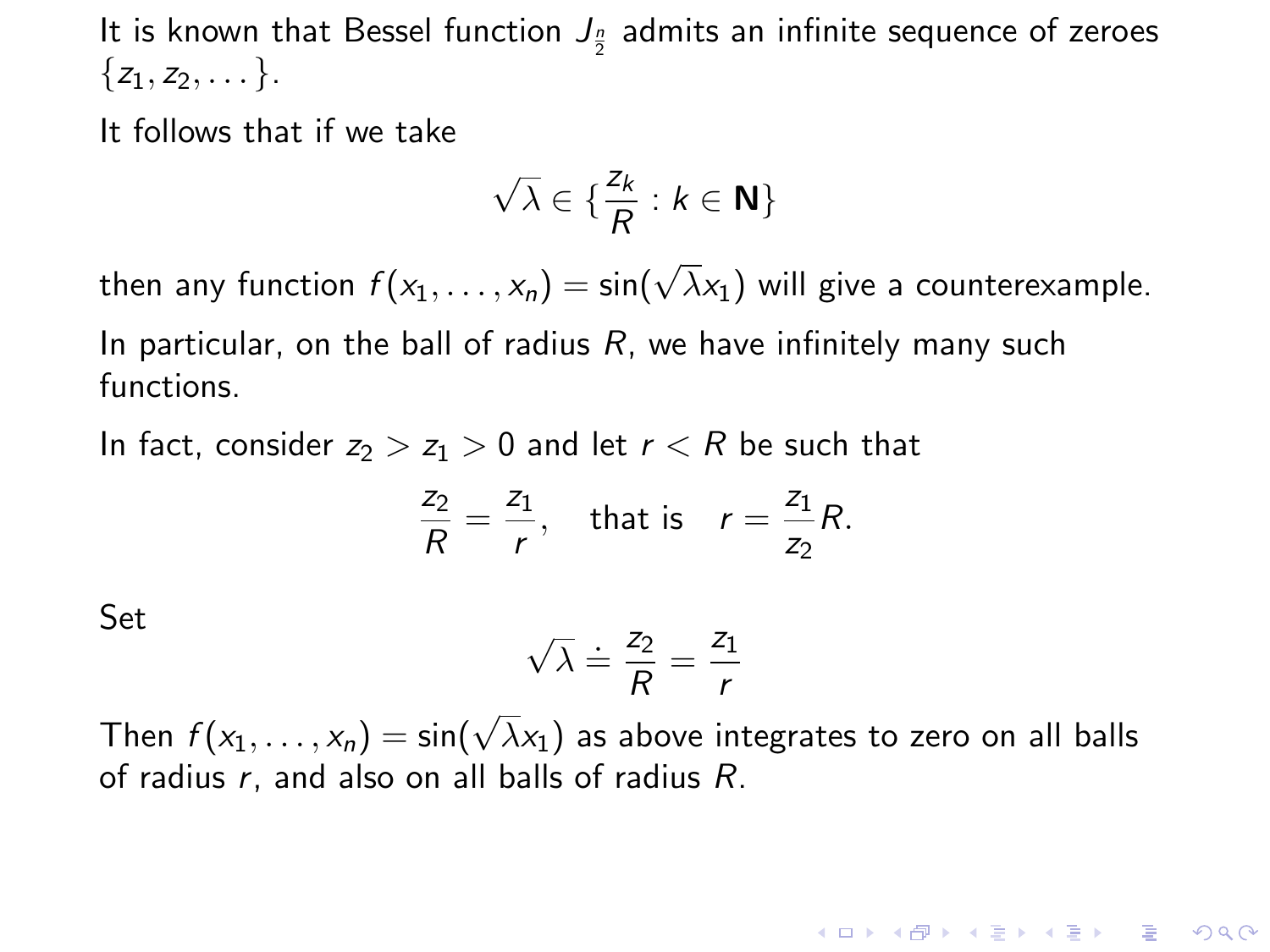<span id="page-23-0"></span>It follows that if we take

$$
\sqrt{\lambda} \in \{ \frac{z_k}{R} : k \in \mathbf{N} \}
$$

then any function  $f(x_1,\ldots,x_n)=\sin(\sqrt{\lambda}x_1)$  will give a counterexample. In particular, on the ball of radius  $R$ , we have infinitely many such functions.

In fact, consider  $z_2 > z_1 > 0$  and let  $r < R$  be such that

$$
\frac{z_2}{R} = \frac{z_1}{r}, \quad \text{that is} \quad r = \frac{z_1}{z_2}R.
$$

Set

$$
\sqrt{\lambda} \doteq \frac{z_2}{R} = \frac{z_1}{r}
$$

Then  $f(x_1, \ldots, x_n) = \sin(\sqrt{\lambda}x_1)$  as above integrates to zero on all balls of radius  $r$ , and also on all balls of radius  $R$ .

Then, it will integrate to zero also on any domain obtained removing a ball of radius  $r$  from a ball of radius  $R$ . That is why in the above [c](#page-17-0)onjecturewe need [t](#page-18-0)[o](#page-23-0) assume that  $\Omega$  is homeo[mor](#page-22-0)[phi](#page-24-0)c to [a b](#page-0-0)[all](#page-111-0)[.](#page-0-0)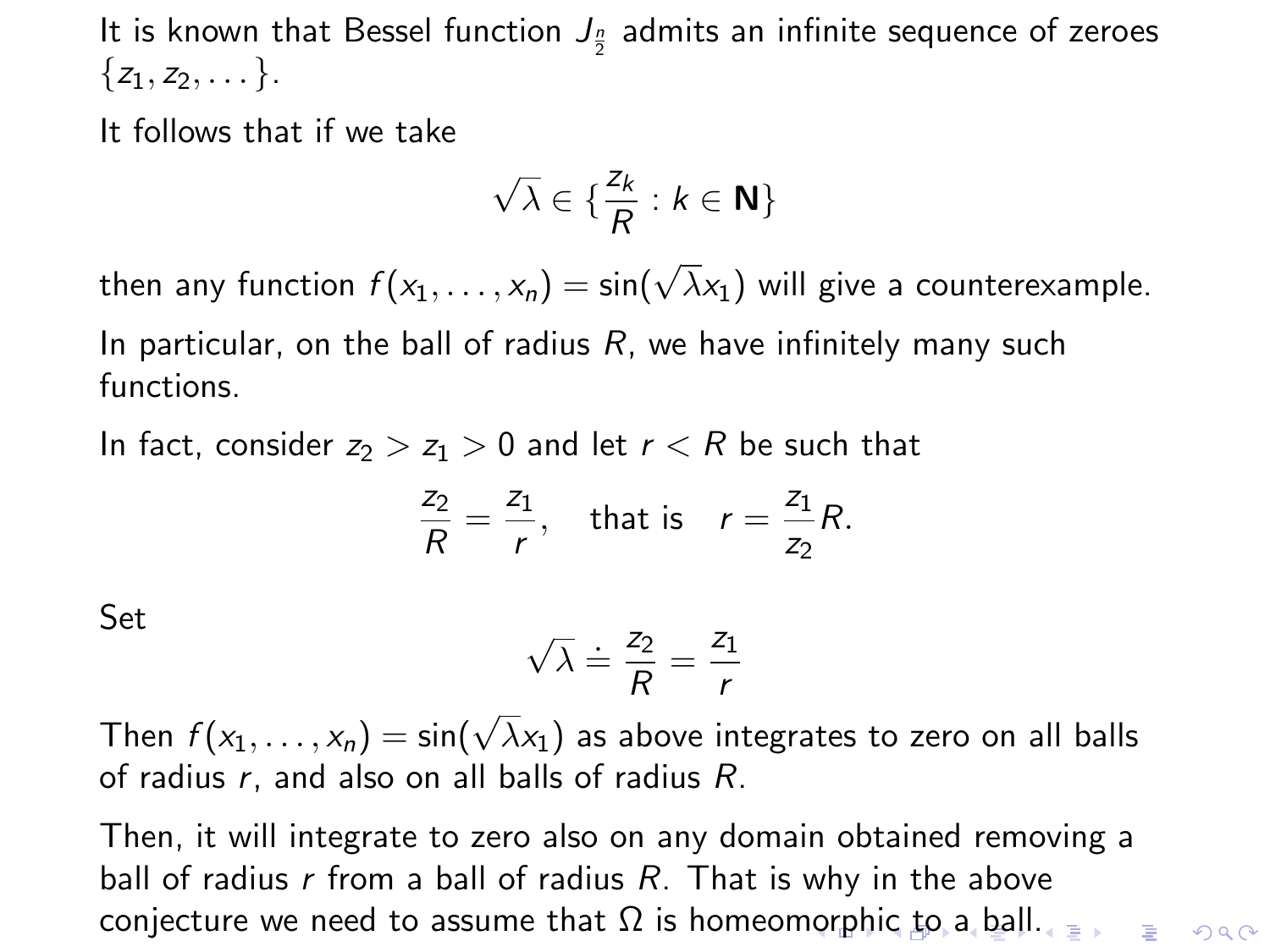# <span id="page-24-0"></span>Proof of Proposition

Let then  $B(x_0, r)$  be the ball of center  $x_0$  (an arbitrary point) and radius R, and let f be any  $C^2$ -function globally defined on  $\mathbf{R}^n$ . Let  $\rho$  be the distance function to the center  $x_0$ . Introduce the function  $F = [0, \infty) \rightarrow \mathbf{R}$ :

$$
F(r)=\int_{B(x_0,r)}f.
$$

**K ロ ▶ K @ ▶ K 할 X X 할 X → 할 X → 9 Q Q ^**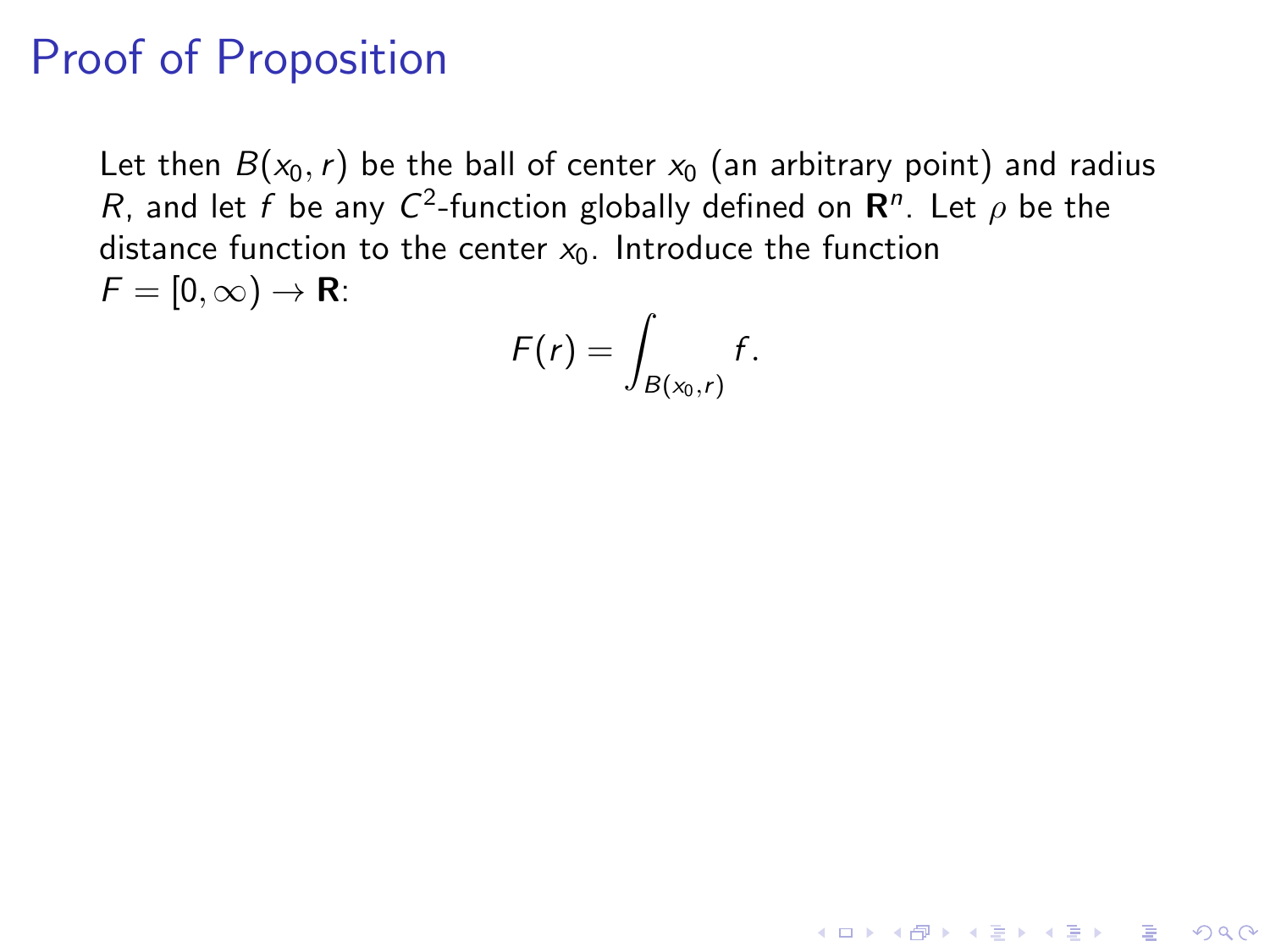### Proof of Proposition

Let then  $B(x_0, r)$  be the ball of center  $x_0$  (an arbitrary point) and radius R, and let f be any  $C^2$ -function globally defined on  $\mathbf{R}^n$ . Let  $\rho$  be the distance function to the center  $x_0$ . Introduce the function  $F = [0, \infty) \rightarrow \mathbf{R}$ :

$$
F(r)=\int_{B(x_0,r)}f.
$$

 $F(r)$  is smooth; we see (co-area formula):

$$
F'(r) = \int_{\partial B(x_0,r)} f
$$

**KORKAR KERKER EL VOLO**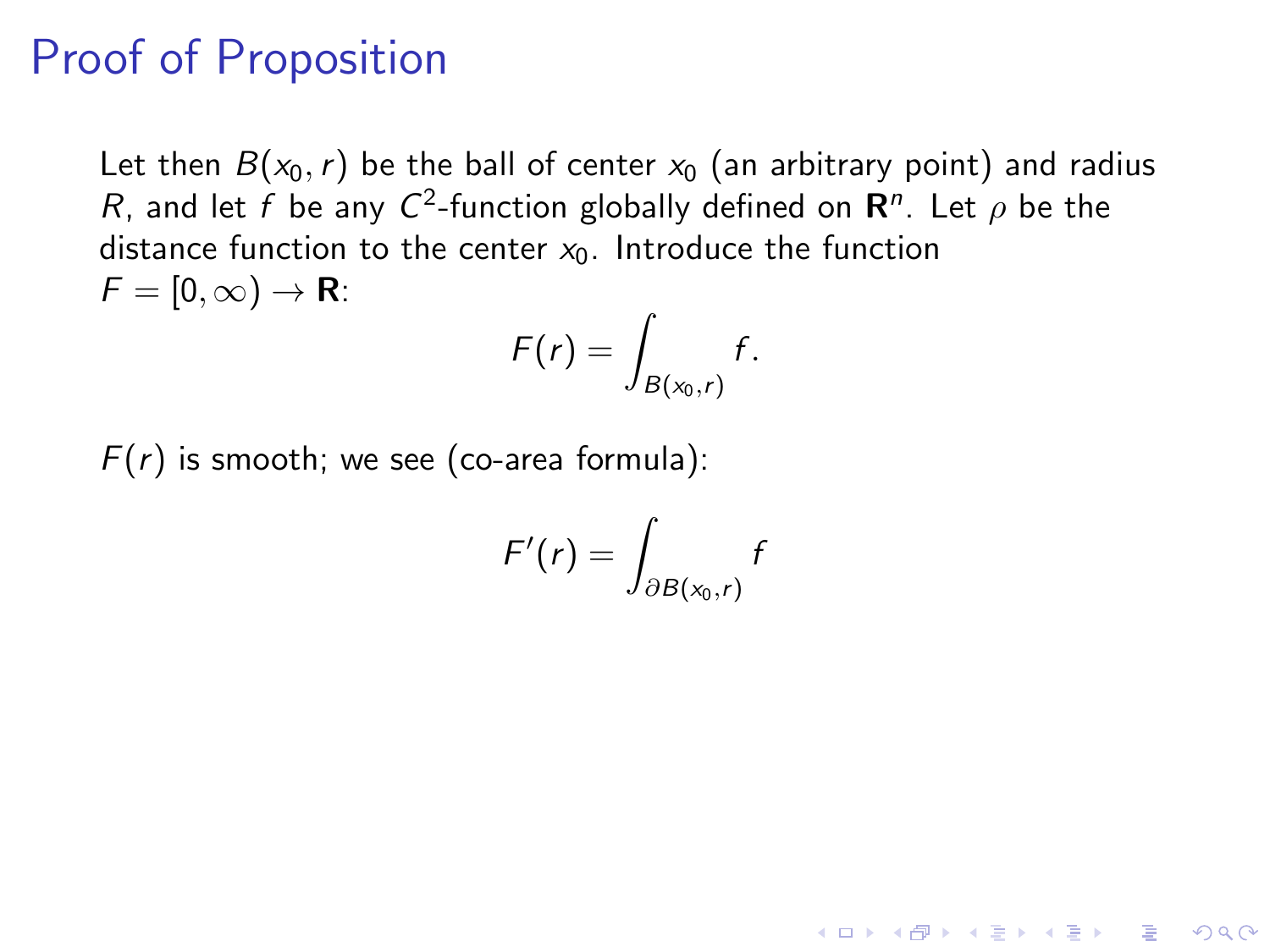#### Proof of Proposition

Let then  $B(x_0, r)$  be the ball of center  $x_0$  (an arbitrary point) and radius R, and let f be any  $C^2$ -function globally defined on  $\mathbf{R}^n$ . Let  $\rho$  be the distance function to the center  $x_0$ . Introduce the function  $F = [0, \infty) \rightarrow \mathbf{R}$ :

$$
F(r)=\int_{B(x_0,r)}f.
$$

 $F(r)$  is smooth; we see (co-area formula):

$$
F'(r) = \int_{\partial B(x_0,r)} f
$$

and (Green formula and some easy work):

$$
\digamma''(r) = \int_{\partial B(x_0,r)} \langle \nabla f, \nabla \rho \rangle - f \Delta \rho.
$$

**KORKAR KERKER EL VOLO**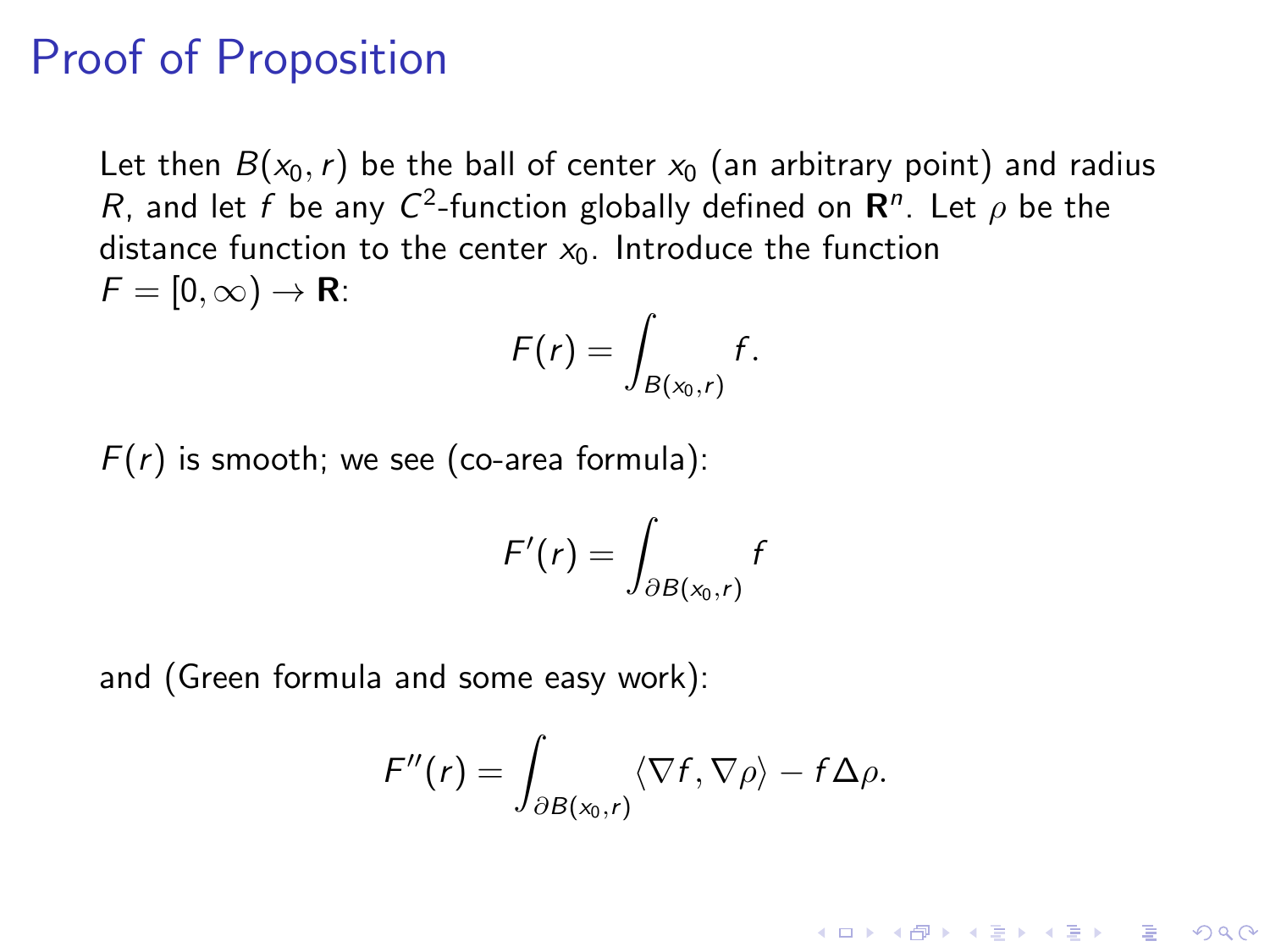$$
\int_{\partial B(x_0,r)} \langle \nabla f, \nabla \rho \rangle = - \int_{B(x_0,r)} \Delta f.
$$

**K ロ ▶ K 레 ▶ K 로 ▶ K 로 ▶ - 로 - K 이 이 이 이**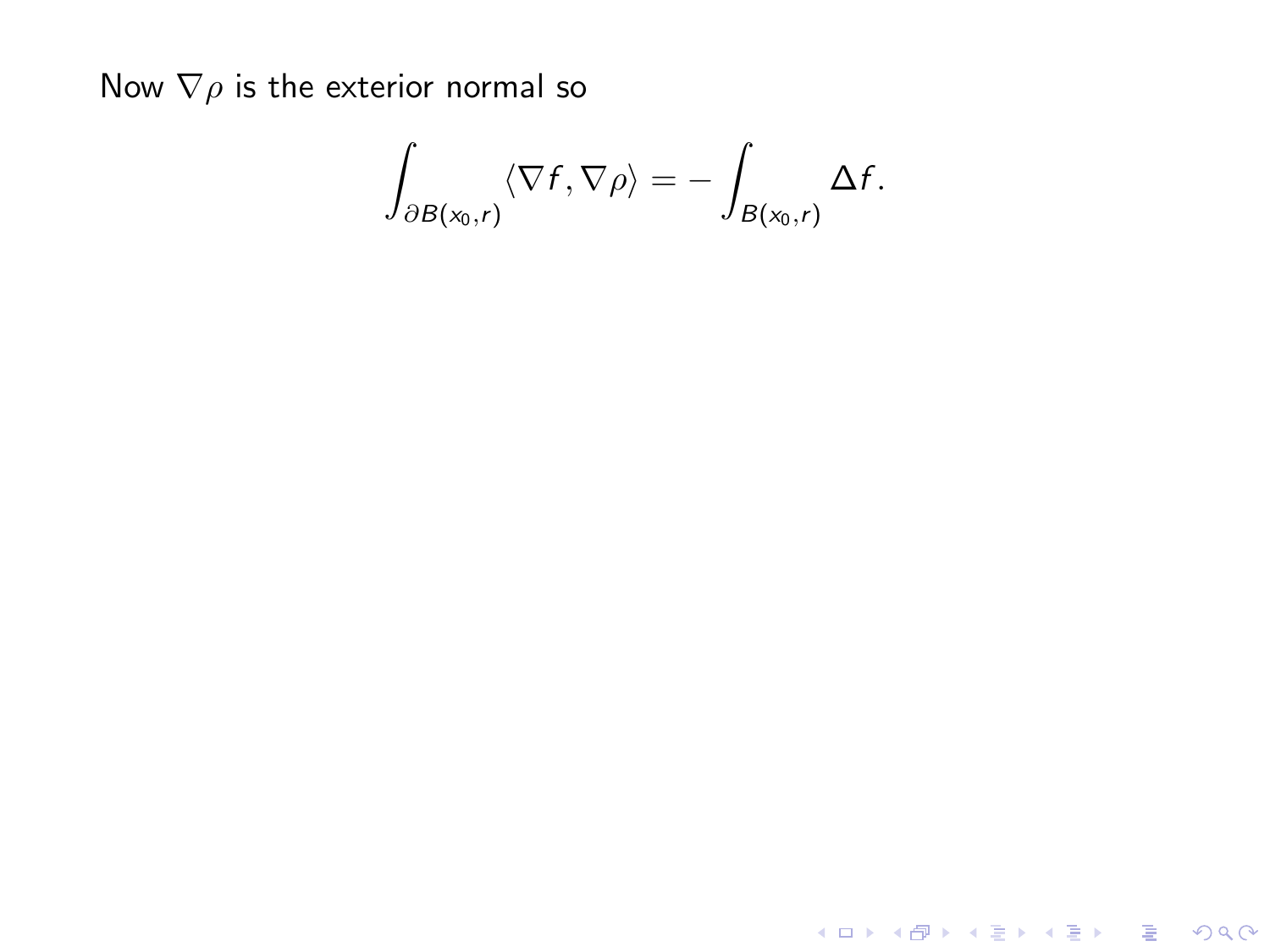$$
\int_{\partial B(x_0,r)} \langle \nabla f, \nabla \rho \rangle = - \int_{B(x_0,r)} \Delta f.
$$

On the other hand,

$$
\Delta \rho = -\frac{n-1}{\rho}.
$$

K ロ X K 메 X K B X X B X X D X O Q Q O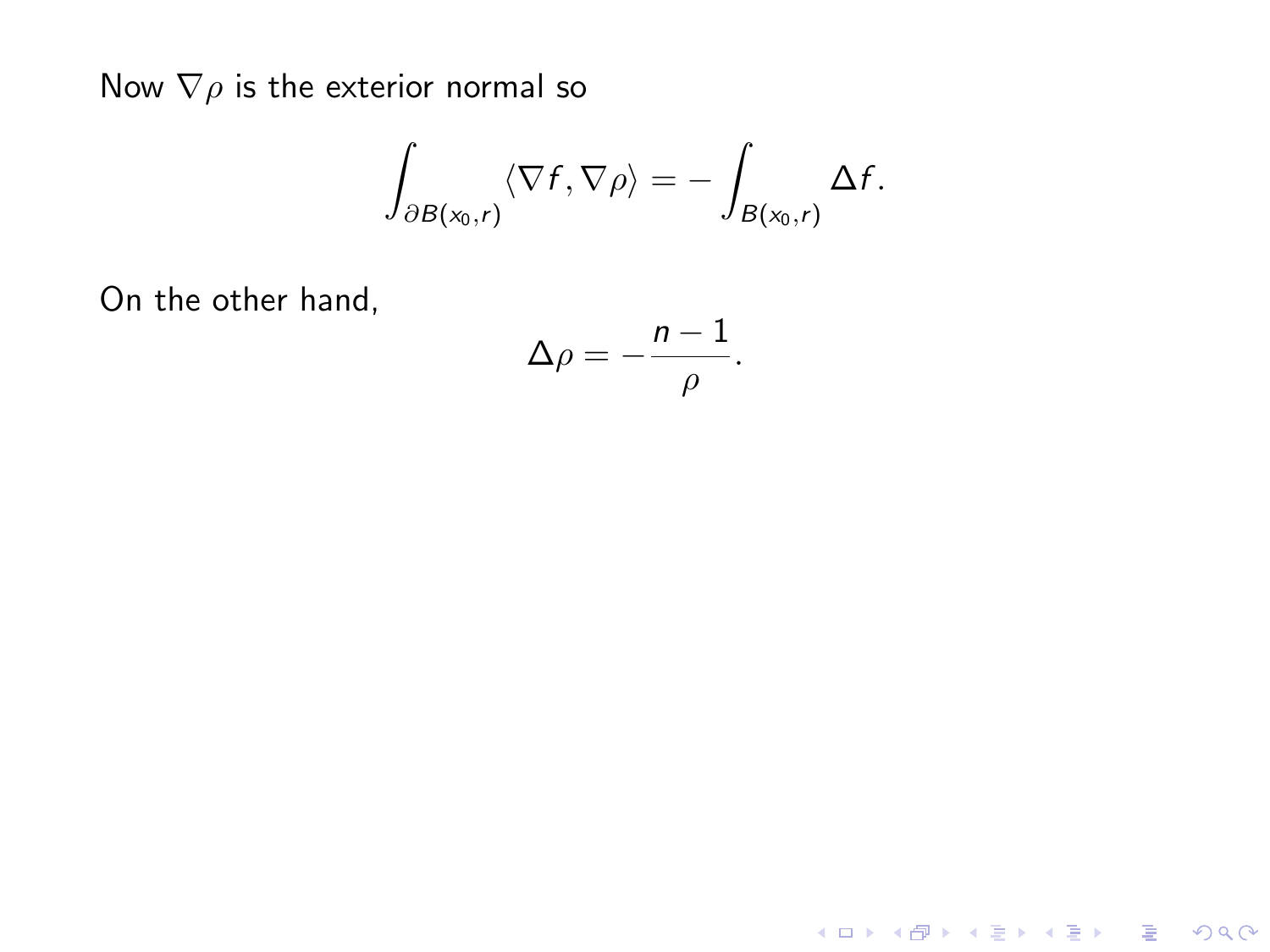$$
\int_{\partial B(x_0,r)} \langle \nabla f, \nabla \rho \rangle = - \int_{B(x_0,r)} \Delta f.
$$

On the other hand,

$$
\Delta \rho = -\frac{n-1}{\rho}.
$$

It follows that

$$
F''(r)=-\int_{B(x_0,r)}\Delta f+\frac{n-1}{r}F'(r).
$$

K ロ ▶ K @ ▶ K 할 ▶ K 할 ▶ | 할 | K 9 Q Q ·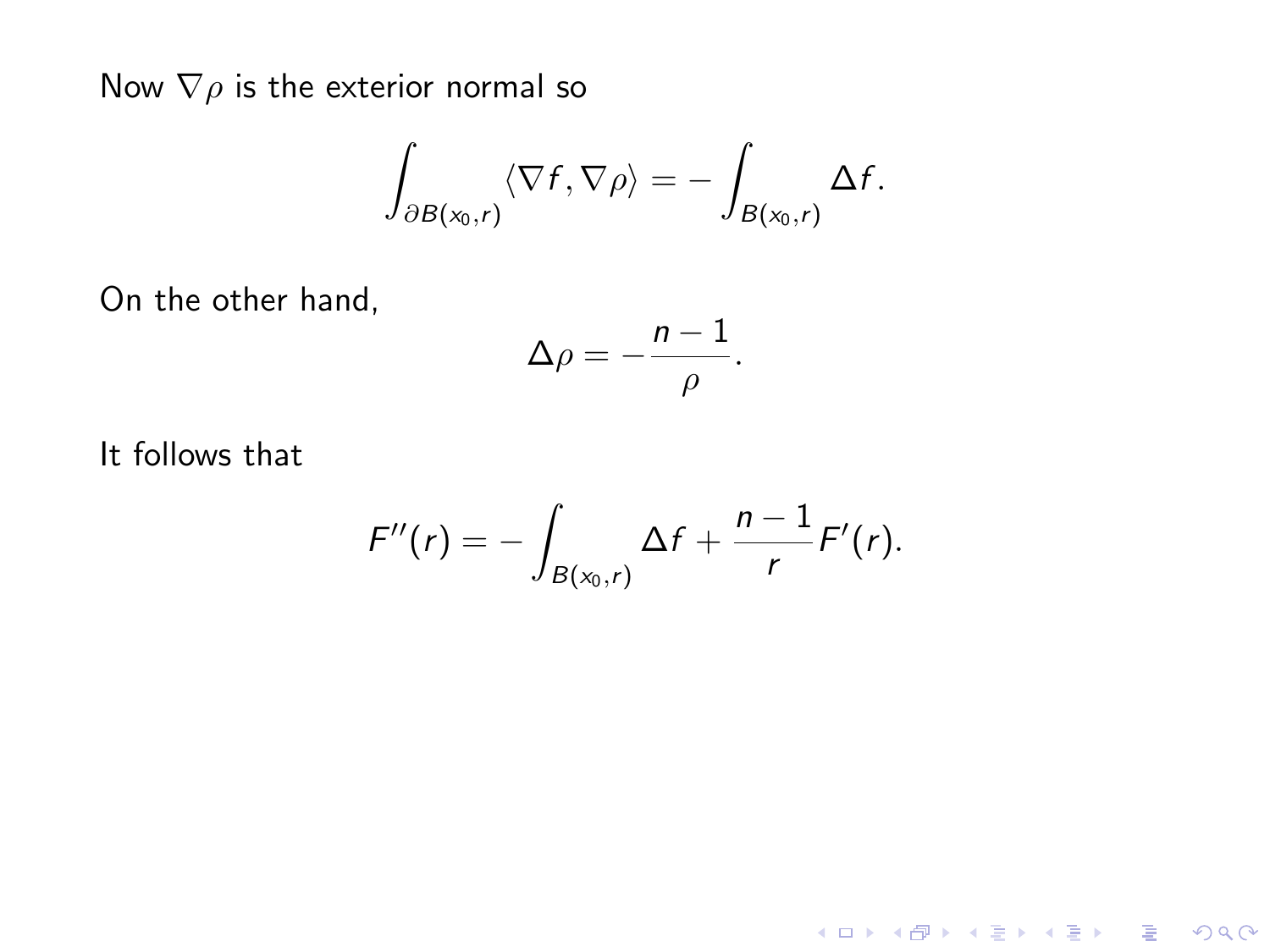$$
\int_{\partial B(x_0,r)} \langle \nabla f, \nabla \rho \rangle = - \int_{B(x_0,r)} \Delta f.
$$

On the other hand,

$$
\Delta \rho = -\frac{n-1}{\rho}.
$$

It follows that

$$
F''(r) = -\int_{B(x_0,r)} \Delta f + \frac{n-1}{r} F'(r).
$$

Assume that f satisfies  $\Delta f = \lambda f$ . Then F satisfies the ODE

$$
F''(r)-\frac{n-1}{r}F'(r)+\lambda F(r)=0.
$$

K ロ ▶ K @ ▶ K 할 ▶ K 할 ▶ | 할 | © 9 Q @

(the ODE is independent on  $x_0$ ).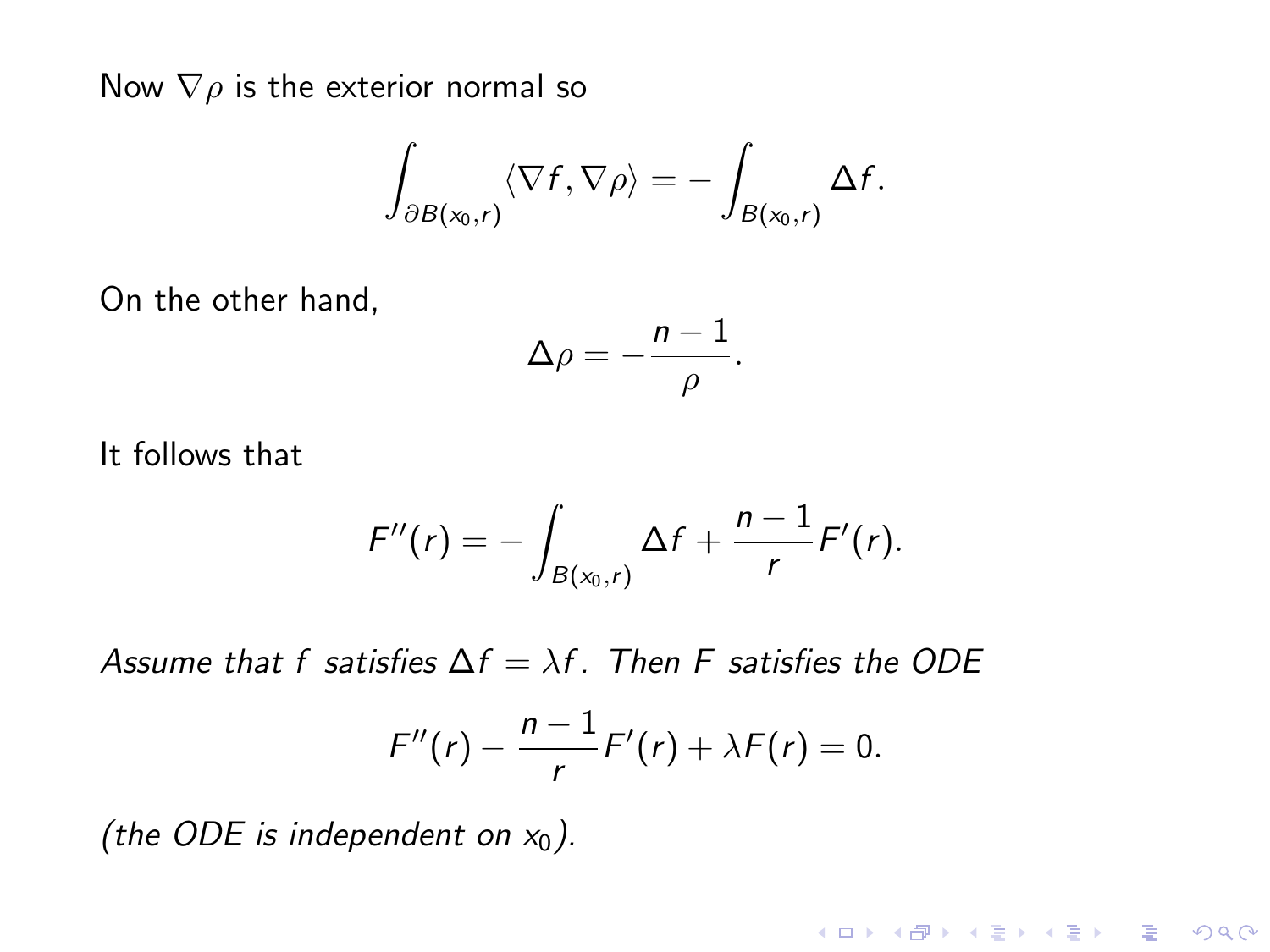Suitable change of variables will get us to the Bessel equation. First set  $F(r) = h(r)$ √  $\lambda r$ ).

**K ロ ▶ K 레 ▶ K 로 ▶ K 로 ▶ - 로 - K 이 이 이 이**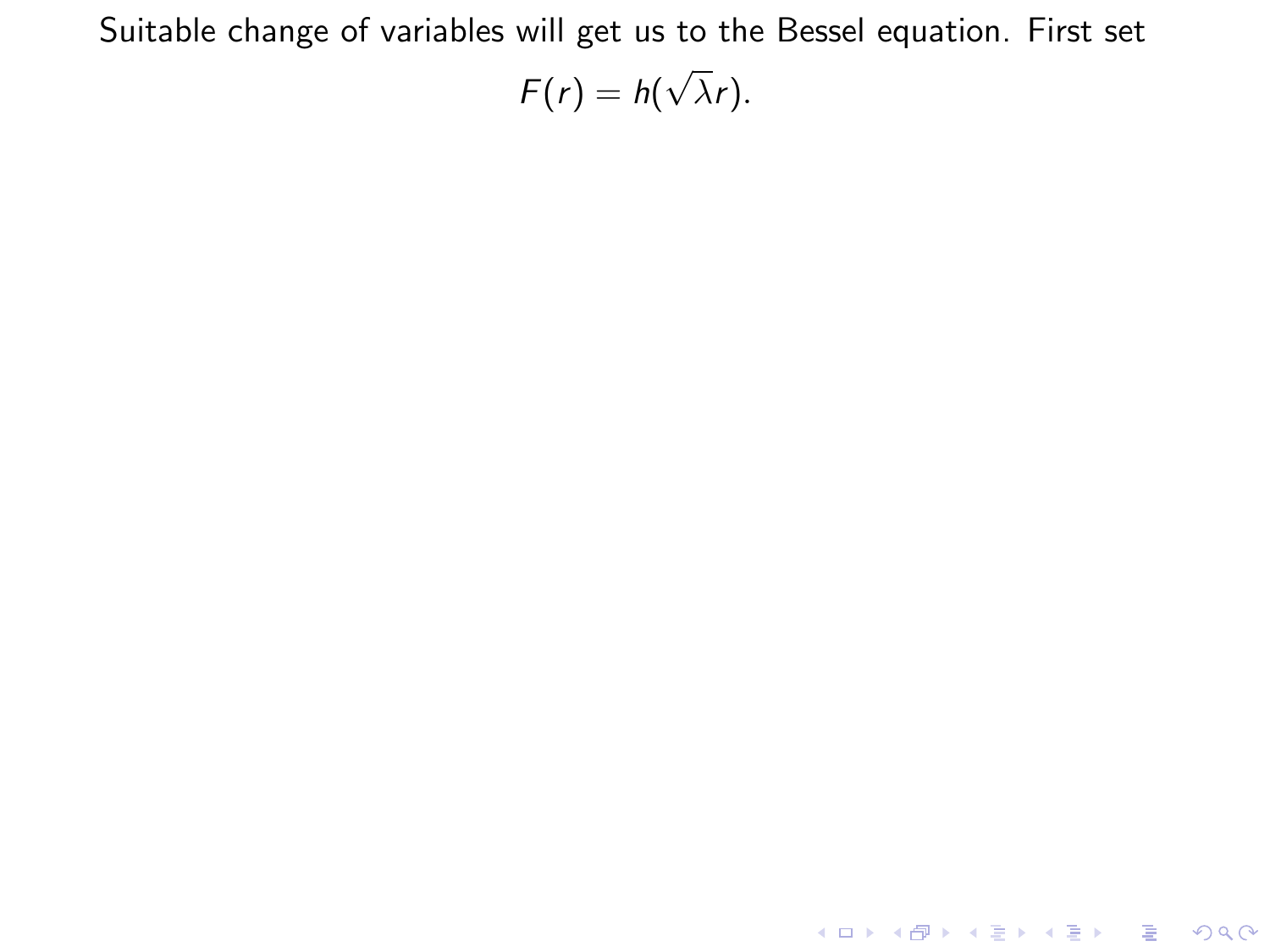Suitable change of variables will get us to the Bessel equation. First set

$$
F(r) = h(\sqrt{\lambda}r).
$$

If  $x =$ √  $\lambda$ r one sees that  $h(\mathsf{x})$  satisfies

$$
h''-\frac{n-1}{x}h'+h=0.
$$

**K ロ ▶ K 레 ▶ K 코 ▶ K 코 ▶ 『코』 ◆ 9 Q @**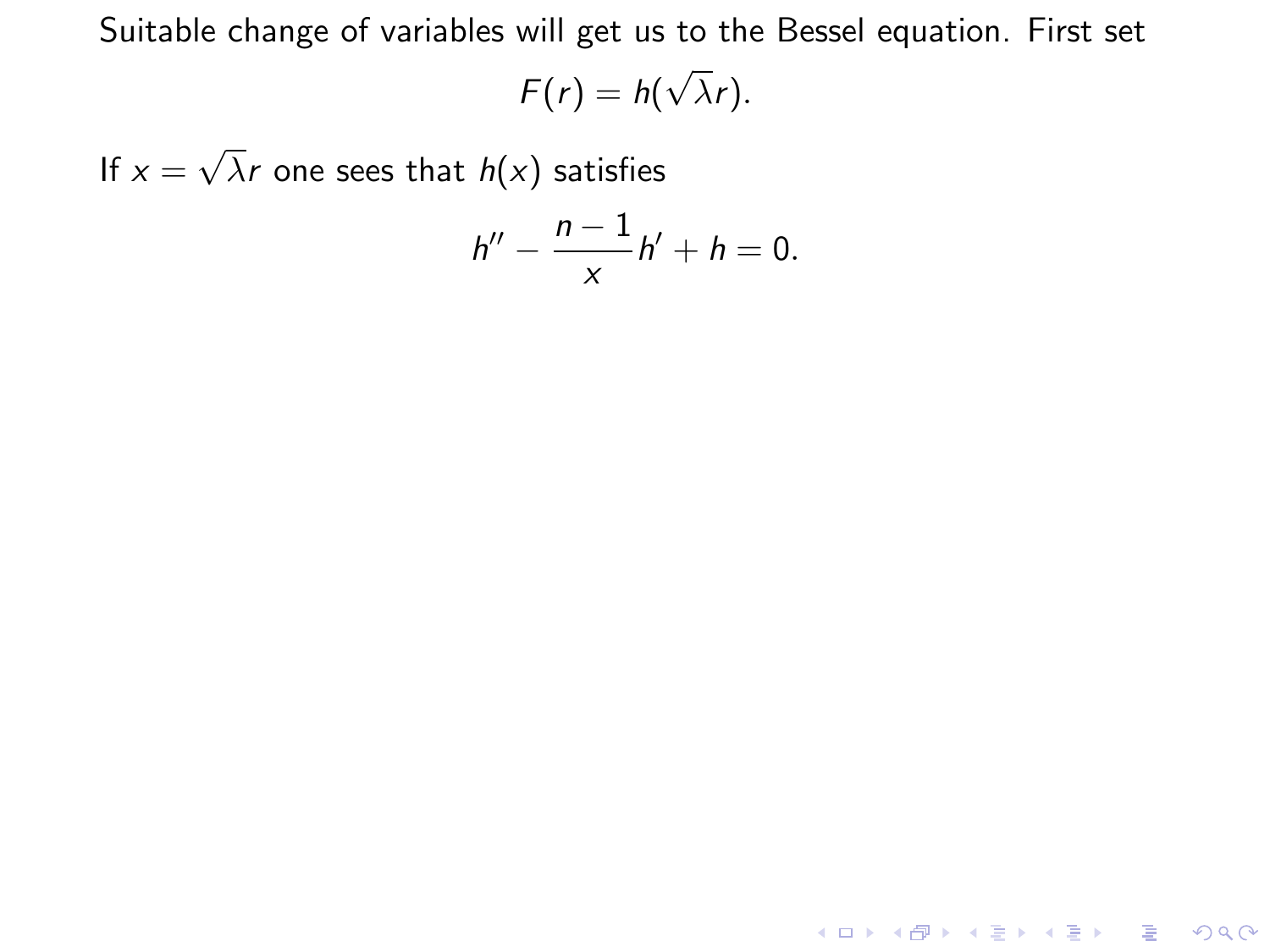Suitable change of variables will get us to the Bessel equation. First set

$$
F(r) = h(\sqrt{\lambda}r).
$$

If  $x =$ √  $\lambda$ r one sees that  $h(\mathsf{x})$  satisfies

$$
h''-\frac{n-1}{x}h'+h=0.
$$

Now set

$$
h(x)=x^kg(x).
$$

One verifies that  $g(x)$  satisfies

$$
g'' + \frac{2k - (n-1)}{x}g' + \Big(1 - \frac{k(n-k)}{x^2}\Big)g = 0.
$$

K ロ X K (P) X (E) X (E) X (E) X (P) Q (P)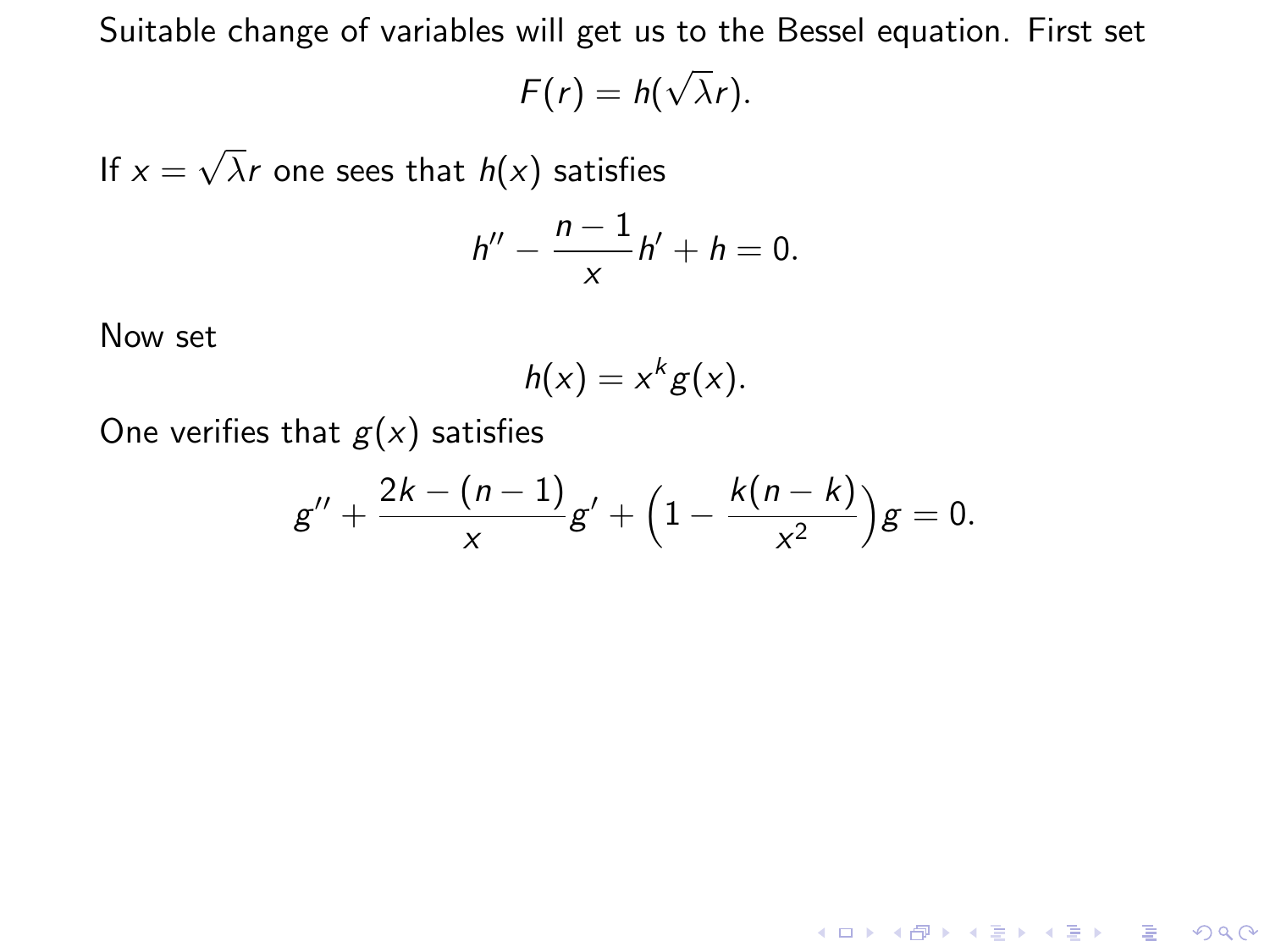Suitable change of variables will get us to the Bessel equation. First set

$$
F(r) = h(\sqrt{\lambda}r).
$$

If  $x =$ √  $\lambda$ r one sees that  $h(\mathsf{x})$  satisfies

$$
h''-\frac{n-1}{x}h'+h=0.
$$

Now set

$$
h(x)=x^kg(x).
$$

One verifies that  $g(x)$  satisfies

$$
g'' + \frac{2k - (n-1)}{x}g' + \Big(1 - \frac{k(n-k)}{x^2}\Big)g = 0.
$$

Choose  $k = \frac{n}{2}$ . The equation becomes:

$$
g'' + \frac{1}{x}g' + \Big(1 - \frac{n^2}{4} \cdot \frac{1}{x^2}\Big)g = 0.
$$

which is of Bessel type:

$$
g'' + \frac{1}{x}g' + \left(1 - \frac{\nu^2}{x^2}\right)g = 0.
$$

with  $\nu = n/2$ .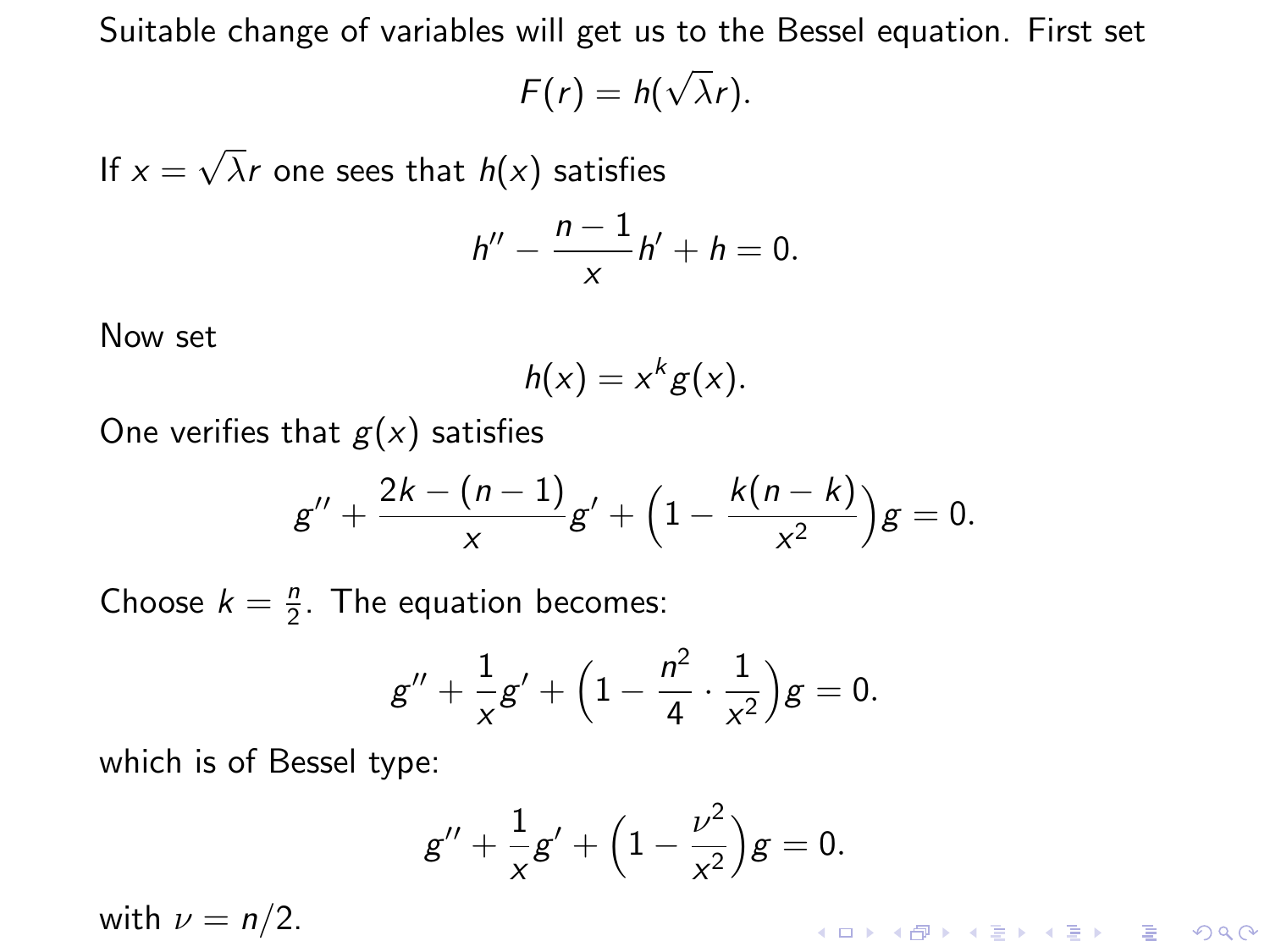The space of bounded solutions to the previous ODE is one-dimensional, and is spanned by the Bessel function  $J_{\nu}$ , defined by the power series:

$$
J_{\nu} = \left(\frac{x}{2}\right)^{\nu} \sum_{k=0}^{\infty} \frac{(-1)^k}{\Gamma(k+1)\Gamma(\nu+k+1)} \left(\frac{x}{2}\right)^{2k}.
$$

K ロ ▶ K @ ▶ K 할 X X 할 X | 할 X 1 9 Q Q ^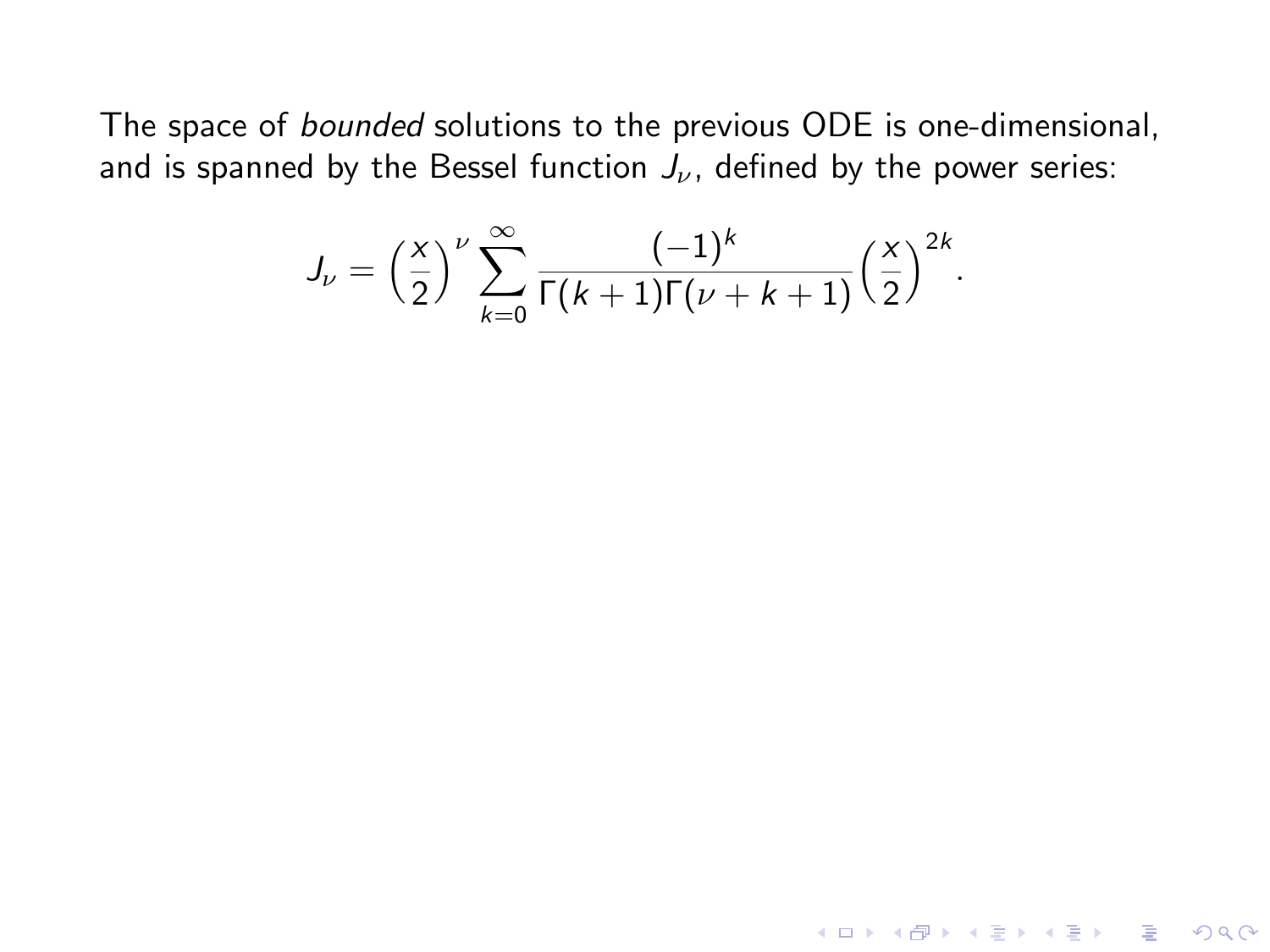The space of bounded solutions to the previous ODE is one-dimensional, and is spanned by the Bessel function  $J_{\nu}$ , defined by the power series:

$$
J_{\nu} = \left(\frac{x}{2}\right)^{\nu} \sum_{k=0}^{\infty} \frac{(-1)^k}{\Gamma(k+1)\Gamma(\nu+k+1)} \left(\frac{x}{2}\right)^{2k}.
$$

In conclusion, we get that if  $\Delta f = \lambda f$  and  $F(r) = \int_{B(x_0,r)} f$ , then  $F$ satisfies

$$
F''(r)-\frac{n-1}{r}F'(r)+\lambda F(r)=0,
$$

and there is a constant  $c$  such that

$$
F(r)=cr^{\frac{n}{2}}J_{\frac{n}{2}}(\sqrt{\lambda}r).
$$

**KORK EX KEY CRACK**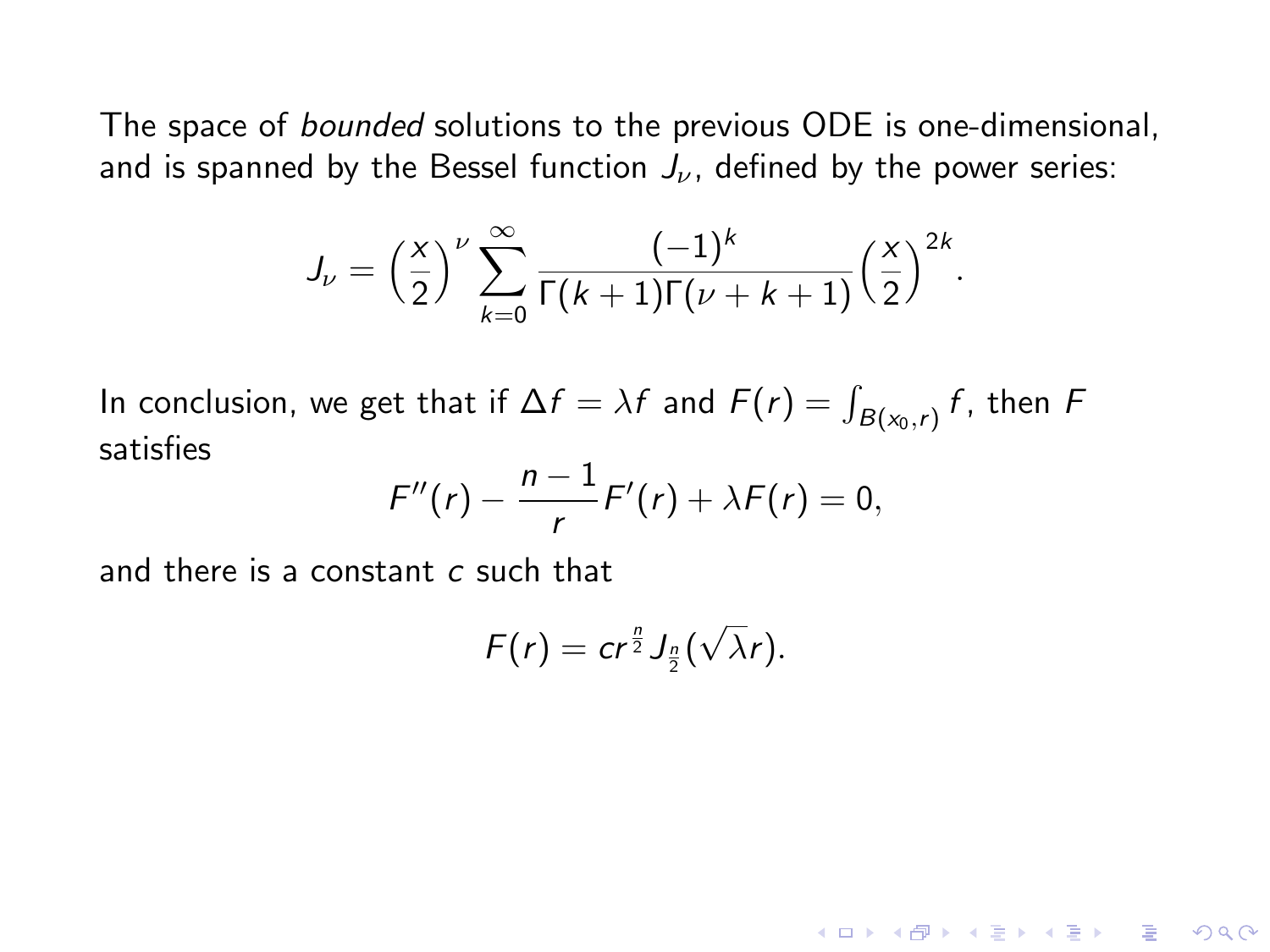The space of *bounded* solutions to the previous ODE is one-dimensional, and is spanned by the Bessel function  $J_{\nu}$ , defined by the power series:

$$
J_{\nu} = \left(\frac{x}{2}\right)^{\nu} \sum_{k=0}^{\infty} \frac{(-1)^k}{\Gamma(k+1)\Gamma(\nu+k+1)} \left(\frac{x}{2}\right)^{2k}.
$$

In conclusion, we get that if  $\Delta f = \lambda f$  and  $F(r) = \int_{B(x_0,r)} f$ , then  $F$ satisfies

$$
F''(r)-\frac{n-1}{r}F'(r)+\lambda F(r)=0,
$$

and there is a constant c such that

$$
F(r)=cr^{\frac{n}{2}}J_{\frac{n}{2}}(\sqrt{\lambda}r).
$$

Hence, if  $\sqrt{\lambda}R=z_j$ , we see indeed that  $\bar{F}(R)=\int_{B(x_0,R)}f=0$ : note that this is true for all choices of  $x_0$ . The Proposition follows.

**KORKAR KERKER EL VOLO**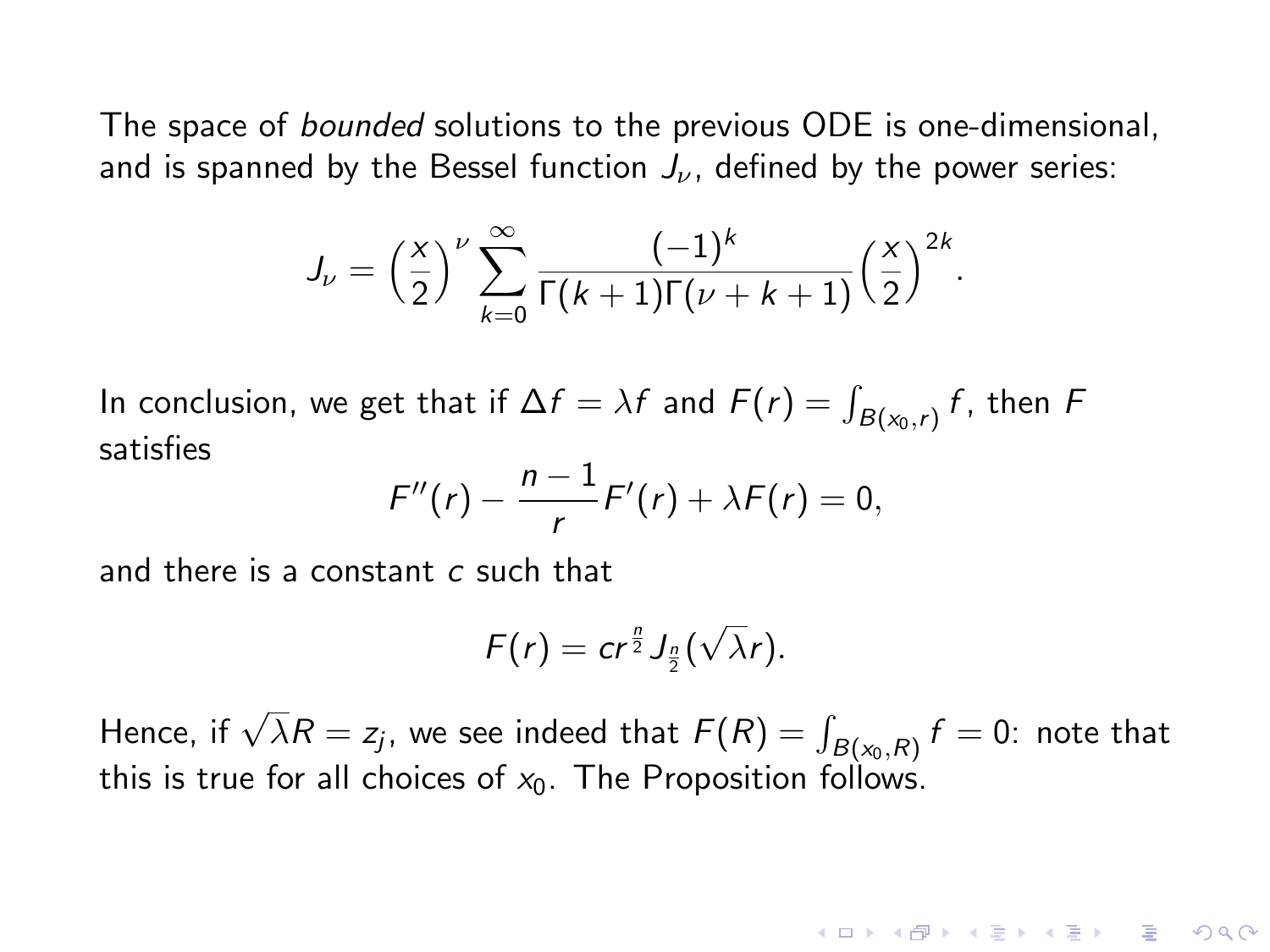## A spectral theoretic formulation: Schiffer conjecture

There are several equivalent formulations of Pompeiu problem. Many of them involve the Fourier transform of the characteristic function of the domain:

$$
\tilde{\Omega}(\xi)=\int_{\Omega} e^{i\langle x,\xi\rangle}\,dx.
$$

**KORK STRATER STRAKER**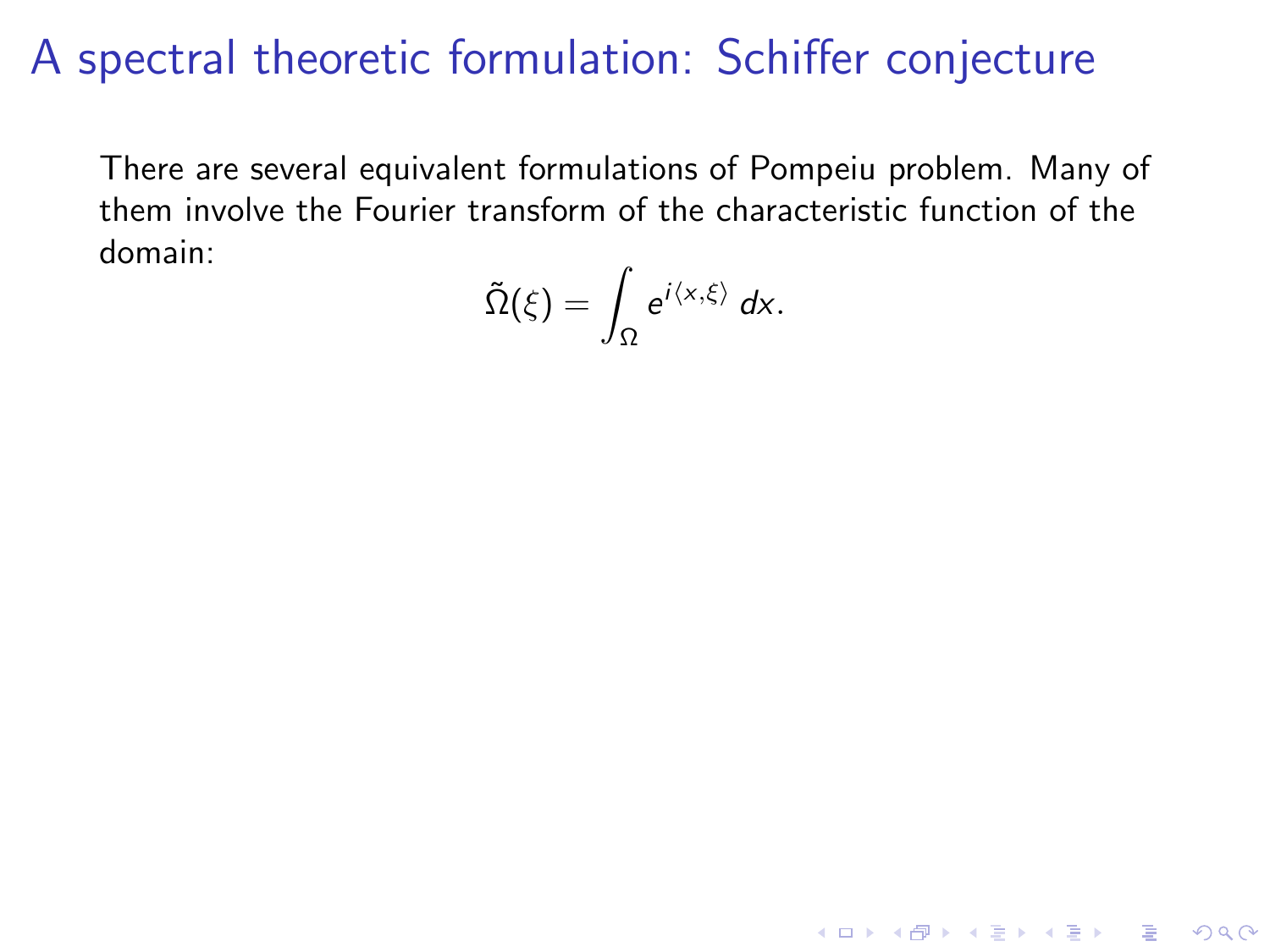## A spectral theoretic formulation: Schiffer conjecture

There are several equivalent formulations of Pompeiu problem. Many of them involve the Fourier transform of the characteristic function of the domain:

$$
\tilde{\Omega}(\xi)=\int_{\Omega}e^{i\langle x,\xi\rangle}\,dx.
$$

**KORKA SERKER ORA** 

We choose a formulation due to Williams (1976): it is an equivalence between the Pompeiu problem and a symmetry problem in PDE, introduced by Schiffer.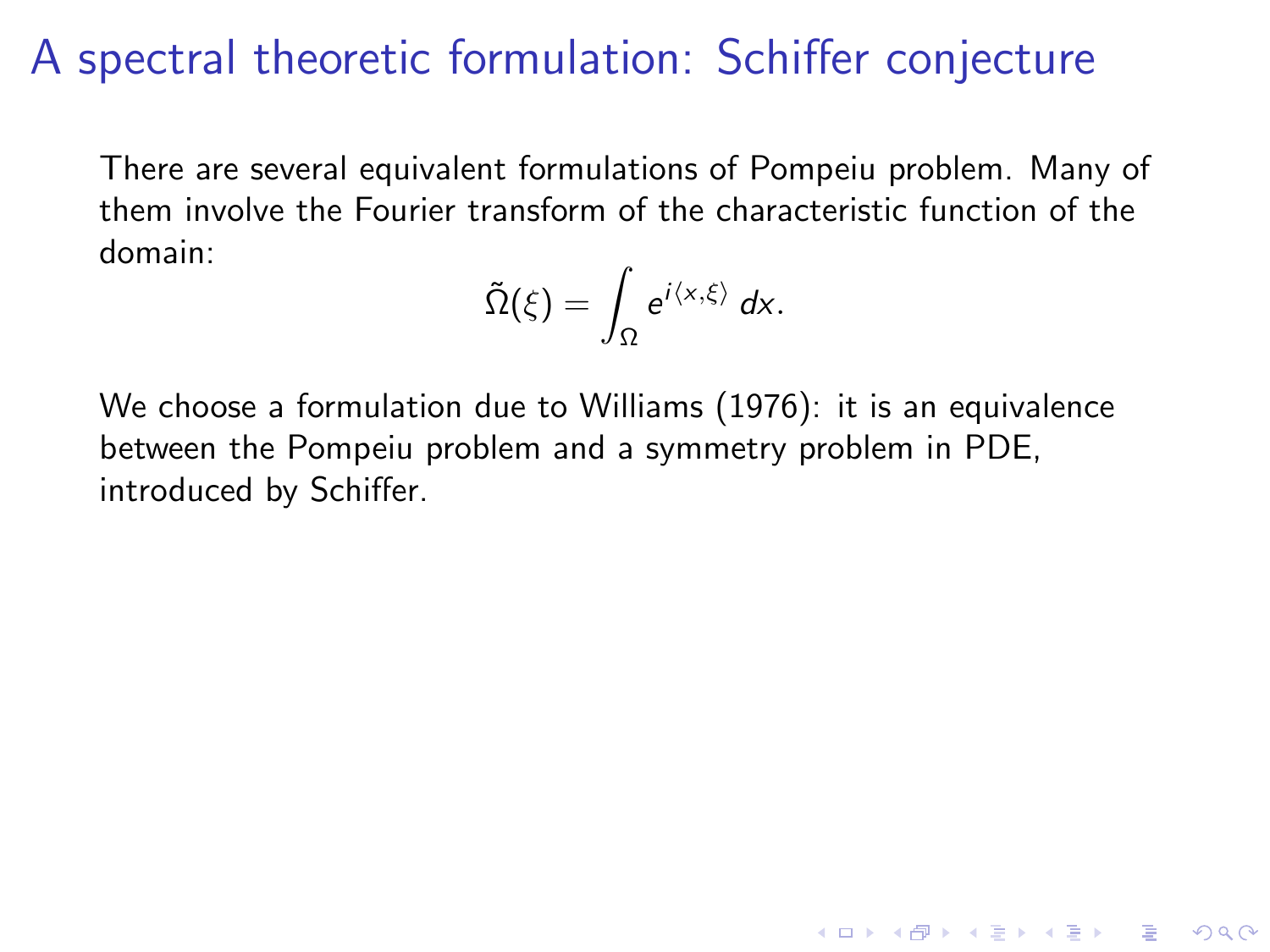# A spectral theoretic formulation: Schiffer conjecture

There are several equivalent formulations of Pompeiu problem. Many of them involve the Fourier transform of the characteristic function of the domain:

$$
\tilde{\Omega}(\xi)=\int_{\Omega}e^{i\langle x,\xi\rangle}\,dx.
$$

We choose a formulation due to Williams (1976): it is an equivalence between the Pompeiu problem and a symmetry problem in PDE, introduced by Schiffer.

Neumann eigenvalue problem. Given any bounded domain (in any Riemannian manifold) the problem

$$
\begin{cases}\n\Delta f = \lambda f & \text{on } \Omega \\
\frac{\partial f}{\partial N} = 0 & \text{on } \partial \Omega\n\end{cases}
$$
\n(1)

**KORKA SERKER ORA** 

is known as the Neumann eigenvalue problem.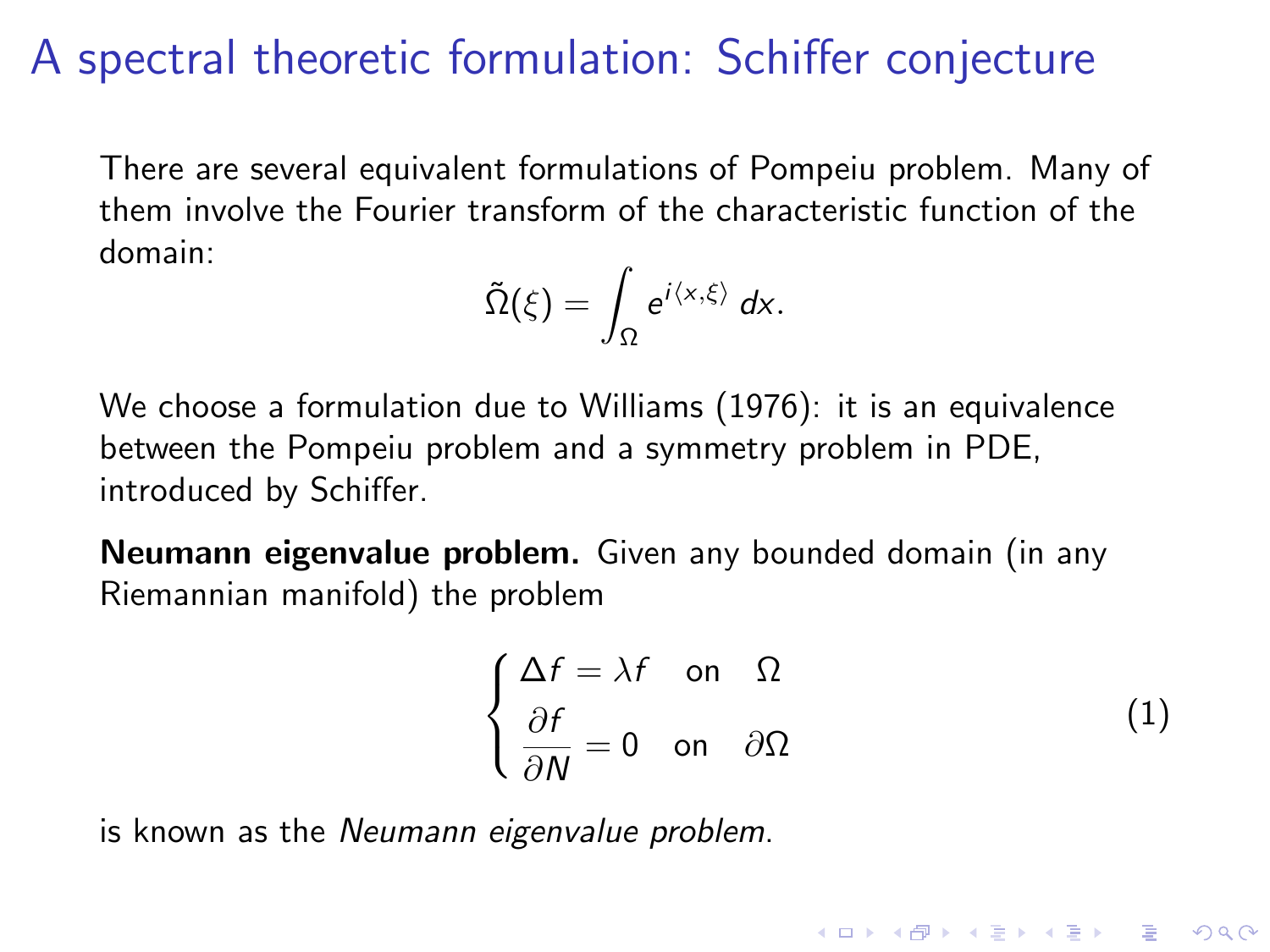It admits a discrete sequence of eigenvalues (each repeated according to its multiplicity):

<span id="page-41-0"></span>
$$
\lambda_1^N(\Omega)\leq \lambda_2^N(\Omega)\leq \ldots
$$

with associated eigenfunctions  $f_1, f_2, \ldots$  , and  $\lambda^N_k \to \infty$  as  $k \to \infty$ . (Note that  $\lambda_1^{\bm{\mathsf{N}}} = 0$  because it is associated to the constant eigenfunction  $f_1 = 1$ ).

**KORKAR KERKER E VOOR**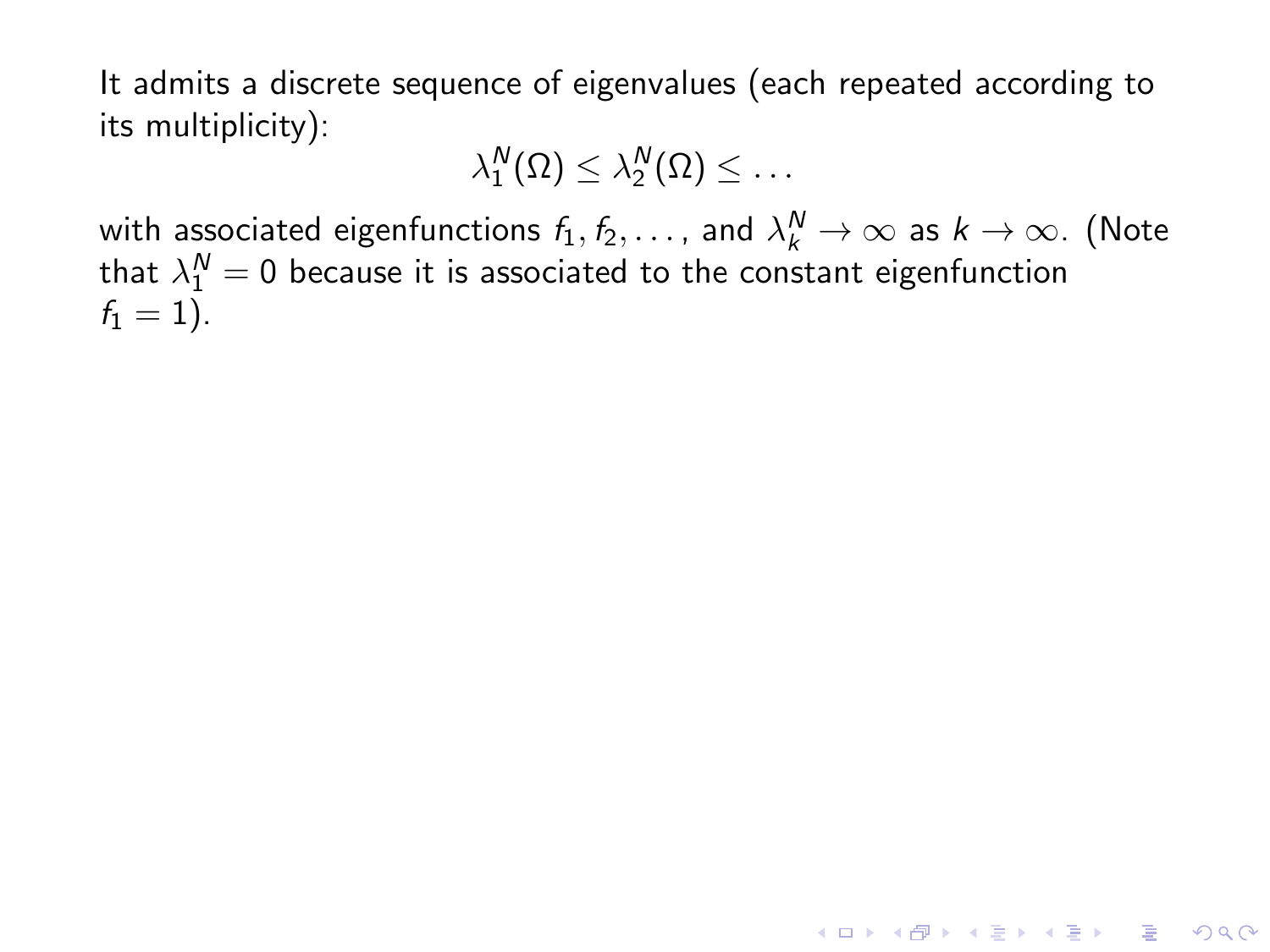It admits a discrete sequence of eigenvalues (each repeated according to its multiplicity):

$$
\lambda_1^N(\Omega)\leq \lambda_2^N(\Omega)\leq \ldots
$$

with associated eigenfunctions  $f_1, f_2, \ldots$  , and  $\lambda^N_k \to \infty$  as  $k \to \infty$ . (Note that  $\lambda_1^{\bm{\mathsf{N}}} = 0$  because it is associated to the constant eigenfunction  $f_1 = 1$ ).

Consider now the following problem, called Schiffer problem:

$$
\begin{cases}\n\Delta f = \lambda f & \text{on } \Omega \\
\frac{\partial f}{\partial N} = 0, & f = c \neq 0 \text{ on } \partial \Omega.\n\end{cases}
$$
\n(2)

KID KA KERKER E VOOR

It is the Neumann problem, with the additional request that the eigenfunction is constant on the boundary.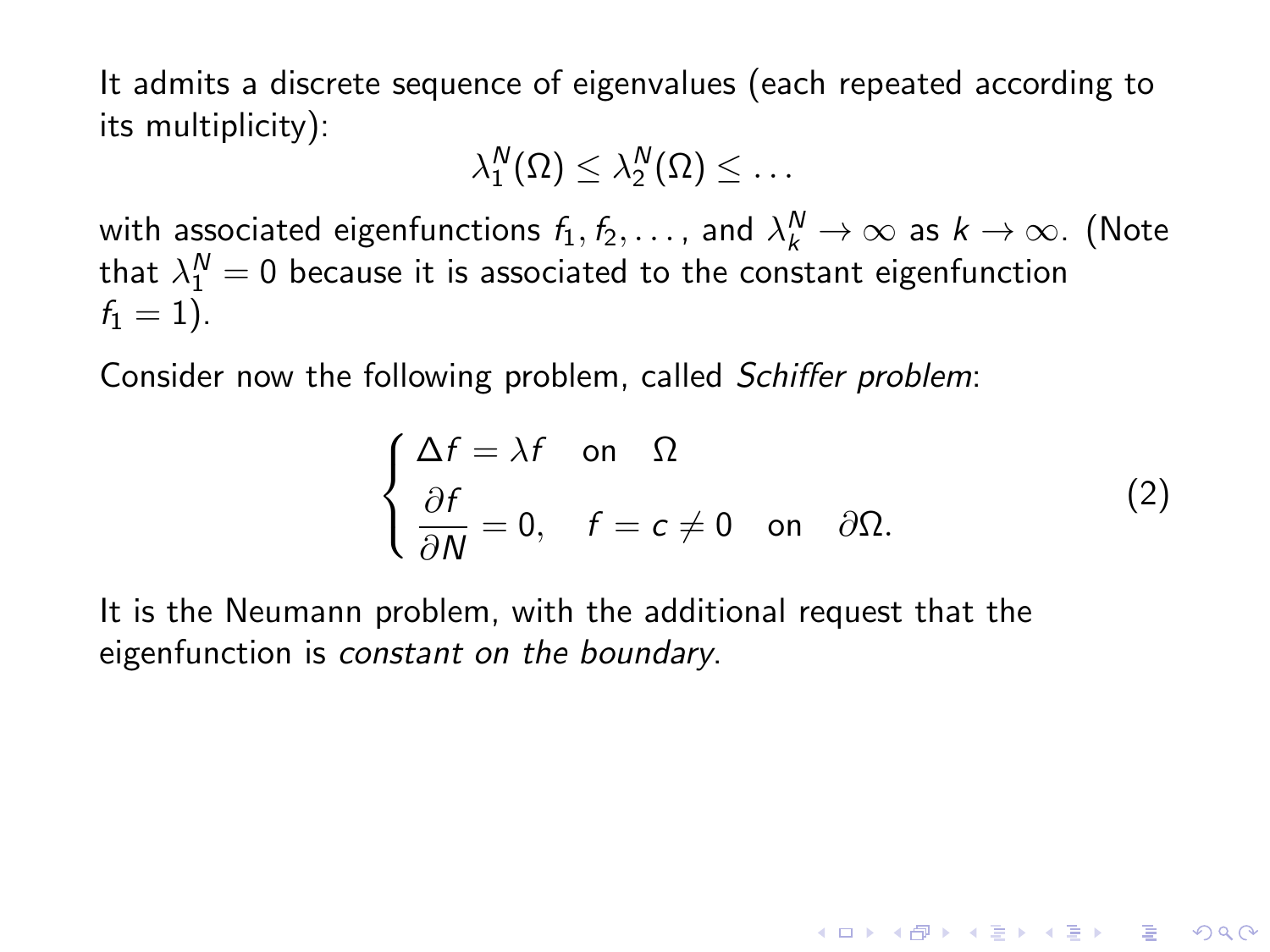It admits a discrete sequence of eigenvalues (each repeated according to its multiplicity):

$$
\lambda_1^N(\Omega)\leq \lambda_2^N(\Omega)\leq \ldots
$$

with associated eigenfunctions  $f_1, f_2, \ldots$  , and  $\lambda^N_k \to \infty$  as  $k \to \infty$ . (Note that  $\lambda_1^{\bm{\mathsf{N}}} = 0$  because it is associated to the constant eigenfunction  $f_1 = 1$ ).

Consider now the following problem, called Schiffer problem:

$$
\begin{cases}\n\Delta f = \lambda f & \text{on } \Omega \\
\frac{\partial f}{\partial N} = 0, & f = c \neq 0 \text{ on } \partial \Omega.\n\end{cases}
$$
\n(2)

**KORK (FRAGE) EL POLO** 

It is the Neumann problem, with the additional request that the eigenfunction is constant on the boundary.

[\(2\)](#page-41-0) is an example of overdetermined problem, because a generic domain will not support solutions: solutions exist (if they do) only in few "fortunate" cases, that is, for domains with a good amount of "symmetries", and for "special geometries".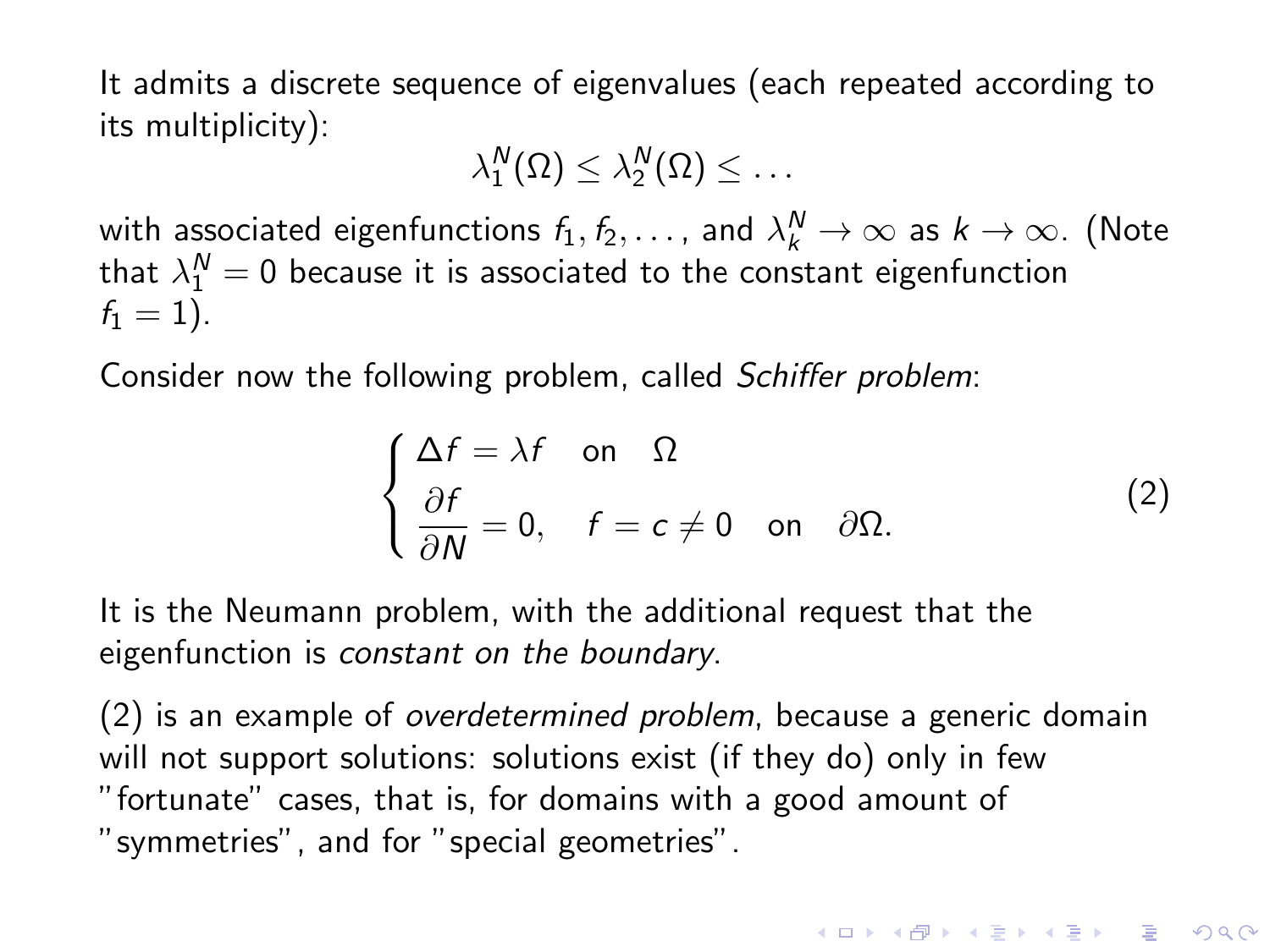K ロ ▶ K @ ▶ K 할 ▶ K 할 ▶ 이 할 → 9 Q @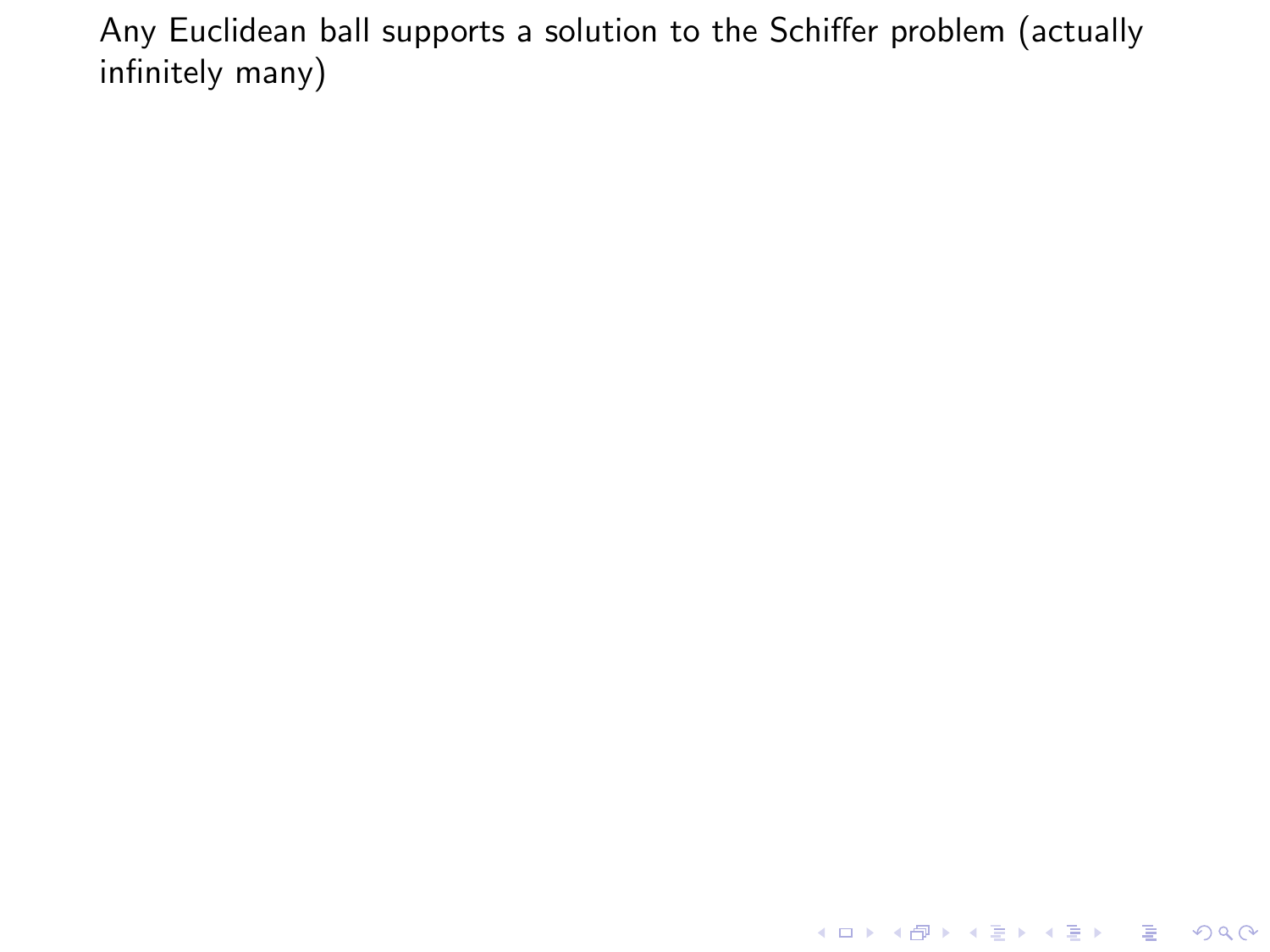This is because in any Euclidean ball we can isolate the class of *radial* functions, that is, those functions depending only on the distance to the origin:

 $f = f(r)$ .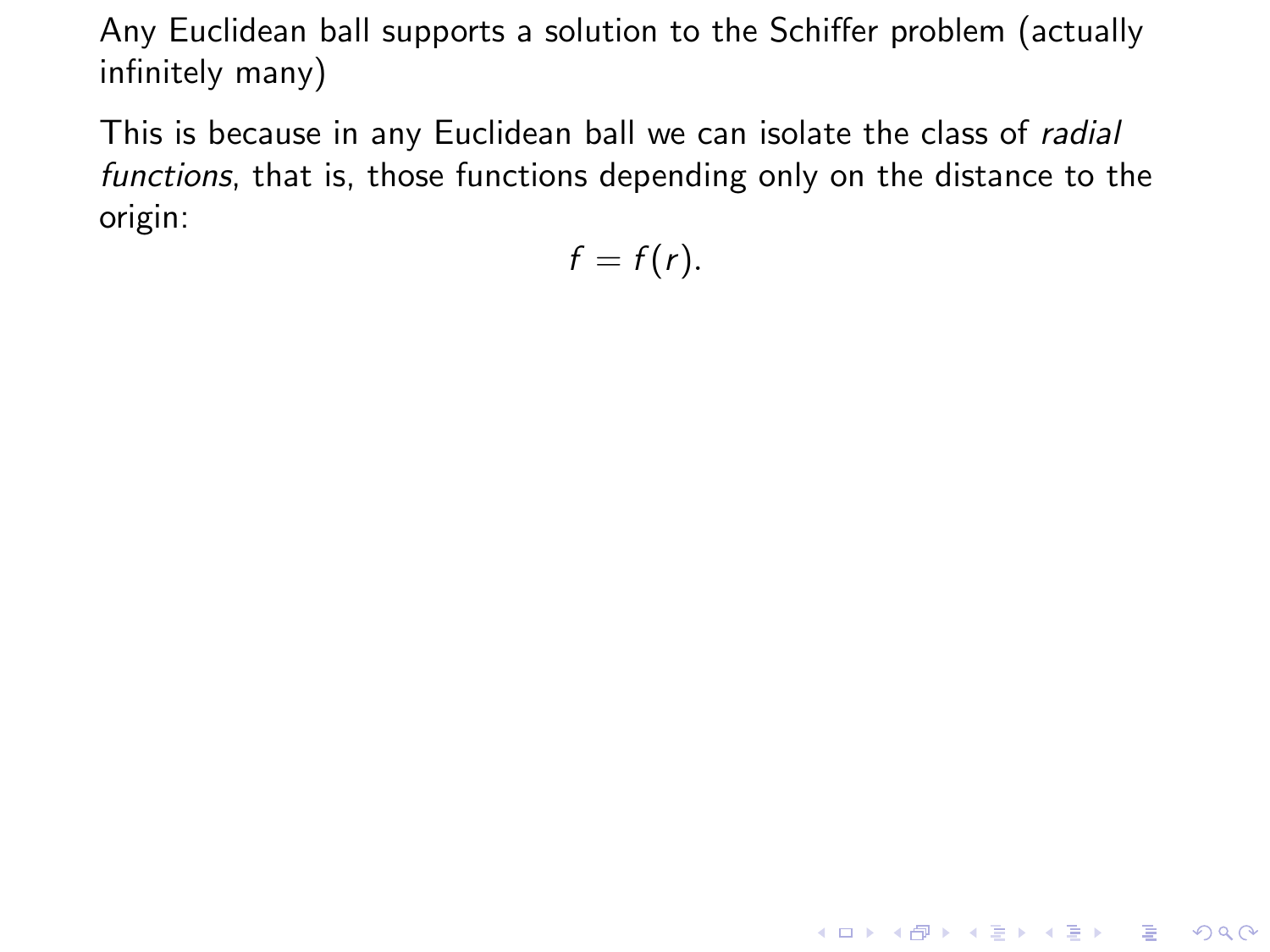This is because in any Euclidean ball we can isolate the class of radial functions, that is, those functions depending only on the distance to the origin:

$$
f=f(r).
$$

It is a remarkable fact that the Laplace operator preserves the class of radial function on the ball: if  $f = f(r)$  is radial also  $\Delta f$  will be. In fact a calculation shows that

$$
\Delta f = -f''(r) - \frac{n-1}{r}f'(r).
$$

K ロ ▶ K @ ▶ K 할 > K 할 > 1 할 > 1 이익어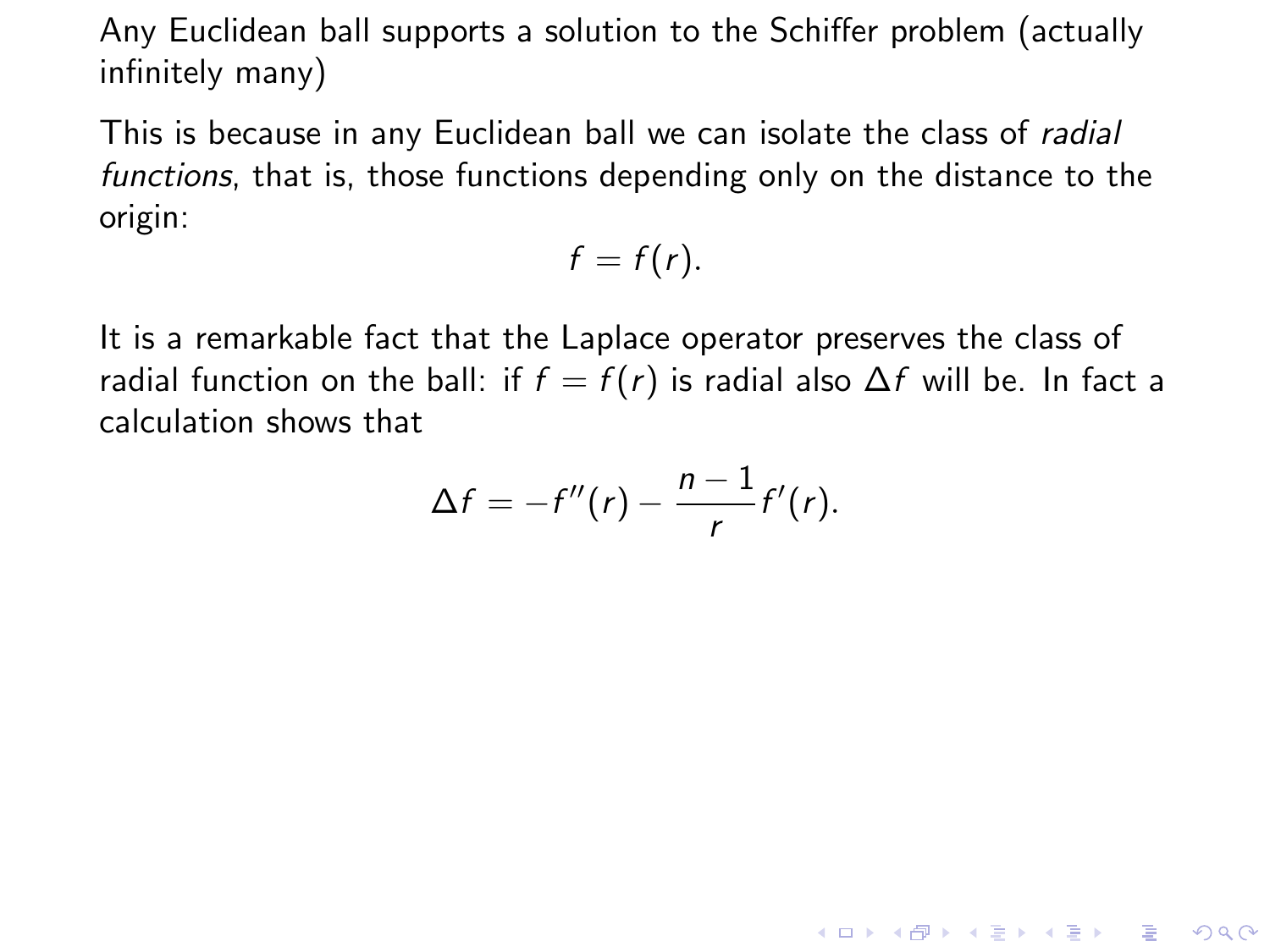This is because in any Euclidean ball we can isolate the class of radial functions, that is, those functions depending only on the distance to the origin:

$$
f=f(r).
$$

It is a remarkable fact that the Laplace operator preserves the class of radial function on the ball: if  $f = f(r)$  is radial also  $\Delta f$  will be. In fact a calculation shows that

$$
\Delta f = -f''(r) - \frac{n-1}{r}f'(r).
$$

Then, the eigenfunction equation  $\Delta f = \lambda f$  for the Neumann problem, for radial functions, becomes the ODE on the interval  $[0, R]$ :

$$
f''(r)+\frac{n-1}{r}f'(r)+\lambda f(r)=0
$$

with boundary conditions

$$
f'(0)=f'(R)=0
$$

K ロ ▶ K @ ▶ K 할 > K 할 > 1 할 > 1 이익어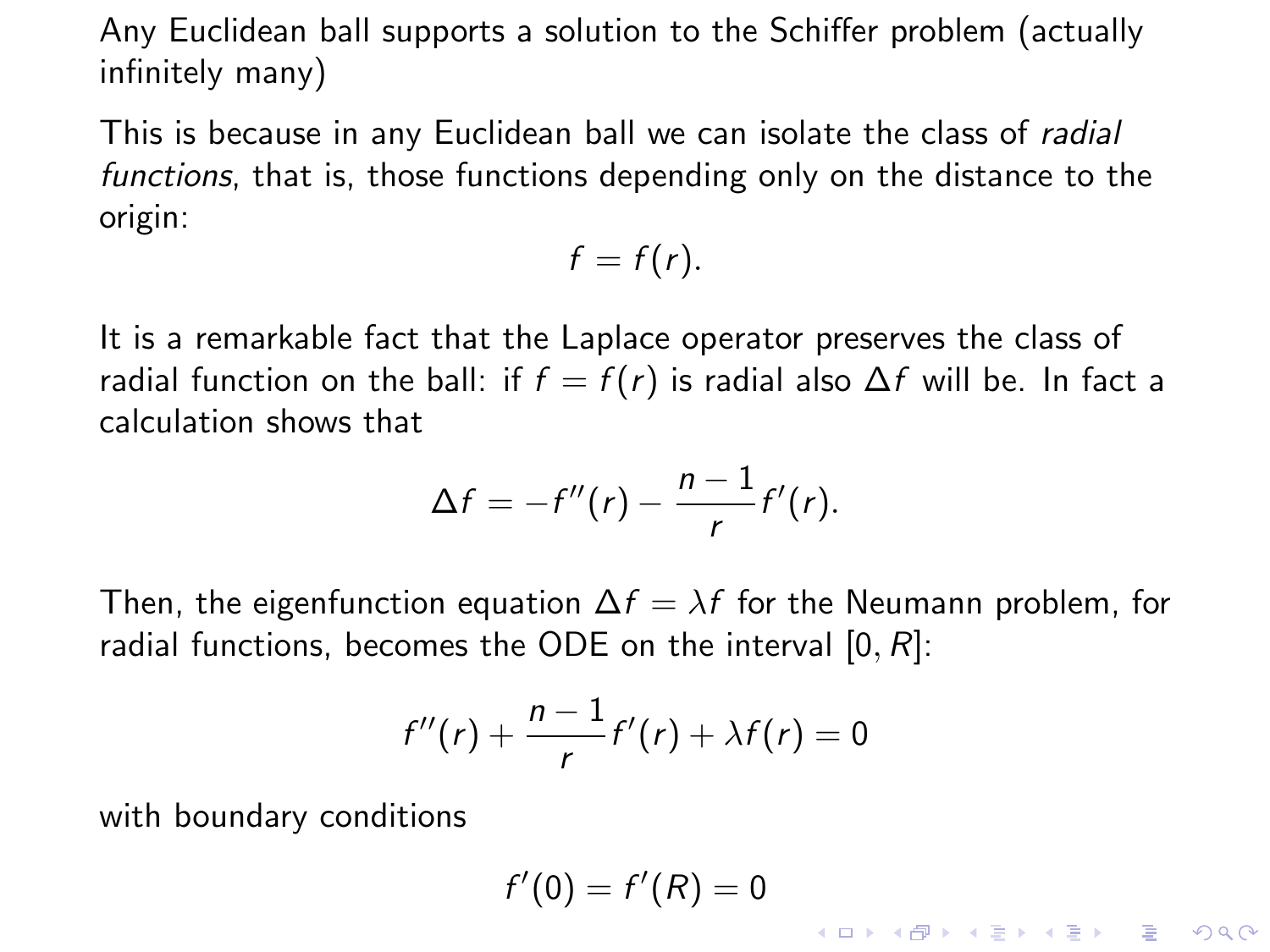(the first condition is needed to guarantee smothness of  $f$  at the origin, the second is the Neumann condition at the boundary, because ∂f  $\frac{\partial F}{\partial N} = f'(R)$ ).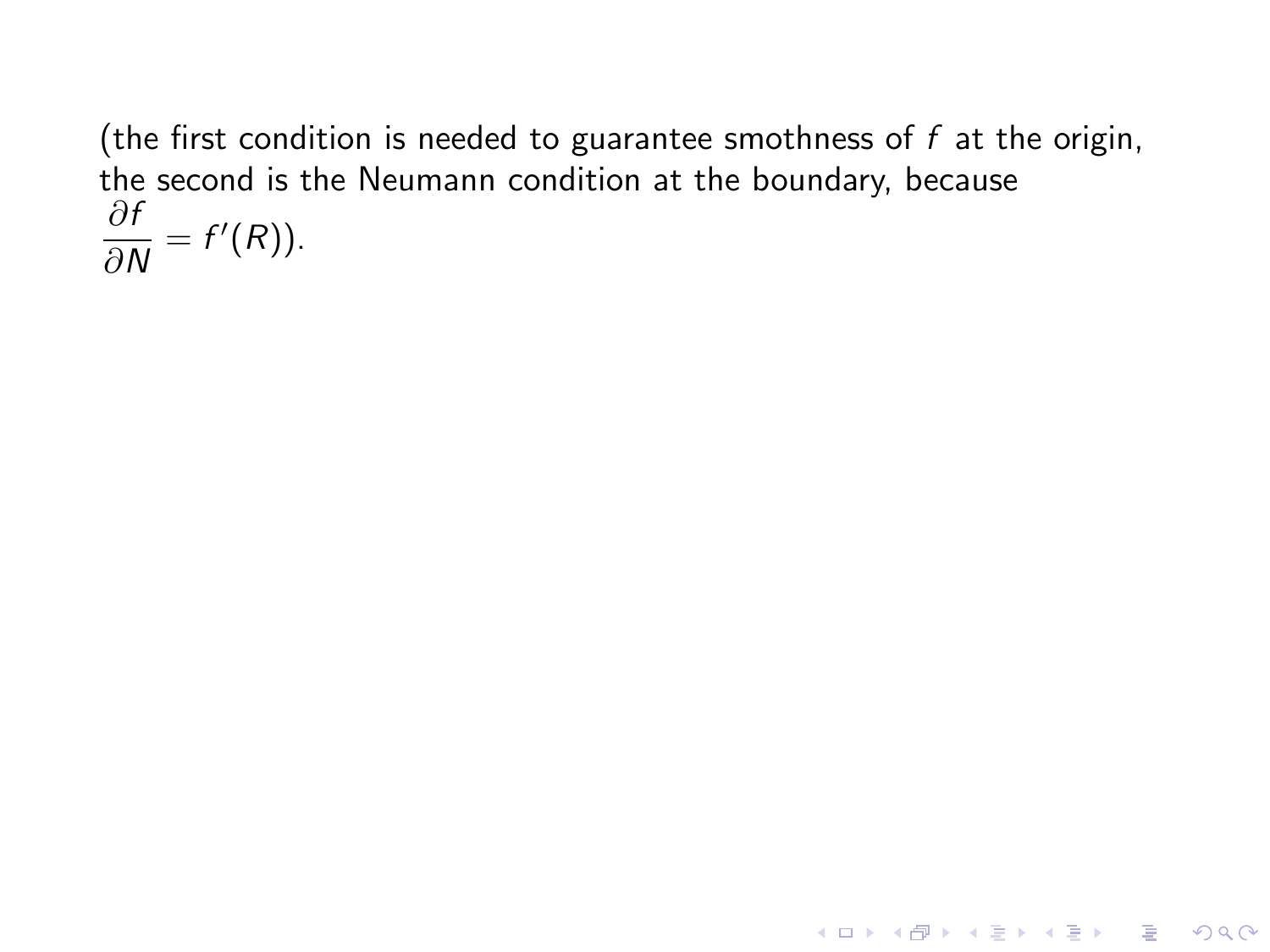(the first condition is needed to guarantee smothness of  $f$  at the origin, the second is the Neumann condition at the boundary, because ∂f  $\frac{\partial F}{\partial N} = f'(R)$ ).

If  $f(r)$  is a radial eigenfunction with Neumann boundary conditions then automatically  $f$  solves  $(2)$ .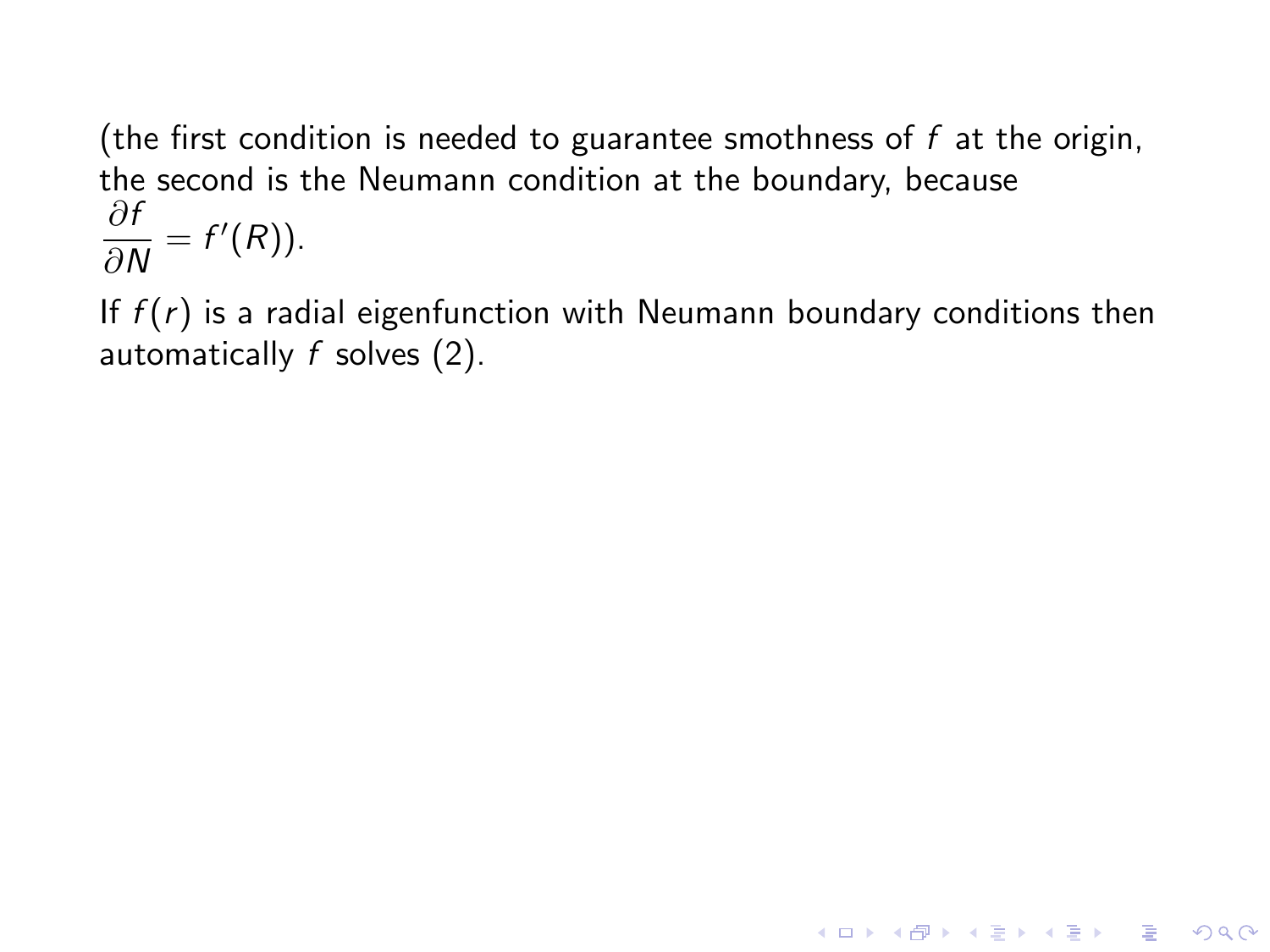(the first condition is needed to guarantee smothness of  $f$  at the origin, the second is the Neumann condition at the boundary, because ∂f  $\frac{\partial F}{\partial N} = f'(R)$ ).

If  $f(r)$  is a radial eigenfunction with Neumann boundary conditions then automatically f solves [\(2\)](#page-41-0).

Standard procedure shows that there are, in fact, infinitely many radial solutions (classical Sturm-Liouville theory). More precisely, proceeding as before we see that the above ODE has solutions

$$
f(r) = cr^{-\nu} J_{\nu}(\sqrt{\lambda}),
$$
 with  $\nu = \frac{n-2}{2}.$ 

**KORKAR KERKER EL VOLO** 

The condition  $f'(0) = 0$  is automatically satisfied. The condition The condition  $r'(0) = 0$  is automatically satisfied.<br> $f'(R) = 0$  forces  $\sqrt{\lambda}R$  to be a zero of the function  $\psi(x) = xJ_{\nu}'(x) - \nu J_{\nu}(x).$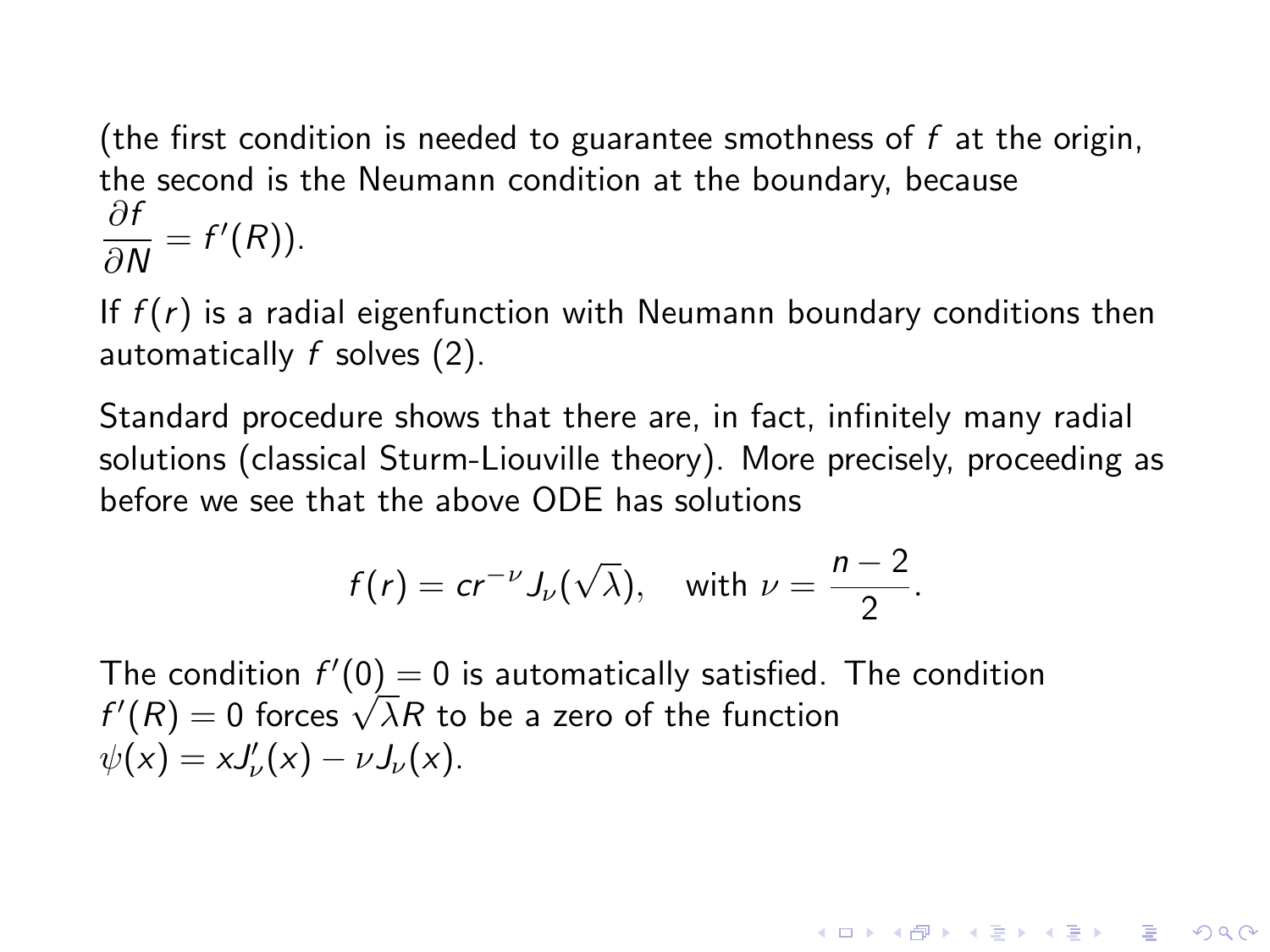### Proposition

Let  $\{z_1, z_2, \dots\}$  be the set of zeroes of the function  $\psi(x) = xJ_{\nu}'(x) - \nu J_{\nu}(x)$ , with  $\nu = \frac{n-2}{2}$ . Then, for each  $k = 1, 2, ...$  the function

$$
f_k(r)=r^{-\nu}J_{\nu}(\frac{z_kr}{R})
$$

**KORKA SERKER ORA** 

is a solution to the Schiffer overdetermined problem [\(2\)](#page-41-0) on the ball  $B(0,R)$ .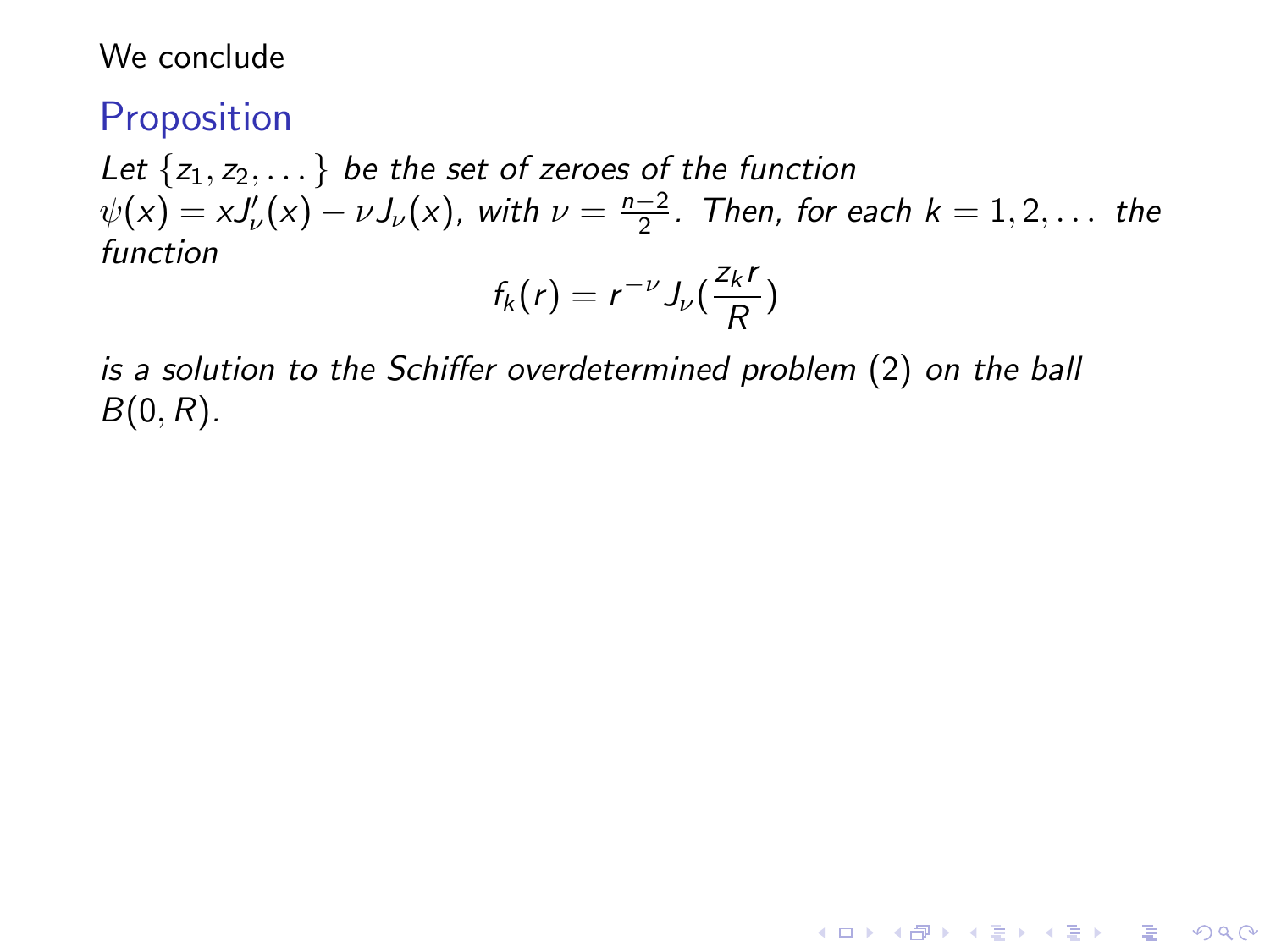### **Proposition**

Let  $\{z_1, z_2, \dots\}$  be the set of zeroes of the function  $\psi(x) = xJ_{\nu}'(x) - \nu J_{\nu}(x)$ , with  $\nu = \frac{n-2}{2}$ . Then, for each  $k = 1, 2, ...$  the function

$$
f_k(r)=r^{-\nu}J_{\nu}(\frac{z_kr}{R})
$$

is a solution to the Schiffer overdetermined problem [\(2\)](#page-41-0) on the ball  $B(0,R)$ .

Having established that balls supports solutions, it is natural to ask whether there are other domains with that property. At present, no new such domains are known, and here is a conjecture. (In dimension 3 the conjecture has recently been confirmed by A.G. Ramm.)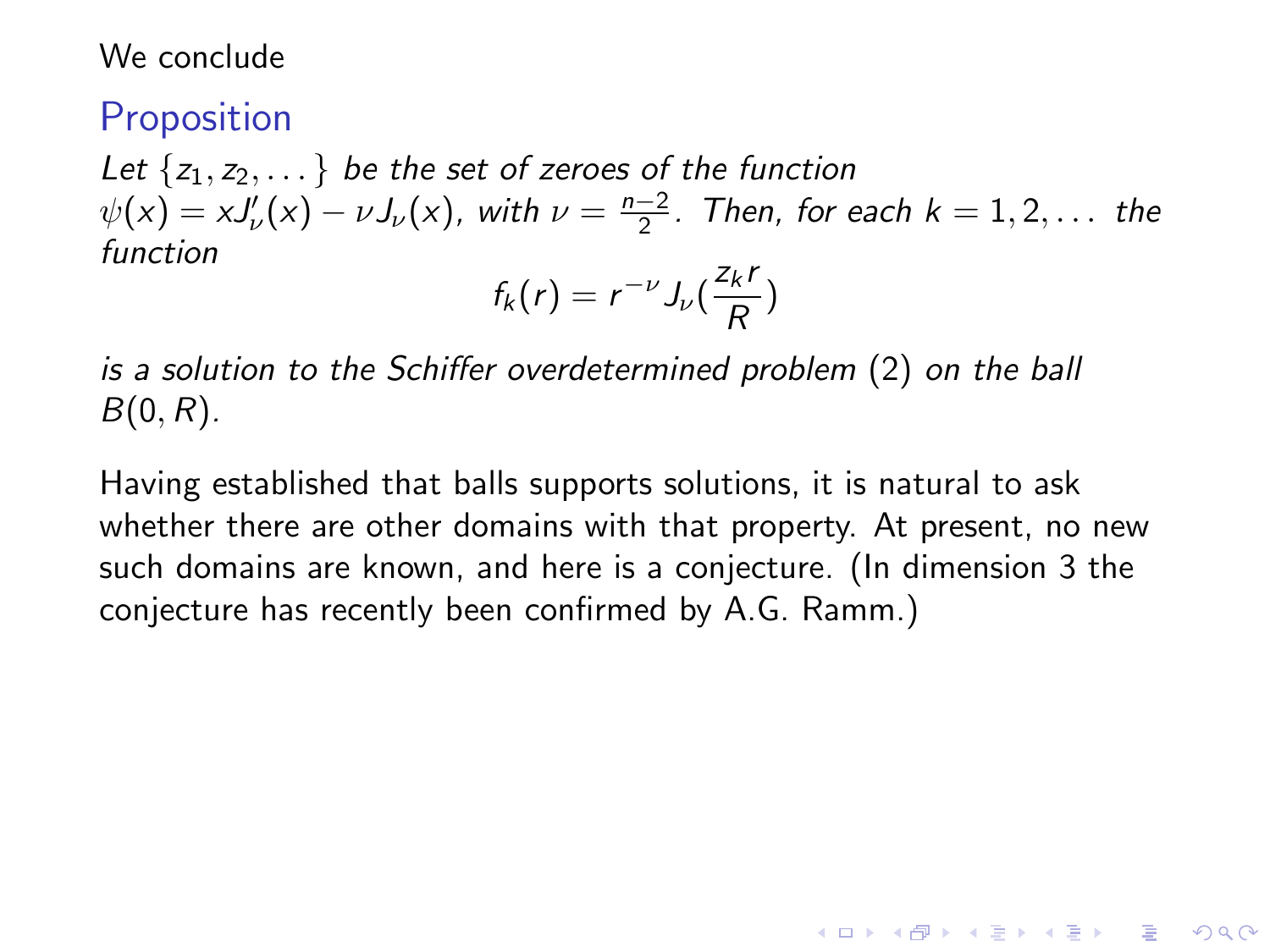### **Proposition**

Let  $\{z_1, z_2, \dots\}$  be the set of zeroes of the function  $\psi(x) = xJ_{\nu}'(x) - \nu J_{\nu}(x)$ , with  $\nu = \frac{n-2}{2}$ . Then, for each  $k = 1, 2, ...$  the function

$$
f_k(r)=r^{-\nu}J_{\nu}(\frac{z_kr}{R})
$$

is a solution to the Schiffer overdetermined problem [\(2\)](#page-41-0) on the ball  $B(0,R)$ .

Having established that balls supports solutions, it is natural to ask whether there are other domains with that property. At present, no new such domains are known, and here is a conjecture. (In dimension 3 the conjecture has recently been confirmed by A.G. Ramm.)

**KORKAR KERKER EL VOLO** 

**Schiffer conjecture.** Assume that  $\Omega \subseteq \mathbb{R}^n$  supports a function f solving the overdetermined problem  $(2)$ . Then  $\Omega$  is a ball.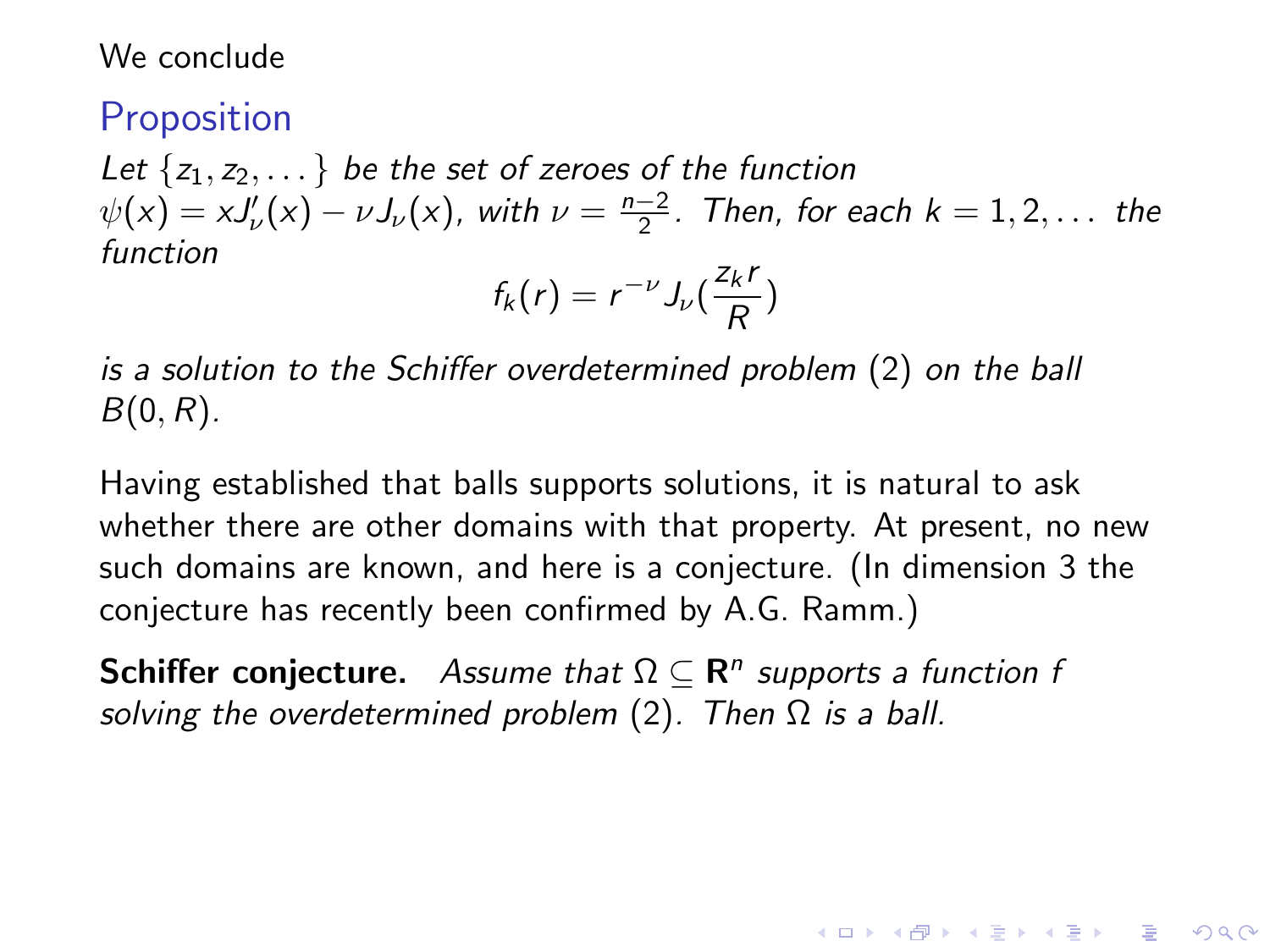### **Proposition**

Let  $\{z_1, z_2, \dots\}$  be the set of zeroes of the function  $\psi(x) = xJ_{\nu}'(x) - \nu J_{\nu}(x)$ , with  $\nu = \frac{n-2}{2}$ . Then, for each  $k = 1, 2, ...$  the function

$$
f_k(r)=r^{-\nu}J_{\nu}(\frac{z_kr}{R})
$$

is a solution to the Schiffer overdetermined problem [\(2\)](#page-41-0) on the ball  $B(0,R)$ .

Having established that balls supports solutions, it is natural to ask whether there are other domains with that property. At present, no new such domains are known, and here is a conjecture. (In dimension 3 the conjecture has recently been confirmed by A.G. Ramm.)

**Schiffer conjecture.** Assume that  $\Omega \subseteq \mathbb{R}^n$  supports a function f solving the overdetermined problem  $(2)$ . Then  $\Omega$  is a ball.

The following is a remarkable connection between this conjecture and the Pompeiu problem. It was discovered by Williams.

**KORKAR KERKER E VOOR**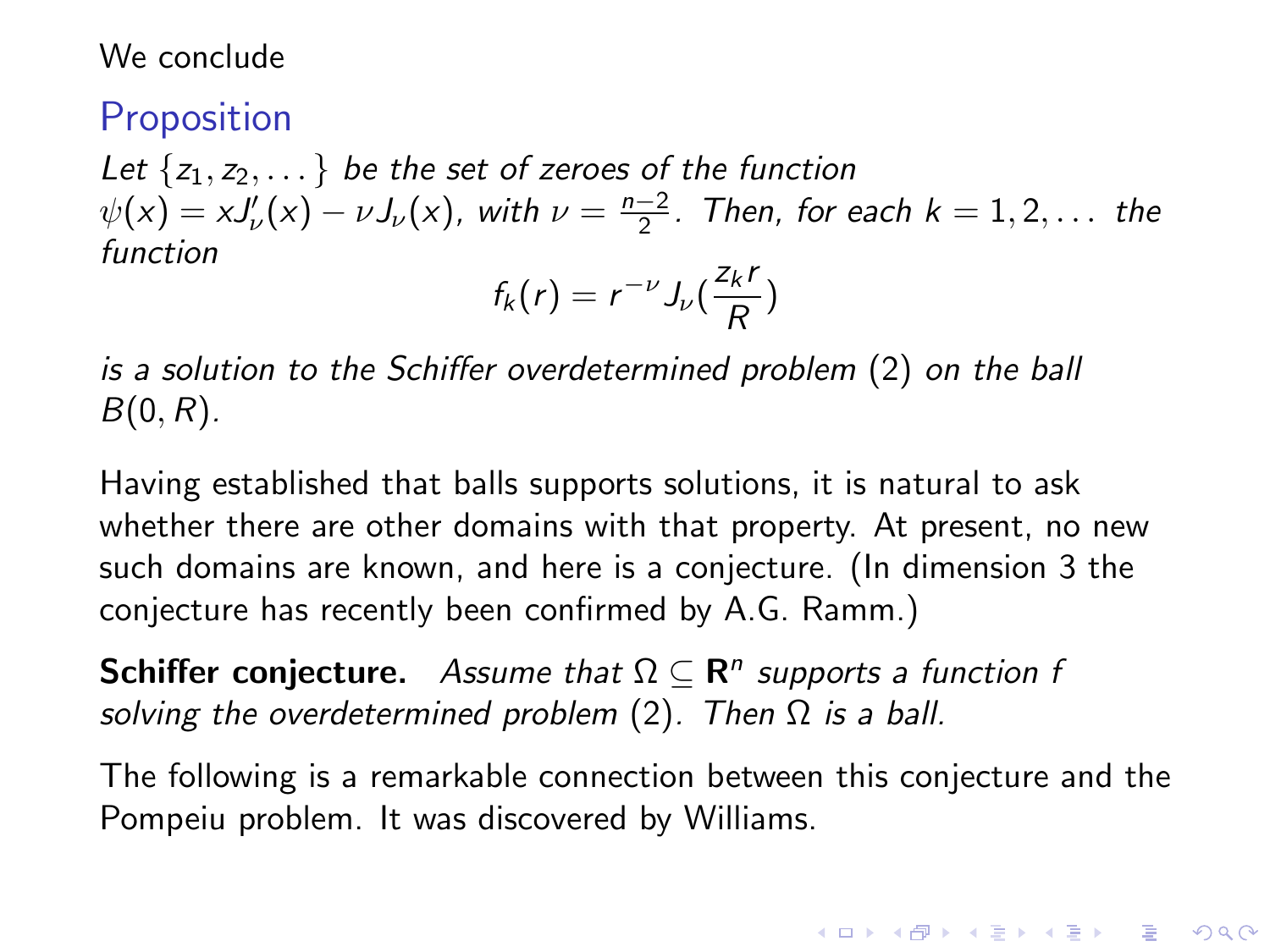### **Proposition**

Let  $\{z_1, z_2, \dots\}$  be the set of zeroes of the function  $\psi(x) = xJ_{\nu}'(x) - \nu J_{\nu}(x)$ , with  $\nu = \frac{n-2}{2}$ . Then, for each  $k = 1, 2, ...$  the function

$$
f_k(r)=r^{-\nu}J_{\nu}(\frac{z_kr}{R})
$$

is a solution to the Schiffer overdetermined problem [\(2\)](#page-41-0) on the ball  $B(0,R)$ .

Having established that balls supports solutions, it is natural to ask whether there are other domains with that property. At present, no new such domains are known, and here is a conjecture. (In dimension 3 the conjecture has recently been confirmed by A.G. Ramm.)

**Schiffer conjecture.** Assume that  $\Omega \subseteq \mathbb{R}^n$  supports a function f solving the overdetermined problem  $(2)$ . Then  $\Omega$  is a ball.

The following is a remarkable connection between this conjecture and the Pompeiu problem. It was discovered by Williams.

The Schiffer conjecture is equivalent to the Pompeiu conjecture.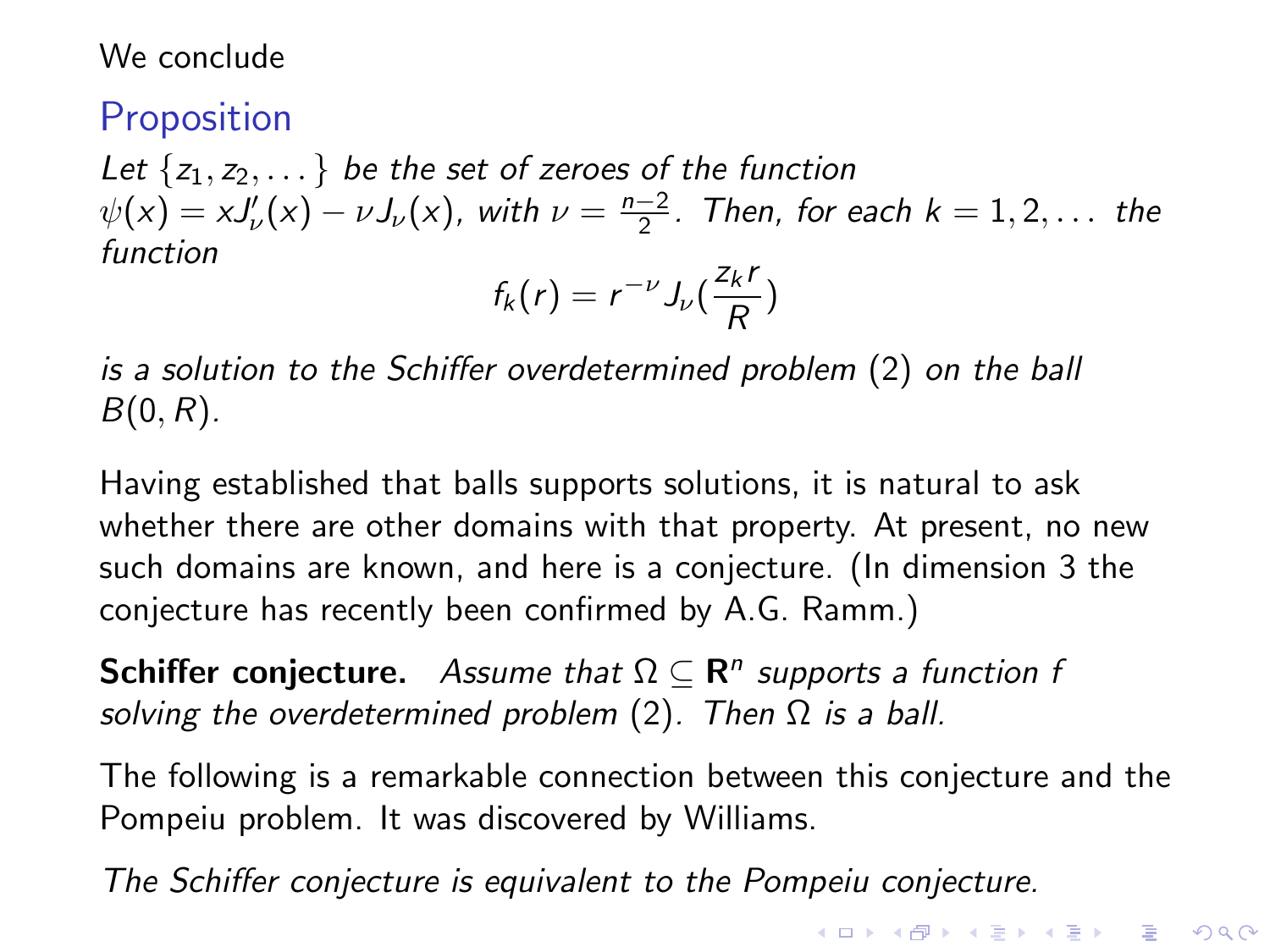An overdetermined problem gives rise to the following question :

K ロ ▶ K @ ▶ K 할 ▶ K 할 ▶ | 할 | ⊙Q @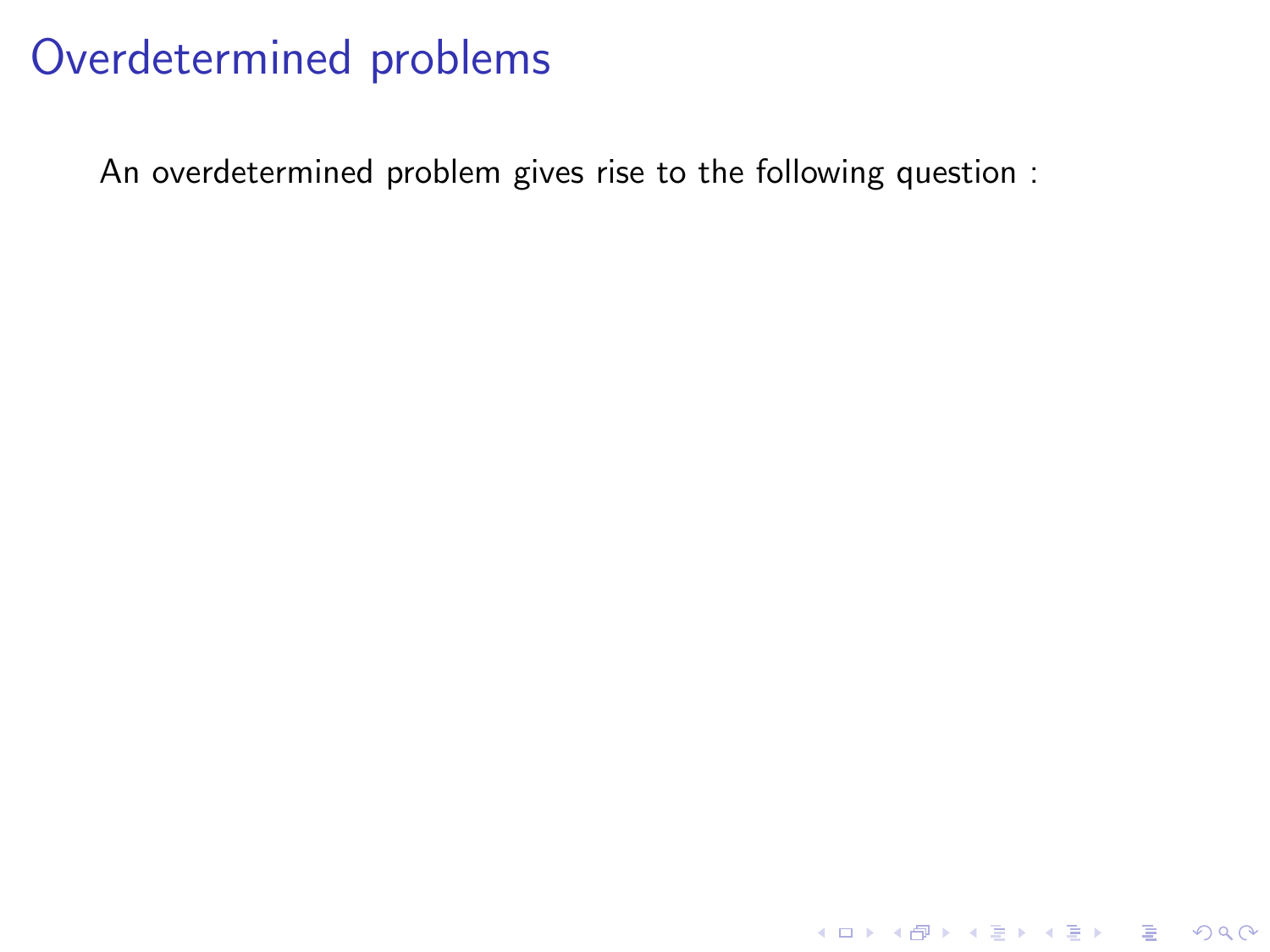An overdetermined problem gives rise to the following question :

can we identify the geometry of a domain  $\Omega$  in a Riemannian manifold assuming the existence of a solution u of a certain PDE such that both u and its normal derivative are constant on the boundary of  $\Omega$  ?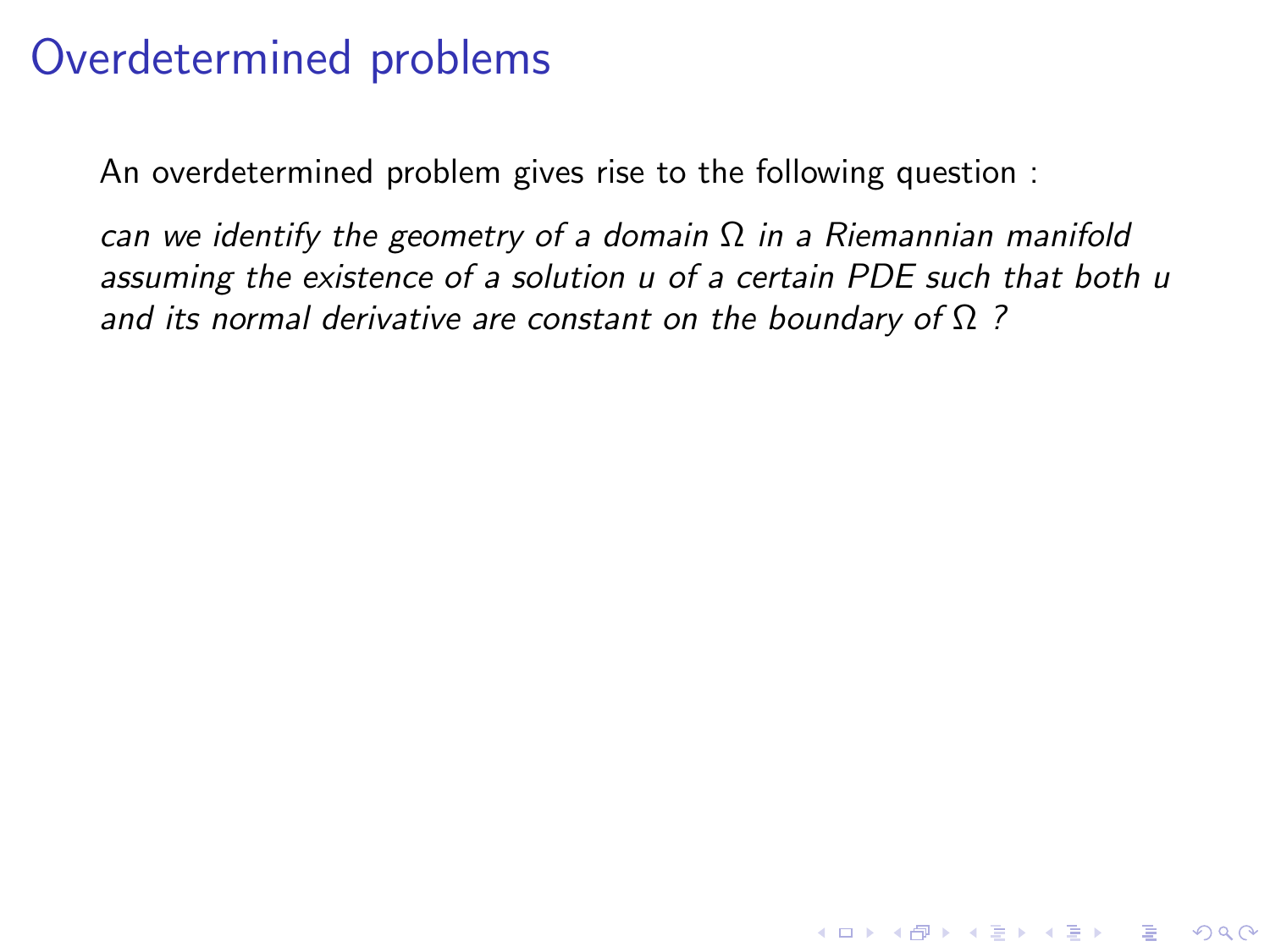An overdetermined problem gives rise to the following question :

can we identify the geometry of a domain  $\Omega$  in a Riemannian manifold assuming the existence of a solution u of a certain PDE such that both u and its normal derivative are constant on the boundary of  $\Omega$  ?

Here is a class of overdetermined problems:

$$
\begin{cases} \Delta u = F(u) \quad \text{on } \Omega \\ u = c_1, \quad \frac{\partial u}{\partial N} = c_2 \quad \text{on } \partial \Omega \end{cases}
$$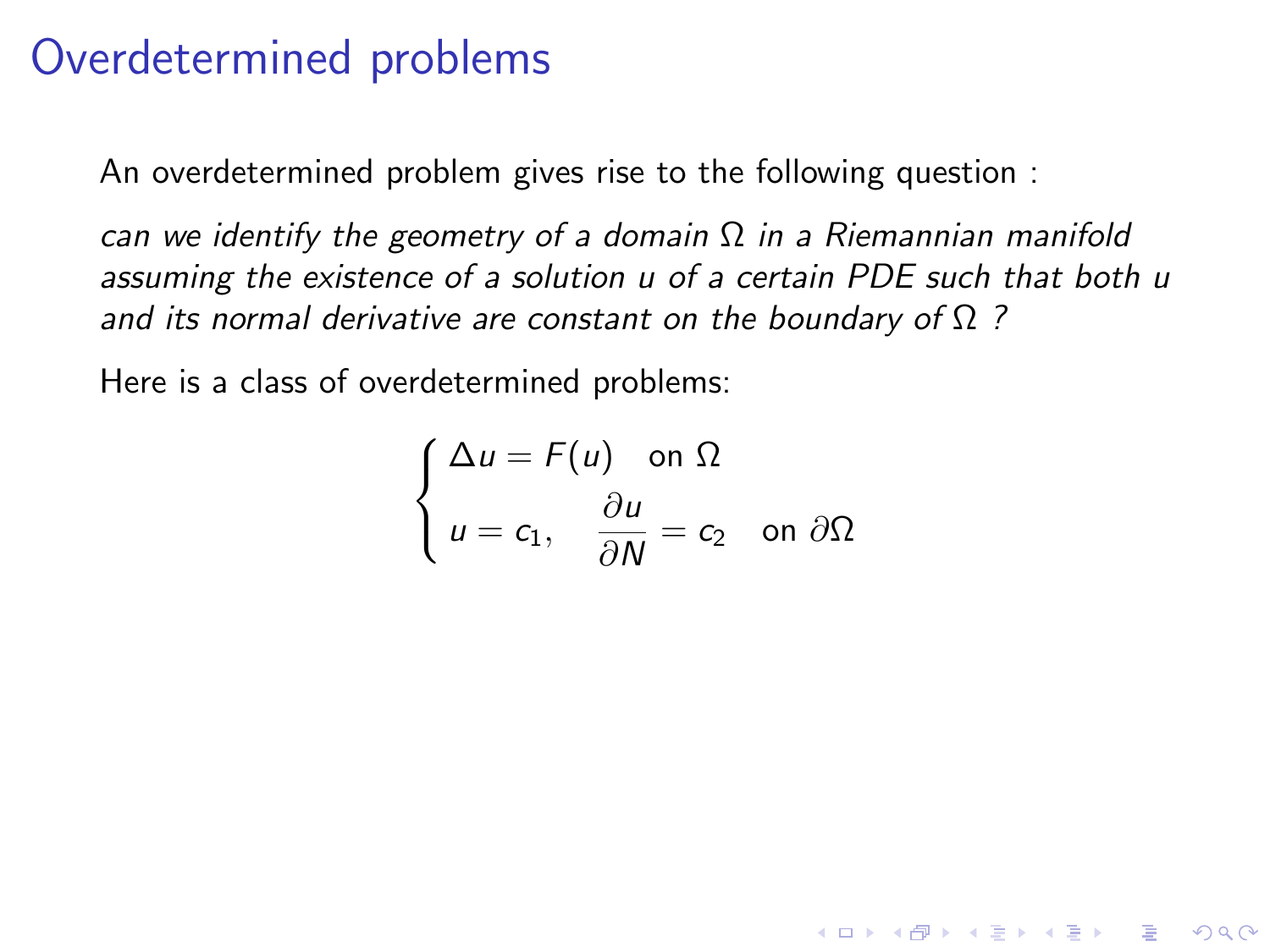An overdetermined problem gives rise to the following question :

can we identify the geometry of a domain  $\Omega$  in a Riemannian manifold assuming the existence of a solution u of a certain PDE such that both u and its normal derivative are constant on the boundary of  $\Omega$  ?

Here is a class of overdetermined problems:

$$
\begin{cases} \Delta u = F(u) \quad \text{on } \Omega \\ u = c_1, \quad \frac{\partial u}{\partial N} = c_2 \quad \text{on } \partial \Omega \end{cases}
$$

The Schiffer problem we have seen before falls in that category. The Schiffer conjecture, if confirmed, would give a strong geometric rigidity : the domain has to be a ball.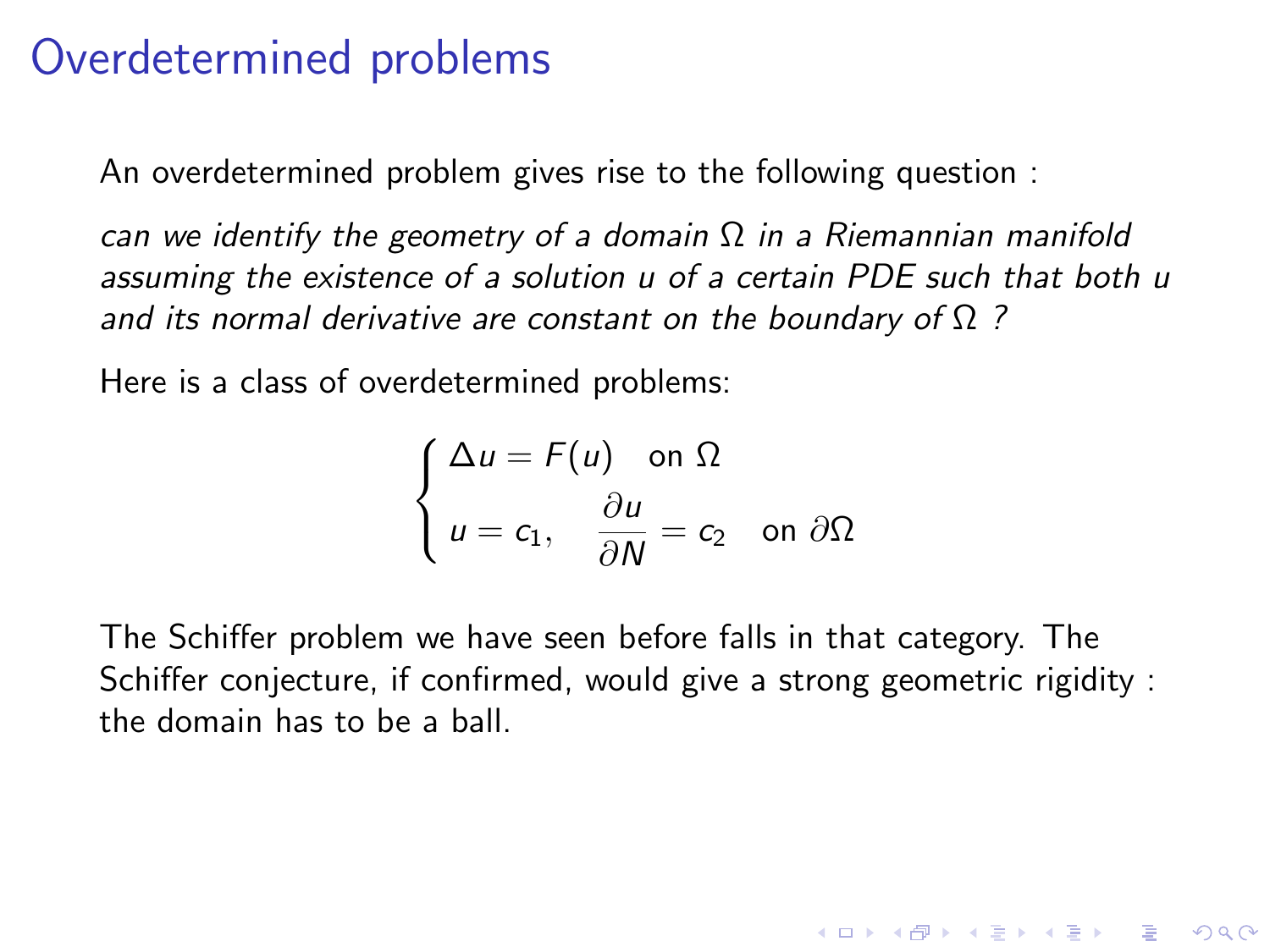An overdetermined problem gives rise to the following question :

can we identify the geometry of a domain  $\Omega$  in a Riemannian manifold assuming the existence of a solution u of a certain PDE such that both u and its normal derivative are constant on the boundary of  $\Omega$  ?

Here is a class of overdetermined problems:

$$
\begin{cases} \Delta u = F(u) \quad \text{on } \Omega \\ u = c_1, \quad \frac{\partial u}{\partial N} = c_2 \quad \text{on } \partial \Omega \end{cases}
$$

The Schiffer problem we have seen before falls in that category. The Schiffer conjecture, if confirmed, would give a strong geometric rigidity : the domain has to be a ball.

We now focus on the most famous case:  $F \equiv 1$  and  $c_1 = 0$ , for which we do have a rigidity result.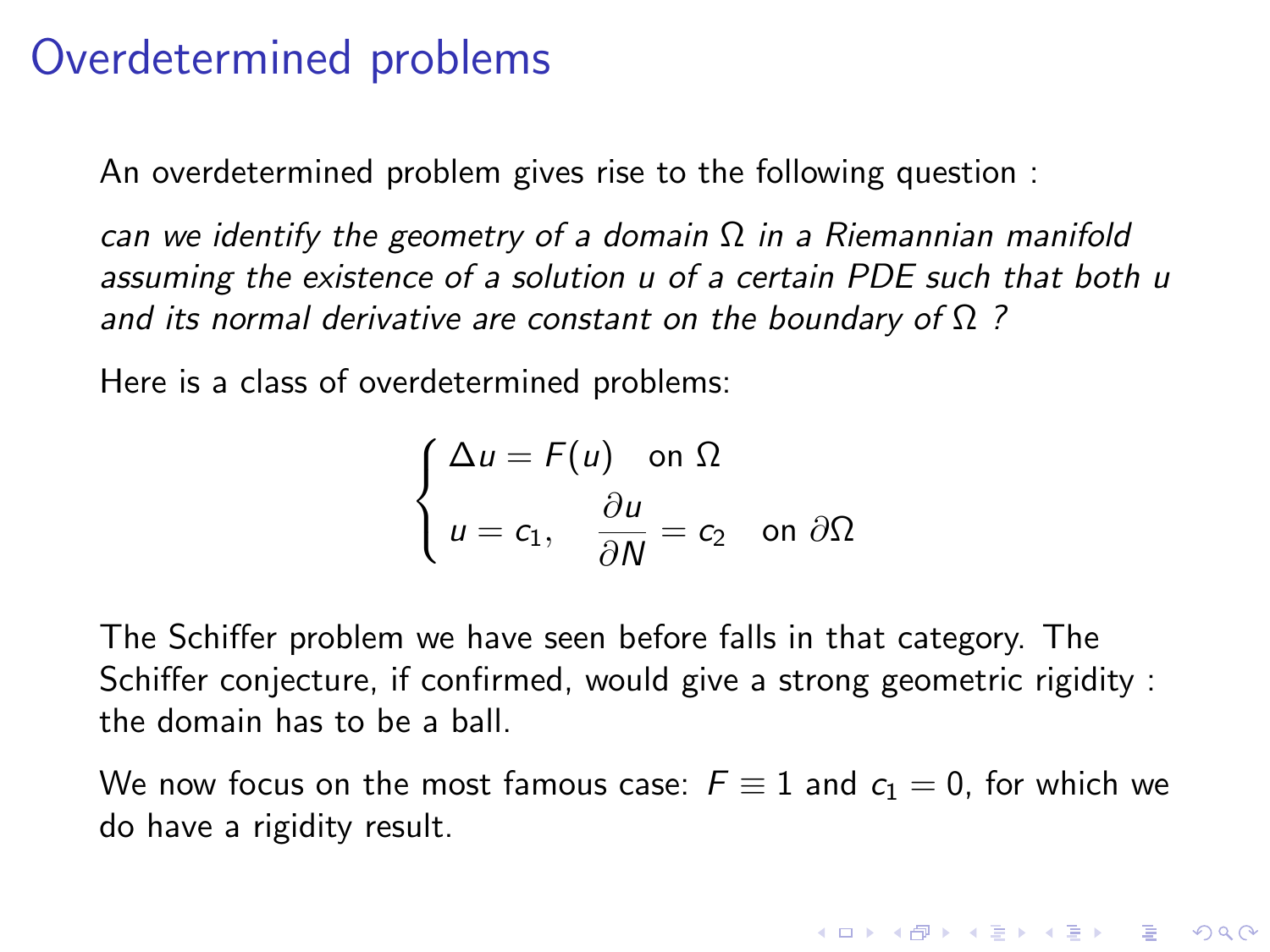# Serrin problem

Consider the *mean-exit time function*  $v = v(x)$ , unique solution of the boundary value problem:

$$
\begin{cases} \Delta v = 1 & \text{on } \Omega, \\ v = 0 & \text{on } \partial\Omega. \end{cases}
$$

<span id="page-61-0"></span>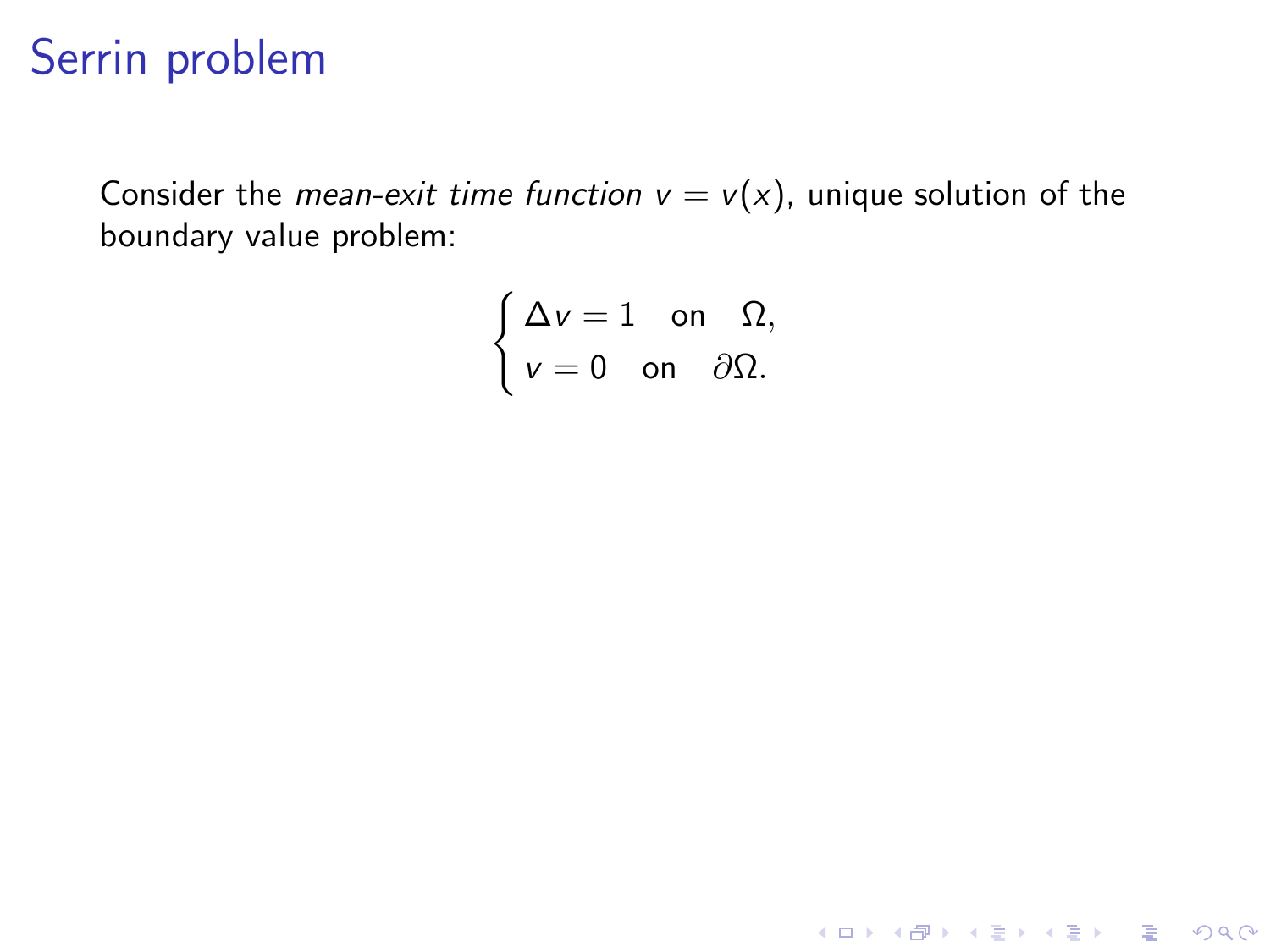# Serrin problem

Consider the *mean-exit time function*  $v = v(x)$ , unique solution of the boundary value problem:

$$
\begin{cases} \Delta v = 1 & \text{on } \Omega, \\ v = 0 & \text{on } \partial\Omega. \end{cases}
$$

KID KA KERKER E VOOR

For a generic domain,  $\frac{\partial v}{\partial N}$  will not be constant on the boundary.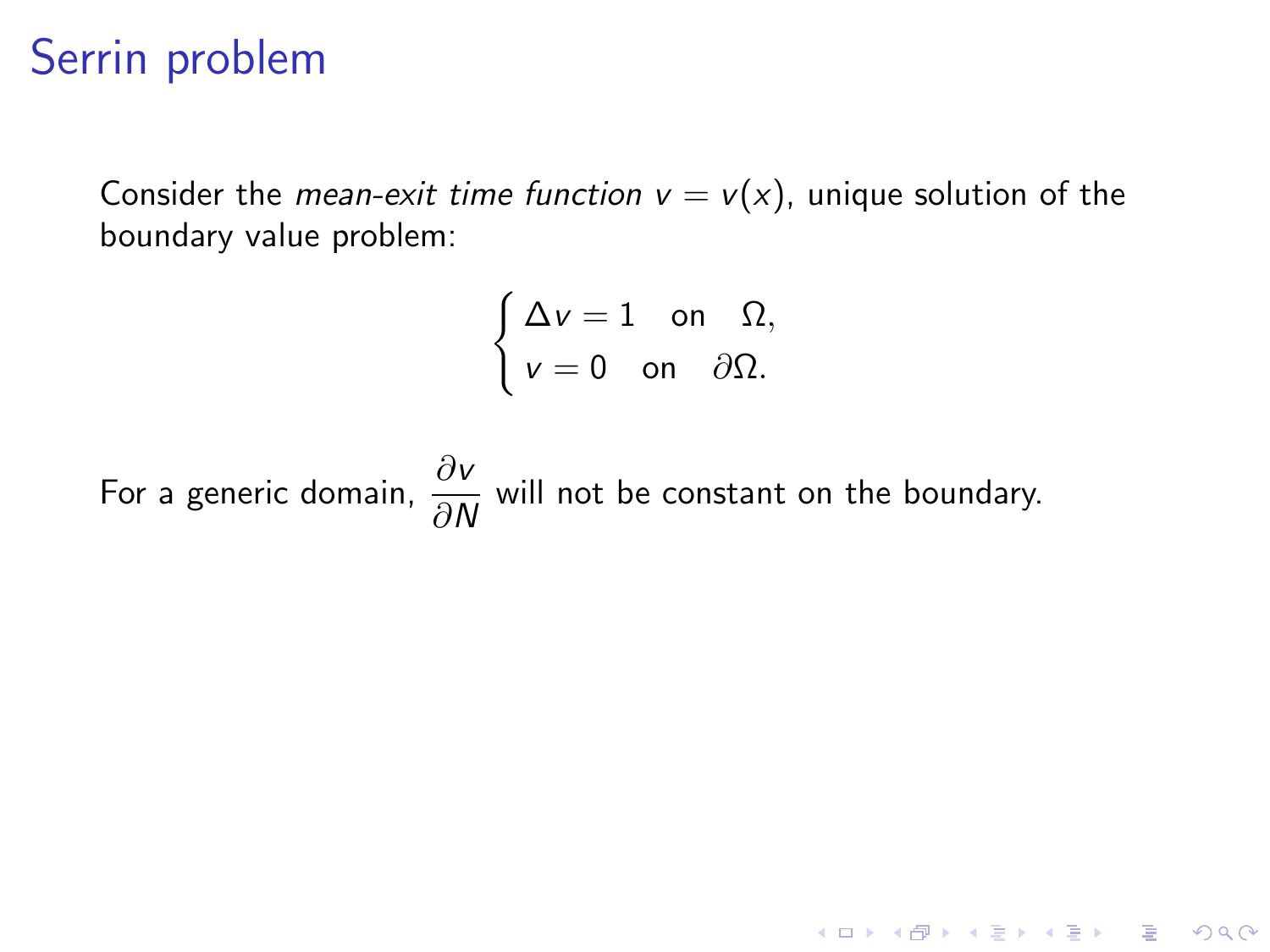## Serrin problem

Consider the *mean-exit time function*  $v = v(x)$ , unique solution of the boundary value problem:

$$
\begin{cases} \Delta v = 1 & \text{on } \Omega, \\ v = 0 & \text{on } \partial\Omega. \end{cases}
$$

For a generic domain,  $\frac{\partial v}{\partial N}$  will not be constant on the boundary. If we make this extra assumption we then get an overdetermined problem, often called Serrin problem:

$$
\begin{cases} \Delta v = 1 \quad \text{on} \quad \Omega, \\ v = 0, \frac{\partial v}{\partial N} = c \quad \text{on} \quad \partial \Omega. \end{cases}
$$
 (3)

**K ロ ▶ K @ ▶ K 할 X X 할 X 및 할 X X Q Q O**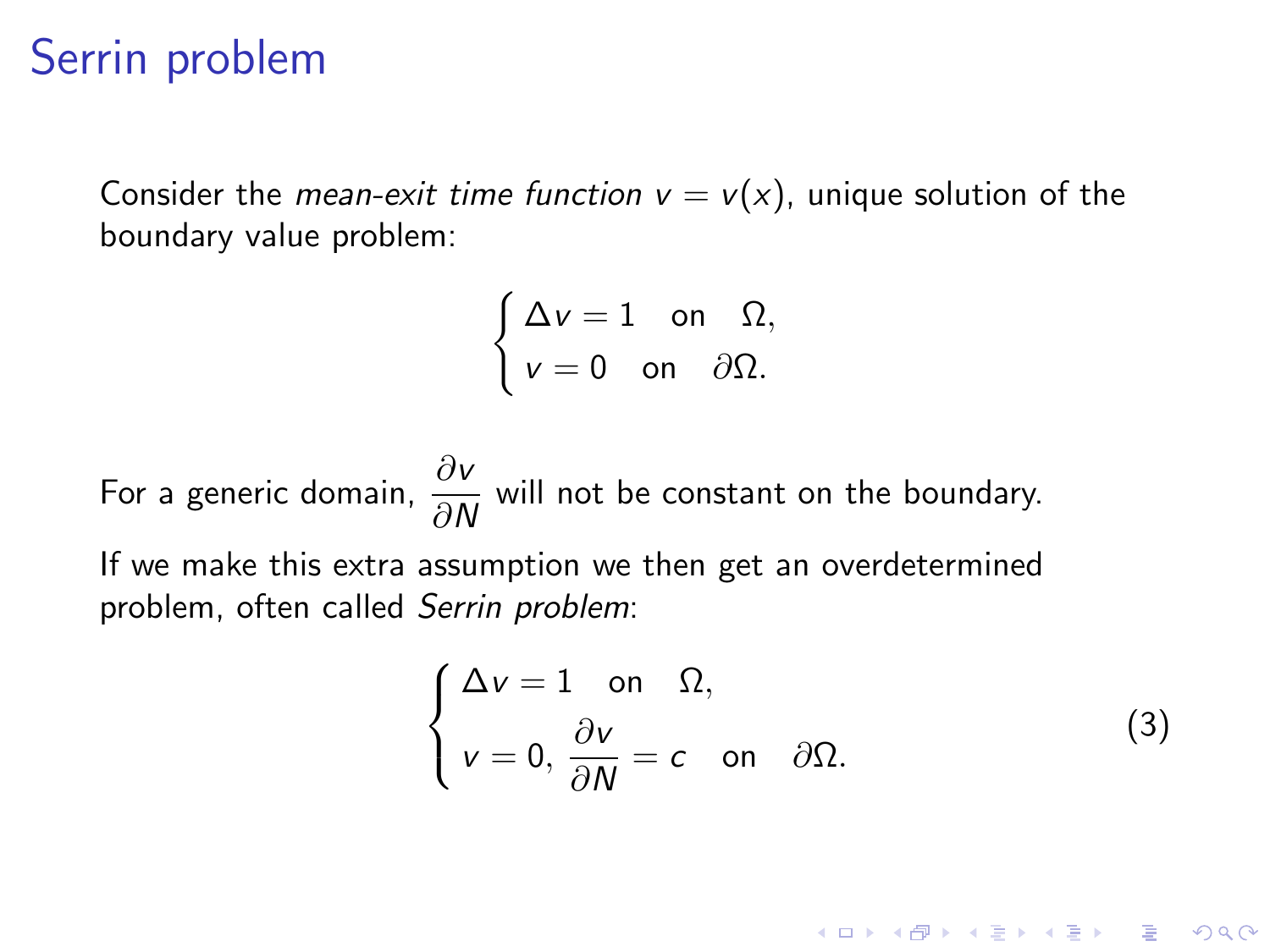**K ロ ▶ K 레 ▶ K 로 ▶ K 로 ▶ - 로 - K 이 이 이 이**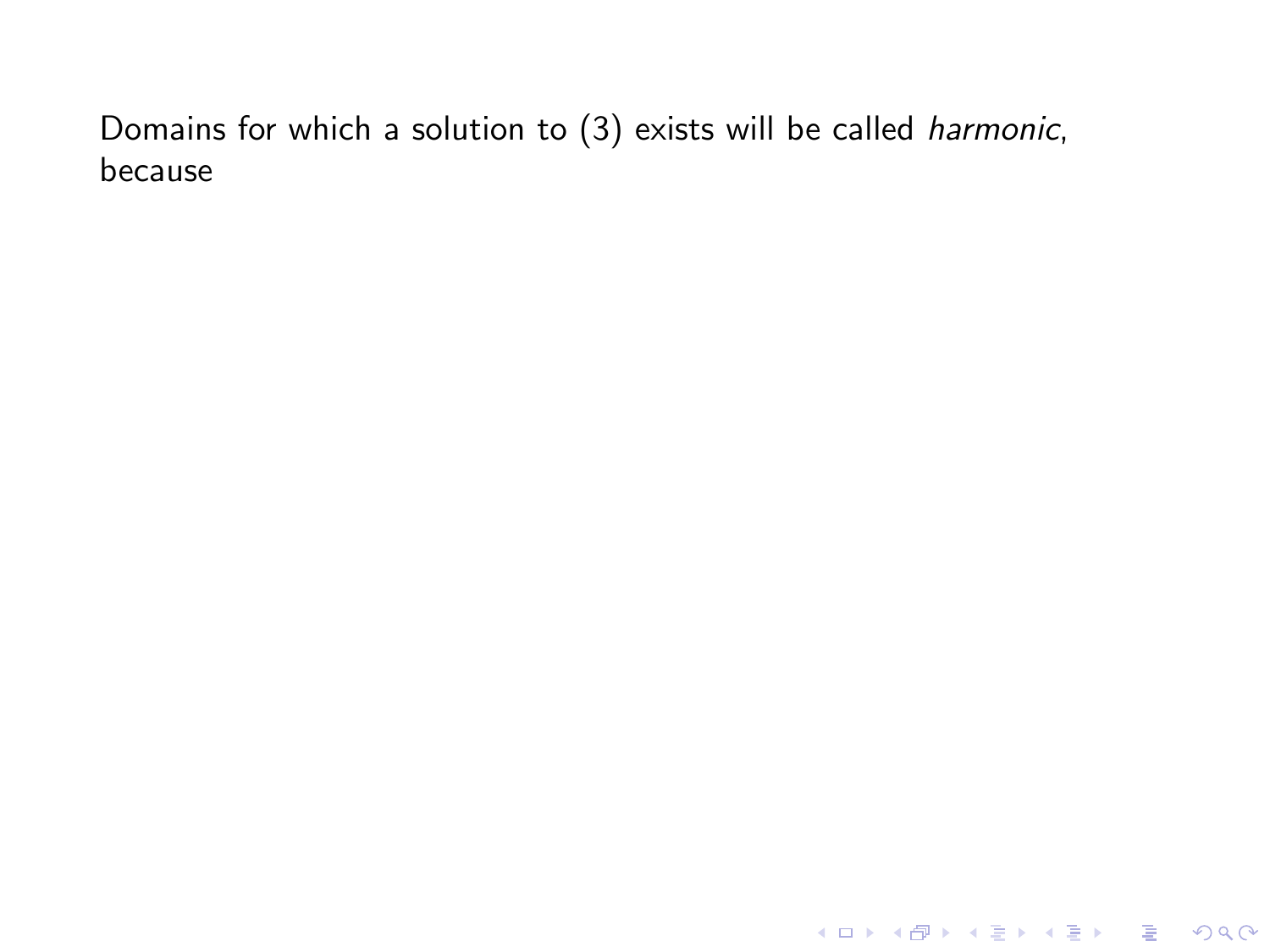A domain  $\Omega$  supports a solution to [\(3\)](#page-61-0) if and only if the mean-value of any harmonic function h on  $\Omega$  equals its mean-value on  $\partial\Omega$ . That is:

$$
\frac{1}{|\Omega|}\int_{\Omega} h = \frac{1}{|\partial \Omega|}\int_{\partial \Omega} h
$$

**KORK STRATER STRAKES**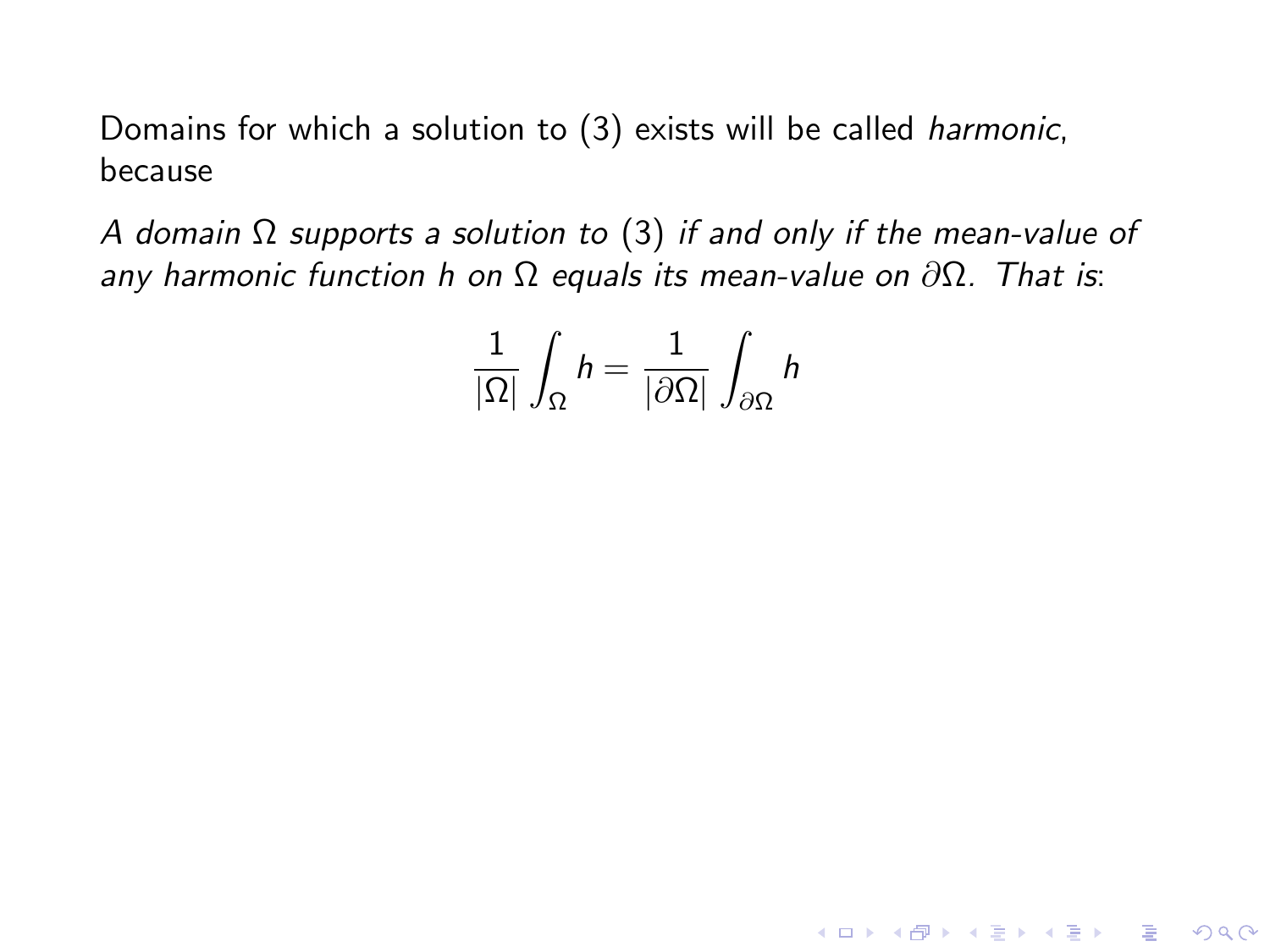A domain  $\Omega$  supports a solution to [\(3\)](#page-61-0) if and only if the mean-value of any harmonic function h on  $\Omega$  equals its mean-value on  $\partial\Omega$ . That is:

$$
\frac{1}{|\Omega|}\int_{\Omega} h = \frac{1}{|\partial \Omega|}\int_{\partial \Omega} h
$$

Let  $v_{\Omega}$  be the mean-exit time of the domain  $\Omega$ . The functional:

$$
\Omega\mapsto \int_\Omega v_\Omega
$$

**KORKA SERKER ORA** 

is called *torsional rigidity* of  $Ω$ .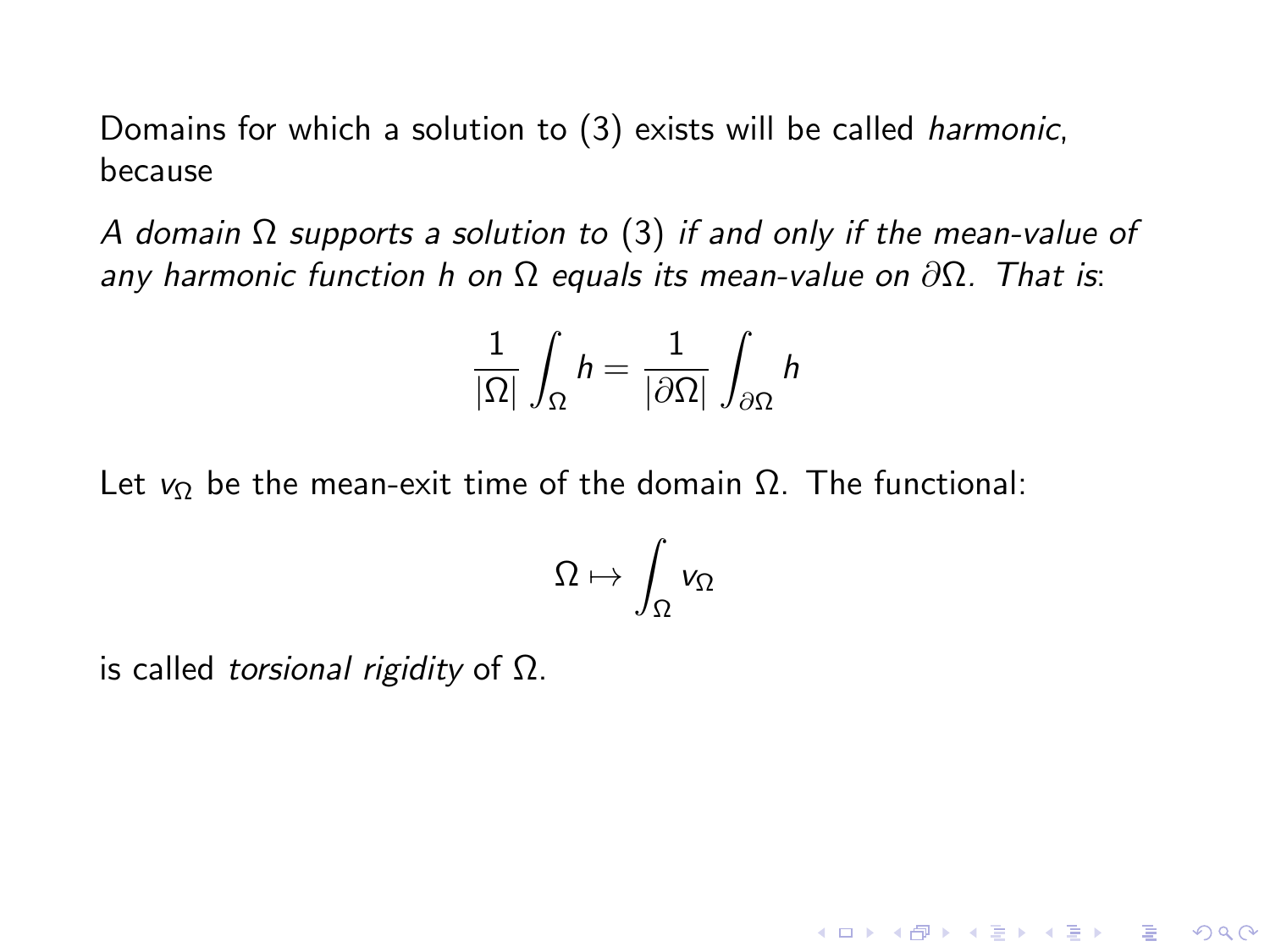A domain  $\Omega$  supports a solution to [\(3\)](#page-61-0) if and only if the mean-value of any harmonic function h on  $\Omega$  equals its mean-value on  $\partial\Omega$ . That is:

$$
\frac{1}{|\Omega|}\int_{\Omega} h = \frac{1}{|\partial \Omega|}\int_{\partial \Omega} h
$$

Let  $v_{\Omega}$  be the mean-exit time of the domain  $\Omega$ . The functional:

$$
\Omega\mapsto \int_\Omega v_\Omega
$$

is called *torsional rigidity* of  $Ω$ .

It can be shown that harmonic domains are critical points of the torsional rigidity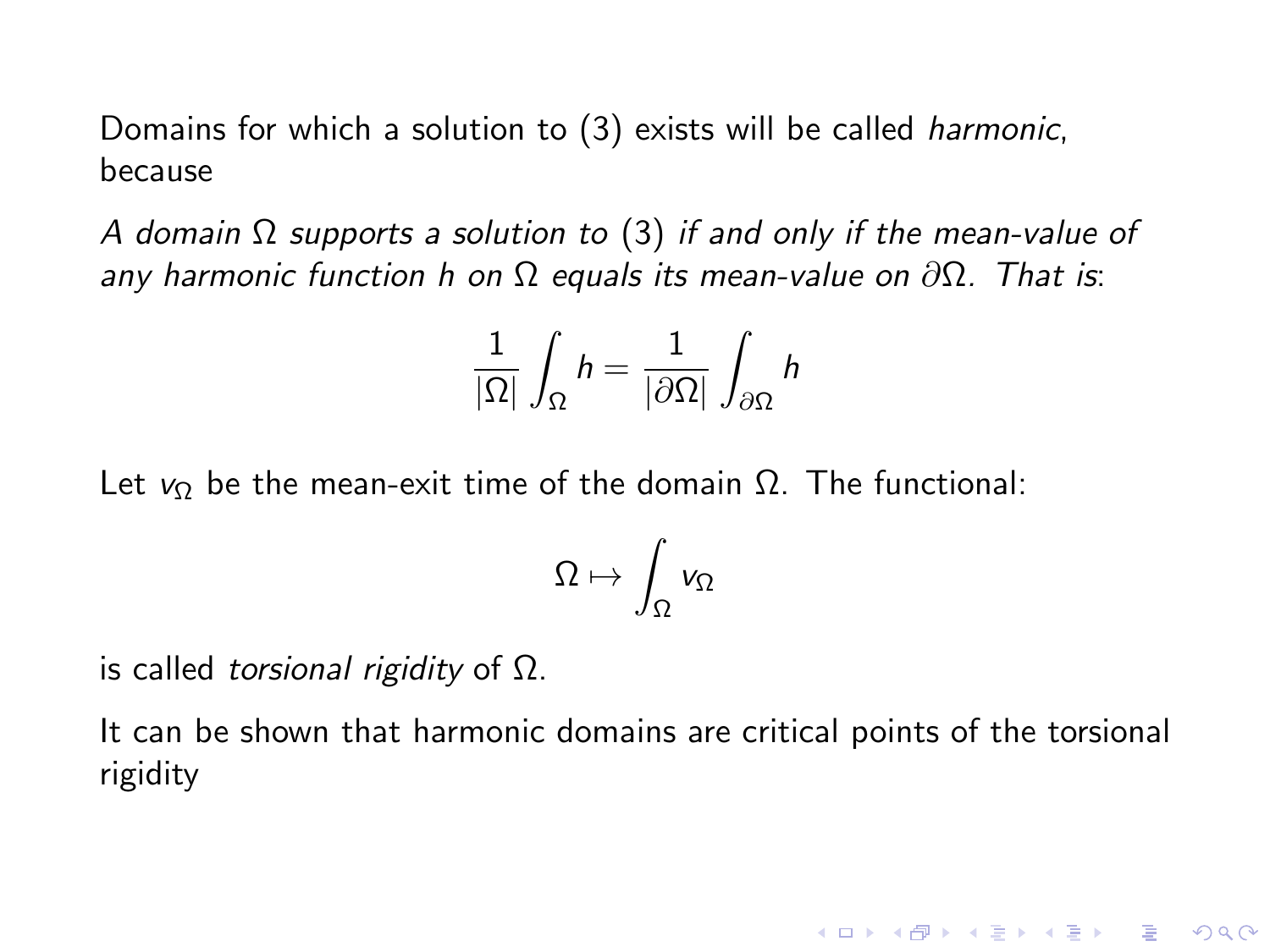First, we remark that any ball is a harmonic domain: mean exit time is a radial function  $v = v(r)$  and in fact, for the ball of radius R centered at the origin in  $\mathsf{R}^n$ :

$$
v(r)=\frac{1}{2n}(R^2-r^2).
$$

K ロ ▶ K @ ▶ K 할 ▶ K 할 ▶ | 할 | © 9 Q @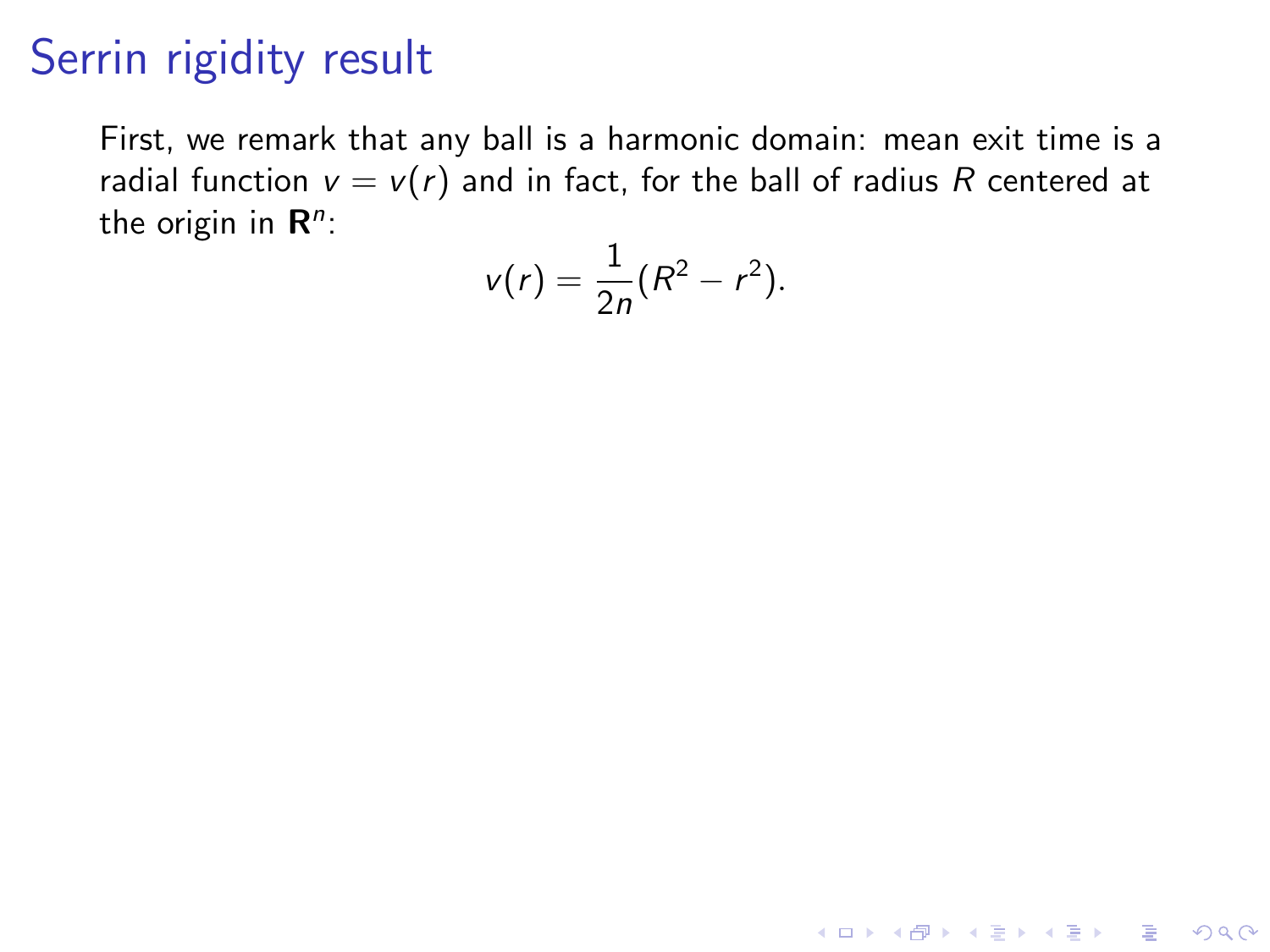First, we remark that any ball is a harmonic domain: mean exit time is a radial function  $v = v(r)$  and in fact, for the ball of radius R centered at the origin in  $\mathsf{R}^n$ :

$$
v(r)=\frac{1}{2n}(R^2-r^2).
$$

**K ロ ▶ K @ ▶ K 할 X X 할 X 및 할 X X Q Q O** 

Serrin proved in 1971 the following rigidity result.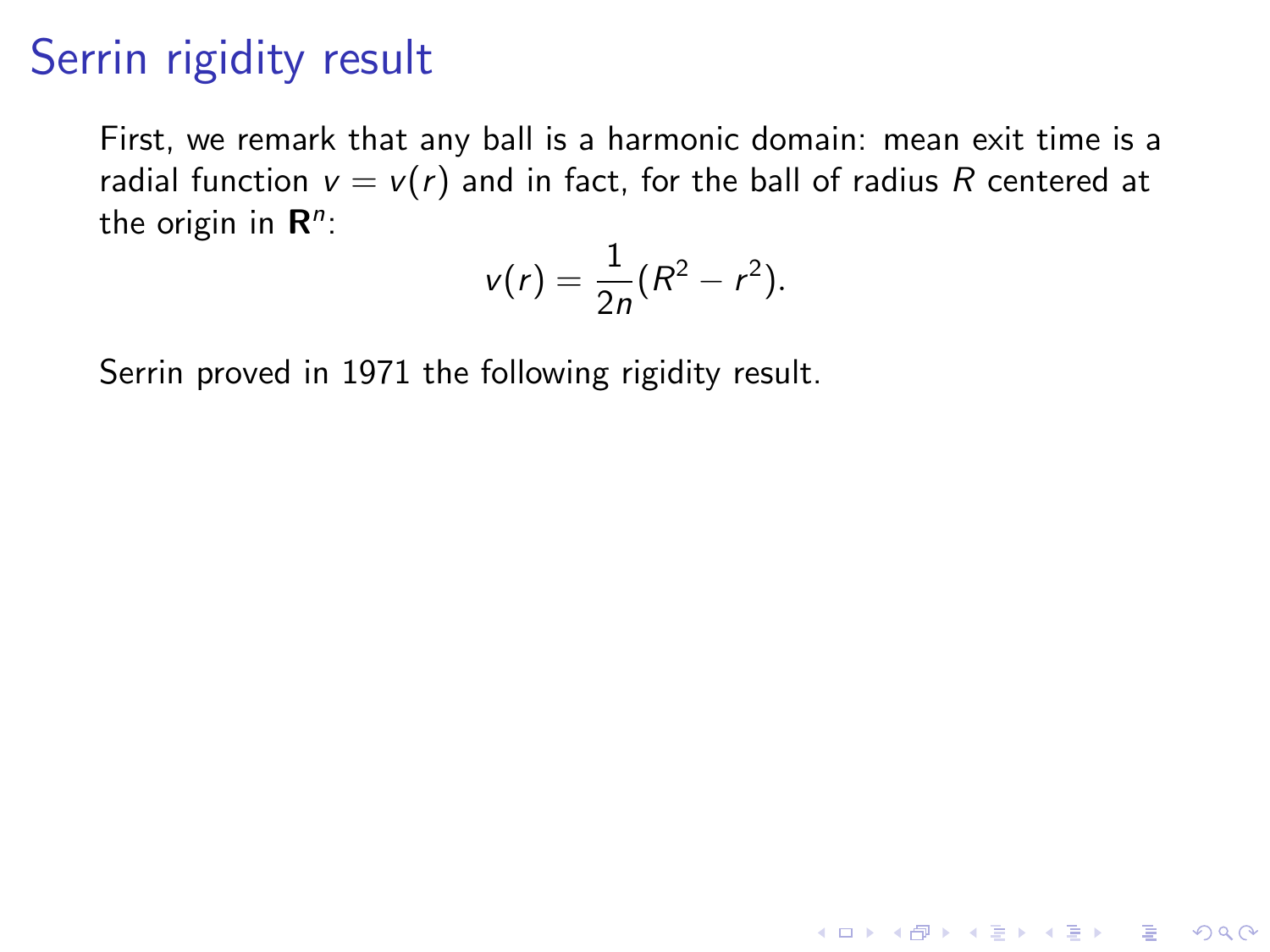First, we remark that any ball is a harmonic domain: mean exit time is a radial function  $v = v(r)$  and in fact, for the ball of radius R centered at the origin in  $\mathsf{R}^n$ :

$$
v(r)=\frac{1}{2n}(R^2-r^2).
$$

Serrin proved in 1971 the following rigidity result.

#### Theorem

(Serrin) Assume that  $\Omega \in \mathbf{R}^{n+1}$  admits a solution to [\(3\)](#page-61-0). Then  $\Omega$  is a ball and v is radially symmetric. That is, harmonic Euclidean domains are balls.

**KORKAR KERKER E VOOR**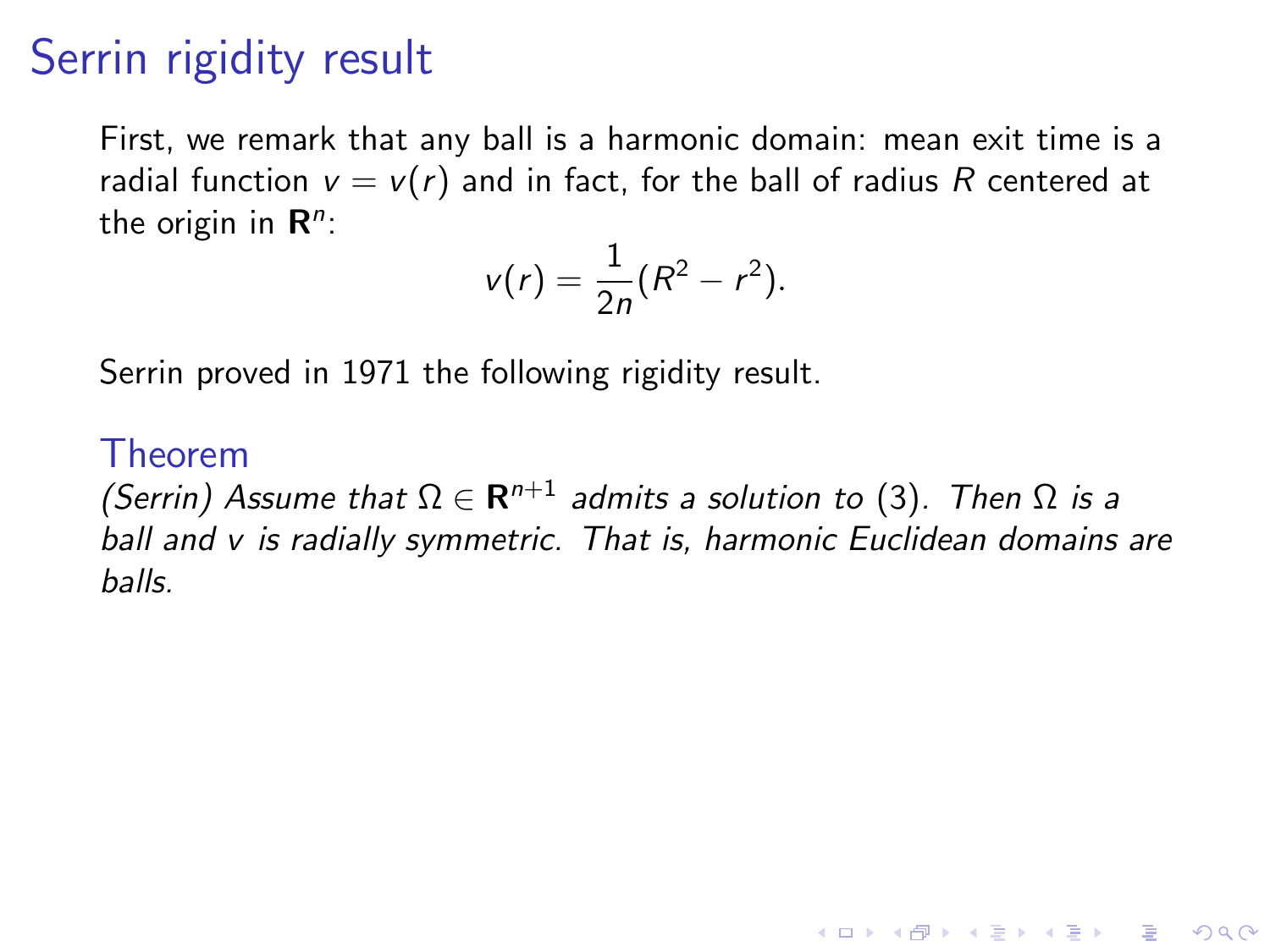First, we remark that any ball is a harmonic domain: mean exit time is a radial function  $v = v(r)$  and in fact, for the ball of radius R centered at the origin in  $\mathsf{R}^n$ :

$$
v(r)=\frac{1}{2n}(R^2-r^2).
$$

Serrin proved in 1971 the following rigidity result.

#### Theorem

(Serrin) Assume that  $\Omega \in \mathbf{R}^{n+1}$  admits a solution to [\(3\)](#page-61-0). Then  $\Omega$  is a ball and v is radially symmetric. That is, harmonic Euclidean domains are balls.

He proved more generally that if there is a *positive* solution  $u$  of the problem

$$
\begin{cases} \Delta u = F(u) \\ u = 0, \frac{\partial u}{\partial N} = c \quad \text{on} \quad \partial \Omega, \end{cases}
$$
 (4)

**KORKAR KERKER E VOOR** 

then Ω is a ball.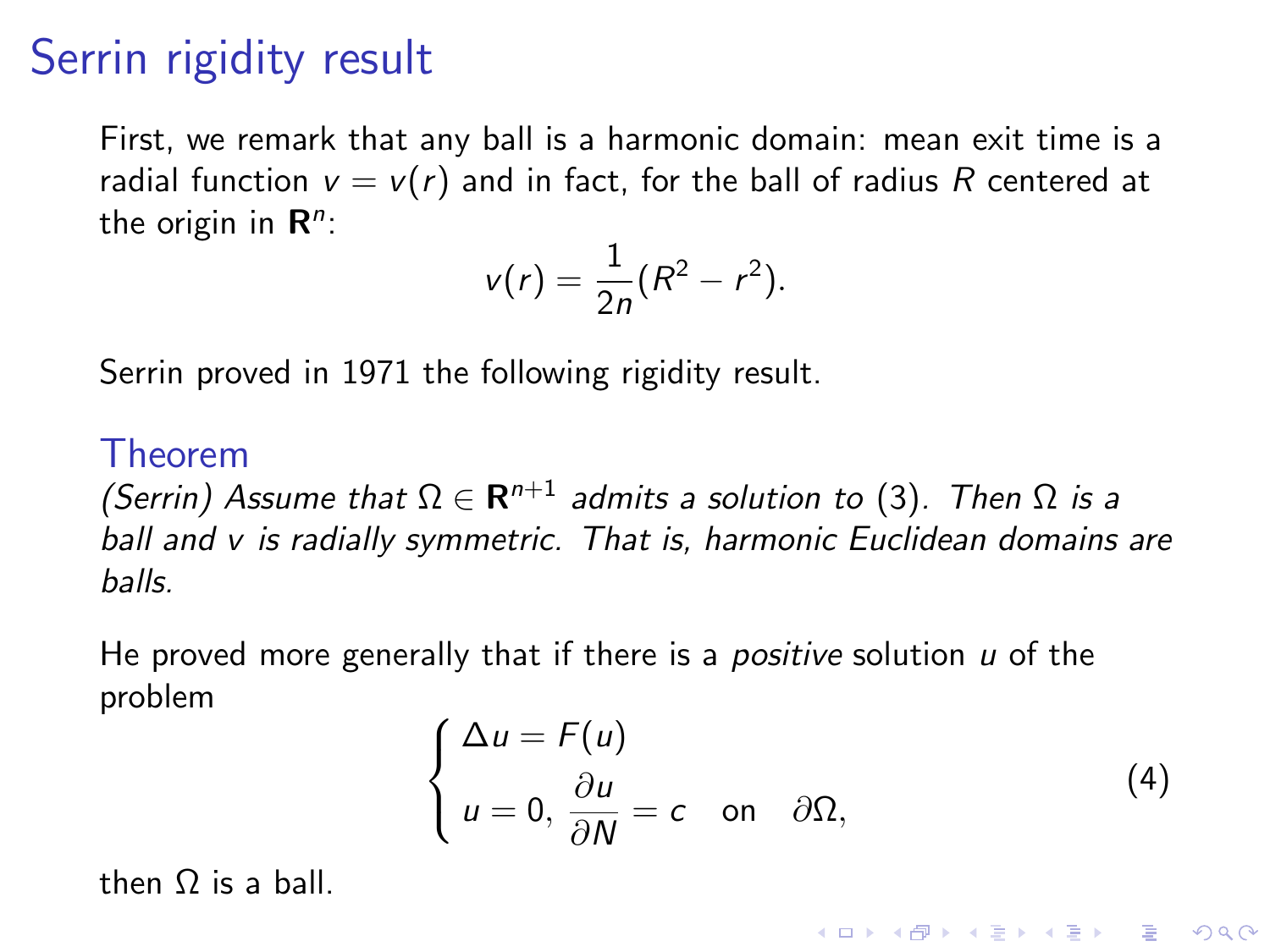# Maximum principle

We give two proofs of the theorem: one is the original Serrin's proof by the moving planes method, the other is due to Weinberger, and uses the Bochner formula and an integral identity (Pohozaev identity). Both use the maximum principle, some consequences of which are summarized below.

**K ロ ▶ K @ ▶ K 할 X X 할 X → 할 X → 9 Q Q ^**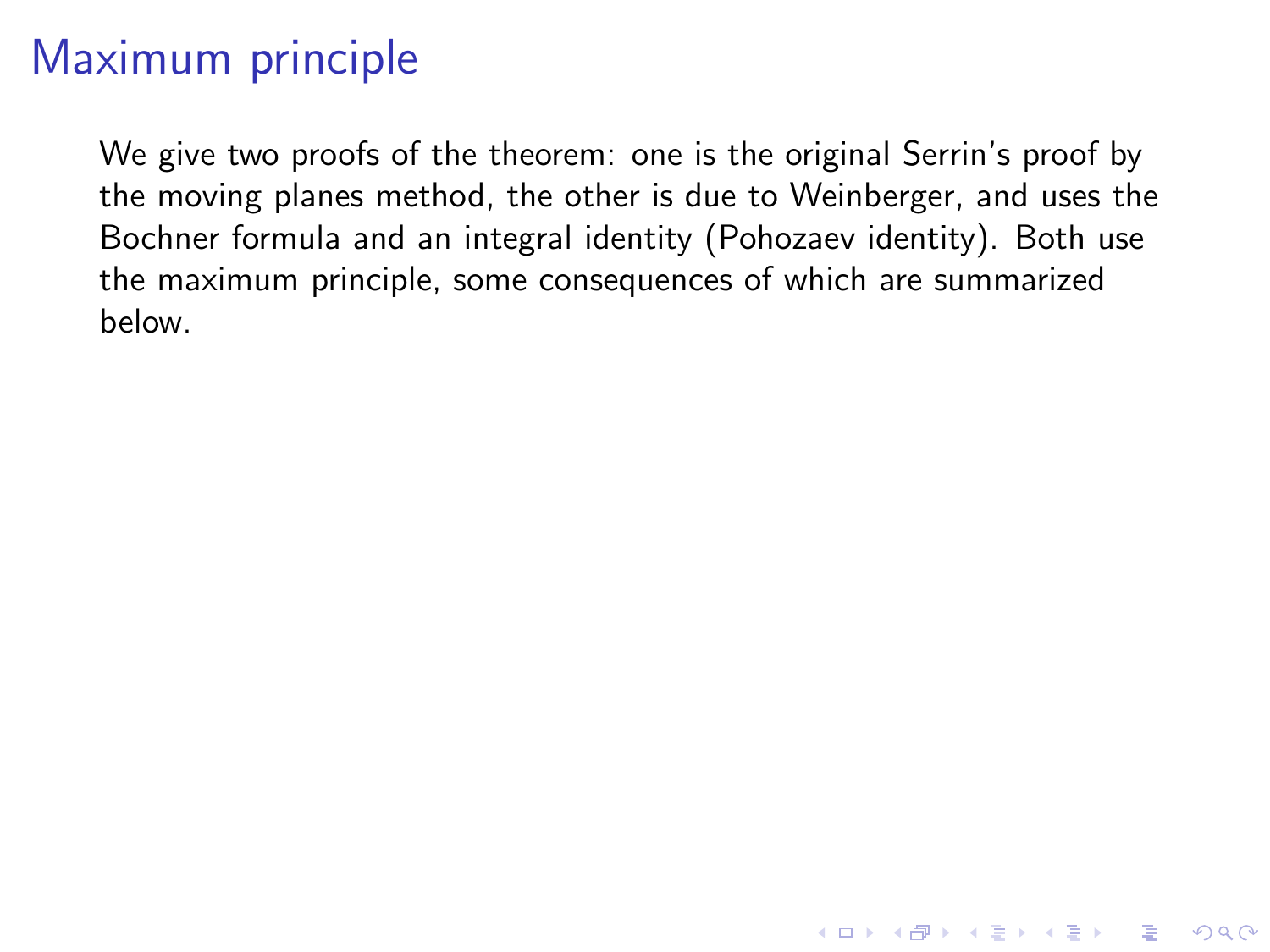## Maximum principle

We give two proofs of the theorem: one is the original Serrin's proof by the moving planes method, the other is due to Weinberger, and uses the Bochner formula and an integral identity (Pohozaev identity). Both use the maximum principle, some consequences of which are summarized below.

### Theorem

(Maximum principle) Let  $\Omega$  be a bounded domain and let  $u \in C^2(\Omega)$  be a superharmonic function:  $\Delta u \geq 0$  on  $\Omega$ . Then:

a) u attains its minimum on the boundary of  $\Omega$ .

b) Let  $x_0 \in \partial \Omega$  be a point where u attains its minimum value, and assume that  $\partial\Omega$  is C $^1$  at x<sub>0</sub>. Then either  $\dfrac{\partial u}{\partial N}(x_0)>0$  or  $u$  is constant on Ω.

c) If u takes its minimum value in the interior of  $\Omega$  then u is constant. In fact, a) is the weak maximum principle, b) is the Hopf boundary point lemma and c) is the strong maximum principle.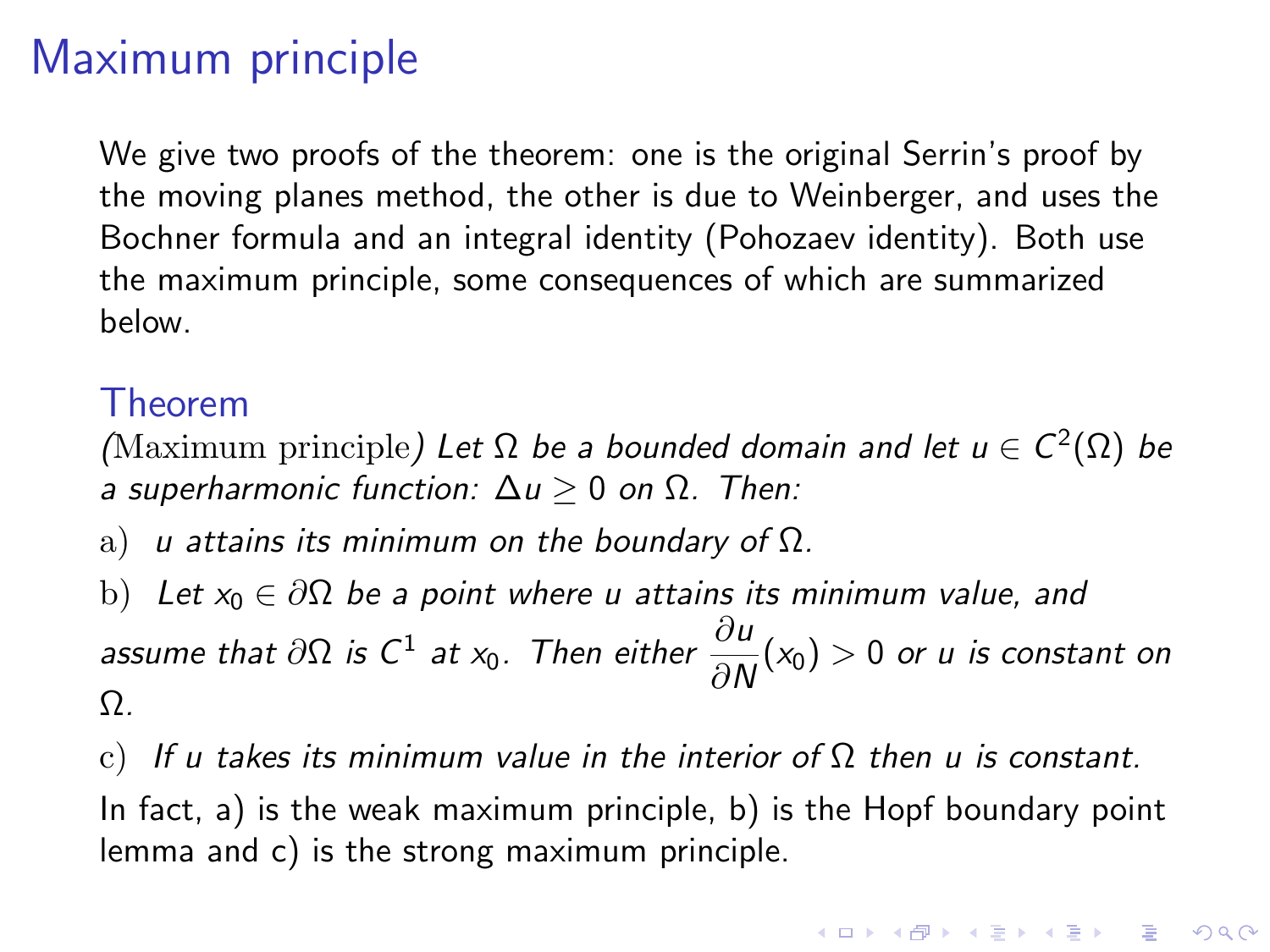We will show that, for any unit vector  $\nu$  in  ${\bf R}^n$ , there is a hyperplane  $H_\nu$ orthogonal to  $ν$  with respect to which  $Ω$  is symmetric. This forces  $Ω$  to be invariant under all reflections, hence invariant under the whole group of rotations. So, Ω is a ball.

K ロ ▶ K @ ▶ K 할 > K 할 > 1 할 > 1 이익어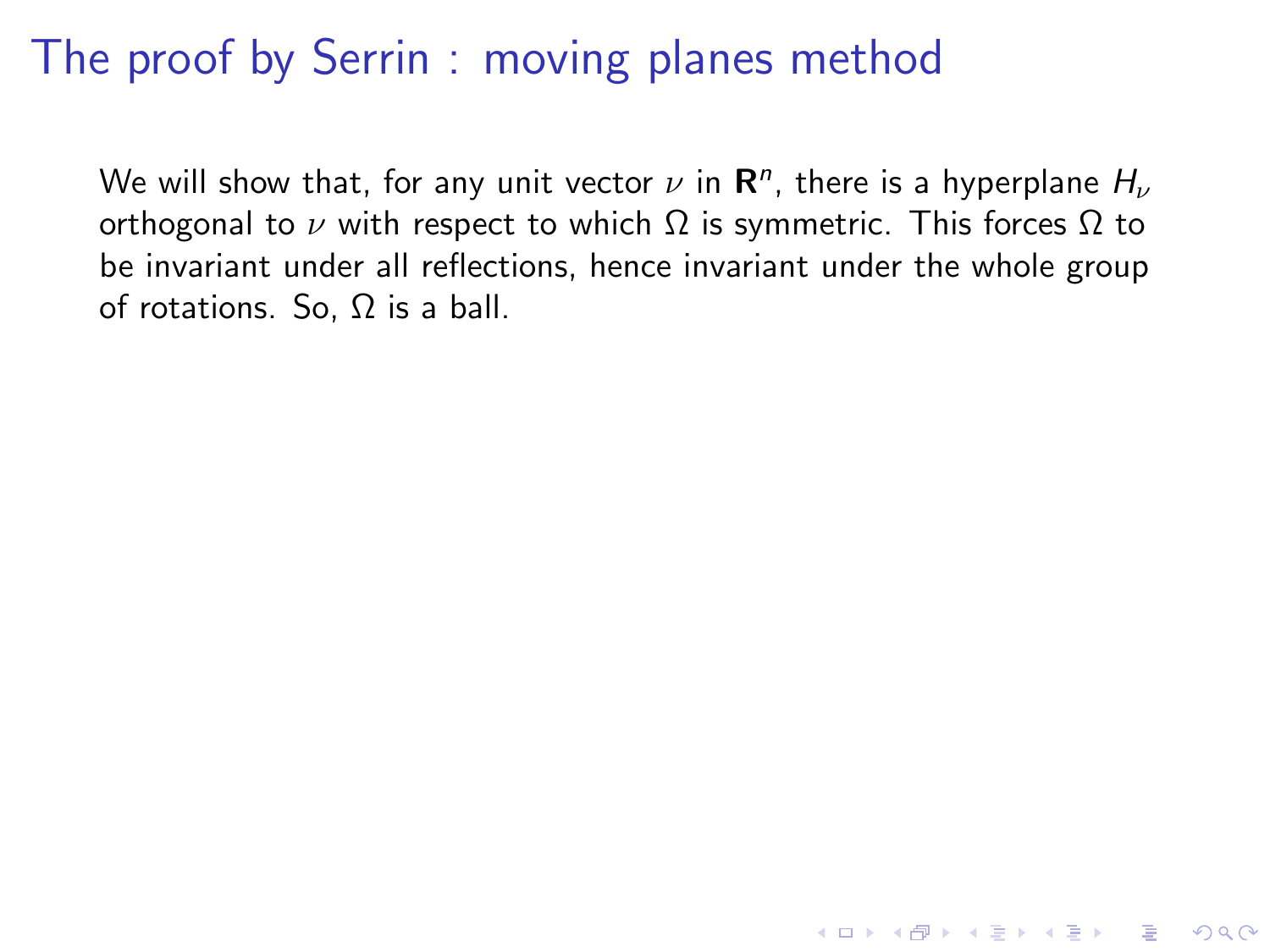We will show that, for any unit vector  $\nu$  in  ${\bf R}^n$ , there is a hyperplane  $H_\nu$ orthogonal to  $ν$  with respect to which  $Ω$  is symmetric. This forces  $Ω$  to be invariant under all reflections, hence invariant under the whole group of rotations. So, Ω is a ball.

Fix a direction  $\nu$  and let T be the family of hyperplanes orthogonal to  $\nu$ .

**KORKA SERKER ORA**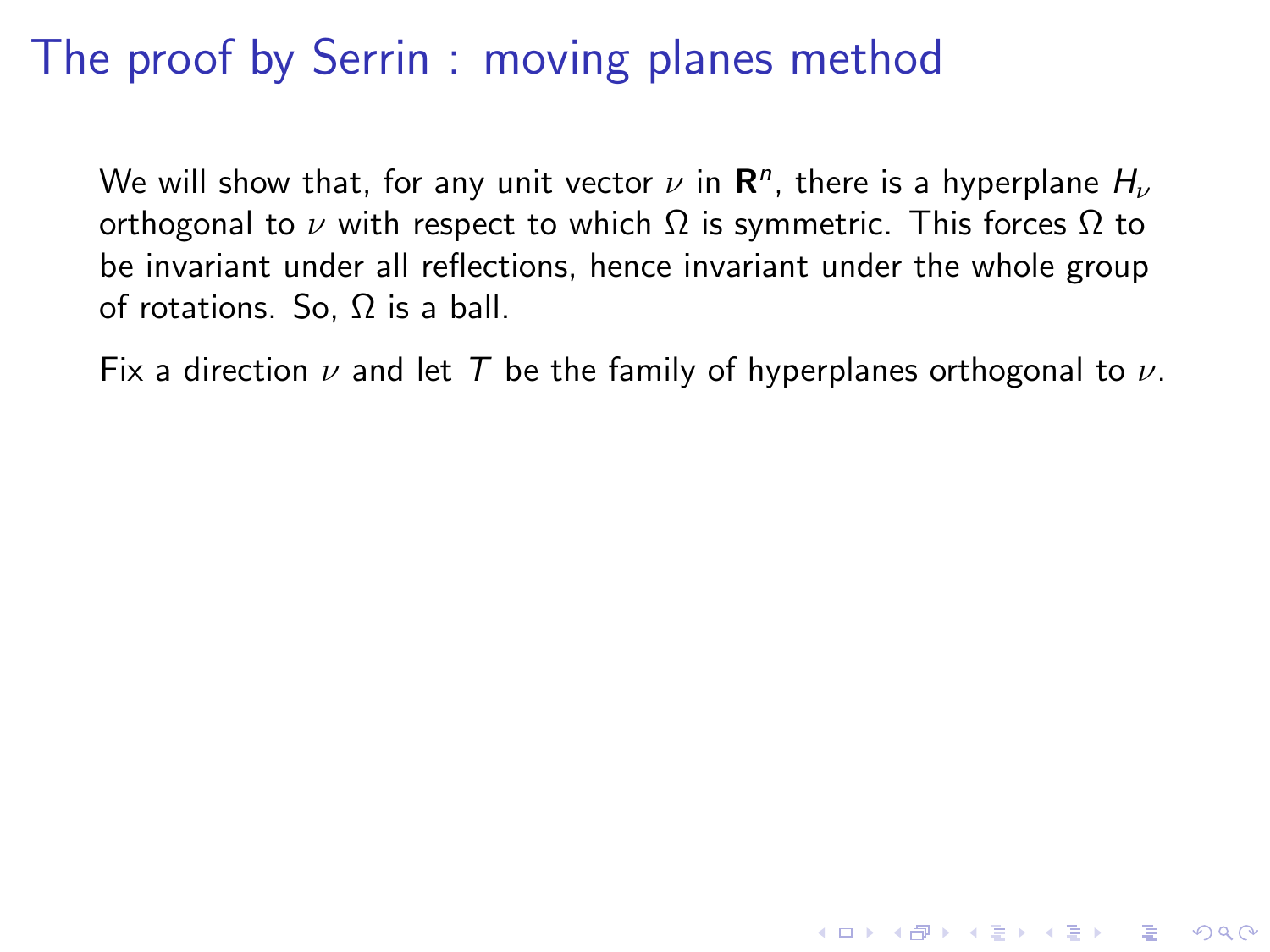We will show that, for any unit vector  $\nu$  in  ${\bf R}^n$ , there is a hyperplane  $H_\nu$ orthogonal to  $ν$  with respect to which  $Ω$  is symmetric. This forces  $Ω$  to be invariant under all reflections, hence invariant under the whole group of rotations. So, Ω is a ball.

Fix a direction  $\nu$  and let T be the family of hyperplanes orthogonal to  $\nu$ .

Start from one such, say  $T_0$ , not intersecting  $\Omega$ , and parallel transport it until it intersects Ω.

**KORKA SERKER ORA**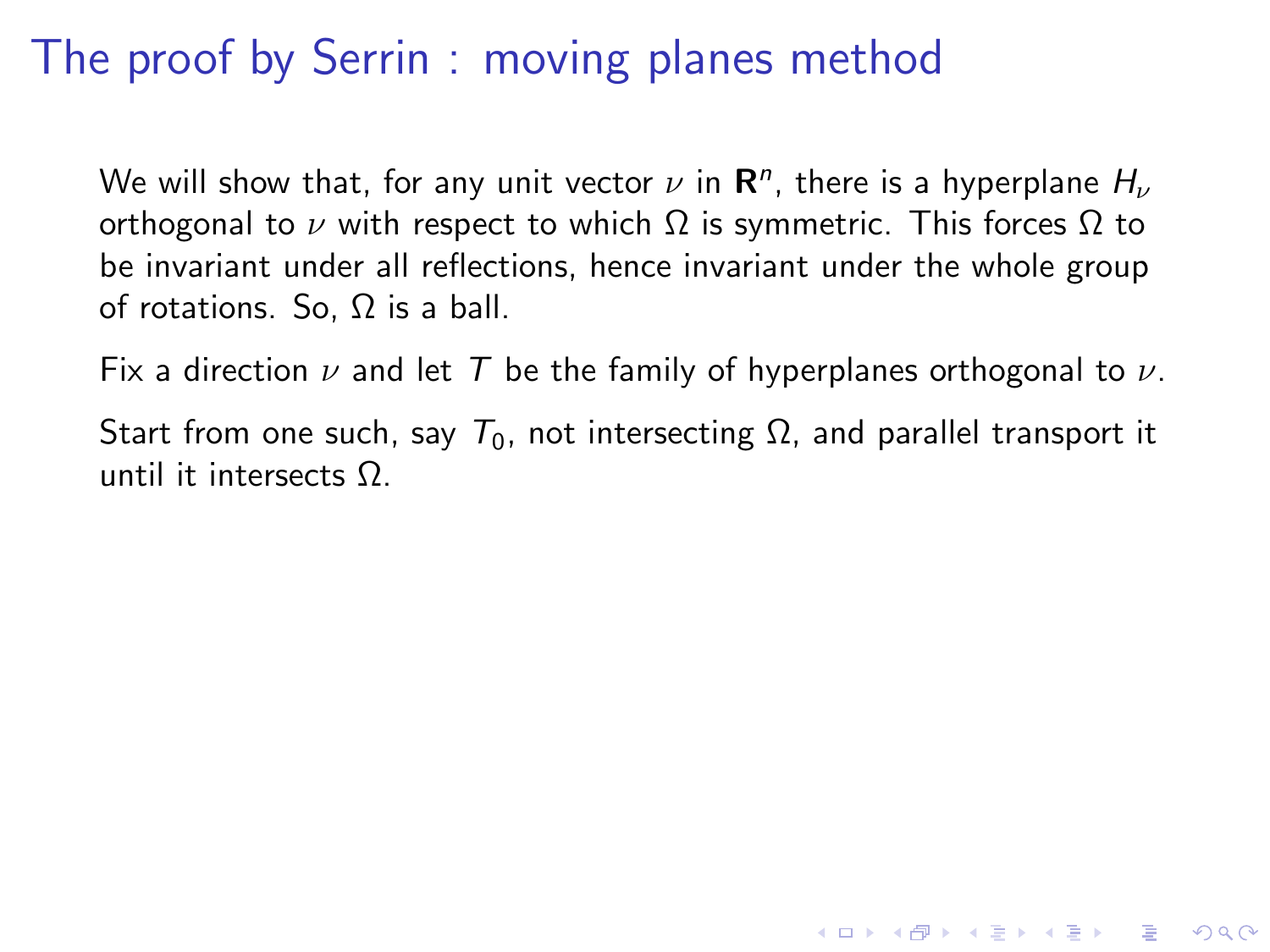We will show that, for any unit vector  $\nu$  in  ${\bf R}^n$ , there is a hyperplane  $H_\nu$ orthogonal to  $ν$  with respect to which  $Ω$  is symmetric. This forces  $Ω$  to be invariant under all reflections, hence invariant under the whole group of rotations. So, Ω is a ball.

Fix a direction  $\nu$  and let T be the family of hyperplanes orthogonal to  $\nu$ .

Start from one such, say  $T_0$ , not intersecting  $\Omega$ , and parallel transport it until it intersects Ω.

From that moment on, the resulting plane T will cut off from  $\Omega$  a cup  $\Sigma(T)$ . That is:

 $\Sigma(T) = \Omega \cap T_+,$ 

4 D > 4 P + 4 B + 4 B + B + 9 Q O

where  $T_{+}$  is the half space containing the starting plane  $T_{0}$ .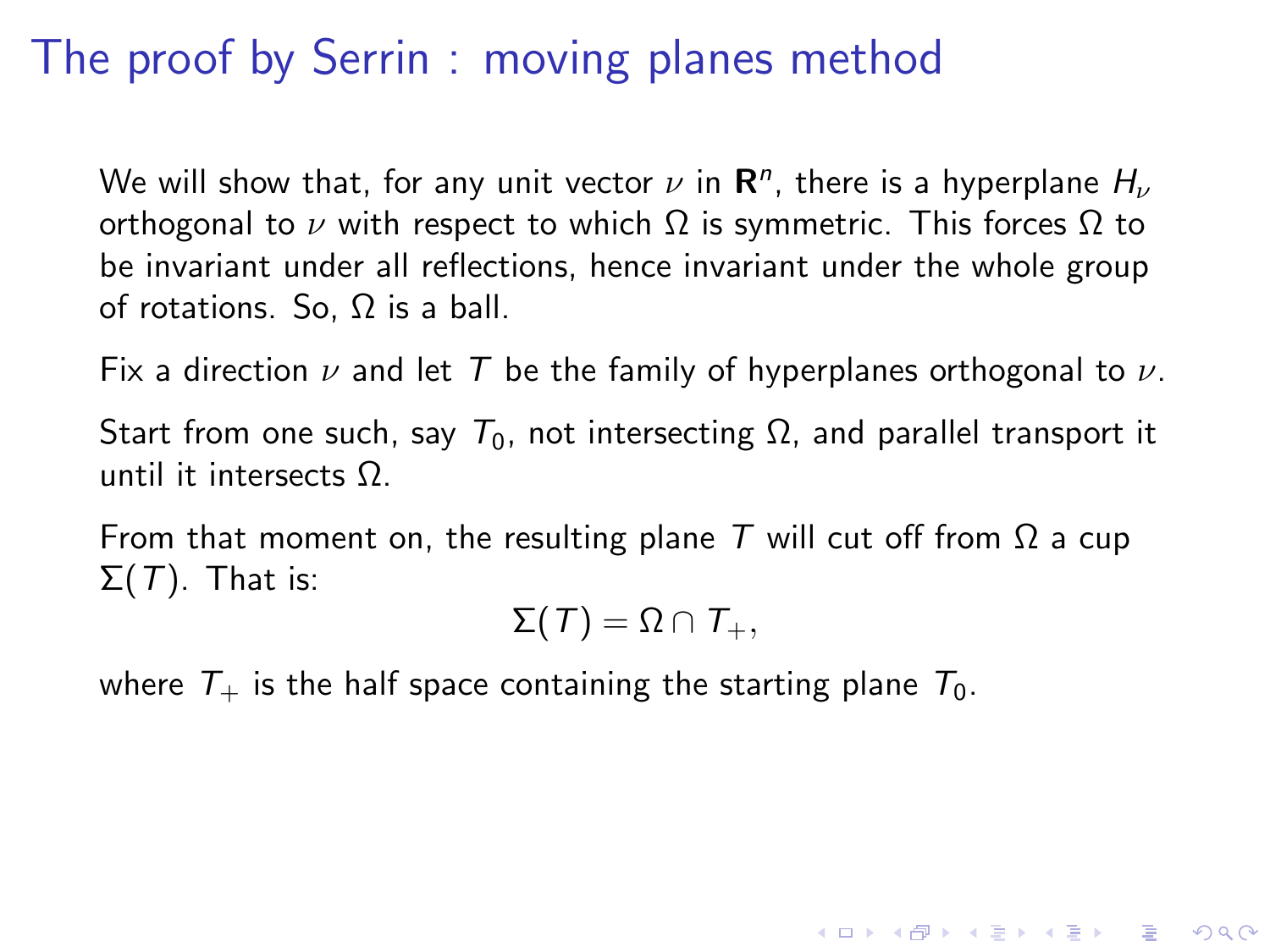We will show that, for any unit vector  $\nu$  in  ${\bf R}^n$ , there is a hyperplane  $H_\nu$ orthogonal to  $ν$  with respect to which  $Ω$  is symmetric. This forces  $Ω$  to be invariant under all reflections, hence invariant under the whole group of rotations. So, Ω is a ball.

Fix a direction  $\nu$  and let T be the family of hyperplanes orthogonal to  $\nu$ .

Start from one such, say  $T_0$ , not intersecting  $\Omega$ , and parallel transport it until it intersects Ω.

From that moment on, the resulting plane T will cut off from  $\Omega$  a cup  $\Sigma(T)$ . That is:

 $\Sigma(T) = \Omega \cap T_+,$ 

where  $T_{+}$  is the half space containing the starting plane  $T_{0}$ .

We let

$$
\Sigma'(T) =
$$
 reflection of  $\Sigma(T)$  with respect to T.

**KORKAR KERKER E VOOR**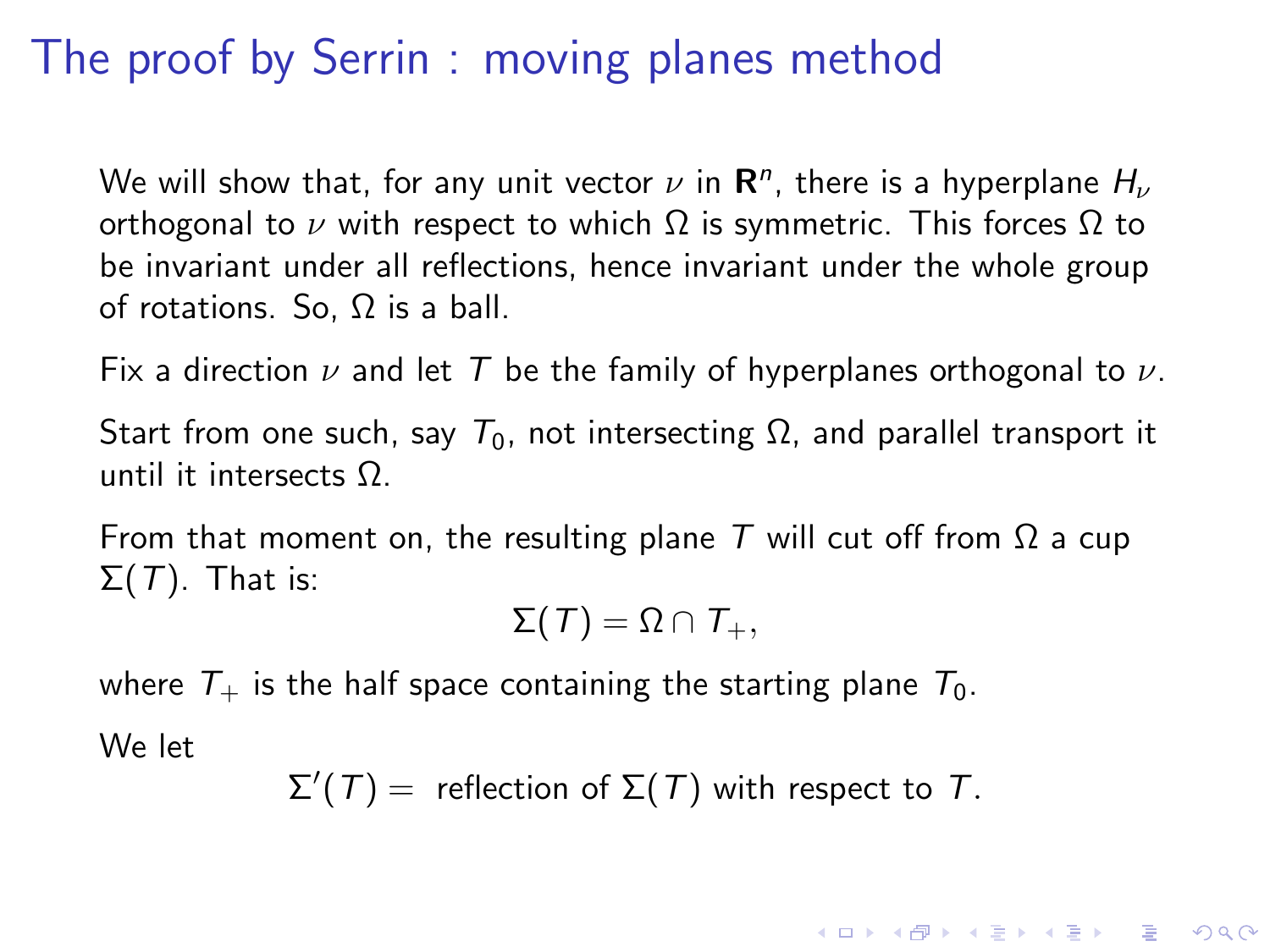<span id="page-79-0"></span>
$$
\Sigma'(T) \subseteq \Omega. \tag{5}
$$

K ロ ▶ K @ ▶ K 할 ▶ K 할 ▶ | 할 | 2000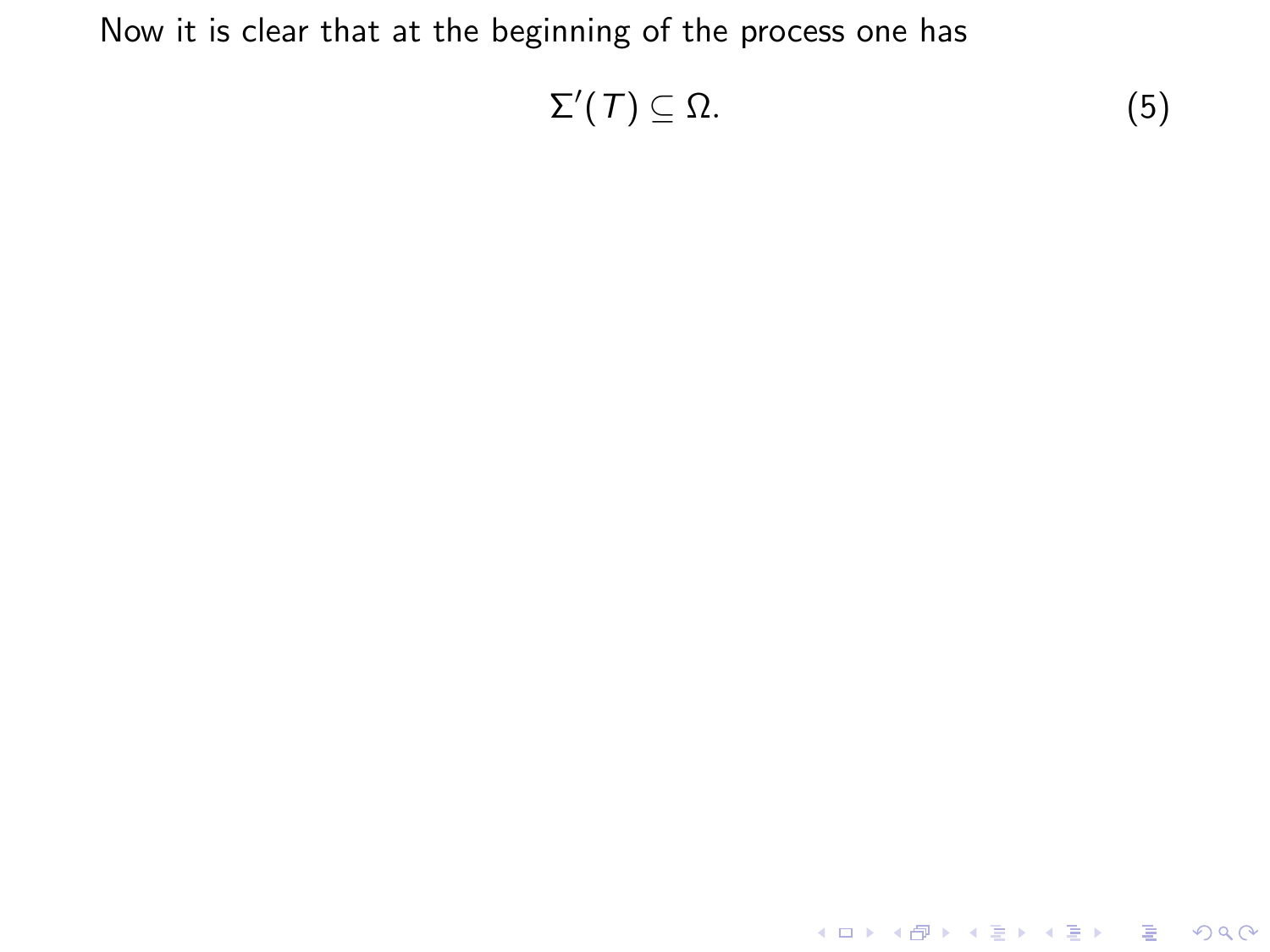$$
\Sigma'(T) \subseteq \Omega. \tag{5}
$$

**K ロ ▶ K @ ▶ K 할 X X 할 X 및 할 X X Q Q O** 

Keep moving inside, and [\(5\)](#page-79-0) will hold until at least one of the following two events will occur:

- $\mathrm{i)}$   $\Sigma'(T)$  becomes internally tangent to  $\partial \Omega$  at some point  $p \notin T;$
- ii) T reaches a position where it is orthogonal to  $\partial\Omega$  at some point q.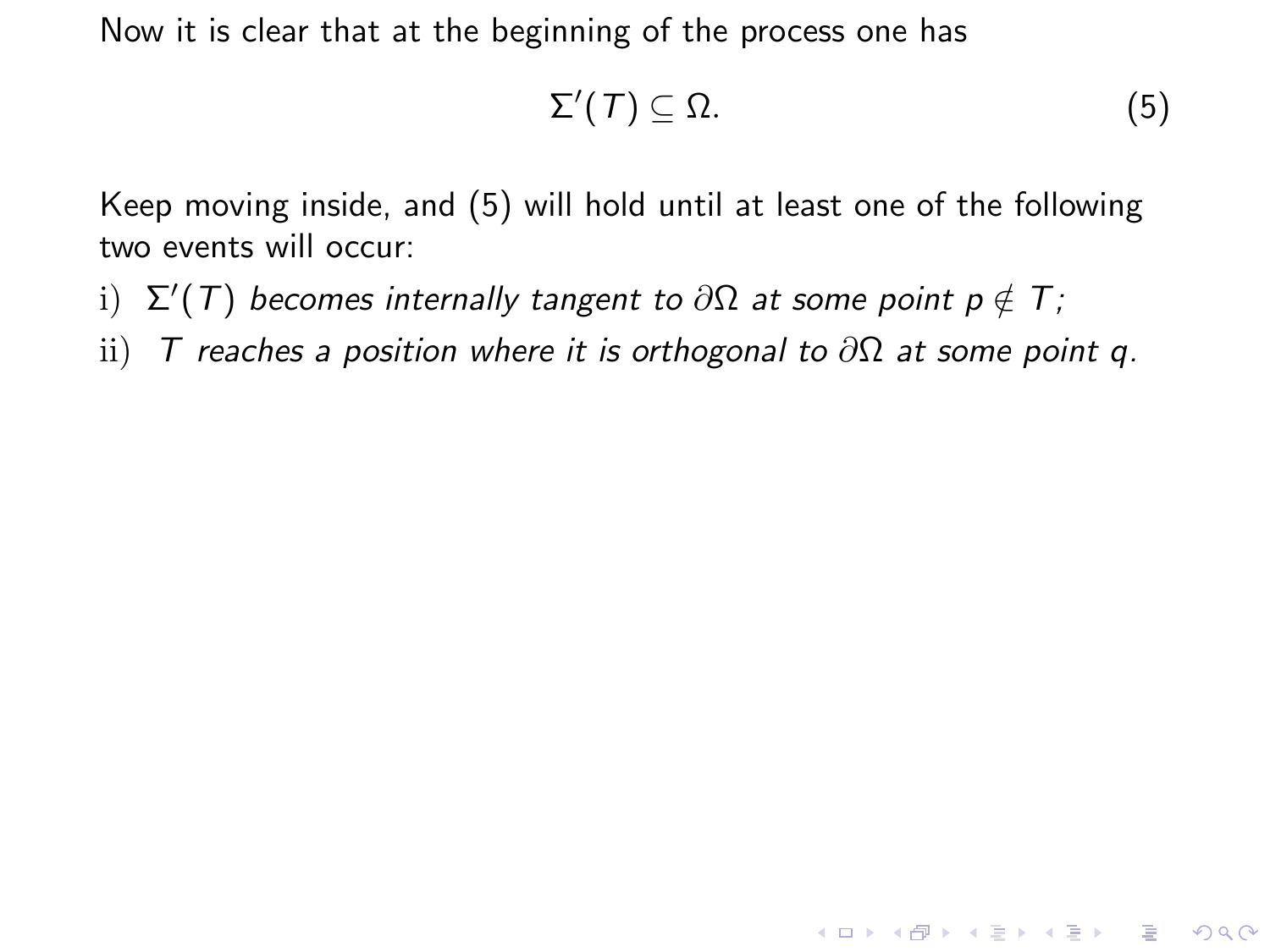$$
\Sigma'(T) \subseteq \Omega. \tag{5}
$$

**KORKA SERKER ORA** 

Keep moving inside, and [\(5\)](#page-79-0) will hold until at least one of the following two events will occur:

- $\mathrm{i)}$   $\Sigma'(T)$  becomes internally tangent to  $\partial \Omega$  at some point  $p \notin T;$
- ii) T reaches a position where it is orthogonal to  $\partial\Omega$  at some point q.

We now focus on this "critical" hyperplane  $\bar{T}$  and show that  $\Omega$  must be symmetric with respect to it. We denote  $D=\Sigma'({\bar T})$ , for simplicity, and define a function

$$
v:D\to\mathbf{R}
$$

as being the reflection of u (w.r.t.  $\bar{T}$ ).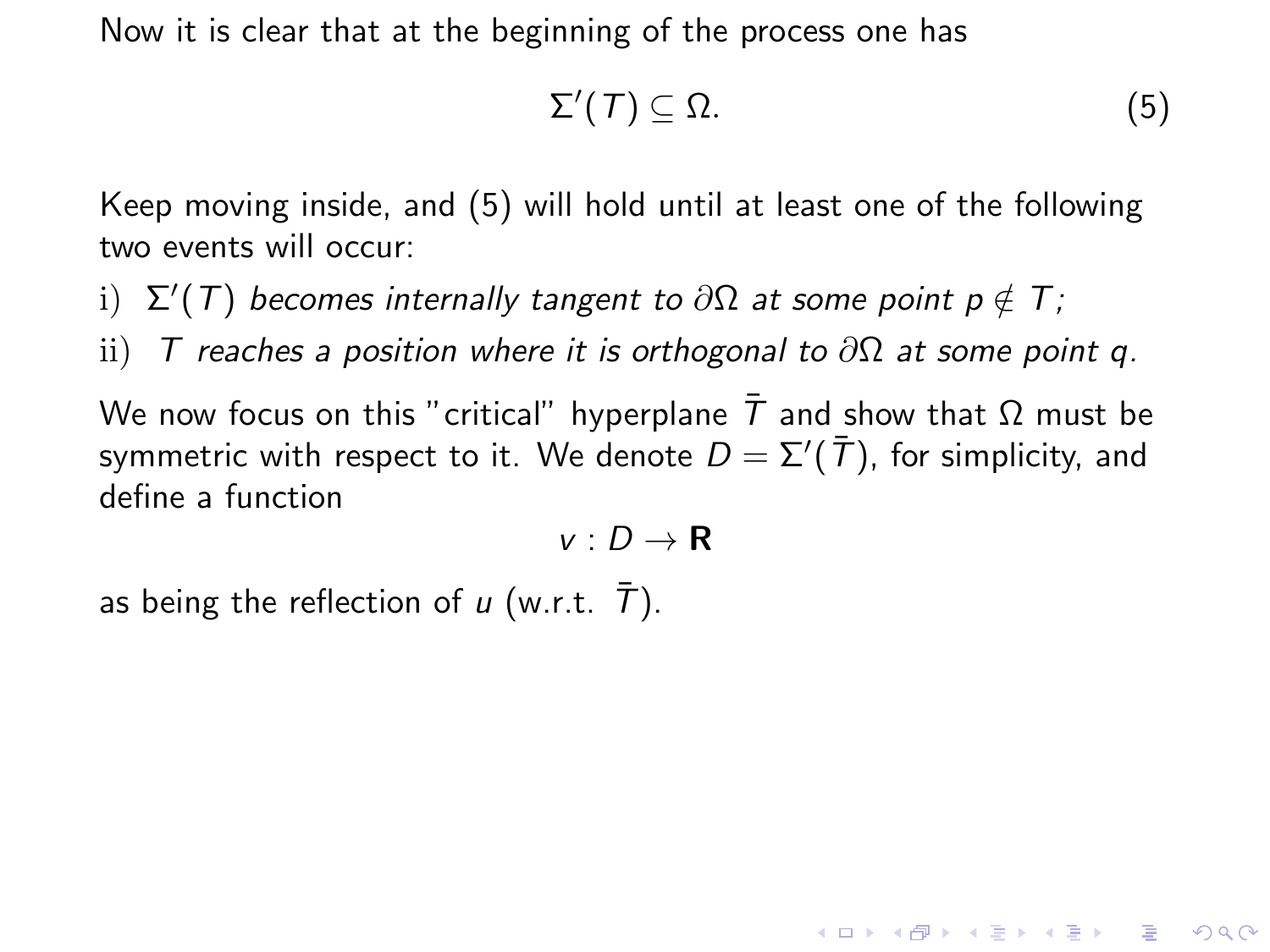$$
\Sigma'(T) \subseteq \Omega. \tag{5}
$$

**KORKAR KERKER E VOOR** 

Keep moving inside, and [\(5\)](#page-79-0) will hold until at least one of the following two events will occur:

- $\mathrm{i)}$   $\Sigma'(T)$  becomes internally tangent to  $\partial \Omega$  at some point  $p \notin T;$
- ii) T reaches a position where it is orthogonal to  $\partial\Omega$  at some point q.

We now focus on this "critical" hyperplane  $\bar{T}$  and show that  $\Omega$  must be symmetric with respect to it. We denote  $D=\Sigma'({\bar T})$ , for simplicity, and define a function

$$
v:D\to\mathbf{R}
$$

as being the reflection of u (w.r.t.  $\bar{T}$ ).

Clearly  $\Delta v = 1$ . On D we can consider also the function

$$
h=u-v.
$$

Clearly h is harmonic; since  $D \subseteq \Omega$  it is also clear that  $h \geq 0$  on  $\partial D$ . Therefore

 $h > 0$  on D.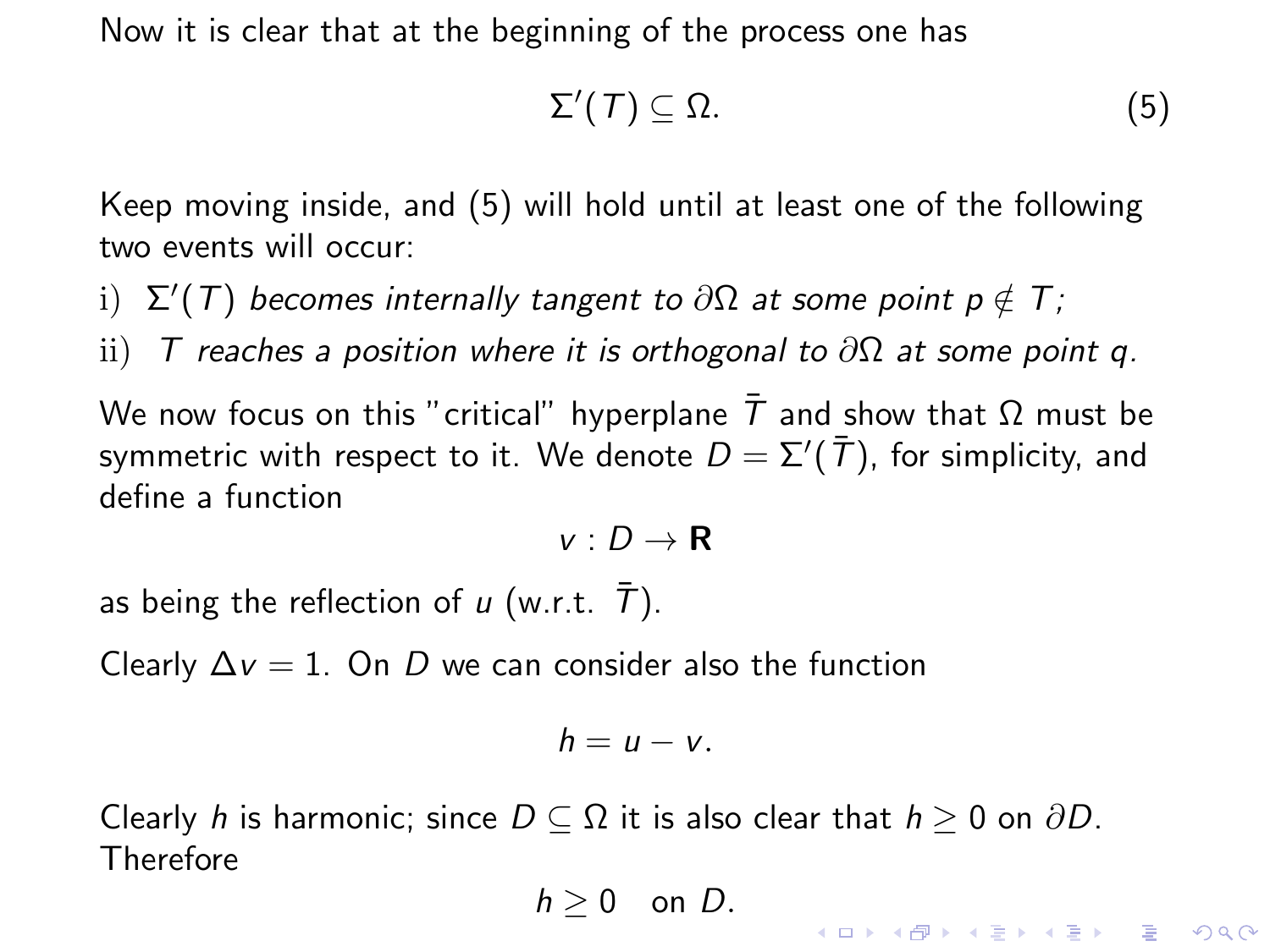**K ロ ▶ K 레 ▶ K 로 ▶ K 로 ▶ - 로 - K 이 이 이 이**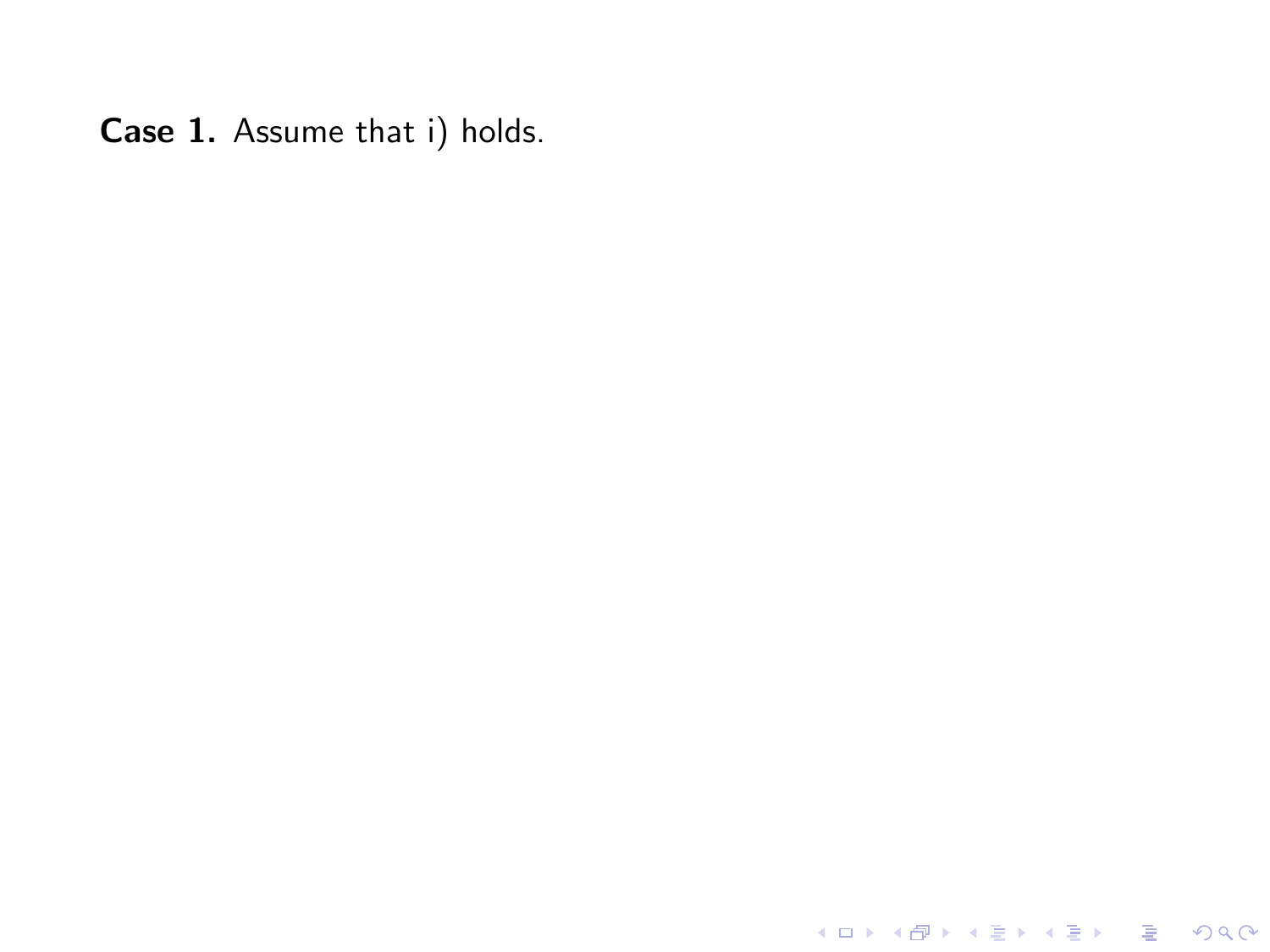Note that at p one has  $v(p) = 0$  hence  $h(p) = 0$ : thus p is an absolute minimum of h on D; by the Hopf boundary point lemma, either  $h \equiv 0$  on D or  $\frac{\partial h}{\partial x}$  $\frac{\partial n}{\partial N}(p) > 0.$ 

**K ロ ▶ K @ ▶ K 할 X X 할 X 및 할 X X Q Q O**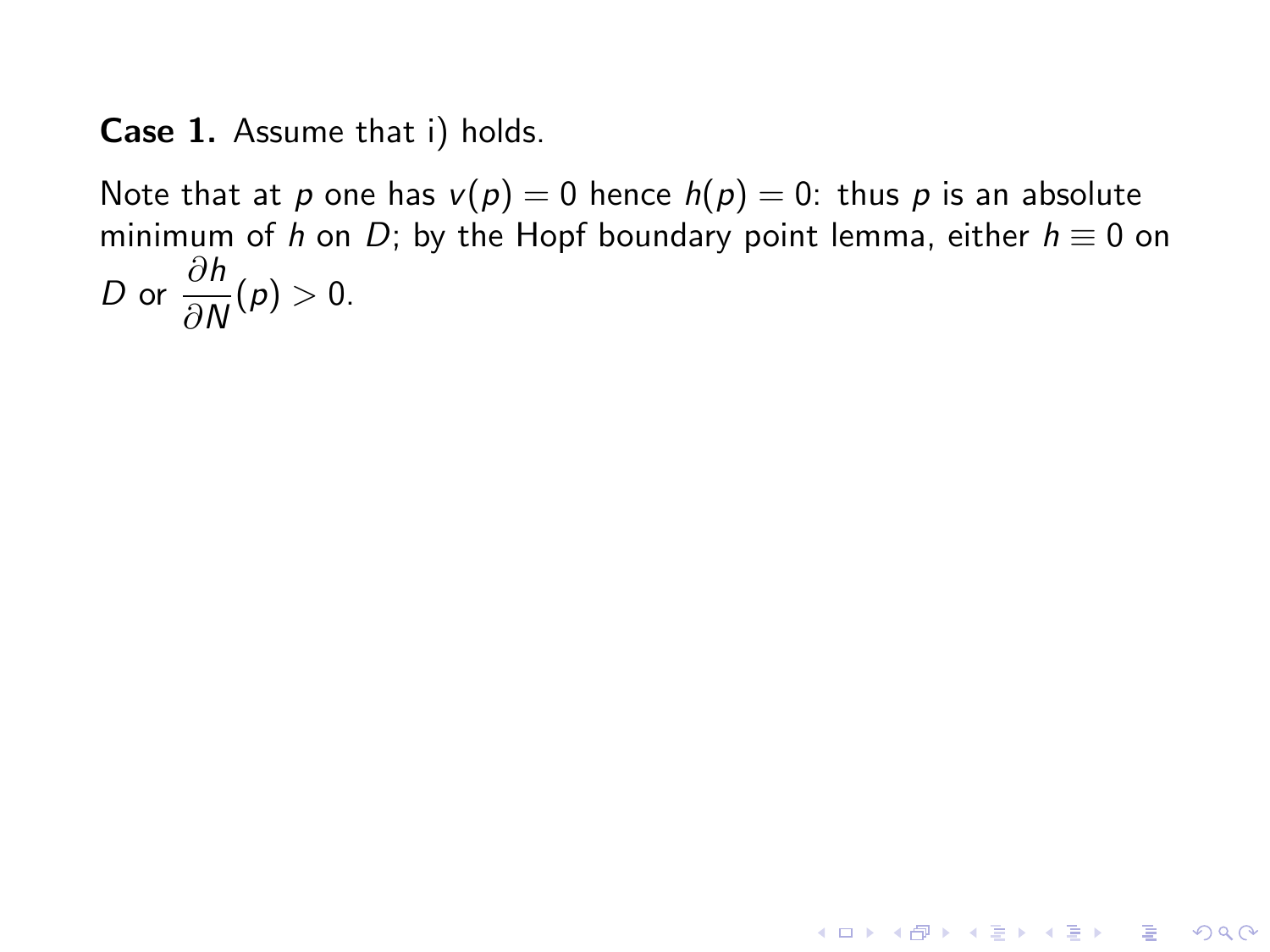Note that at p one has  $v(p) = 0$  hence  $h(p) = 0$ : thus p is an absolute minimum of h on D; by the Hopf boundary point lemma, either  $h \equiv 0$  on D or  $\frac{\partial h}{\partial x}$  $\frac{\partial n}{\partial N}(p) > 0.$ 

But  $\partial D$  and  $\partial \Omega$  are tangent at p, hence they have the same inner unit normal; as  $v$  is the reflection of  $u$  one has:

$$
\frac{\partial v}{\partial N}(p) = \frac{\partial u}{\partial N}(p) = c,
$$

hence

$$
\frac{\partial h}{\partial N}(\rho)=0.
$$

**KORKA SERKER ORA**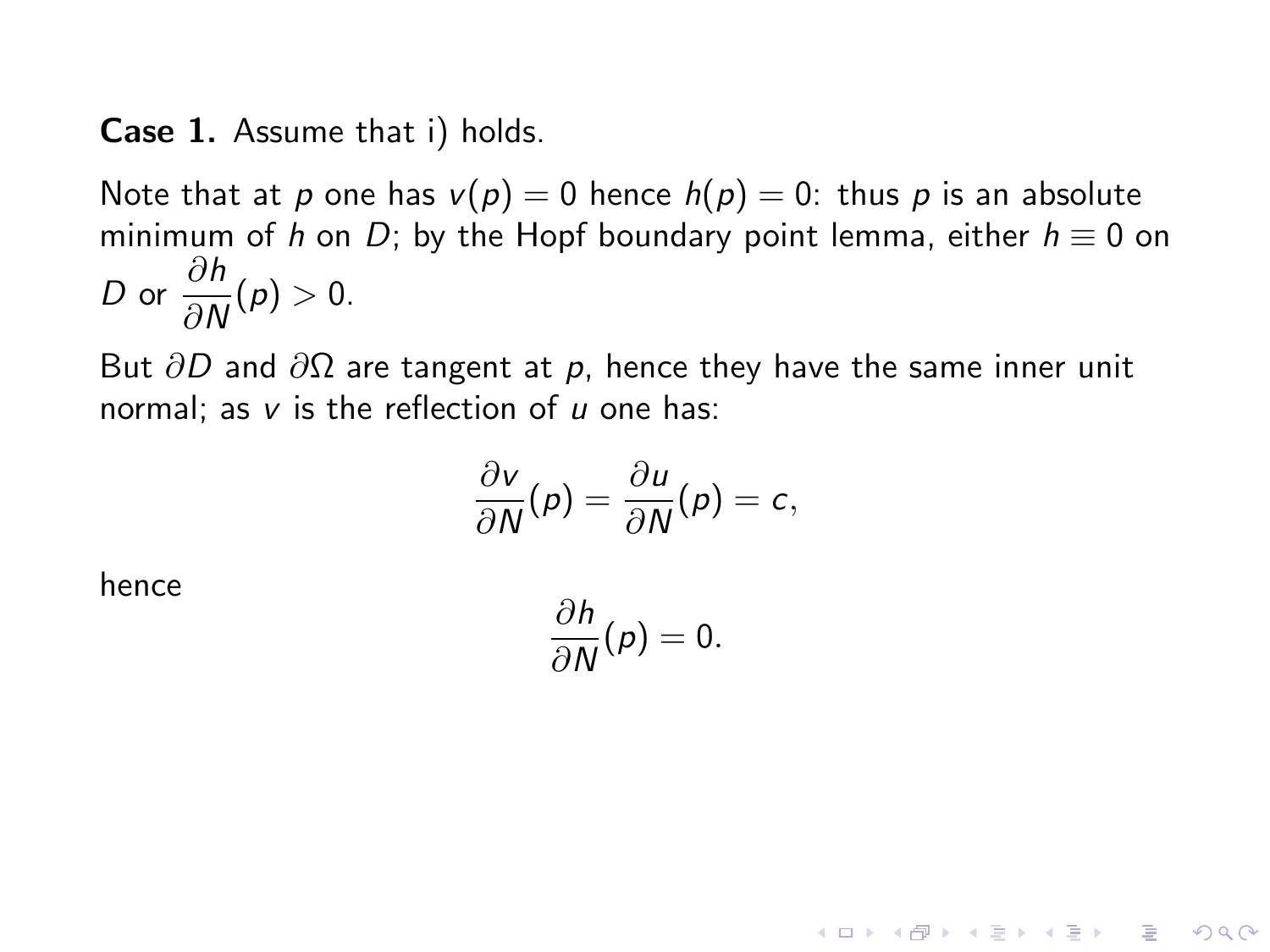Note that at p one has  $v(p) = 0$  hence  $h(p) = 0$ : thus p is an absolute minimum of h on D; by the Hopf boundary point lemma, either  $h \equiv 0$  on D or  $\frac{\partial h}{\partial x}$  $\frac{\partial n}{\partial N}(p) > 0.$ 

But  $\partial D$  and  $\partial \Omega$  are tangent at p, hence they have the same inner unit normal; as  $v$  is the reflection of  $u$  one has:

$$
\frac{\partial v}{\partial N}(p) = \frac{\partial u}{\partial N}(p) = c,
$$

hence

$$
\frac{\partial h}{\partial N}(\rho)=0.
$$

We conclude that  $h = 0$  and  $u = v$ . This happens only if  $\Omega$  is symmetric about  $\bar{T}$ , and we are done.

**KORKAR KERKER EL VOLO**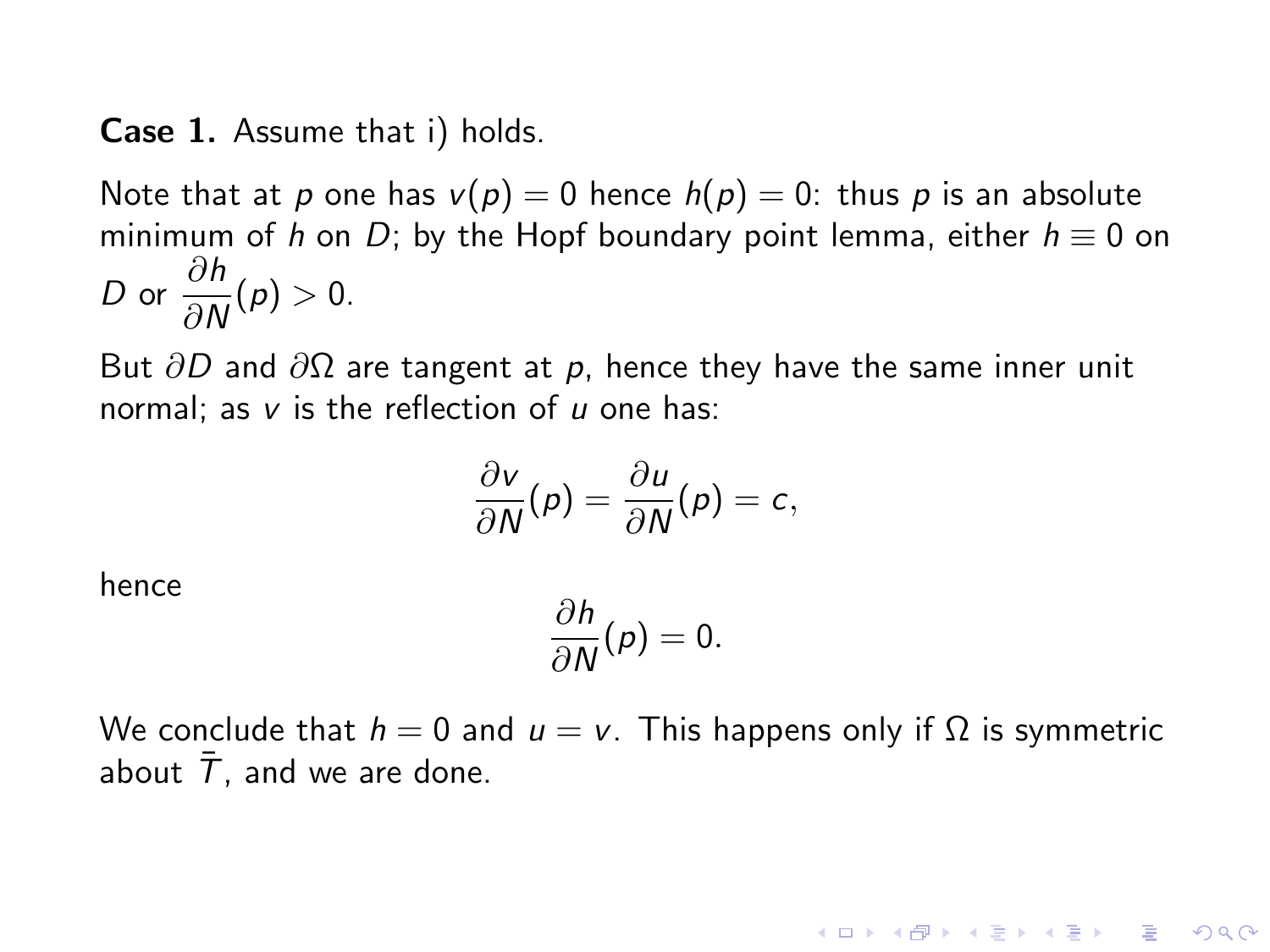K ロ ▶ K @ ▶ K 할 ▶ K 할 ▶ | 할 | 2000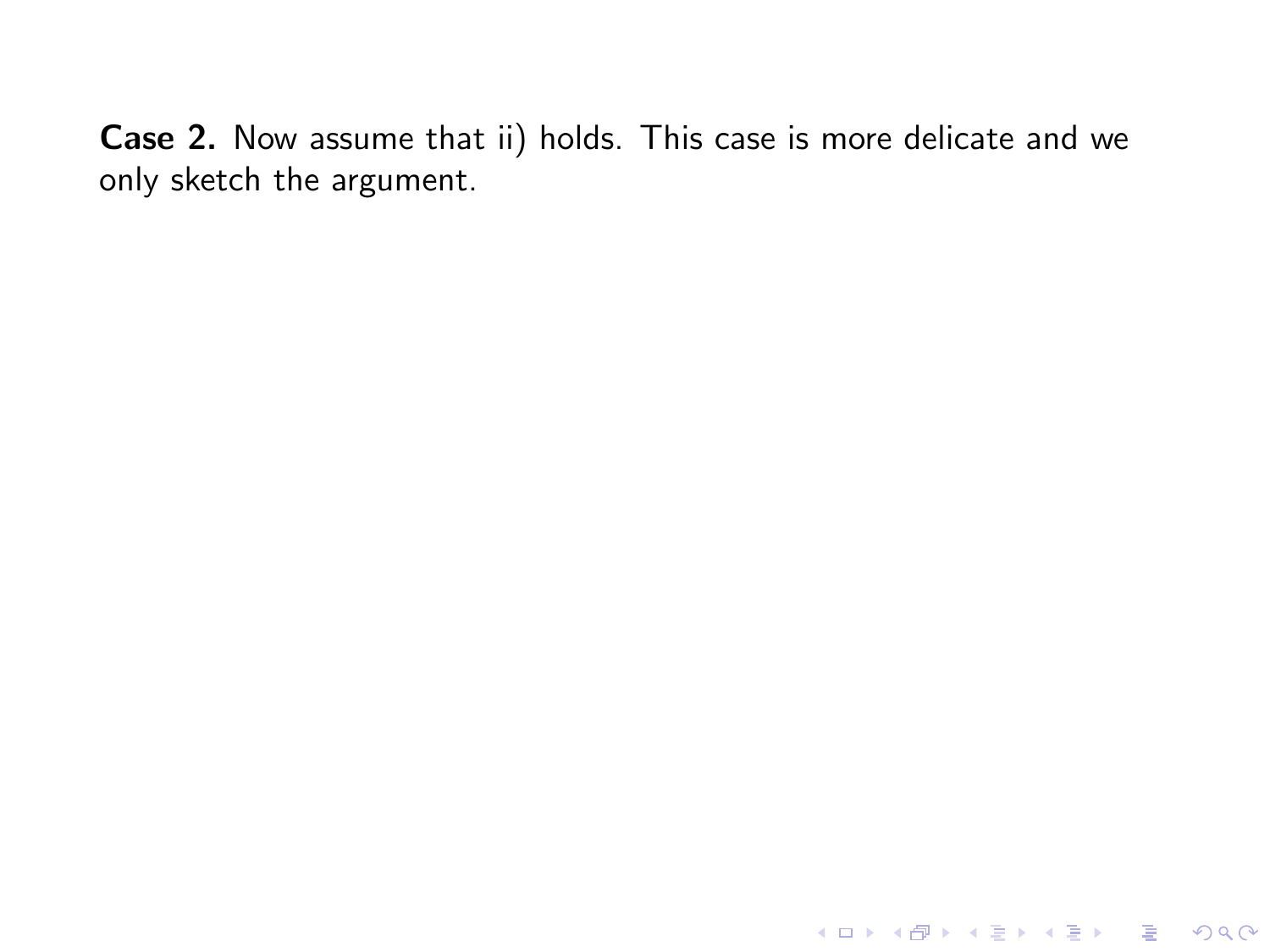The problem is that  $\partial D$  has a right corner at q, and we cannot apply the usual Hopf boundary point lemma.

KO KKOK KEK KEK LE I DAG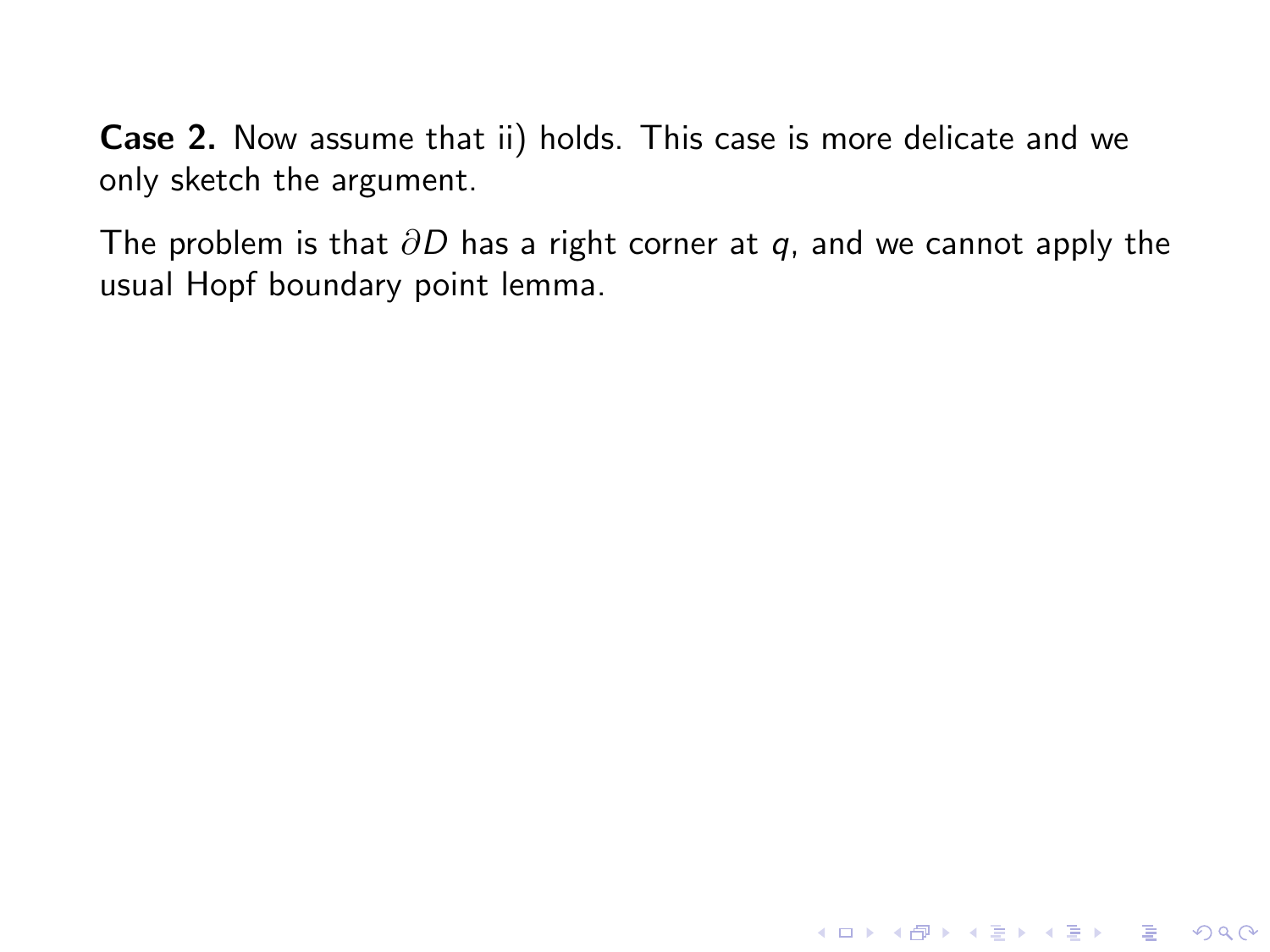The problem is that  $\partial D$  has a right corner at q, and we cannot apply the usual Hopf boundary point lemma.

First, Serrin proves a boundary point lemma adapted to the situation, and concludes that either  $h$  must be constant on  $D$ , or one of the two cases:

$$
\frac{\partial h}{\partial \nu}(q) > 0 \quad \text{or} \quad \frac{\partial^2 h}{\partial \nu^2}(q) > 0
$$

**KORK STRATER STRAKER** 

must hold, where  $\nu$  is any vector at q entering D non-tangentially.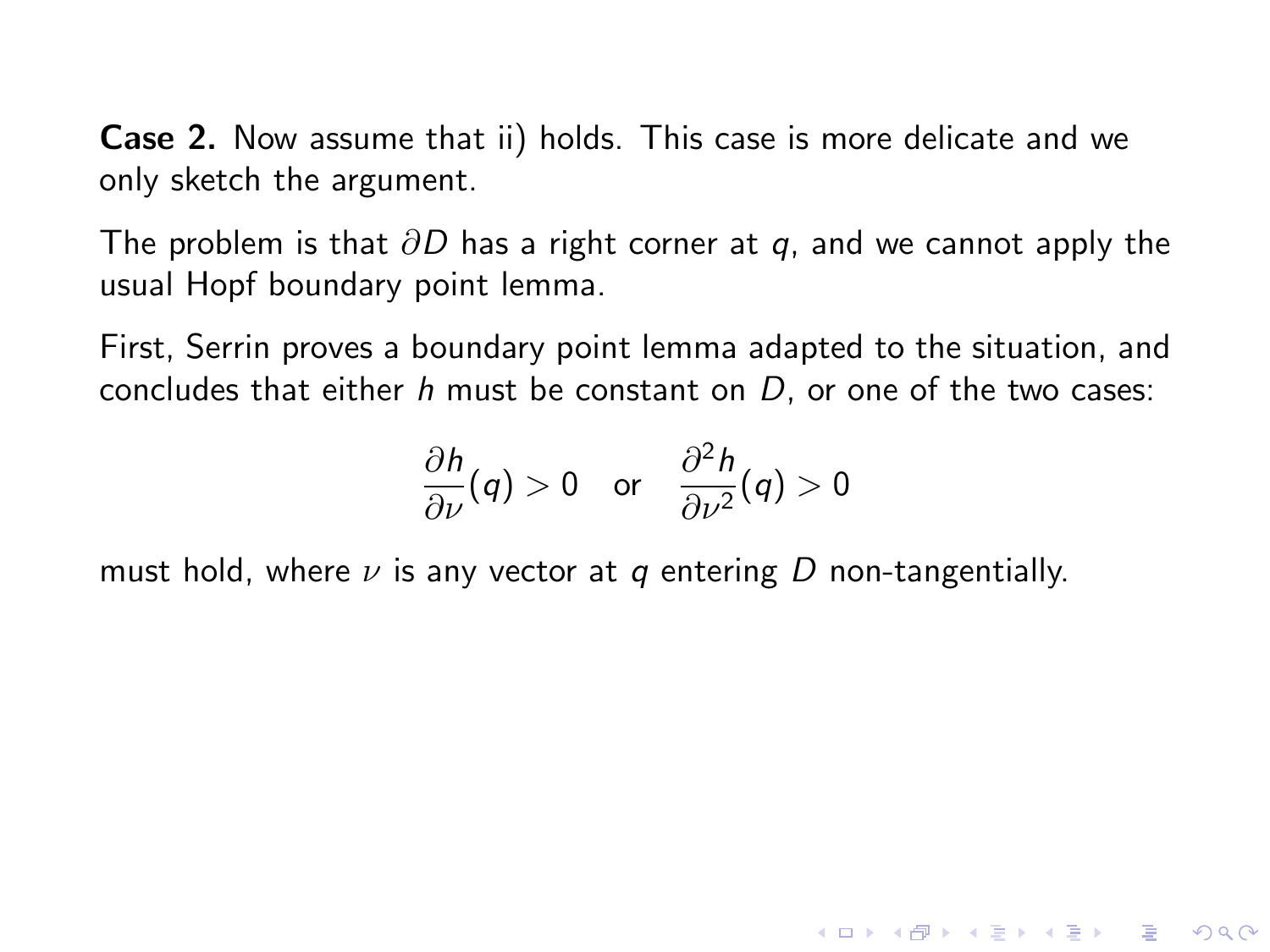The problem is that  $\partial D$  has a right corner at q, and we cannot apply the usual Hopf boundary point lemma.

First, Serrin proves a boundary point lemma adapted to the situation, and concludes that either  $h$  must be constant on  $D$ , or one of the two cases:

$$
\frac{\partial h}{\partial \nu}(q) > 0 \quad \text{or} \quad \frac{\partial^2 h}{\partial \nu^2}(q) > 0
$$

must hold, where  $\nu$  is any vector at q entering D non-tangentially.

Then, one shows that h has a zero of order 2 at  $q$ , in the sense that all derivatives up and including order 2 are zero. Hence, the second case cannot occur, which means that  $h = 0$  and, again,  $\Omega$  is simmetric w.r.t.  $T$ . The proof is complete.

**KORKAR KERKER E VOOR**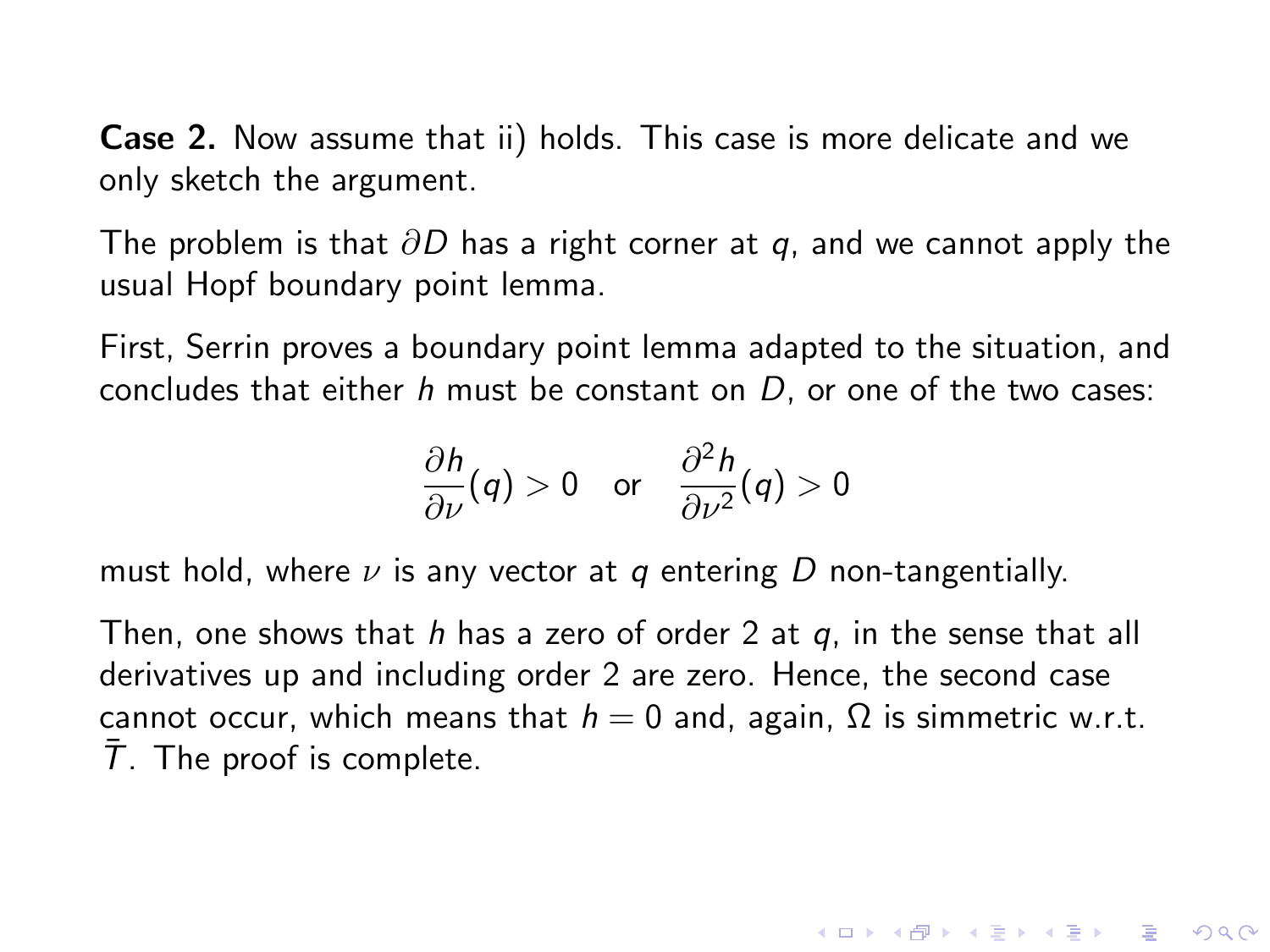## The proof by Weinberger

We start by recalling the Bochner formula in  $\mathbb{R}^n$ :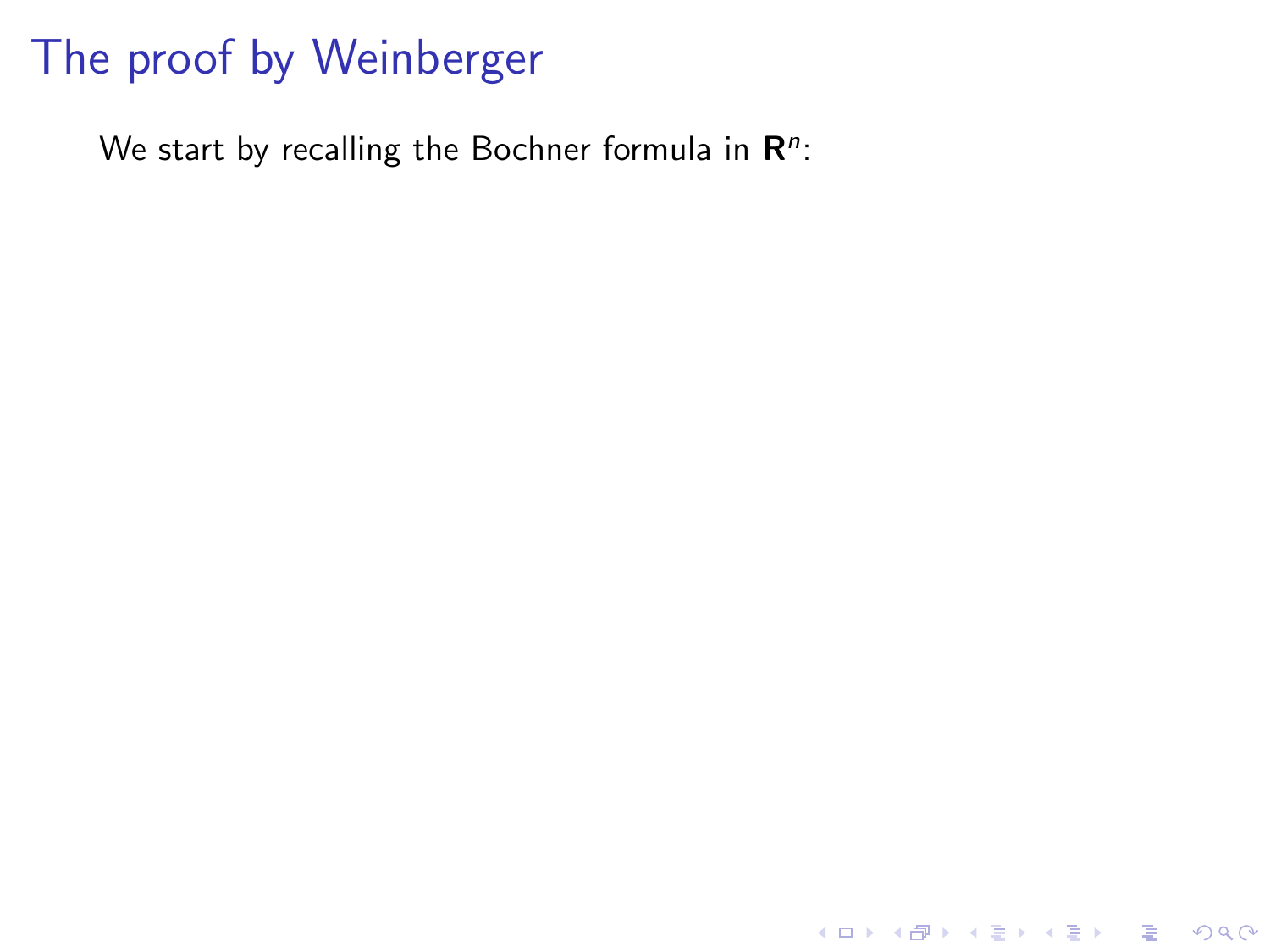### The proof by Weinberger

We start by recalling the Bochner formula in  $\mathbb{R}^n$ :

Lemma

For all functions on  $\mathbb{R}^n$ :

$$
\langle \nabla \Delta u, \nabla u \rangle = |\nabla^2 u|^2 + \frac{1}{2} \Delta (|\nabla u|^2).
$$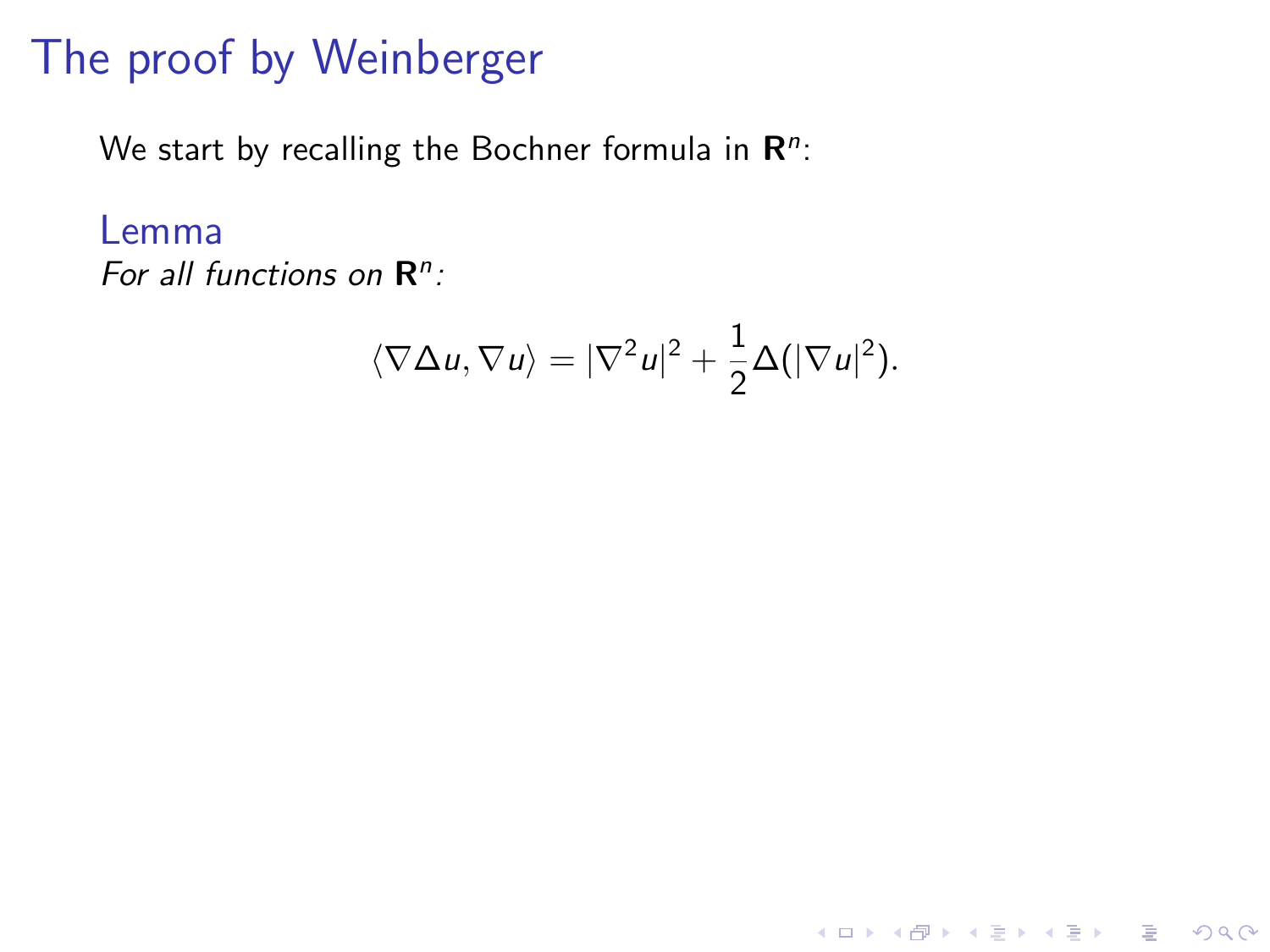### The proof by Weinberger

We start by recalling the Bochner formula in  $\mathbb{R}^n$ :

### Lemma For all functions on  $\mathbb{R}^n$ :

$$
\langle \nabla \Delta u, \nabla u \rangle = |\nabla^2 u|^2 + \frac{1}{2} \Delta (|\nabla u|^2).
$$

Another useful formula is Pohozaev identity (sometimes also called Rellich identity) :

### Lemma

Let  $x = x_1 \frac{\partial}{\partial x}$  $\frac{\partial}{\partial x_1} + \cdots + x_n \frac{\partial}{\partial x_n}$  $\frac{\sigma}{\partial x_n}$  be the position vector. For any smooth function  $\mu$  on  $\Omega$ :

$$
\int_{\Omega} 2\langle x, \nabla u \rangle \Delta u + (n-2) |\nabla u|^2 = \int_{\partial \Omega} 2\langle x, \nabla u \rangle \frac{\partial u}{\partial N} - |\nabla u|^2 \langle x, N \rangle.
$$

KID KA KERKER KID KO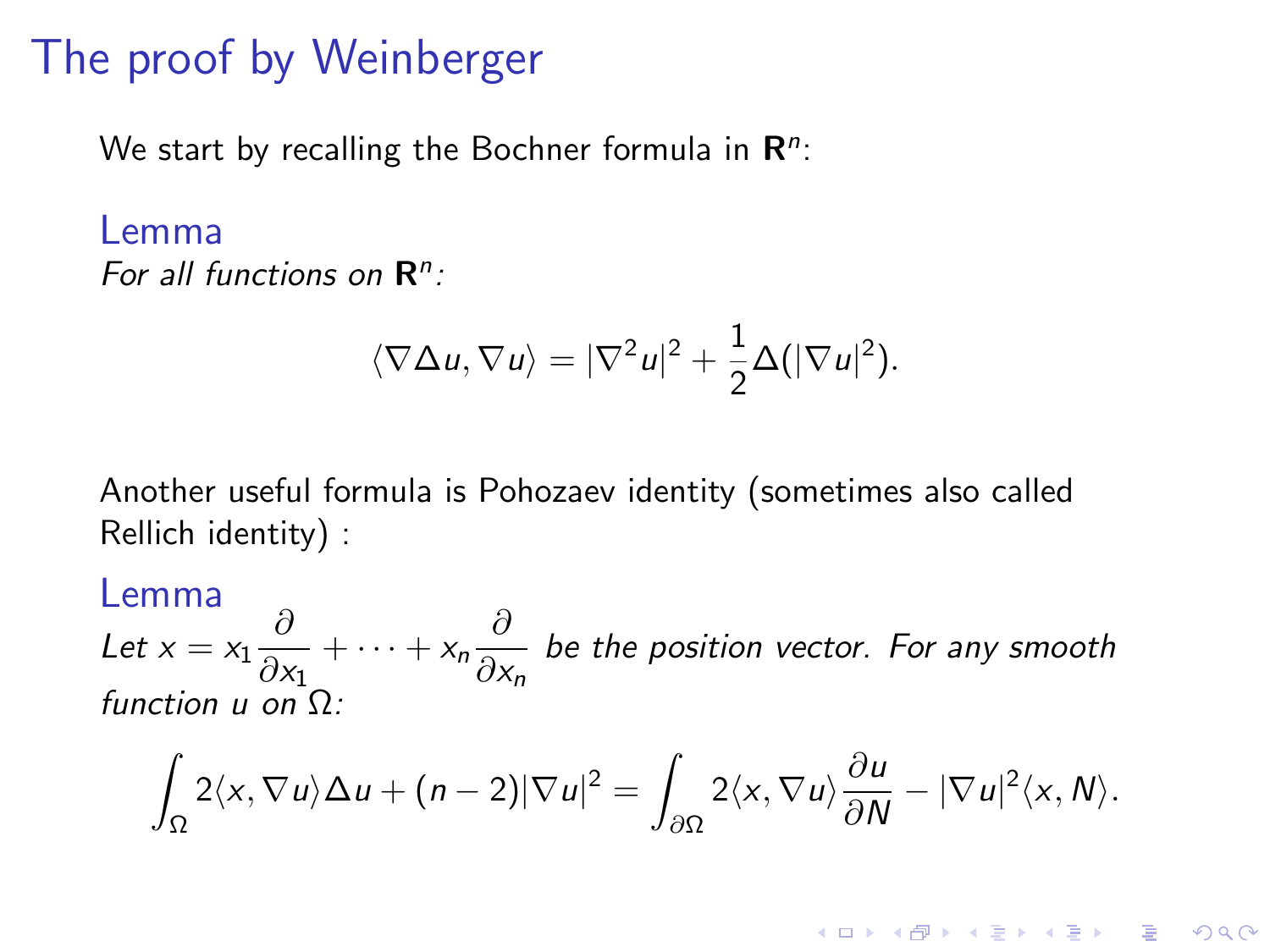$$
\begin{cases} \Delta u = 1 \\ u = 0, \frac{\partial u}{\partial N} = c \quad \text{on} \quad \partial \Omega \end{cases}
$$

K ロ ▶ K @ ▶ K 할 ▶ K 할 ▶ | 할 | © 9 Q @

Then  $\Omega$  is a ball.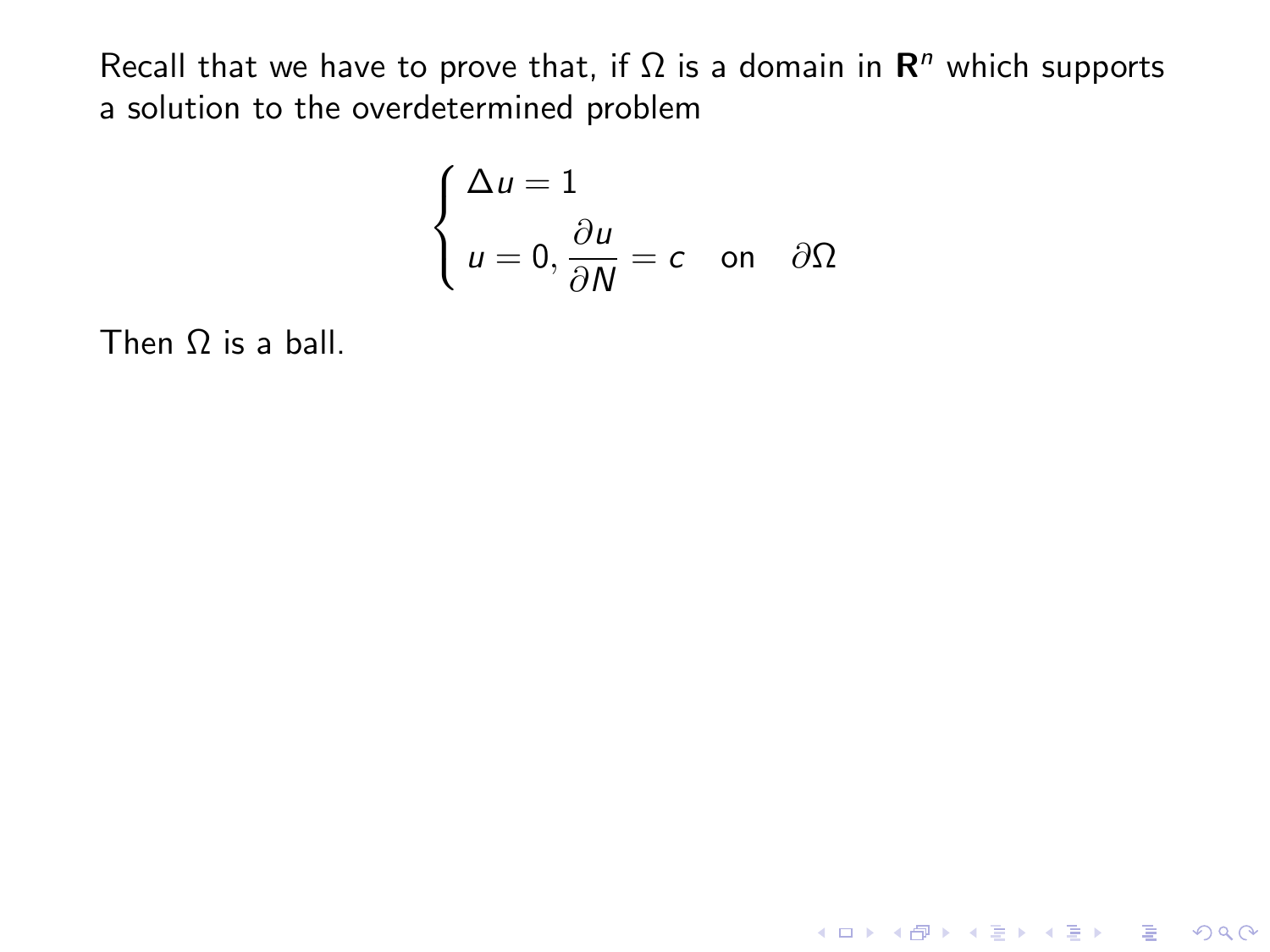$$
\begin{cases} \Delta u = 1 \\ u = 0, \frac{\partial u}{\partial N} = c \quad \text{on} \quad \partial \Omega \end{cases}
$$

Then Ω is a ball.

For the proof, introduce the function

$$
q=|\nabla u|^2+\frac{2}{n}u.
$$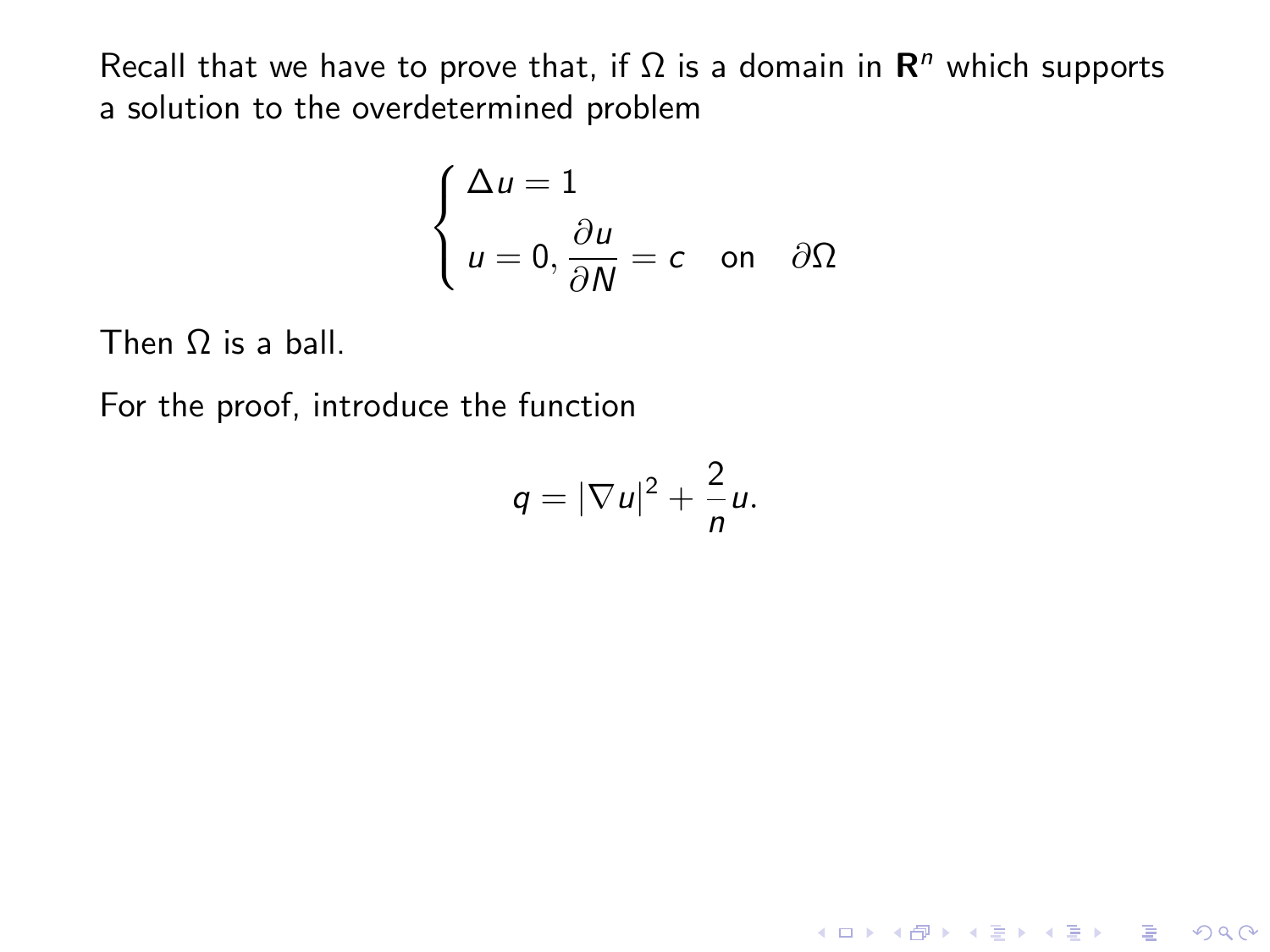$$
\begin{cases} \Delta u = 1 \\ u = 0, \frac{\partial u}{\partial N} = c \quad \text{on} \quad \partial \Omega \end{cases}
$$

Then Ω is a ball.

For the proof, introduce the function

$$
q=|\nabla u|^2+\frac{2}{n}u.
$$

We compute its Laplacian. The Bochner formula says that

$$
\Delta(|\nabla u|^2) = -2|\nabla^2 u|^2.
$$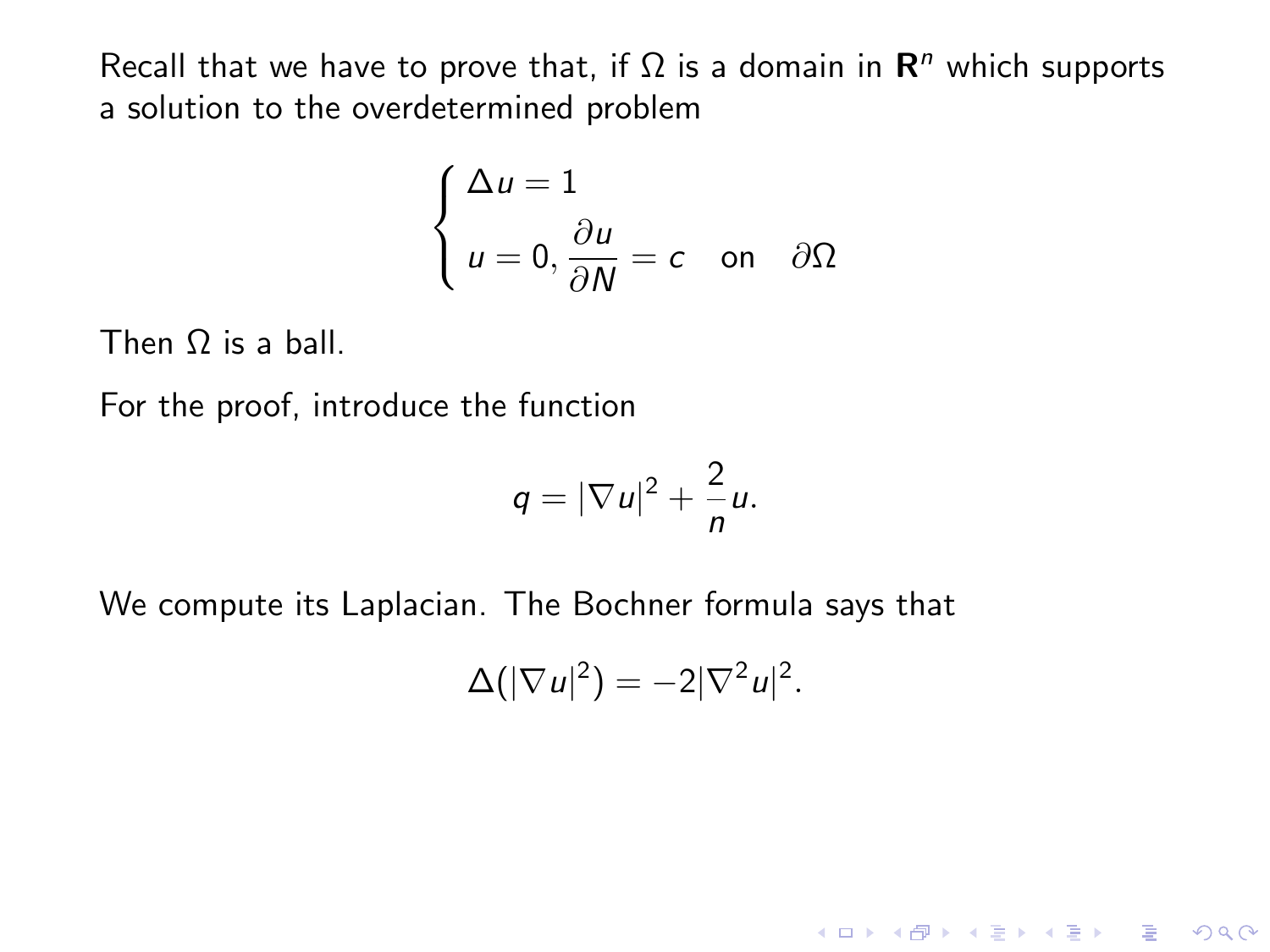$$
\begin{cases} \Delta u = 1 \\ u = 0, \frac{\partial u}{\partial N} = c \quad \text{on} \quad \partial \Omega \end{cases}
$$

Then Ω is a ball.

For the proof, introduce the function

$$
q=|\nabla u|^2+\frac{2}{n}u.
$$

We compute its Laplacian. The Bochner formula says that

$$
\Delta(|\nabla u|^2) = -2|\nabla^2 u|^2.
$$

hence

$$
\Delta q = -2|\nabla^2 u|^2 + \frac{2}{n}.
$$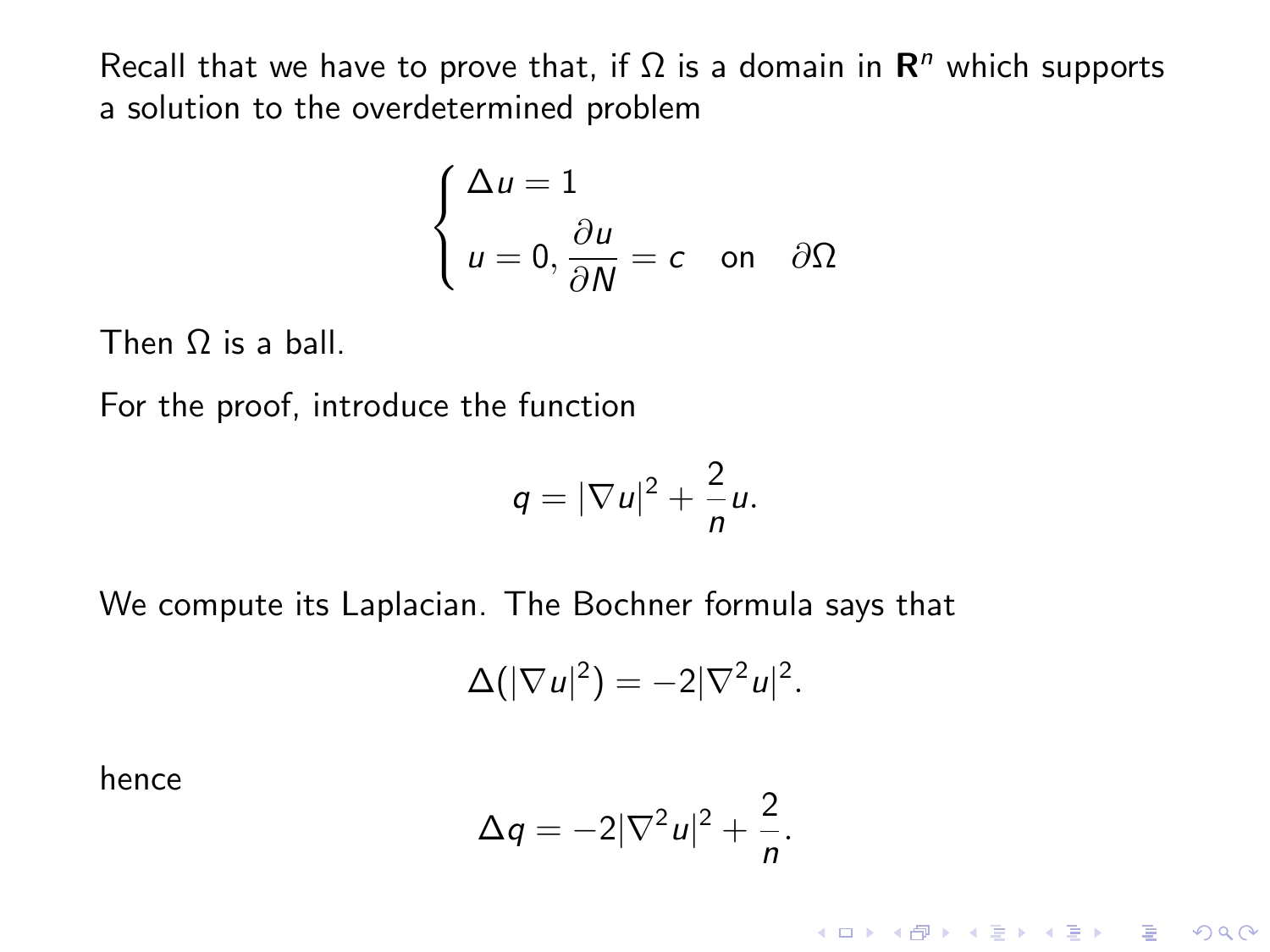<span id="page-98-0"></span>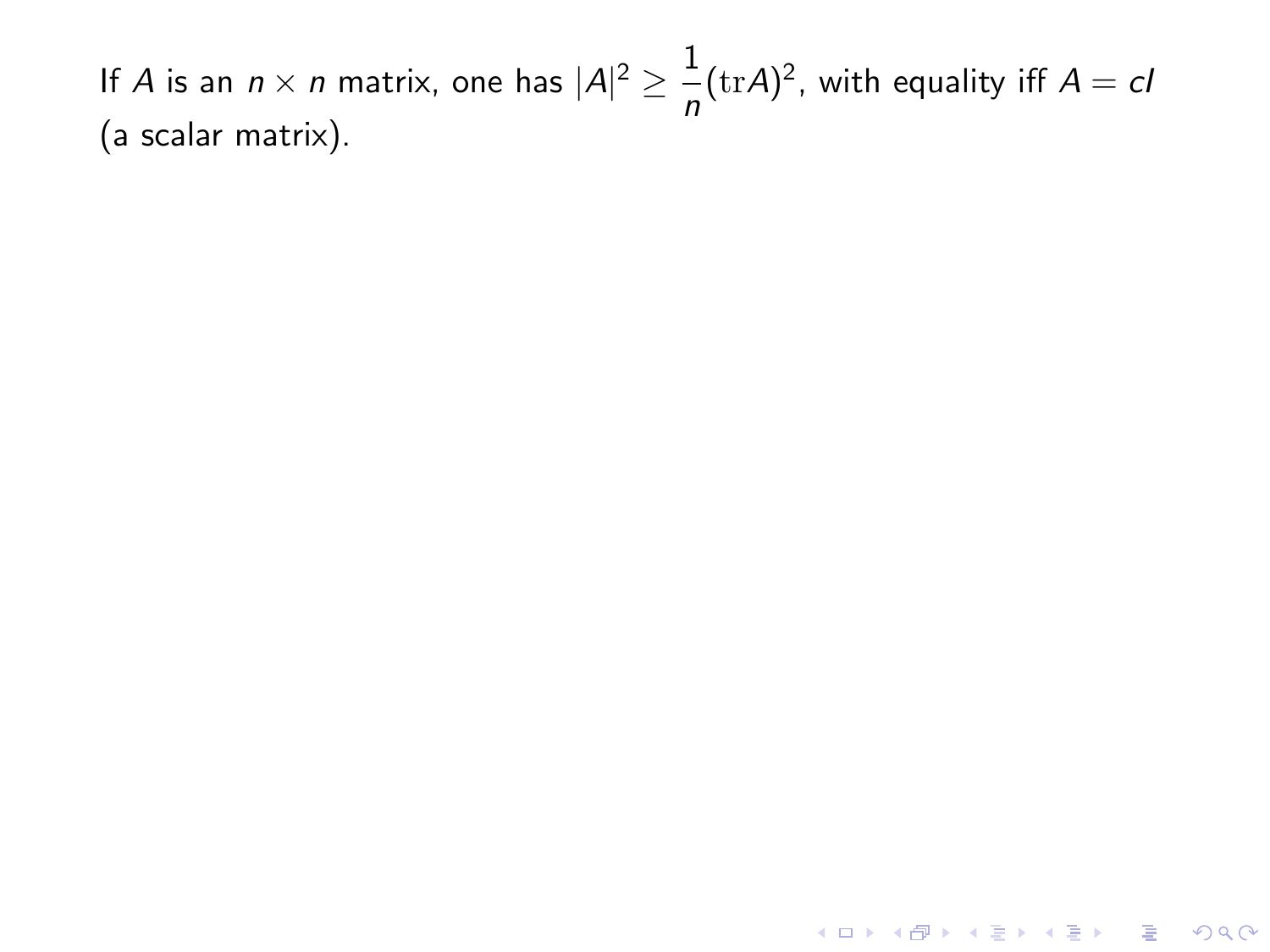Then:

$$
|\nabla^2 u|^2 \ge \frac{1}{n} (\text{tr}\nabla^2 u)^2 = \frac{1}{n} (\Delta u)^2 = \frac{1}{n}.
$$

KID KA KERKER E VOOR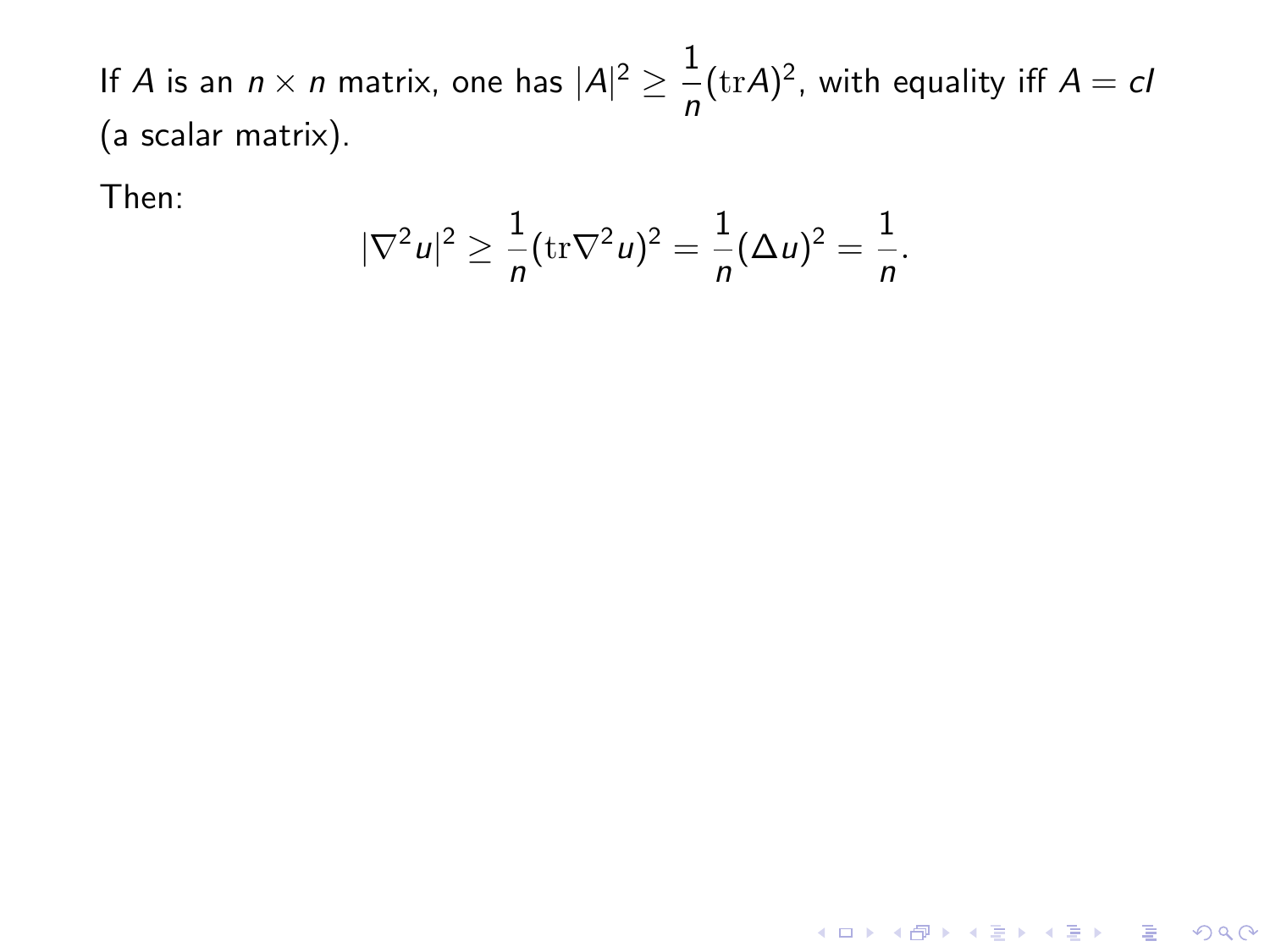Then:

$$
|\nabla^2 u|^2 \ge \frac{1}{n} (\text{tr}\nabla^2 u)^2 = \frac{1}{n} (\Delta u)^2 = \frac{1}{n}.
$$

**K ロ ▶ K @ ▶ K 할 X X 할 X 및 할 X X Q Q O** 

Conclude that q is subharmonic:  $\Delta q \leq 0$ , hence it takes its absolute maximum on the boundary, where it is constant, equal to  $c^2$ .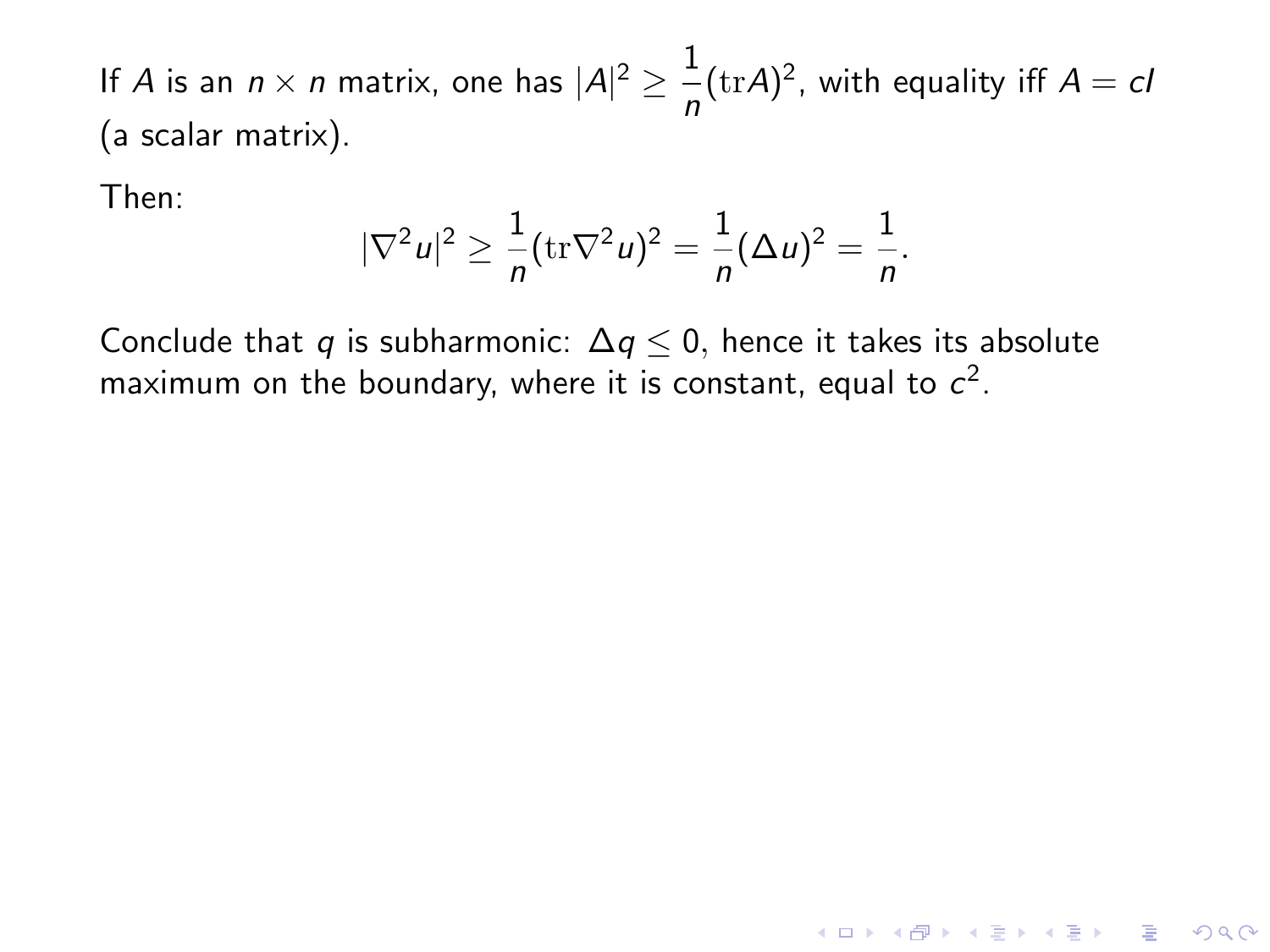<span id="page-101-0"></span>Then:

$$
|\nabla^2 u|^2 \ge \frac{1}{n} (\text{tr}\nabla^2 u)^2 = \frac{1}{n} (\Delta u)^2 = \frac{1}{n}.
$$

Conclude that q is subharmonic:  $\Delta q \leq 0$ , hence it takes its absolute maximum on the boundary, where it is constant, equal to  $c^2$ .

That is, one has on  $\Omega$ :

$$
|\nabla u|^2+\frac{2}{n}u\leq c^2.
$$

We integrate this inequality over  $Ω$ . By the Green formula

$$
\int_{\Omega} |\nabla u|^2 = \int_{\Omega} u \Delta u - \int_{\partial \Omega} u \frac{\partial u}{\partial N} = \int_{\Omega} u.
$$

and we arrive at

$$
\frac{n+2}{n}\int_{\Omega}u\leq c^2|\Omega|.\tag{6}
$$

**KORKAR KERKER E VOOR**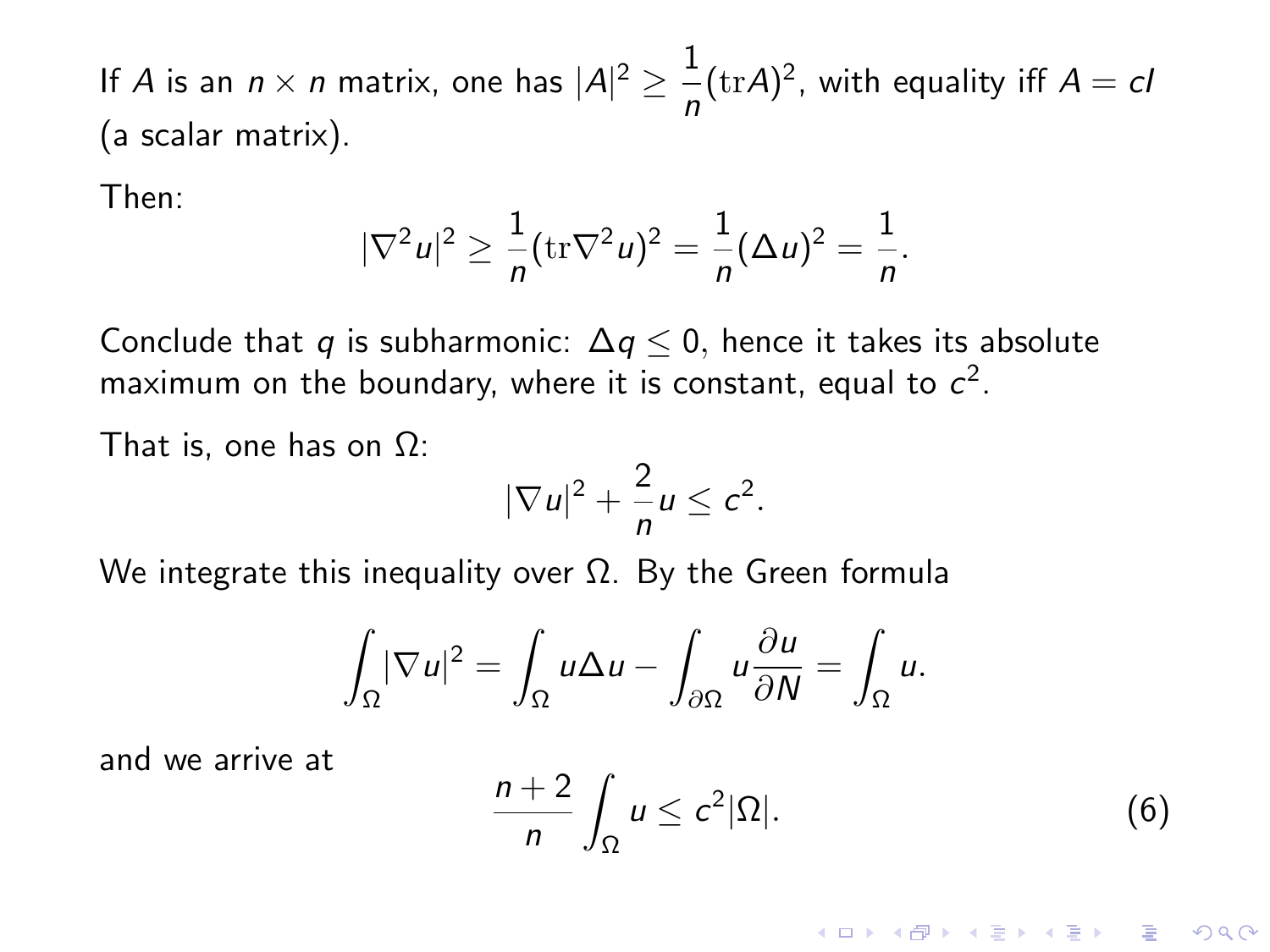<span id="page-102-1"></span><span id="page-102-0"></span>
$$
\nabla^2 u = -\frac{1}{n}I. \tag{7}
$$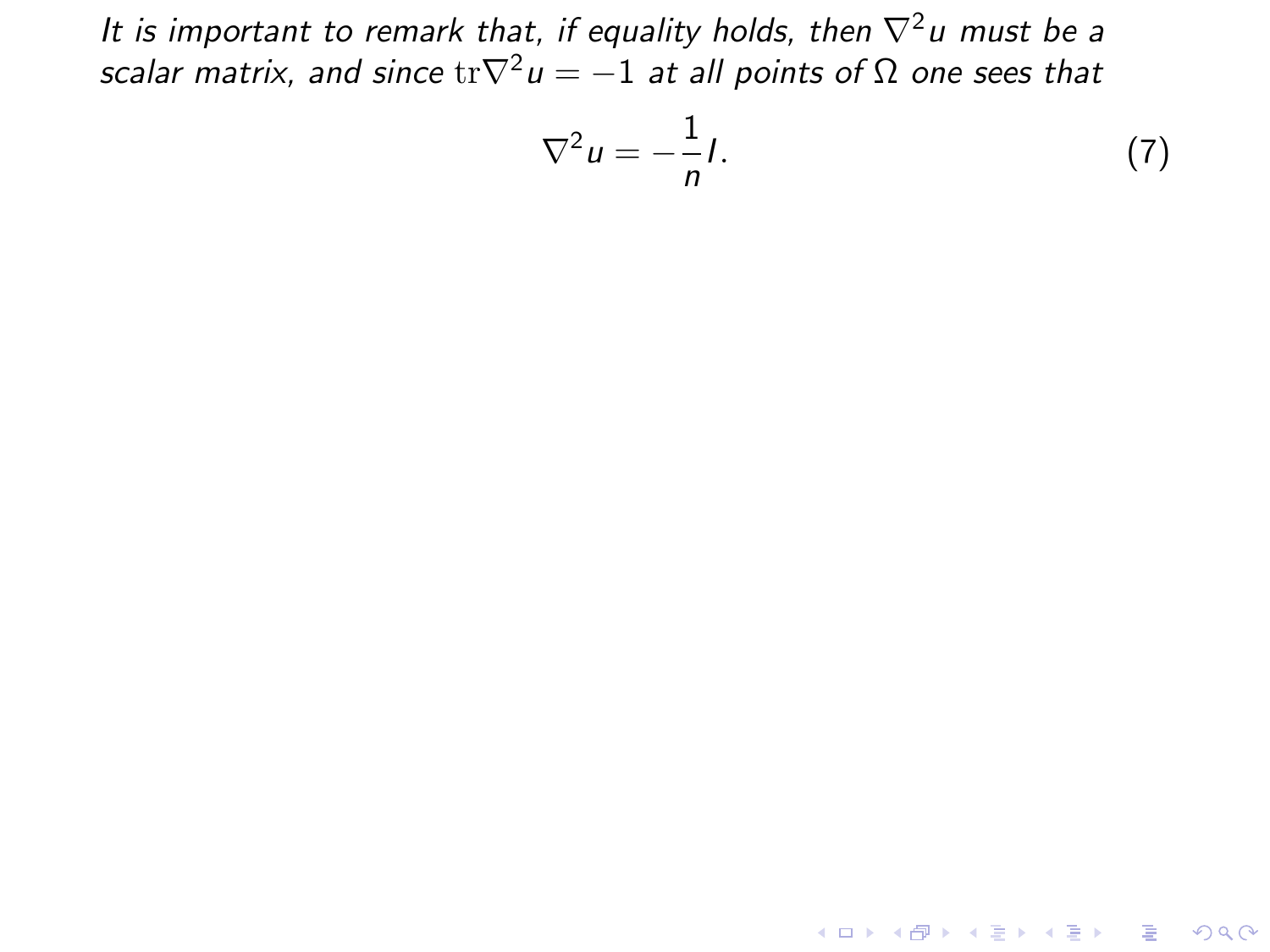$$
\nabla^2 u = -\frac{1}{n}I. \tag{7}
$$

We now verify that equality holds, by throwing  $u$  inside the Pohozaev identity.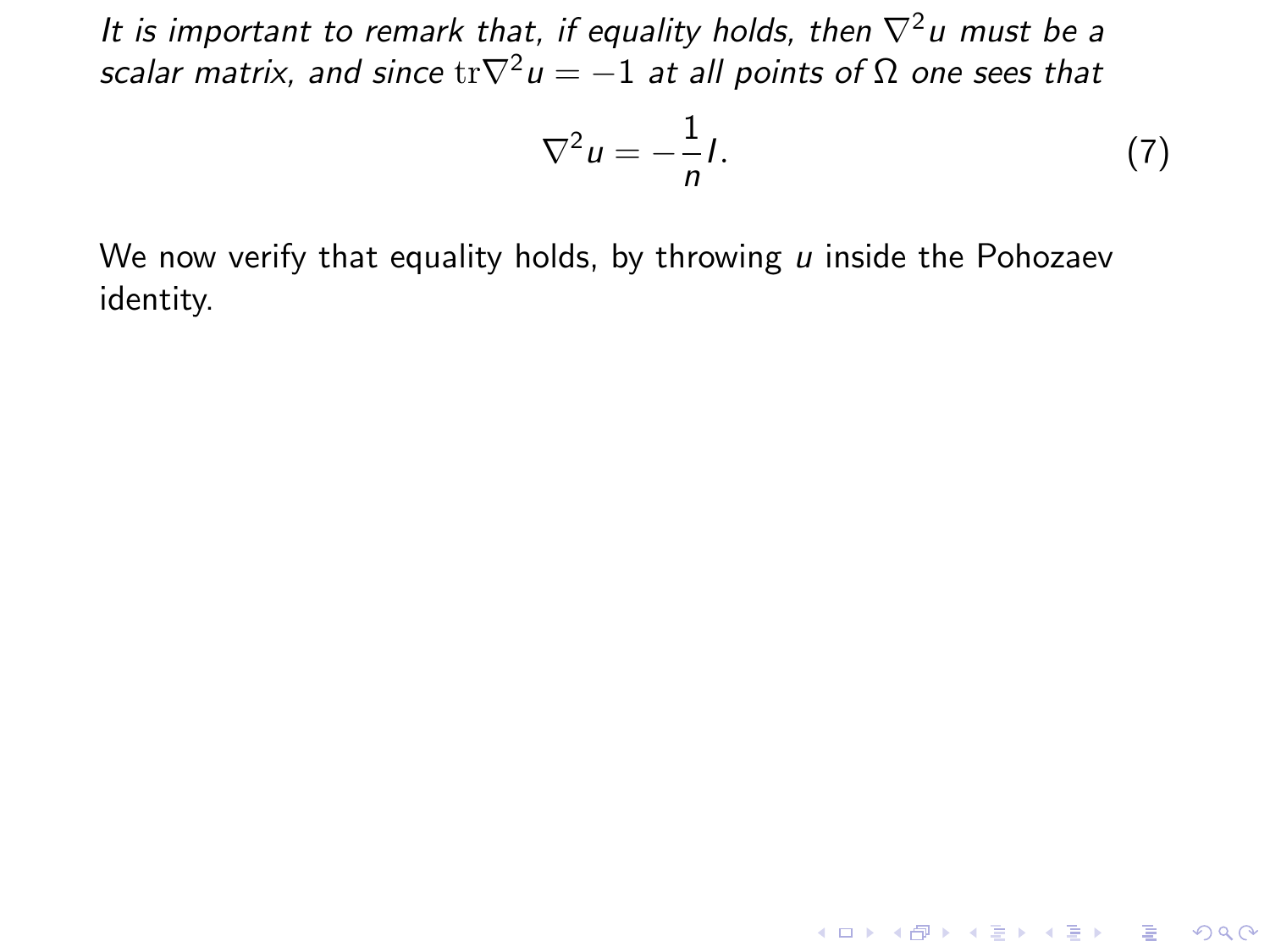$$
\nabla^2 u = -\frac{1}{n}I. \tag{7}
$$

**K ロ ▶ K @ ▶ K 할 X X 할 X 및 할 X X Q Q O** 

We now verify that equality holds, by throwing  $u$  inside the Pohozaev identity.

Observe that  $\int_{\Omega} |\nabla u|^2 = \int_{\Omega} u$ , and that  $\nabla u = cN$  on  $\partial \Omega$ . The right hand side becomes, since div  $x = -n$ :

$$
c^2 \int_{\partial \Omega} \langle x, N \rangle = c^2 \int_{\Omega} \operatorname{div} x = -nc^2 |\Omega|
$$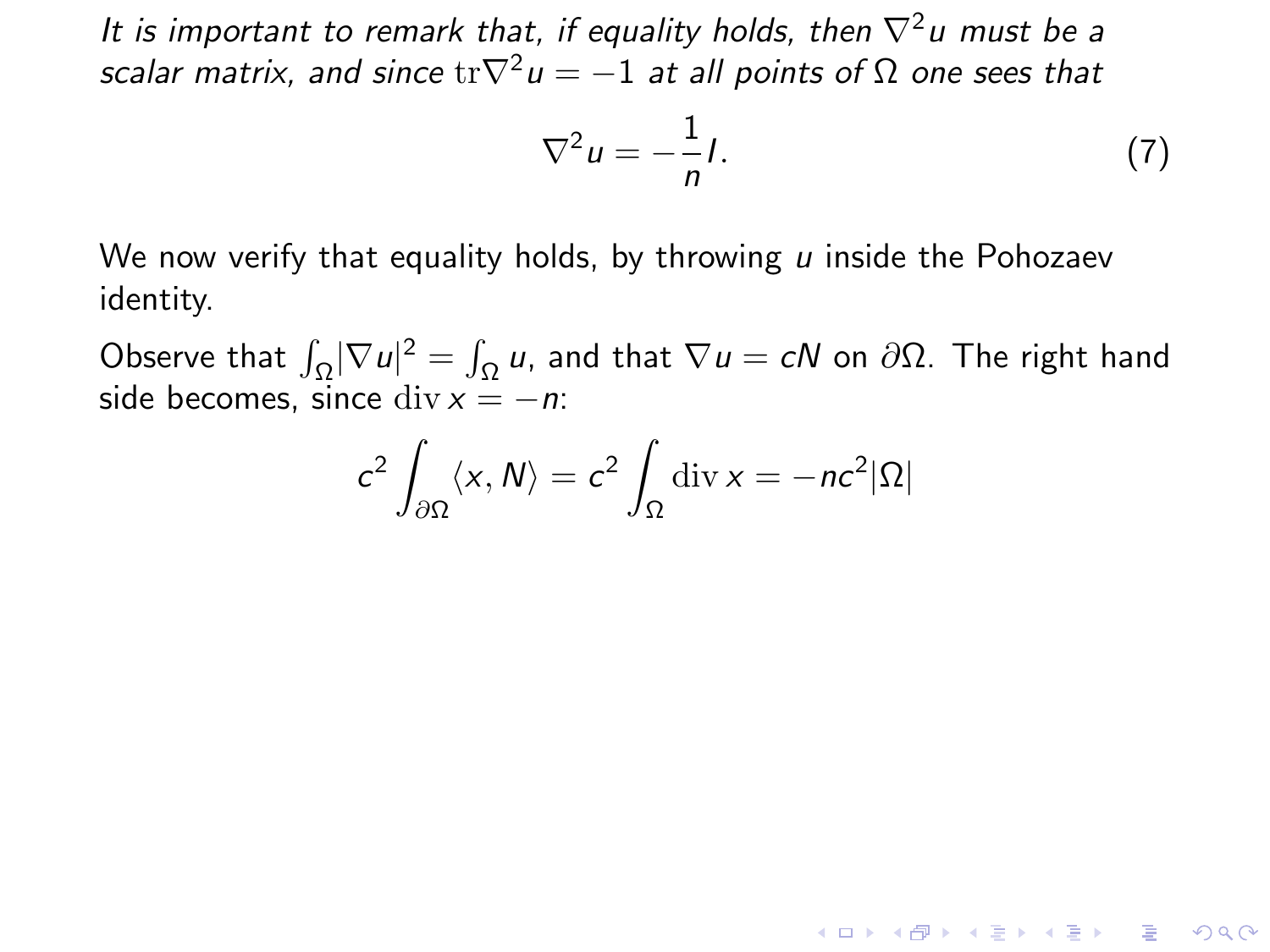$$
\nabla^2 u = -\frac{1}{n}I. \tag{7}
$$

**K ロ ▶ K @ ▶ K 할 X X 할 X 및 할 X X Q Q O** 

<span id="page-105-0"></span>We now verify that equality holds, by throwing  $\mu$  inside the Pohozaev identity.

Observe that  $\int_{\Omega} |\nabla u|^2 = \int_{\Omega} u$ , and that  $\nabla u = cN$  on  $\partial \Omega$ . The right hand side becomes, since div  $x = -n$ :

$$
c^2 \int_{\partial \Omega} \langle x, N \rangle = c^2 \int_{\Omega} \operatorname{div} x = -nc^2 |\Omega|
$$

Acting similarly on the left hand side one arrives easily at

$$
-(n+2)\int_{\Omega}u.
$$

Therefore, equating the two sides: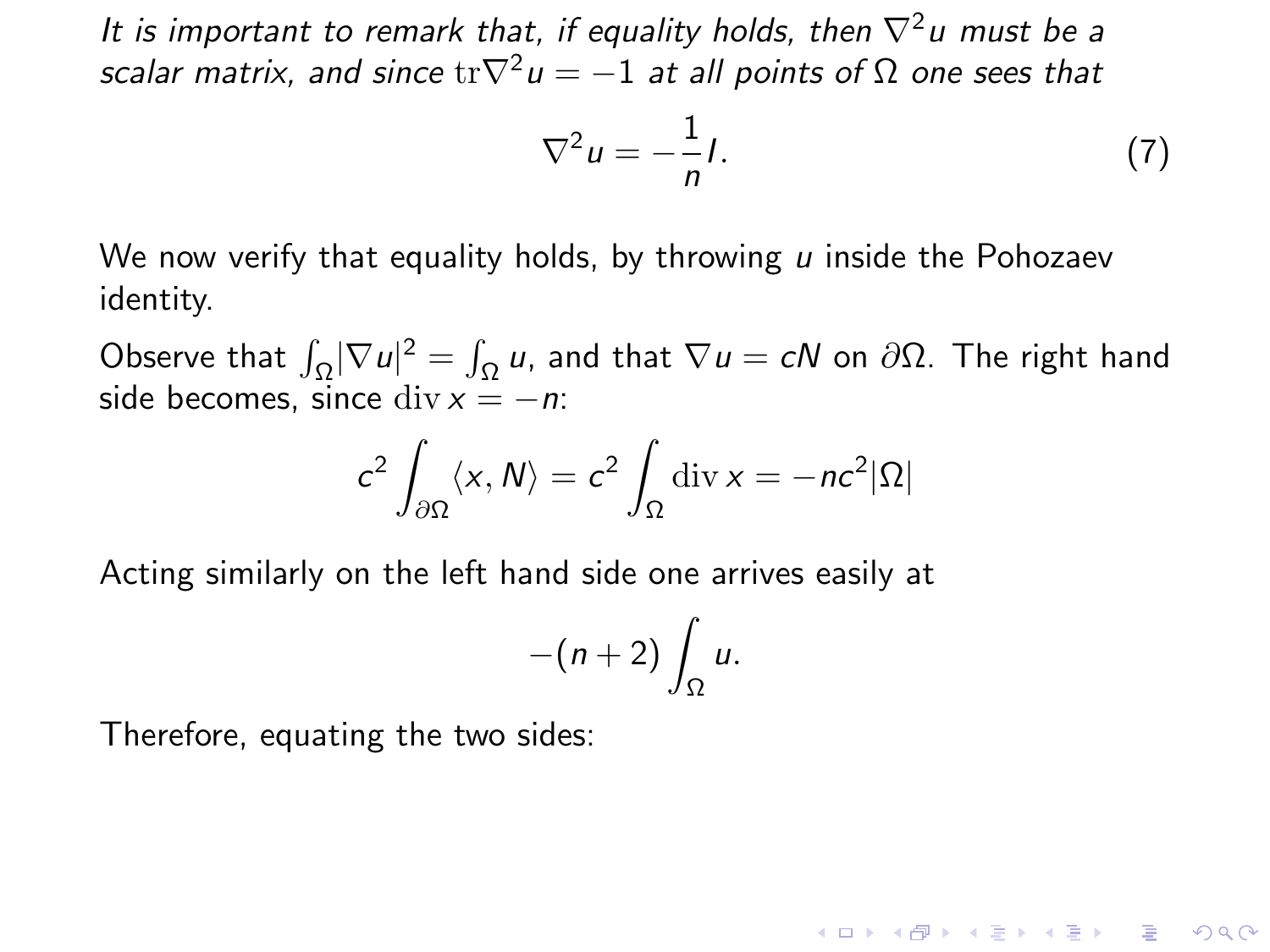$$
\nabla^2 u = -\frac{1}{n}I. \tag{7}
$$

<span id="page-106-0"></span>We now verify that equality holds, by throwing  $u$  inside the Pohozaev identity.

Observe that  $\int_{\Omega} |\nabla u|^2 = \int_{\Omega} u$ , and that  $\nabla u = cN$  on  $\partial \Omega$ . The right hand side becomes, since div  $x = -n$ :

$$
c^2 \int_{\partial \Omega} \langle x, N \rangle = c^2 \int_{\Omega} \operatorname{div} x = -nc^2 |\Omega|
$$

Acting similarly on the left hand side one arrives easily at

$$
-(n+2)\int_{\Omega}u.
$$

Therefore, equating the two sides:

$$
\frac{n+2}{n}\int_{\Omega}u=c^2|\Omega|.
$$

That is, we have equality in [\(6\)](#page-98-0) and thus we ha[ve](#page-105-0) a[lso](#page-107-0) [\(](#page-102-0)[7](#page-102-1)[\).](#page-107-0)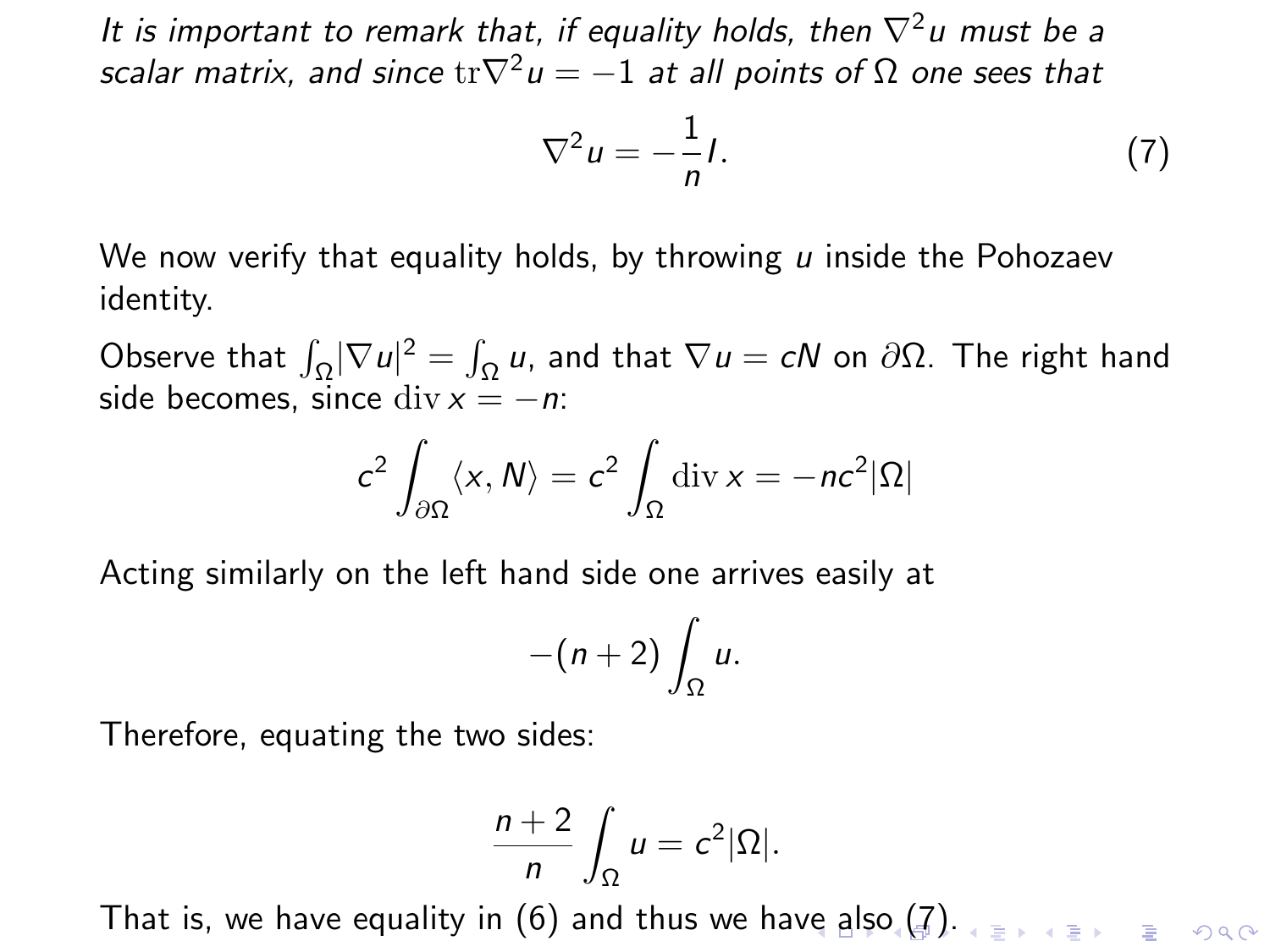<span id="page-107-0"></span>It remains to show that the identity  $\nabla^2 u = -\frac{1}{x}$  $\bar{ }$ −1 implies that Ω must be<br>*n* a ball.

**K ロ ▶ K 레 ▶ K 코 ▶ K 코 ▶ 『코』 ◆ 9 Q @**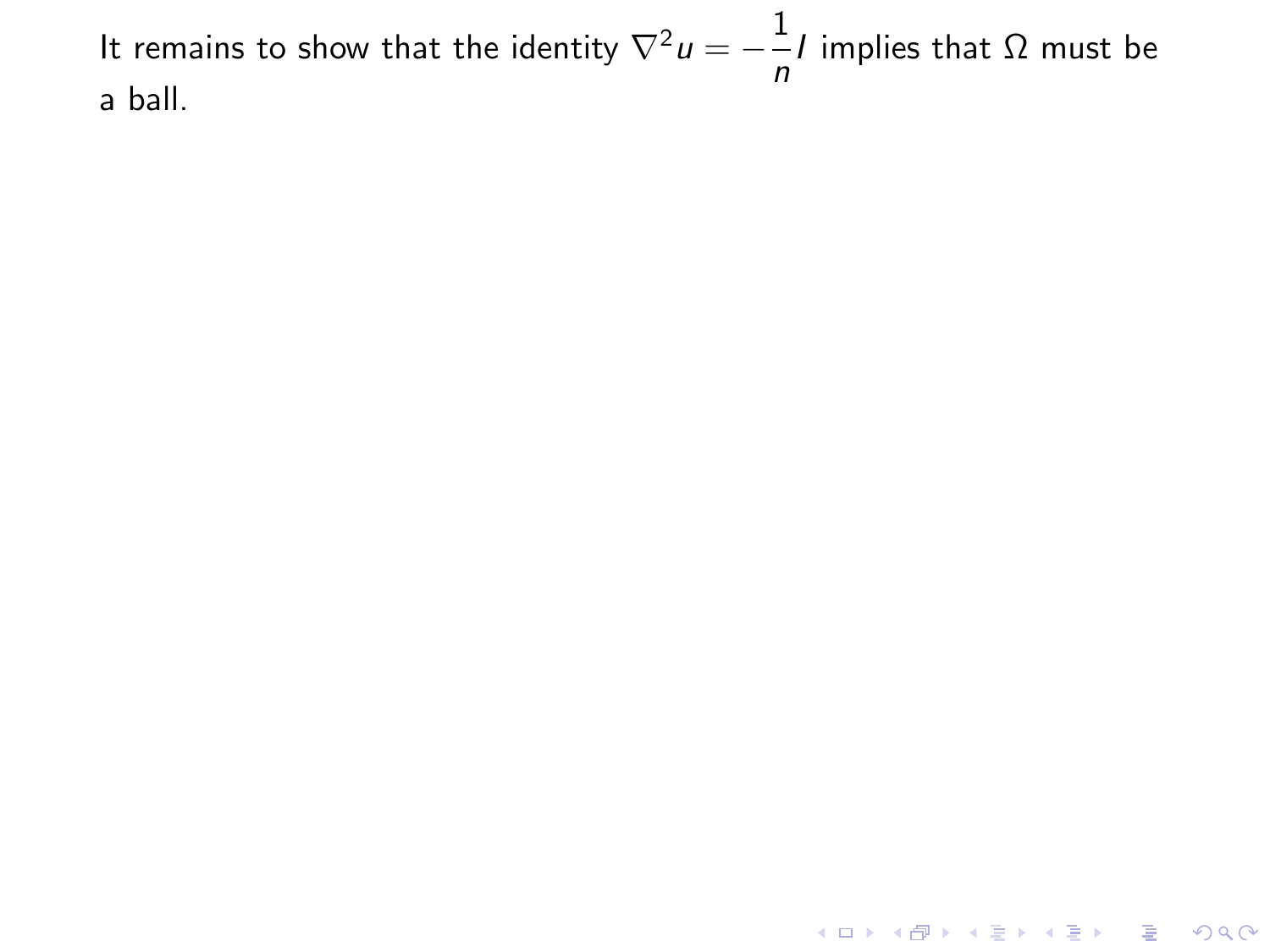On the boundary one has  $\nabla u = cN$ ; fix an othonormal basis  $(e_1, \ldots, e_{n-1})$  of  $T\partial\Omega$  such that

$$
S(e_j)=\eta_j e_j
$$

K □ ▶ K @ ▶ K 할 X K 할 X T 할 X 1 9 Q Q \*

for all  $j = 1, \ldots, n - 1$ .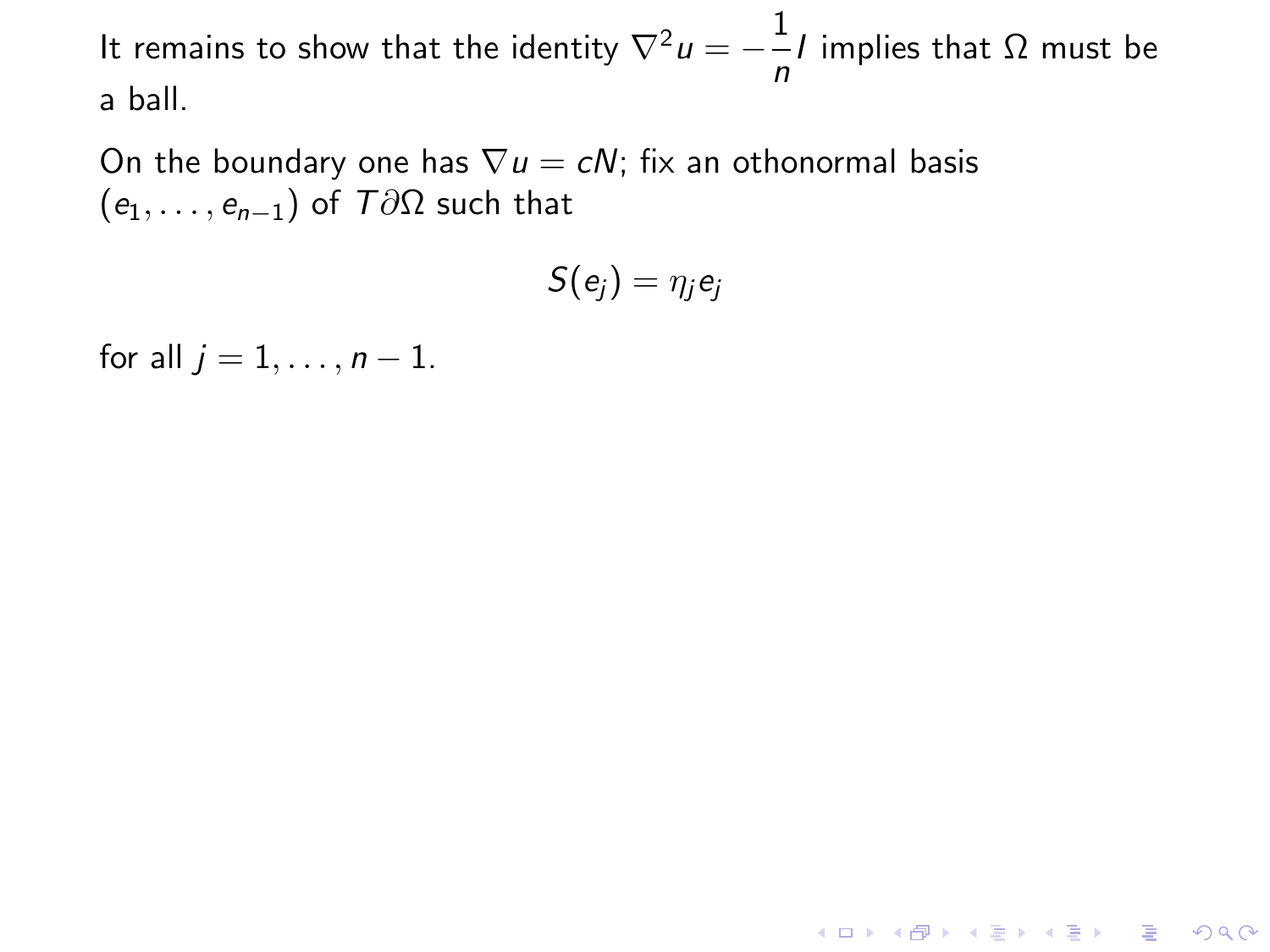On the boundary one has  $\nabla u = cN$ ; fix an othonormal basis  $(e_1, \ldots, e_{n-1})$  of  $T\partial\Omega$  such that

$$
S(e_j)=\eta_j e_j
$$

for all  $i = 1, \ldots, n - 1$ .

Now

$$
\nabla^2 u(e_j,e_j) = \langle \nabla_{e_j} \nabla u, e_j \rangle = c \langle \nabla_{e_j} N, e_j \rangle.
$$

K □ ▶ K @ ▶ K 할 X K 할 X T 할 X 1 9 Q Q \*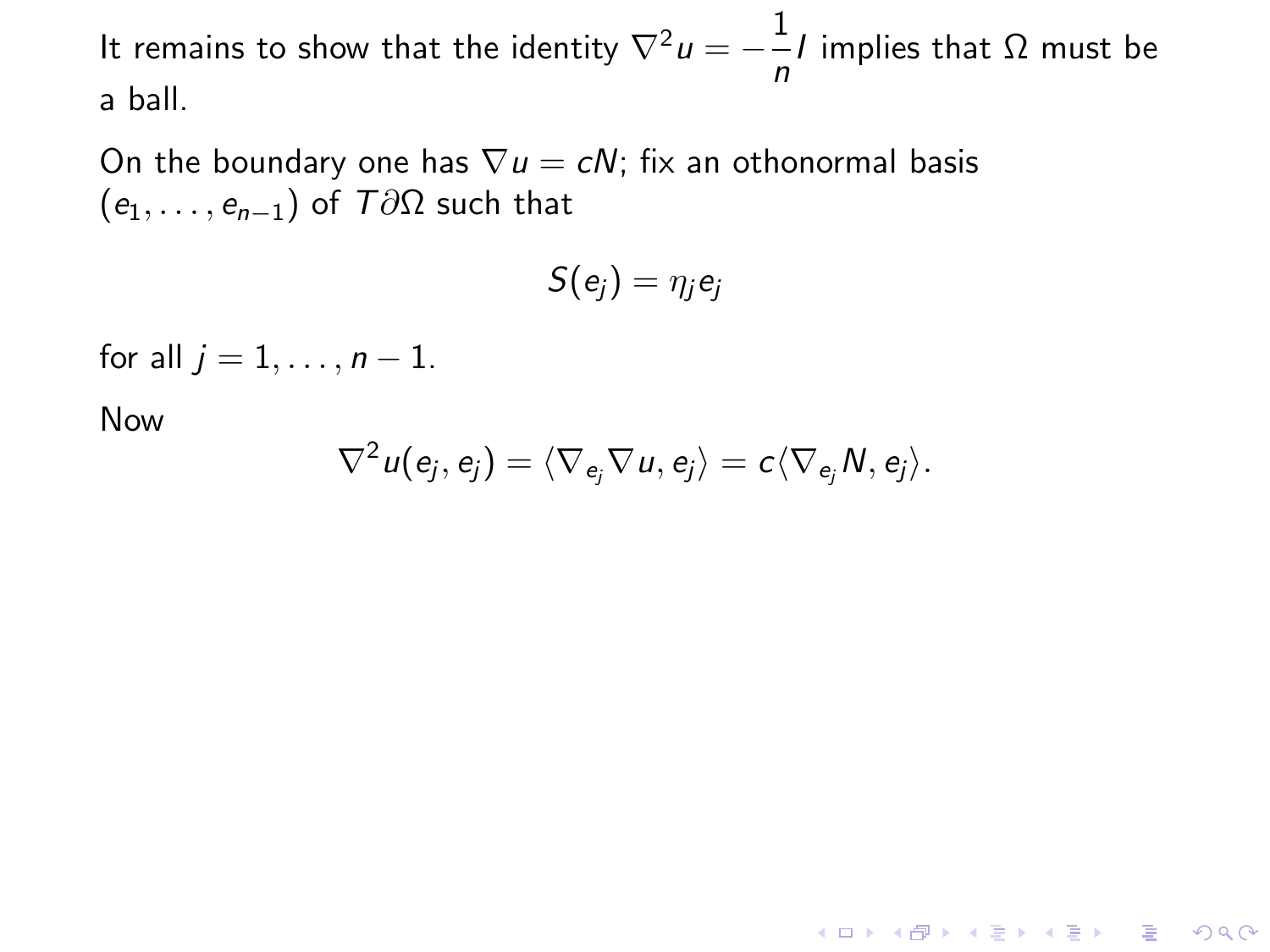On the boundary one has  $\nabla u = cN$ ; fix an othonormal basis  $(e_1, \ldots, e_{n-1})$  of  $T\partial\Omega$  such that

$$
S(e_j)=\eta_j e_j
$$

for all  $i = 1, \ldots, n - 1$ .

Now

$$
\nabla^2 u(e_j,e_j) = \langle \nabla_{e_j} \nabla u, e_j \rangle = c \langle \nabla_{e_j} N, e_j \rangle.
$$

By definition  $\nabla_{e_i} N = -S(e_i) = -c\eta_i e_i$  hence

$$
-\frac{1}{n} = \nabla^2 u(e_j, e_j) = -c\eta_j
$$

for all  $j$  and we see that  $\eta_j = \frac{1}{n}$  $\frac{1}{nc}$  for all *j*.